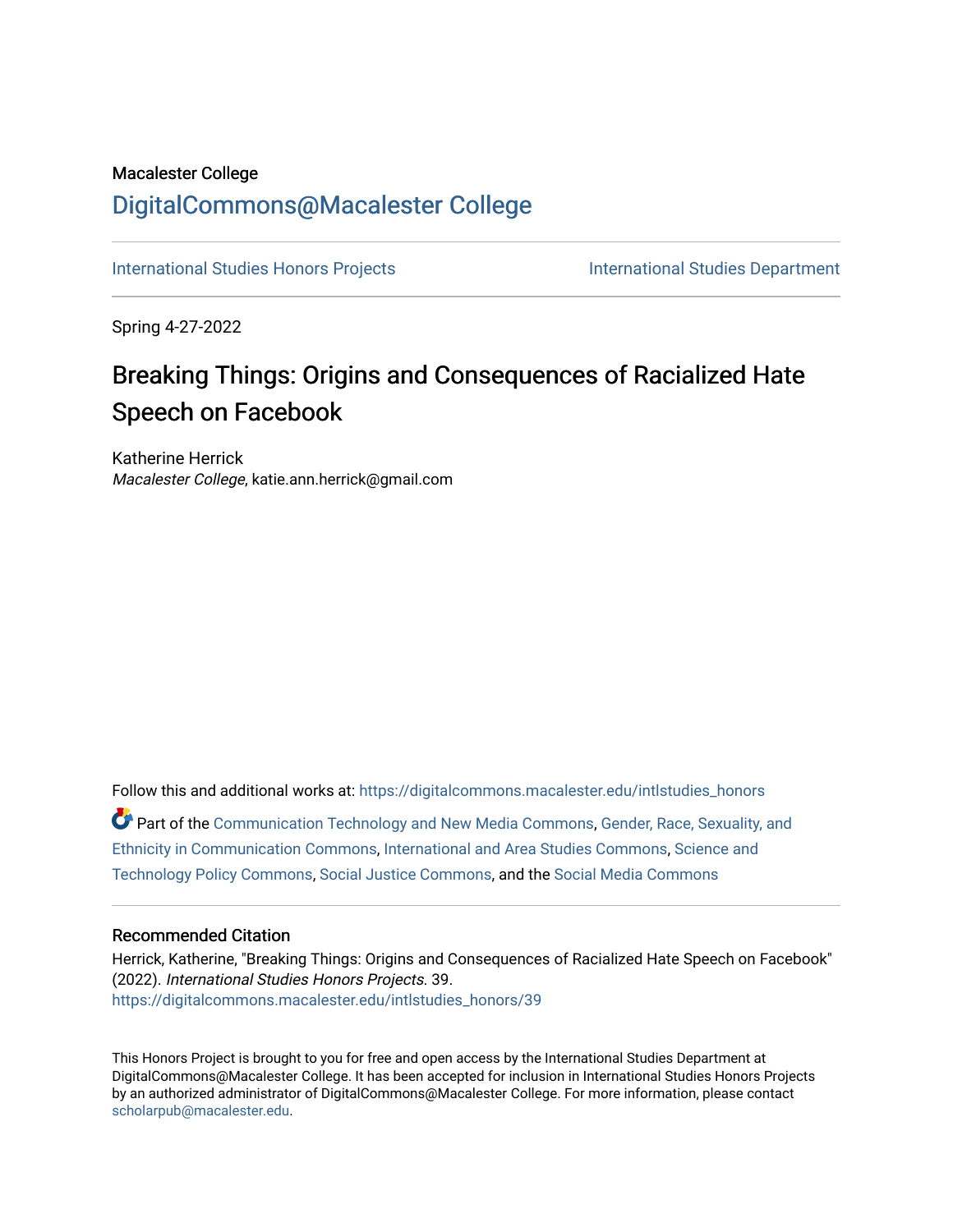Breaking Things:

Origins and Consequences of Racialized Hate Speech on Facebook

Katie Herrick

Professor James von Geldern, International Studies

April 27, 2022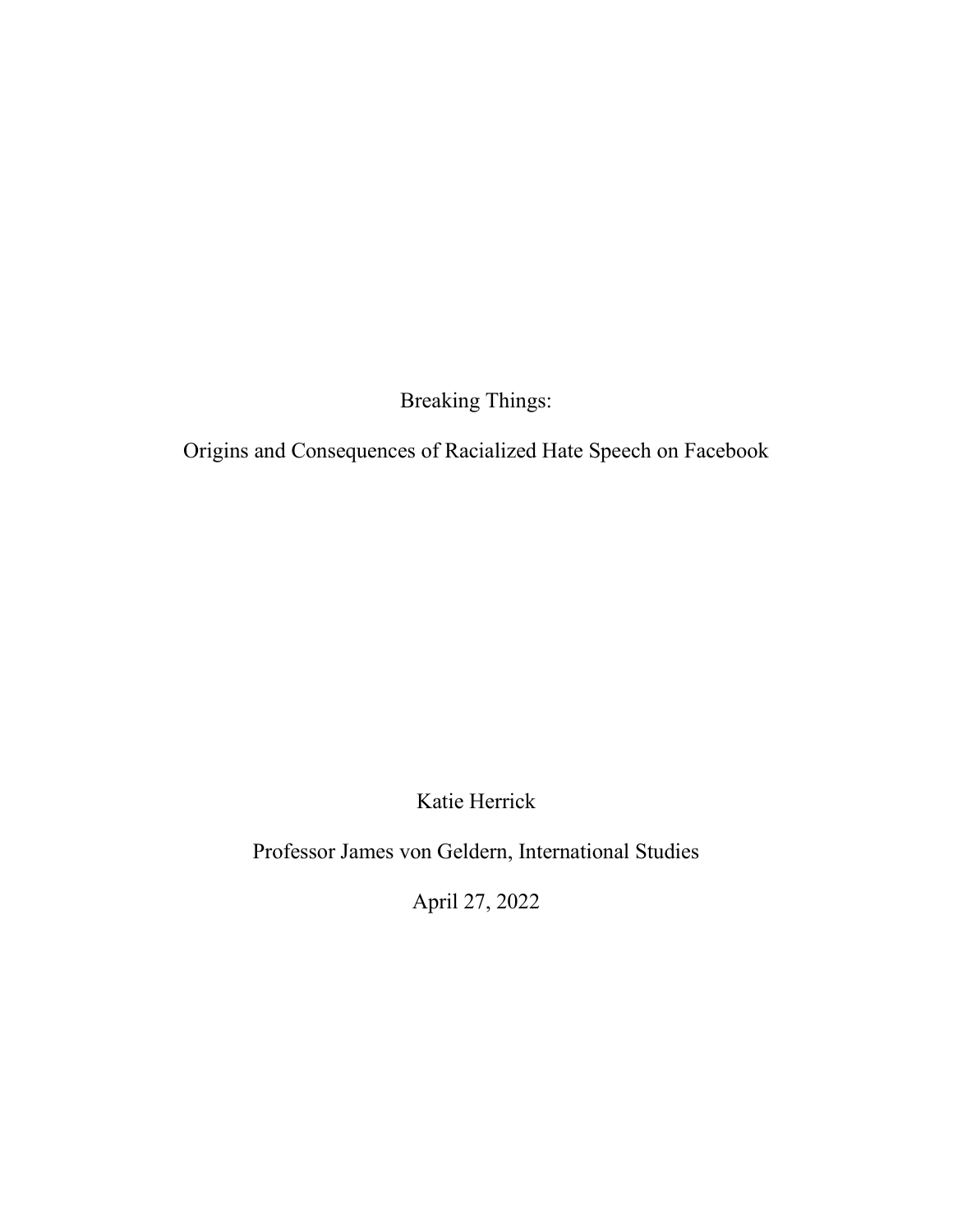#### **ABSTRACT**

This thesis seeks to bring attention to the ways in which the effects of hate speech- specifically racialized hate speech--transcends digital platforms. It will begin by connecting the phenomenon of racialized hate speech on Facebook to specific psychological tendencies that the company consciously amplifies for its own financial benefit. The first chapter interrogates the common narrative that violent rhetoric indicates a flaw in the platform's design, instead arguing that proliferation of such content is encouraged by Facebook's algorithm. From there, the second chapter examines what happens when a technology giant leverages human psychology for corporate greed. A true worst-case scenario, the Rohingya genocide in Myanmar elucidates Facebook's negligent behavior and illustrates the consequences of failing to proactively mitigate hate speech. Finally, the third chapter discusses existing and proposed efforts to regulate Facebook and similar platforms. As an issue that encompasses ethical dilemmas, policy predicaments, and business implications, reducing the prevalence of racialized hate speech on Facebook poses challenges for all regulatory actors, from the United Nations, to sovereign states, to the corporation itself. In the end, the most effective means of protecting human rights on digital networks may not rest upon the United Nations, nor individual nations, nor private corporations, but upon social media users themselves.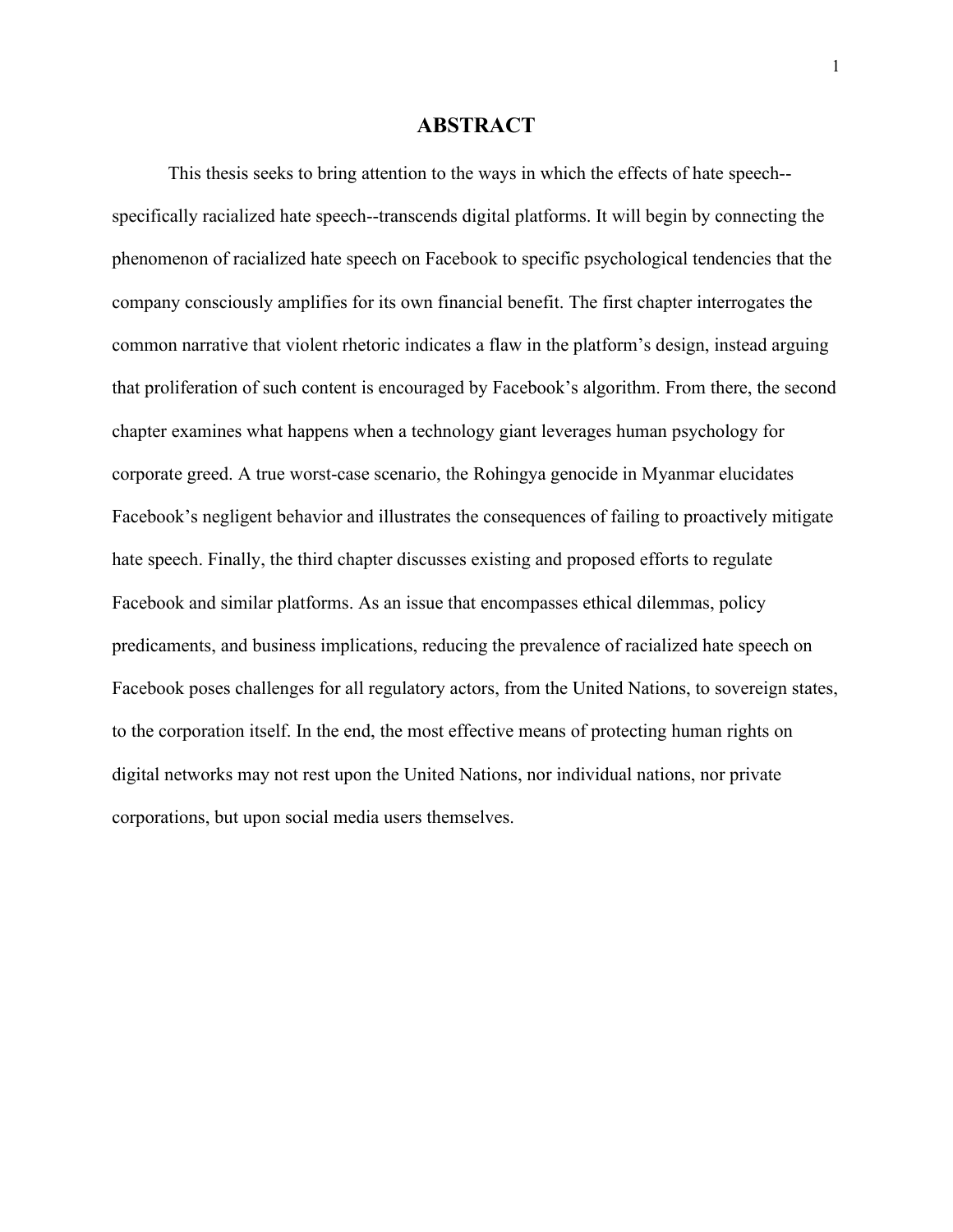#### **ACKNOWLEDGEMENTS**

This thesis could not have happened without the support and advice of countless mentors. I would like to extend my immense (and somewhat surprised) gratitude to Professor Gilbert Rodman for agreeing to read a very long paper, written by a student he does not know, who attends a college he does not teach at, simply because I sent him a nice email. I would also like to thank Professor Nadya Nedelsky. She was one of the first to read a chapter of this thesis, and I am so grateful for her thoughtful advice, unwavering support, and overall brilliance; I am lucky to have had the opportunity to learn from her. Thank you to Professor James von Geldern, for being an outstanding academic advisor and life-changing personal mentor. I cannot imagine what my time at Macalester would have looked like without JVG in it. I also want to express my unending admiration for the incredible Janessa Cervantes, whose unmatched organizational skills and perpetually sunny disposition made the thesis process both far easier and far more enjoyable.

In addition to my thesis panel, I would be remiss if I did not thank both of my parents. Thank you, Mom and Dad, for instilling within me a love of learning and the work ethic required to turn that love into a 100-page paper. And thank you for dealing with my stress, uncertainty, and messy drafts throughout the process—you are the most patient and enthusiastic cheerleaders a daughter could ask for! Perhaps most of all, I want to thank Grandpa. Growing up on his stories of reporting on Vietnam, the Chicago riots, environmental degradation, the JFK assassination, and corrupt policing showed me the way that words can speak truth to power and be used to create real change. Though he was never able to read this thesis, I hope he would be proud of it. You were right, Grandpa; it's in my genes.

2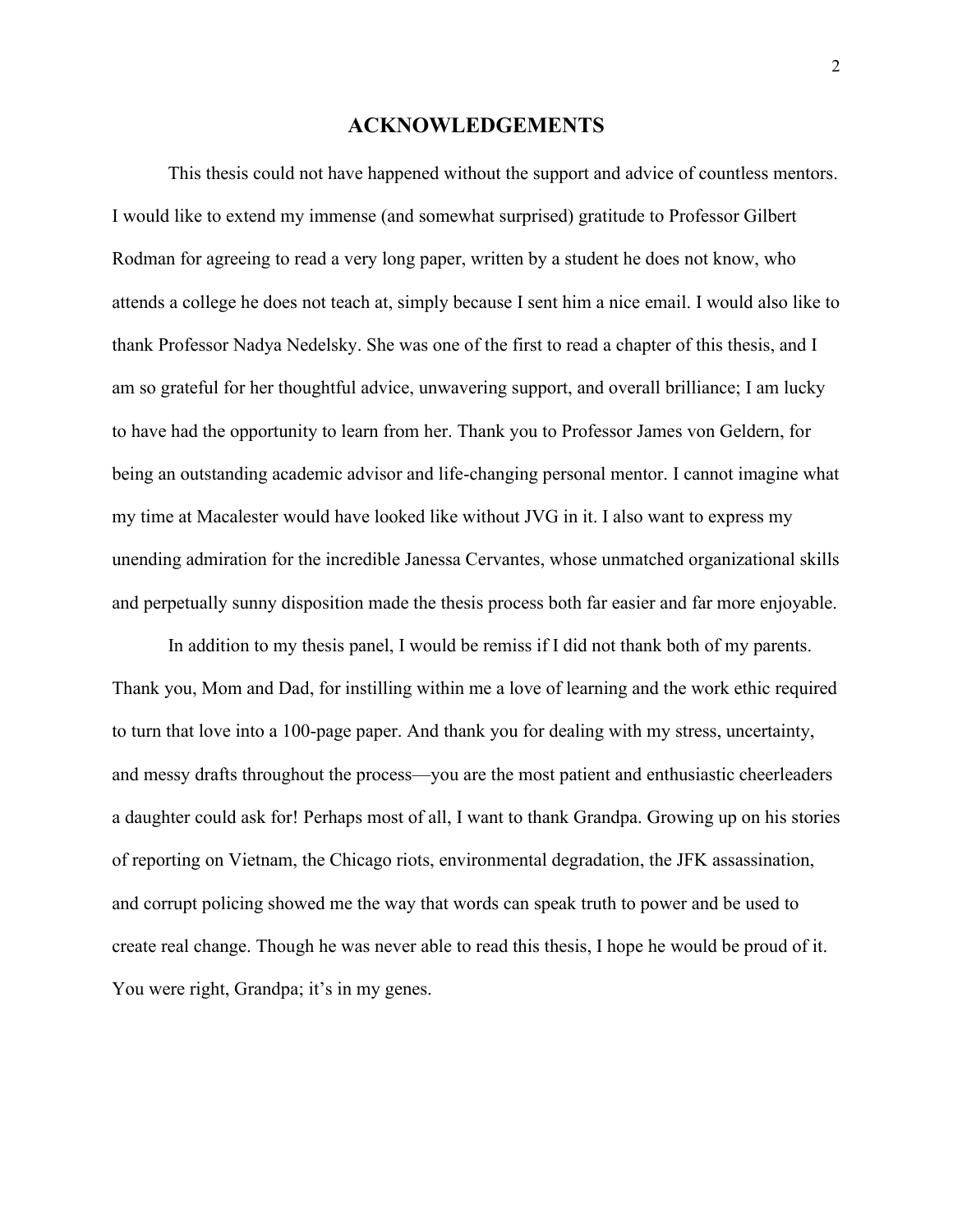# **TABLE OF CONTENTS**

| <b>Chapter One: Origins of Racialized Hate Speech on Facebook12</b>      |  |
|--------------------------------------------------------------------------|--|
|                                                                          |  |
|                                                                          |  |
|                                                                          |  |
|                                                                          |  |
|                                                                          |  |
|                                                                          |  |
|                                                                          |  |
| <b>Chapter Two: Consequences of Racialized Hate Speech on Facebook39</b> |  |
|                                                                          |  |
|                                                                          |  |
|                                                                          |  |
|                                                                          |  |
|                                                                          |  |
|                                                                          |  |
|                                                                          |  |
|                                                                          |  |
|                                                                          |  |
|                                                                          |  |
|                                                                          |  |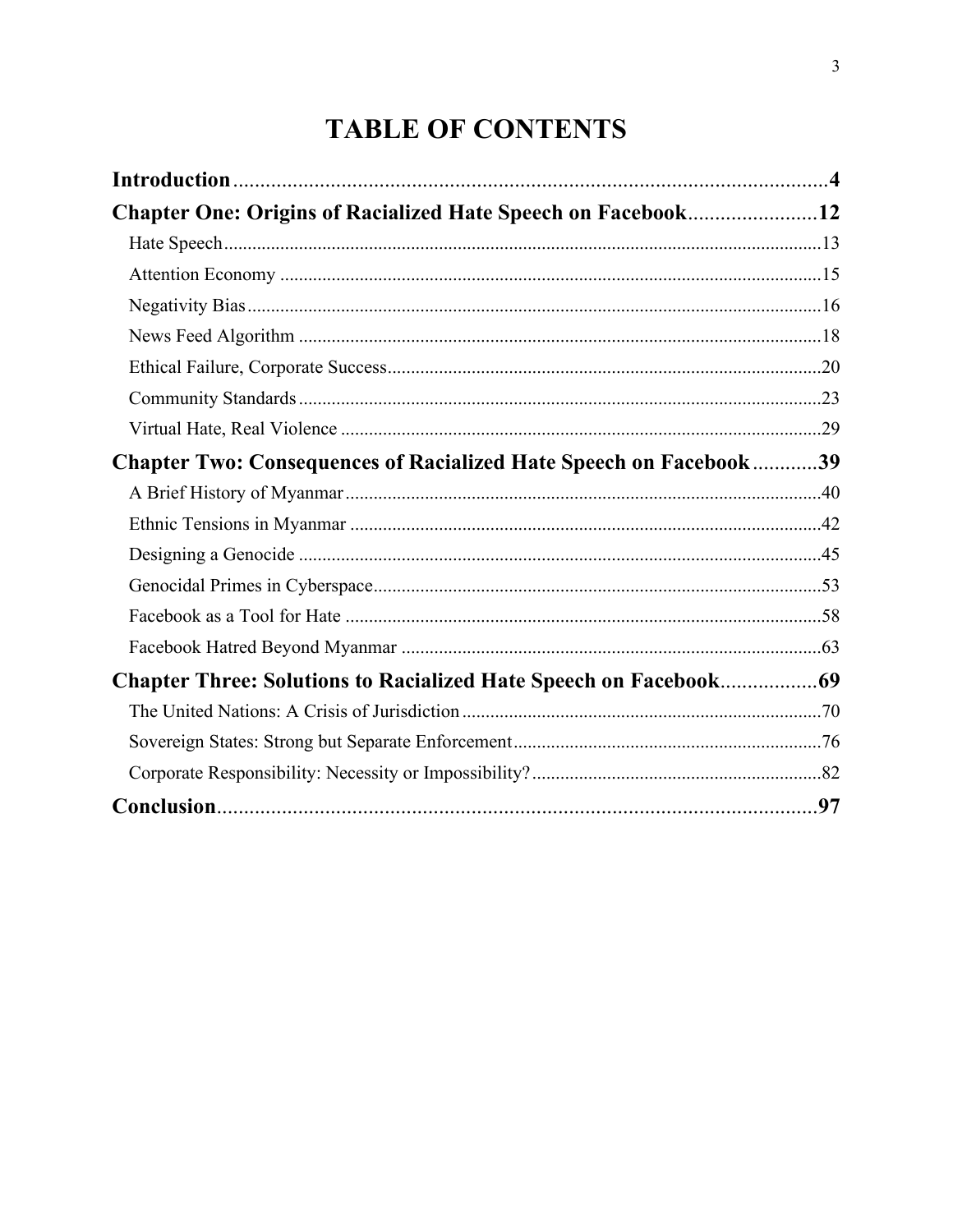#### **INTRODUCTION**

I was born at the turn of the millennium, in the midst of Y2K paranoia. The rapid change of technology has defined my entire generation, for within our short lifetimes we have witnessed the invention of everything from wifi, to smartphones, to cryptocurrency. Though these transformations have certainly changed the physical objects in our lives, they have also fundamentally altered our social relationships. Technology enables us to transcend the boundaries of time and space; people can interact with individuals from other continents, and even from distant points in their past.

This hyperconnectivity exponentially increased with the advent of social media. In 2012, a piercing shriek shattered the tranquility of my childhood home, drawing my family into the room where my older sister sat glued to our old PC monitor. She had recently made an account on a new website called 'Facebook,' and received a highly unexpected friend request. My family had a running joke for years about one Federico Vargas,<sup>[1](#page-5-0)</sup> a kindergarten classmate of my sister who committed the unforgivable sin of eating her coloring crayons on the first day of school. Twelve years and hundreds of miles later, Federico and Amy had found each other on Facebook. They chatted back and forth for a bit, and though he claimed not to remember the incriminating incident, he did promise her a consolatory box of crayons.

It was wholesome, serendipitous interactions such as this one that defined Facebook in its early years. Thousands, then millions, and now billions of people flock to the platform every day for everything from news to entertainment, relegating digitized social interaction from a novelty to a normality. In fact, I, as someone with virtually no social media footprint, regularly receive

<span id="page-5-0"></span><sup>1.</sup> Federico's name has been changed to respect his privacy.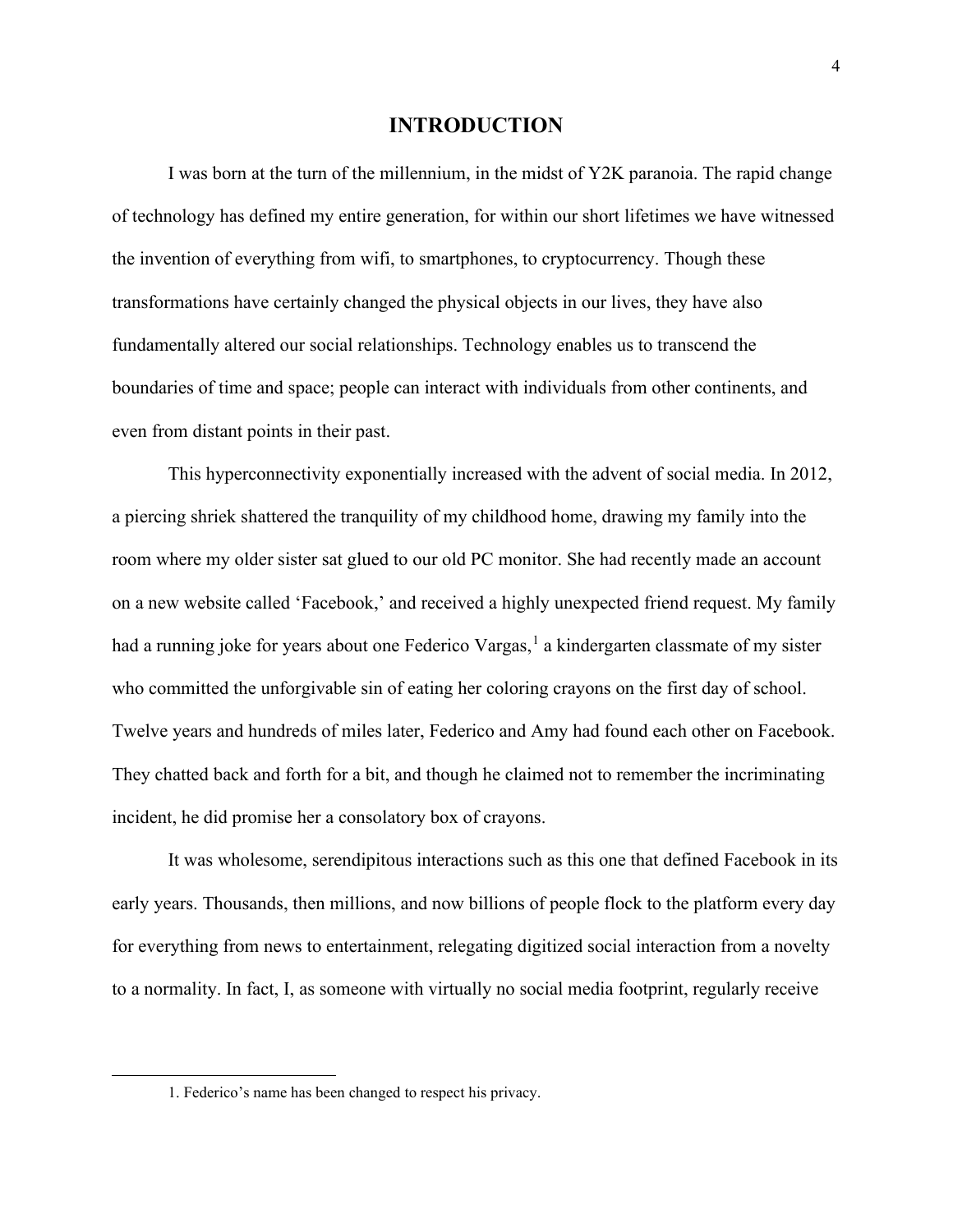strange looks, surprised exclamations, and occasionally scornful derision when people discover I do not and have never had an account on Facebook, Instagram, Twitter, TikTok, and the like.

I am no luddite—I recognize the potential for positive change that Facebook and its kin possess. Around the time my middle school classmates began making social media profiles, prodemocracy protesters throughout the Middle East and North Africa used those same platforms to organize the Arab Spring. A study by the University of Washington finds that social media in general and Facebook in particular facilitated and enhanced the scope, reach, and efficacy of the movement. The platform's algorithms and broad network allowed messages of justice to spread quickly and widely; "evidence suggests that social media carried a cascade of messages about freedom and democracy across North Africa and the Middle East, and helped raise expectations for the success of political uprising."<sup>[2](#page-6-0)</sup> Videos depicting protests went viral, and opposition Facebook pages gained thousands upon thousands of followers. Social justice activists around the world learned from the Arab Spring's strategy, utilizing social media's virality and decentralization to demand transparency and hold those in power accountable. These tactics are not deployed only in 'distant lands,' either. I have called the Twin Cities home for four years, a period strongly shaped by protest movements like Black Lives Matter and Stop Line 3. Organizers routinely use Facebook and Instagram not only to raise awareness for their causes, but also to capture injustices, communicate actions, and share safety tips. Modern social justice campaigns cannot be divorced from social media platforms.

<span id="page-6-0"></span><sup>2.</sup> Catherine O'Donnell, "New Study Quantifies Use of Social Media in Arab Spring," *University of Washington News,* September 12, 2011, [https://www.washington.edu/news/2011/09/12/new-study-quantifies-use-of](https://www.washington.edu/news/2011/09/12/new-study-quantifies-use-of-social-media-in-arab-spring/)[social-media-in-arab-spring/.](https://www.washington.edu/news/2011/09/12/new-study-quantifies-use-of-social-media-in-arab-spring/)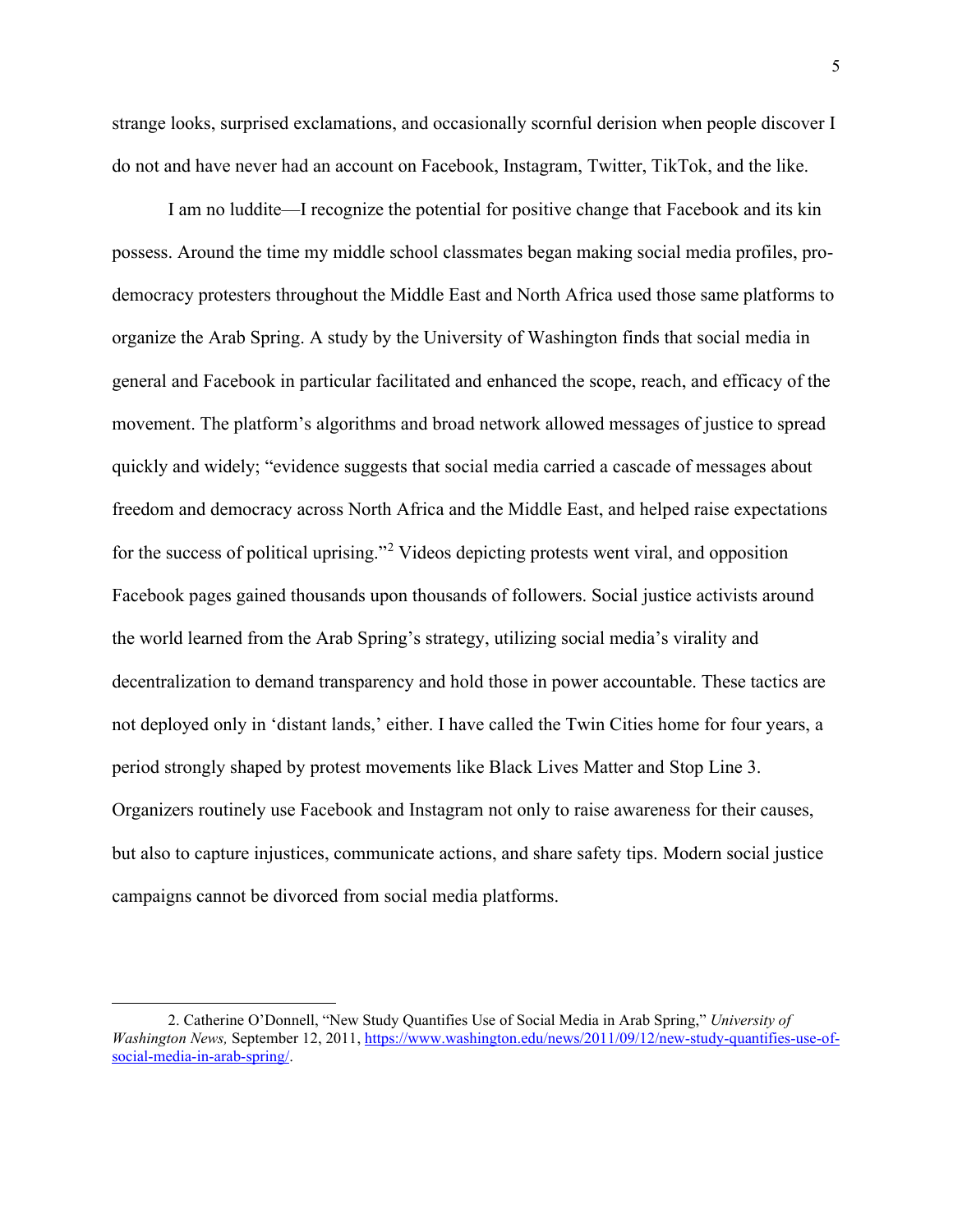However, the higher the pedestal, the harder the fall. Over the last five years, Facebook has weathered scandal after scandal, drawing criticism for everything from its mismanagement of user data, to the proliferation of misinformation, to damning allegations of human rights abuse. The company's tumble from grace gained real momentum in 2018 with the revelation of the Cambridge Analytica scandal. To give Donald Trump an edge in the 2016 US presidential election, the titular political consulting firm conspired with Facebook to mine the data of over 50 million users without their knowledge or permission.<sup>[3](#page-7-0)</sup> It raised an alarming question: how much would Facebook sacrifice at the altar of profit?

Just a few years later, whistleblower Francis Haugen leaked internal corporate documents to the Wall Street Journal detailing even more damning transgressions. The Facebook Files, as they came to be known, testify that the company regularly values company growth over user wellbeing.<sup>[4](#page-7-1)</sup> Executives make conscious and repeated decisions to maximize revenue even when doing so comes at the expense of truth, equality, and safety on their platform, especially for those who possess marginalized and/or minority identities. Among other issues, the documents highlighted the prevalence and effects of hate speech on Facebook.

 Of course, you don't need to read secret company memorandums to realize that the platform hosts a truly frightening amount of bigotry and vitriol—anyone with a Facebook account knows that. The depth and extent of that content's impact, however, may not be

<span id="page-7-0"></span><sup>3.</sup> Matthew Rosenberg, Nicholas Confessore, and Carole Cadwalladr. "How Trump Consultants Exploited the Facebook Data of Millions." *The New York Times,* March 17, 2018. [https://www.nytimes.com/2018/03/17/us/politics/cambridge-analytica-trump-campaign.html.](https://www.nytimes.com/2018/03/17/us/politics/cambridge-analytica-trump-campaign.html)

<span id="page-7-1"></span><sup>4.</sup> Lima, Cristiano. "A Whistleblower's Power: Key Takeaways from the Facebook Papers." *The Washington Post,* October 26, 2021. [https://www.washingtonpost.com/technology/2021/10/25/what-are-the](https://www.washingtonpost.com/technology/2021/10/25/what-are-the-facebook-papers/)[facebook-papers/.](https://www.washingtonpost.com/technology/2021/10/25/what-are-the-facebook-papers/)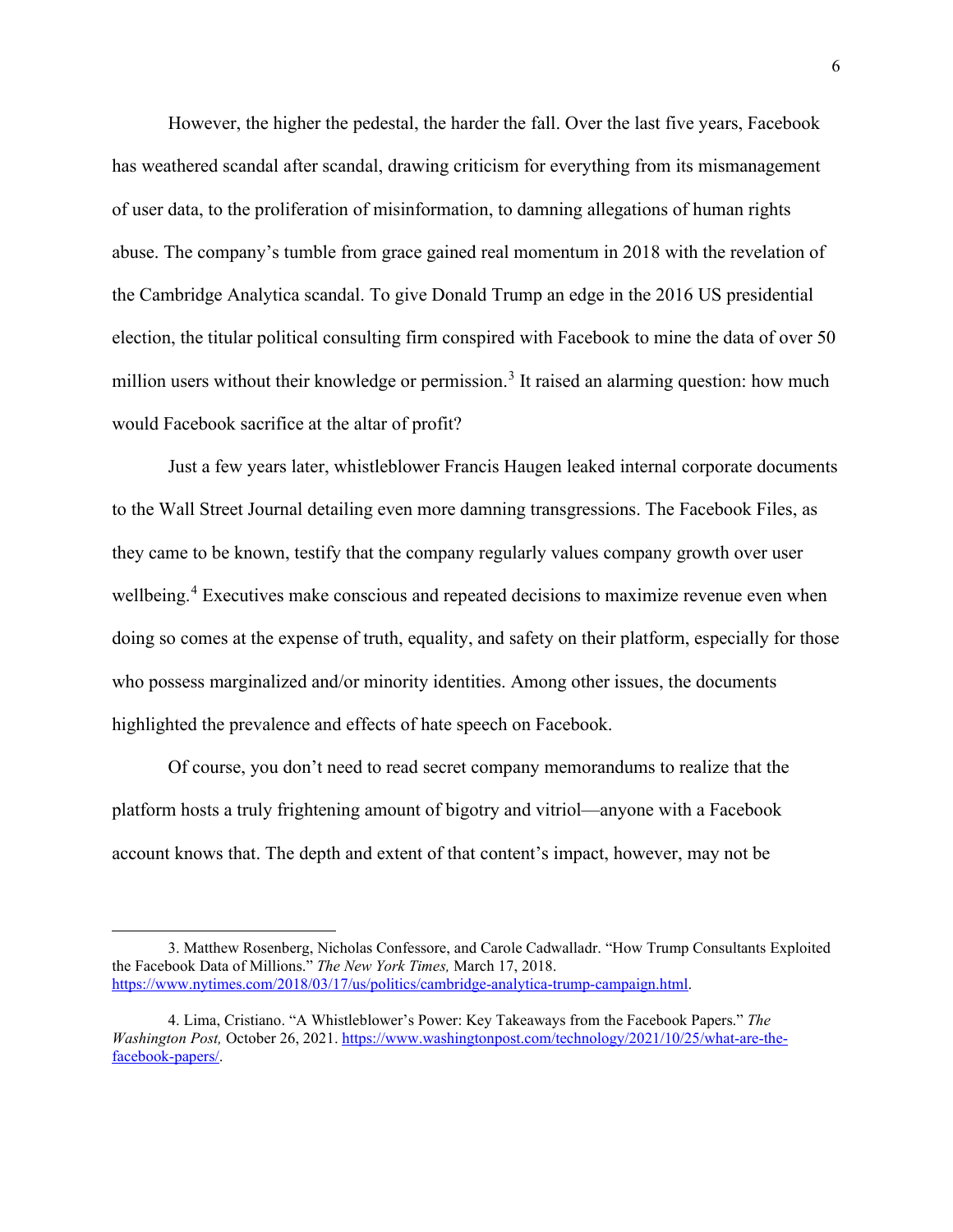immediately apparent to the average user. Prejudicial language that originates on online platforms can nevertheless precipitate offline consequences. We as a society are only just beginning to grasp the tangible implications of digital social dynamics and what they mean for personal safety and collective wellbeing. After all, not every Facebook user is as wellintentioned as Federico Vargas.

This project began as an attempt to compile an encyclopedic account of Facebook's sordid relationship with human rights, everything from privacy to censorship to hate speech. However, I soon realized that such an endeavor could consume an entire career; the tech giant's litany of transgressions stretches so long that any singular attempt to catalog them would be doomed to obsolescence or incompletion or both. So, I chose to narrow my scope and focus specifically on hate speech. Yet even that proved too vast a topic, encompassing discrimination against every identity, characteristic, or affiliation a person could possibly possess. Ultimately, current events guided this thesis to its final subject. The last few years have seen a spate of attacks against people of Asian descent as a misinformed backlash against the COVID-19 pandemic; rampant police brutality against Black folks and harsh crackdowns against those who dare speak out against it; state-sponsored desecration of Indigenous lives and land. These injustices feel particularly acute in the Twin Cities, but repeat and reverberate across the world. Racist violence both feeds off and feeds into racist rhetoric online. World leaders employ racially-coded dog whistles in official posts and supremacist groups flourish, finding refuge in the murky realm of cyberspace and utilizing social media platforms to espouse bigoted disinformation. Nowhere do such antagonists seem to feel more at home than Facebook.

Yet common discourse often dissociates physical action, virtual speech, and the social media platforms that link the two. This thesis seeks to bring attention to the ways in which the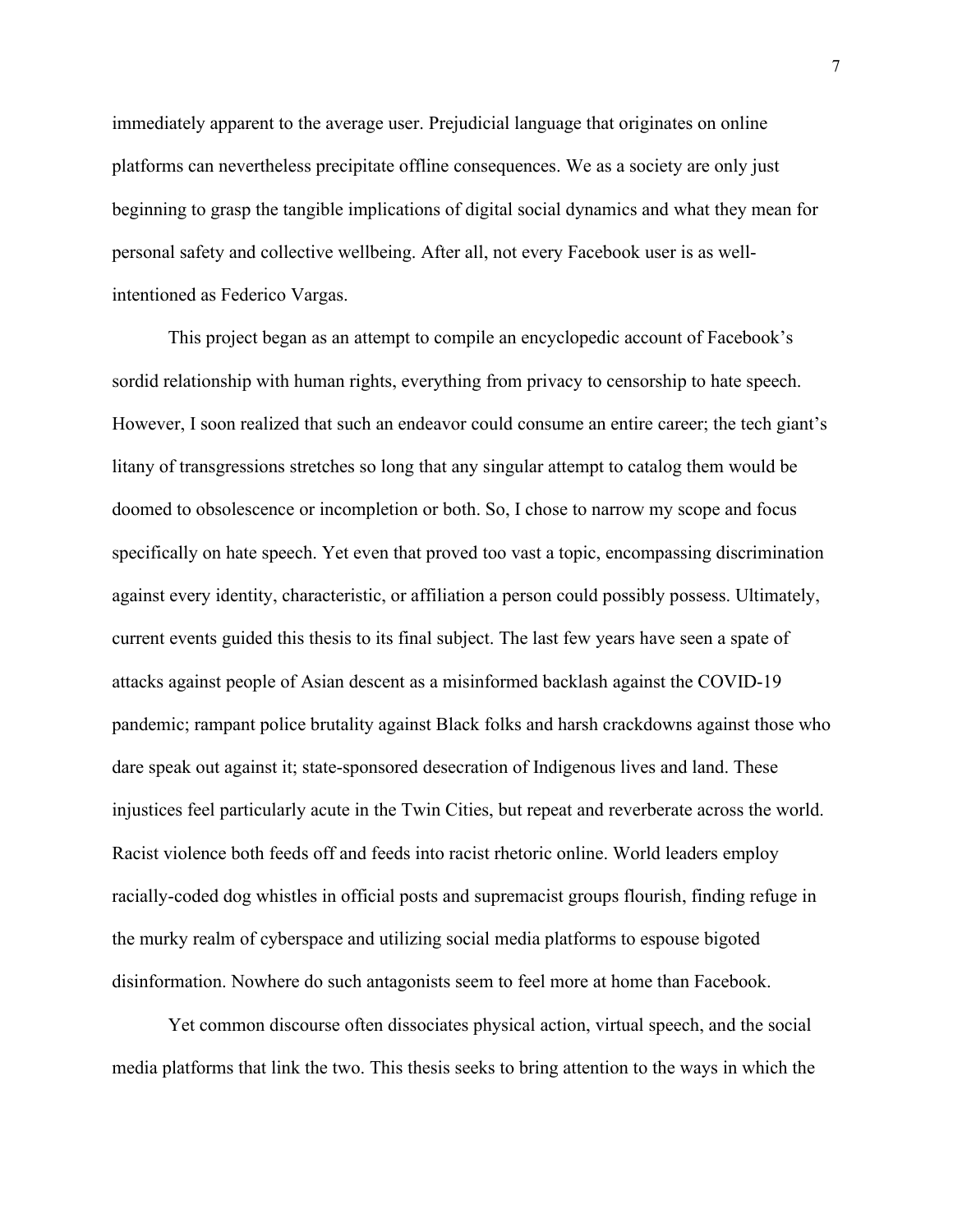effects of hate speech—specifically racialized<sup>[5](#page-9-0)</sup> hate speech—transcend digital platforms. As with all discussions regarding bigoted or inflammatory language, the issue of hate speech on Facebook complicates the ostensibly universal right to free expression. Should individuals who express racist, misogynist, or otherwise prejudicial views be protected from censorship or punishment? A landmark decision in this legal quandary has its origins in the Twin Cities, in fact. The 1992 Supreme Court case *R.A.V. v. St. Paul* concerned an incident in which a young man named Robert A. Viktora burned a cross in the yard of a Black family who lived nearby. However, the Supreme Court was not interested in the legal or moral significance of crossburning; rather, they took issue with the St. Paul ordinance that Viktora was on trial for violating. The City of St. Paul forbade placing swastikas or a burning cross anywhere "in an attempt to arouse anger or alarm on the basis of race, color, creed, or religion," a law the Supreme Court struck down as unconstitutionally content-based.<sup>[6](#page-9-1)</sup> According to Justice Scalia's opinion, the ordinance impermissibly discriminated against Viktora's speech solely because of the sentiment it expressed. Subsequent related decisions carved out narrow exemptions in the *R.A.V.* ruling, allowing content-based censorship for "exceptionally virulent" forms of discriminatory expression or speech that poses a "true threat."[7](#page-9-2)

<span id="page-9-0"></span><sup>5.</sup> For the purposes of this paper, racialization refers to the process by which 'racial meaning' is assigned to a person, practice, relationship, or social group. It draws on the work of Bianca Gonzalez-Sobrino, particularly her 2018 article entitled "Exploring the Mechanisms of Racialization beyond the Black-White Binary" [\(https://doi.org/10.1080/01419870.2018.1444781\)](https://doi.org/10.1080/01419870.2018.1444781). Following her approach, this paper also refers to racialization beyond the constructed black-white binary so common in the United States, and recognizes that 'race' is not a valid scientific category, nor a static and immutable identity; rather, it is a process imbricated with power and privilege. Used here, racialized hate speech refers to language that expresses prejudice or abuse towards an individual or collection of individuals based on their (perceived) racial or ethnic differences.

<span id="page-9-1"></span><sup>6.</sup> David A. May, "R.A.V. v. St. Paul (1992)," *The First Amendment Encyclopedia,* accessed March 26, 2022, [https://www.mtsu.edu/first-amendment/article/270/r-a-v-v-st-paul.](https://www.mtsu.edu/first-amendment/article/270/r-a-v-v-st-paul)

<span id="page-9-2"></span><sup>7.</sup> Robert A. Kahn, "Virginia v. Black (2003)," *The First Amendment Encyclopedia,* accessed March 26, 2022, [https://mtsu.edu/first-amendment/article/271/virginia-v-black.](https://mtsu.edu/first-amendment/article/271/virginia-v-black)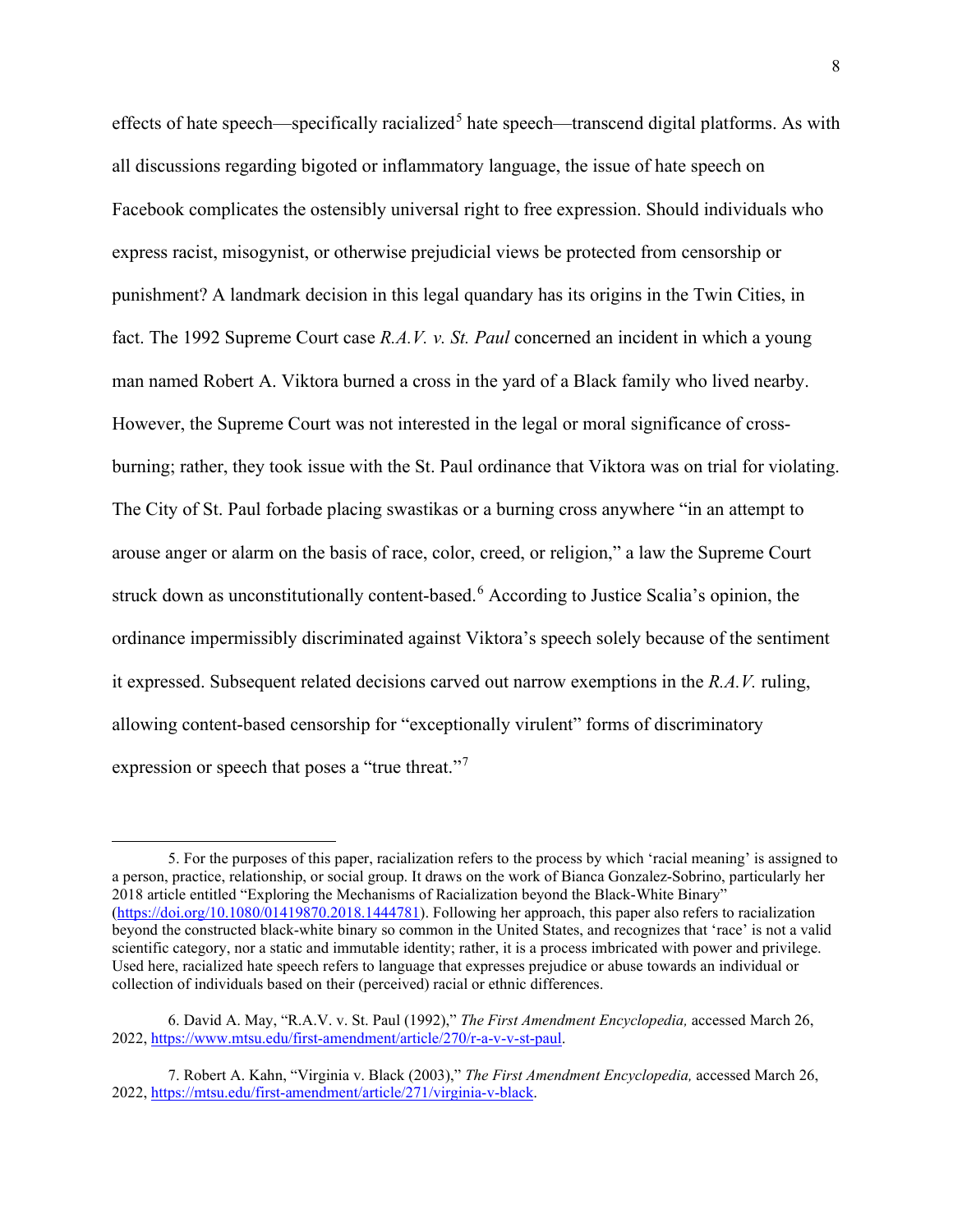Yet these categories remain largely ambiguous, particularly in the virtual world. Does a tweet announcing that "when the looting starts, the shooting starts" represent a true threat?<sup>[8](#page-10-0)</sup> Is a Facebook group for white supremacists an exceptionally virulent form of discriminatory expression? Would a social media company's policy banning racial slurs comprise an unconstitutionally content-based limitation of free speech? *Chaplinsky v. New Hampshire*  established legal precedent for restricting so-called "fighting words" meant to incite violence, a designation that would certainly seem to apply to racialized hate speech on digital platforms.<sup>[9](#page-10-1)</sup> However, just seven years later, the 1949 *Terminiello v. Chicago* case constricted the definition of fighting words to encompass only expressions that create a "clear and present danger."<sup>[10](#page-10-2)</sup> This suggests that fighting words cannot exist on social media. After all, if only 'sticks and stones' can break bones, what threat could virtual words possibly pose?

As this paper will demonstrate, hate speech on social media can incite real violence, with consequences that stretch far beyond the ethereality of cyberspace. Facebook's vision of an inextricably interconnected world—the very vision that secured the company's social, commercial, and technological dominance—may endanger the safety and wellbeing of marginalized groups. Yet heavy-handed regulation of social media content could easily engender the same problems; censorship seldom benefits minorities. With corporations like Facebook<sup>[11](#page-10-3)</sup>

10. Ibid.

<span id="page-10-0"></span><sup>8.</sup> Donald Trump, Twitter post, May 28, 2020. Due to the suspension of Trump's Twitter account, the original tweet is unavailable.

<span id="page-10-1"></span><sup>9. &</sup>quot;Fighting Words." *Legal Information Institute,* accessed March 26, 2022. [https://www.law.cornell.edu/wex/fighting\\_words#:~:text=Fighting%20words%20are%20words%20meant,immediat](https://www.law.cornell.edu/wex/fighting_words#:%7E:text=Fighting%20words%20are%20words%20meant,immediate%20breach%20of%20the%20peace) [e%20breach%20of%20the%20peace.](https://www.law.cornell.edu/wex/fighting_words#:%7E:text=Fighting%20words%20are%20words%20meant,immediate%20breach%20of%20the%20peace)

<span id="page-10-3"></span><span id="page-10-2"></span><sup>11.</sup> On October 28, 2021 CEO Mark Zuckerberg announced that Facebook, the company known for its titular platform as well as Messenger, Instagram, and WhatsApp, would be rebranded as 'Meta.' This change happened in the midst of writing and is not reflected throughout the paper. Instead, 'Facebook' will refer here to both the platform and the larger corporation.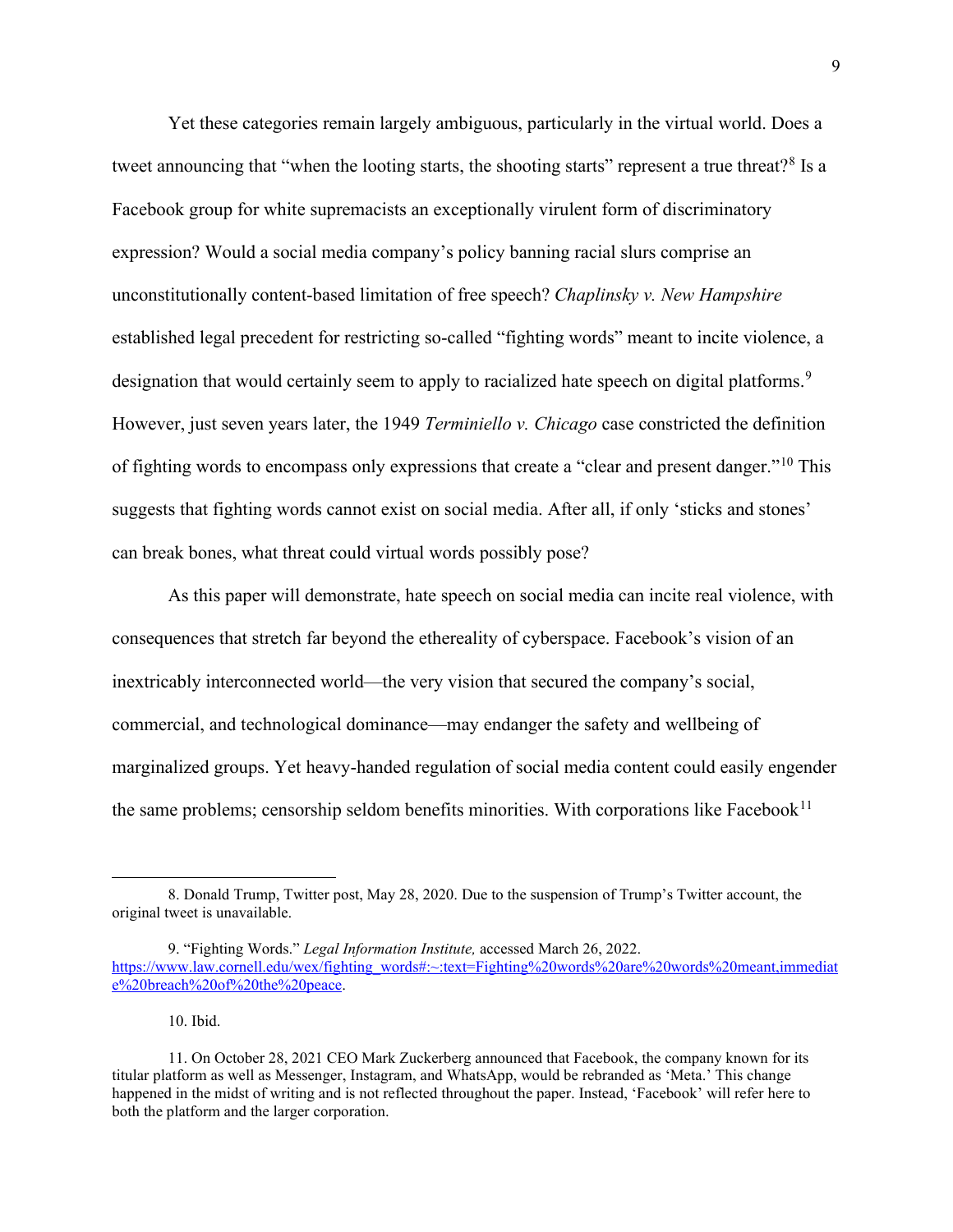already entrenched within both the global economy and the global psyche, humanity is left retroactively scrambling to determine how to design, resource, and regulate social media so as to maximize its benefits while mitigating its harms. This thesis seeks to establish the salience of these issues, exploring how the tangible impacts of Facebook's underlying architecture cause violence to racial(ized) minorities across the world. It will begin by connecting the phenomenon of racialized hate speech on Facebook to specific psychological tendencies that the company consciously amplifies for its own financial benefit. The first chapter interrogates the common narrative that violent rhetoric indicates a flaw in the platform's design, instead arguing that proliferation of such content is encouraged by Facebook's algorithm. From there, the second chapter examines what happens when a technology giant leverages human psychology for corporate greed. A true worst-case scenario, the Rohingya genocide in Myanmar elucidates Facebook's negligent behavior and illustrates the consequences of failing to proactively mitigate hate speech. Finally, the third chapter discusses existing and proposed efforts to oversee Facebook and similar platforms. As an issue that encompasses ethical dilemmas, policy predicaments, and business implications, reducing the prevalence of racialized hate speech on Facebook poses challenges for all regulatory actors, from the United Nations, to sovereign states, to the corporation itself. In the end, the most effective means of protecting human rights on digital networks may not rest upon the United Nations, nor individual nations, nor private corporations, but upon social media users themselves.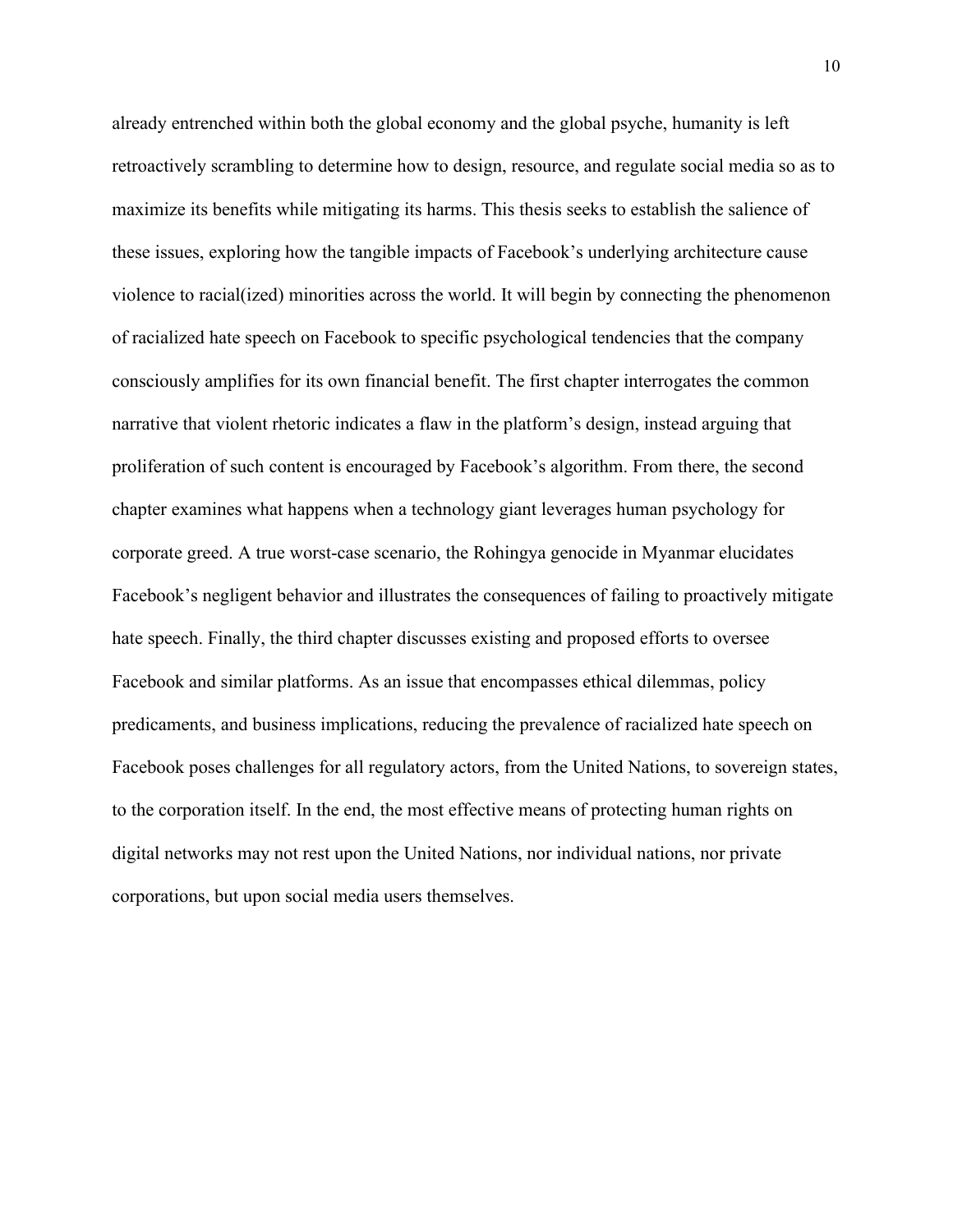### **INTRODUCTION BIBLIOGRAPHY**

- "Fighting Words." *Legal Information Institute,* accessed March 26, 2022. [https://www.law.cornell.edu/wex/fighting\\_words#:~:text=Fighting%20words%20are%20](https://www.law.cornell.edu/wex/fighting_words#:%7E:text=Fighting%20words%20are%20words%20meant,immediate%20breach%20of%20the%20peace) [words%20meant,immediate%20breach%20of%20the%20peace.](https://www.law.cornell.edu/wex/fighting_words#:%7E:text=Fighting%20words%20are%20words%20meant,immediate%20breach%20of%20the%20peace)
- Kahn, Robert A. "Virginia v. Black (2003)." *The First Amendment Encyclopedia,* accessed March 26, 2022. [https://mtsu.edu/first-amendment/article/271/virginia-v-black.](https://mtsu.edu/first-amendment/article/271/virginia-v-black)
- Lima, Cristiano. "A Whistleblower's Power: Key Takeaways from the Facebook Papers." *The Washington Post,* October 26, 2021.

[https://www.washingtonpost.com/technology/2021/10/25/what-are-the-facebook-papers/.](https://www.washingtonpost.com/technology/2021/10/25/what-are-the-facebook-papers/)

- May, David A. "R.A.V. v. St. Paul (1992)." *The First Amendment Encyclopedia,* accessed March 26, 2022*.* [https://www.mtsu.edu/first-amendment/article/270/r-a-v-v-st-paul.](https://www.mtsu.edu/first-amendment/article/270/r-a-v-v-st-paul)
- O'Donnell, Catherine. "New Study Quantifies Use of Social Media in Arab Spring." *University of Washington News,* September 12, 2011.

[https://www.washington.edu/news/2011/09/12/new-study-quantifies-use-of-social-media](https://www.washington.edu/news/2011/09/12/new-study-quantifies-use-of-social-media-in-arab-spring/)[in-arab-spring/.](https://www.washington.edu/news/2011/09/12/new-study-quantifies-use-of-social-media-in-arab-spring/)

Rosenberg, Matthew, Nicholas Confessore, and Carole Cadwalladr. "How Trump Consultants Exploited the Facebook Data of Millions." *The New York Times,* March 17, 2018. [https://www.nytimes.com/2018/03/17/us/politics/cambridge-analytica-trump](https://www.nytimes.com/2018/03/17/us/politics/cambridge-analytica-trump-campaign.html)[campaign.html.](https://www.nytimes.com/2018/03/17/us/politics/cambridge-analytica-trump-campaign.html)

Trump, Donald. Twitter post, May 28, 2020.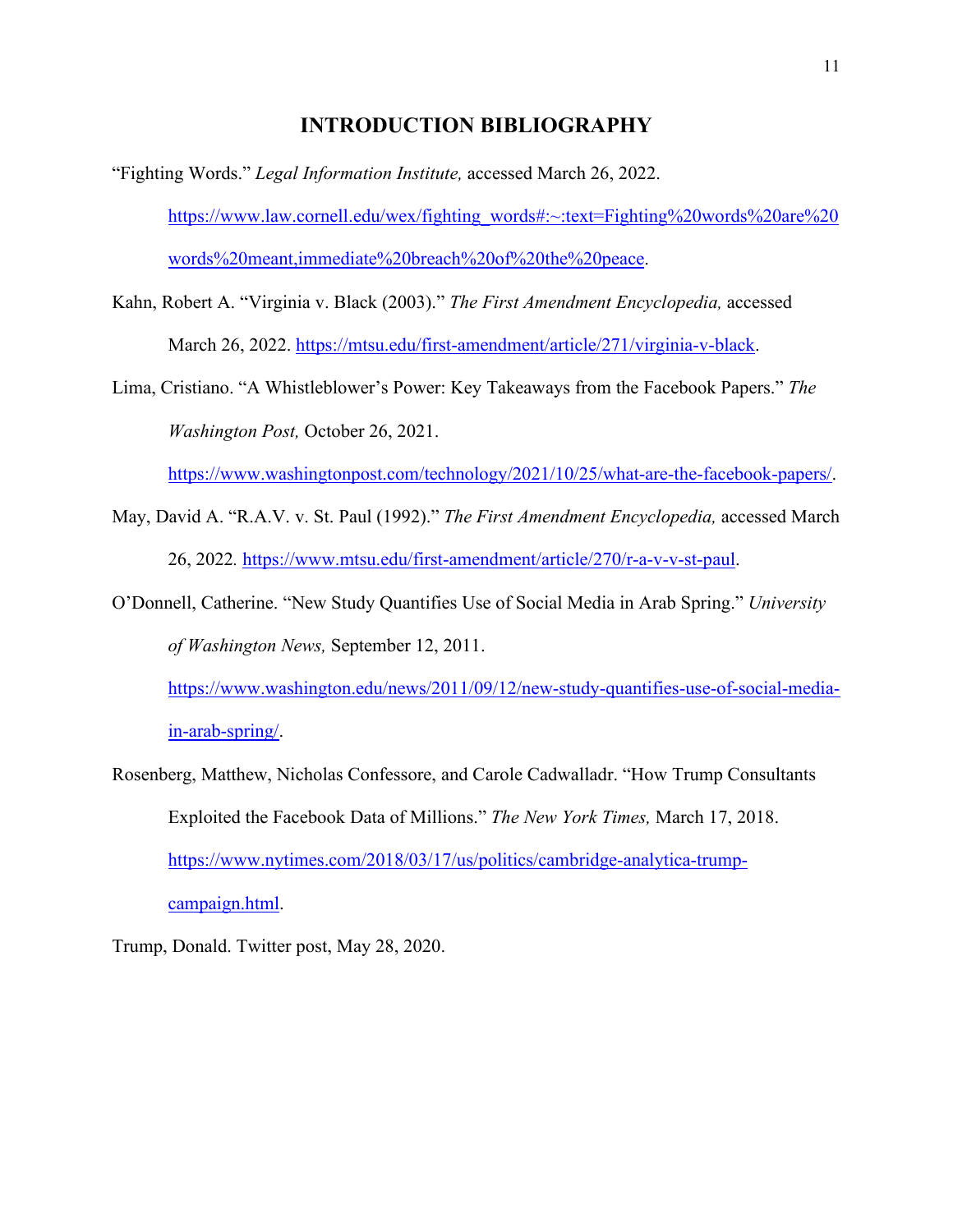## **CHAPTER ONE: ORIGINS OF RACIALIZED HATE SPEECH ON FACEBOOK**

Few successful decisions ever begin with a Tuesday night bender in a college dorm room. Yet those are the humble origins of Facebook, which began when founder and CEO Mark Zuckerberg decided to create a forum for his fellow Harvard students to rate the attractiveness of their female classmates.<sup>[1](#page-13-0)</sup> The result, FaceMash, materialized at a time when "a new kind of Internet [was] emerging — one more about connecting people to people than people to Websites."<sup>[2](#page-13-1)</sup> Sure enough, Zuckerberg's creation underwent rapid expansion before going public in 2012, less than a decade after its conception. At \$104 billion, Facebook boasted the largest technology IPO in history, and the third-largest IPO of any industry, ever.<sup>[3](#page-13-2)</sup> Much of the company's appeal stemmed from its competitive streak and innovative edge, characteristics that define it to this day.

But the very qualities that enabled Facebook's evolution from nihility to ubiquity possess darker sides as well. Moral frameworks cannot keep up with the rate of technological advancement, leaving society to reactively grapple with unforeseen consequences. In the last several years especially, Facebook has come under intense scrutiny for the ethical implications of its business practices. The Cambridge Analytica scandal that came to light in 2018 opened the world's eyes to the cooptation of user data, and censorship issues in nations like Thailand, Russia, and China have raised questions of complicity with authoritarian regimes. However, in

<sup>1.</sup> Sheera Frenkel and Cecilia Kang, *An Ugly Truth,* (New York: Harper Collins, 2021).

<span id="page-13-1"></span><span id="page-13-0"></span><sup>2.</sup> Claire Hoffman, "The Battle for Facebook," *Rolling Stone,* September 15, 2010, [https://www.rollingstone.com/culture/culture-news/the-battle-for-facebook-242989/l.](https://www.rollingstone.com/culture/culture-news/the-battle-for-facebook-242989/l)

<span id="page-13-2"></span><sup>3.</sup> Julianne Pepitone, "Facebook Trading Sets Record IPO Volume," CNN Money, May 18, 2012, [https://money.cnn.com/2012/05/18/technology/facebook-ipo-trading/index.htm.](https://money.cnn.com/2012/05/18/technology/facebook-ipo-trading/index.htm)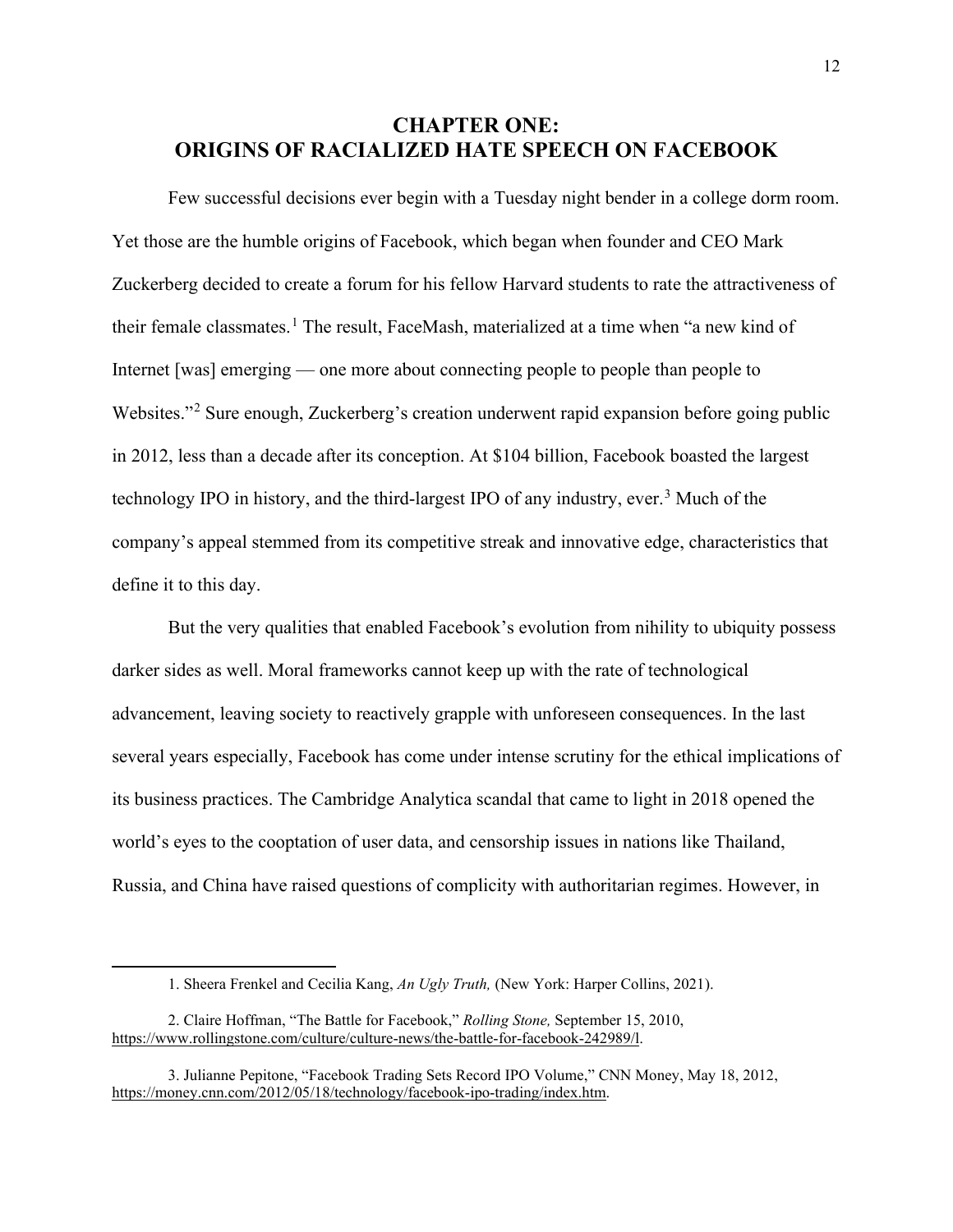addition to violating human rights such as those of privacy and expression, Facebook has also served as a platform where hate speech can flourish.

#### **HATE SPEECH**

Though a seemingly straightforward concept, hate speech as a legal category actually remains quite ambiguous. In fact, the United Nations Special Rapporteur on free expression observed in a 2019 report that no definition for it exists within conventional international law.[4](#page-14-0) The United States fails to define hate speech as well, though the Federal Bureau of Investigation does delineate hate *crimes.[5](#page-14-1)* As the federal webpage on the subject reminds its viewers, "hate itself is not a crime—and the FBI is mindful of protecting freedom of speech and other civil liberties."[6](#page-14-2) In lieu of a legal consensus, Facebook has decided its own corporate definition. Hate speech, according to Facebook's Community Standards, consists of a "direct attack against people…on the basis of…protected characteristics: race, ethnicity, national origin, disability, religious affiliation, caste, sexual orientation, sex, gender identity, and serious disease."[7](#page-14-3) Yet this black-and-white explanation belies vast swaths of gray area subject to seemingly arbitrary regulation. A ProPublica investigation revealed that Facebook "gives users broader latitude when they write about 'subsets' of protected categories. White men are considered a group because

<span id="page-14-0"></span><sup>4.</sup> United Nations General Assembly, *Promotion and Protection of the Right to Freedom of Opinion and Expression,* A/74/486, October 9, 2019, [https://www.ohchr.org/Documents/Issues/Opinion/A\\_74\\_486.pdf.](https://www.ohchr.org/Documents/Issues/Opinion/A_74_486.pdf) 

<span id="page-14-1"></span><sup>5.</sup> Federal Bureau of Investigation, "Hate Crimes," accessed September 18, 2021, [https://www.fbi.gov/investigate/civil-rights/hate-crimes.](https://www.fbi.gov/investigate/civil-rights/hate-crimes)

<sup>6.</sup> Federal Bureau of Investigation, "Hate Crimes."

<span id="page-14-3"></span><span id="page-14-2"></span><sup>7.</sup> Meta, "Hate Speech," accessed May 22, 2021, [https://www.facebook.com/communitystandards/hate\\_speech.](https://www.facebook.com/communitystandards/hate_speech)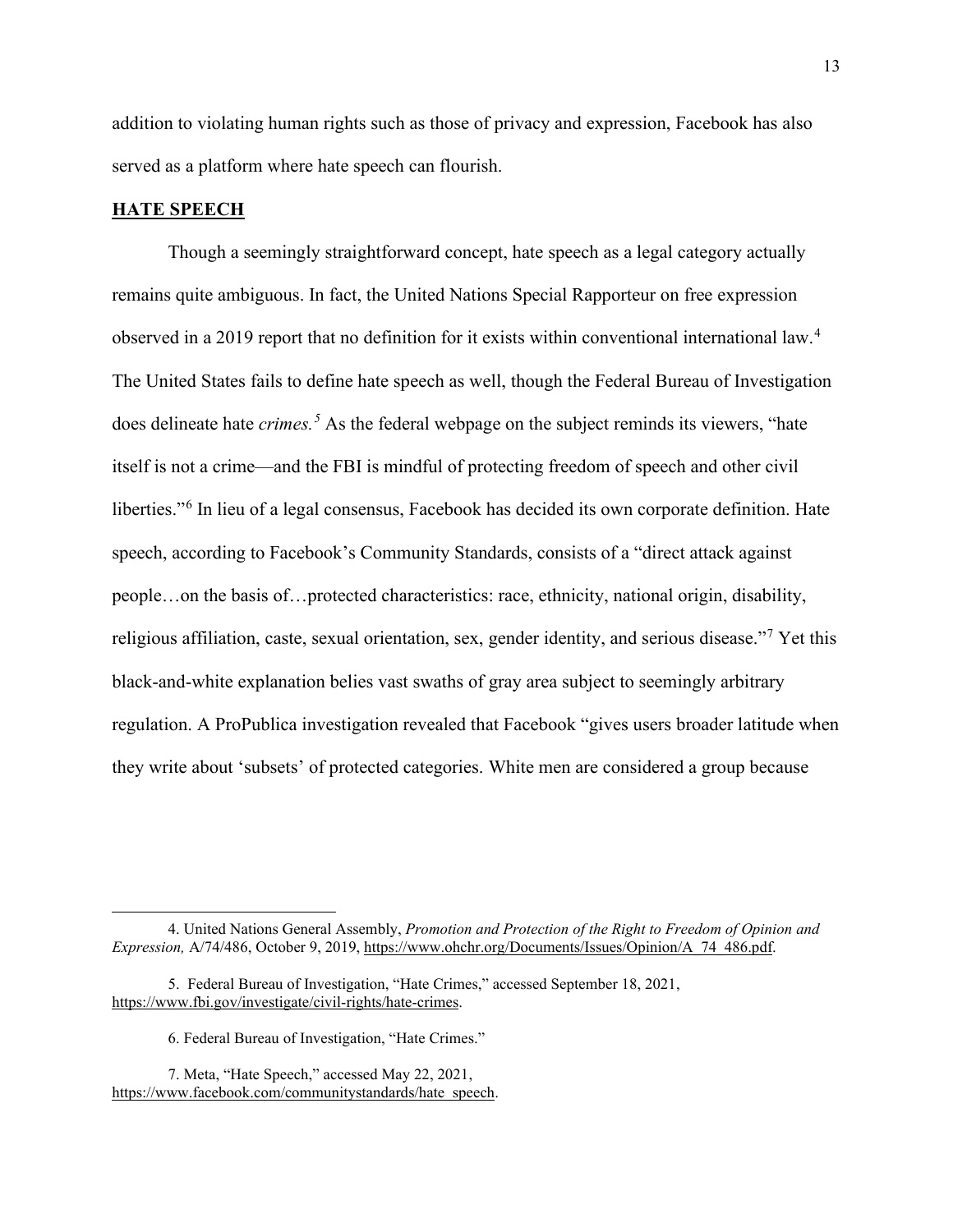both traits are protected, while female drivers and black children... [are] not protected."<sup>[8](#page-15-0)</sup> Amidst this opacity, hate speech flourishes on the platform. Approximately 5 million posts are flagged as hate speech every single day, and that only counts content that violates Facebook's own narrowly-defined Community Standards.<sup>[9](#page-15-1)</sup> The real number, asserts the Anti-Defamation League, is likely far higher.

 What, then, allows for this proliferation? According to its mission statement, Facebook strives to "give people the power to build community and bring the world closer together."<sup>[10](#page-15-2)</sup> Derogatory, intimidating, and exclusive language antithesizes that mission; by the company's own admission, "people [can] use their voice and connect more freely when they don't feel attacked on the basis of who they are."[11](#page-15-3) If Facebook is committed to connecting the world, why does its platform foster virulent hate speech that divides rather than unites? In this section, I will argue that violations of human rights—particularly inflammatory hate speech targeting racial minorities—do not constitute a failure of Facebook's technology. Rather, it is a consequence of the company's very business model, which intentionally preys upon human psychology in order to maximize profits. In short, racialized hate speech is a predictable, inevitable byproduct of Facebook's success.

<span id="page-15-0"></span><sup>8.</sup> Julia Angwin and Hannes Grassegger, "Facebook's Secret Censorship Rules Protect White Men From Hate Speech But Not Black Children," *ProPublica,* June 28, 2017, [https://www.propublica.org/article/facebook](https://www.propublica.org/article/facebook-hate-speech-censorship-internal-documents-algorithms)[hate-speech-censorship-internal-documents-algorithms.](https://www.propublica.org/article/facebook-hate-speech-censorship-internal-documents-algorithms)

<span id="page-15-3"></span><span id="page-15-2"></span><span id="page-15-1"></span><sup>9.</sup> Anti-Defamation League, "Facebook's Hate Speech Problem is Even Bigger Than We Thought," accessed September 18, 2021[, https://www.adl.org/blog/facebooks-hate-speech-problem-is-even-bigger-than-we](https://www.adl.org/blog/facebooks-hate-speech-problem-is-even-bigger-than-we-thought)[thought.](https://www.adl.org/blog/facebooks-hate-speech-problem-is-even-bigger-than-we-thought) 

<sup>10.</sup> Meta, "Our Mission," accessed March 15, 2022, [https://about.facebook.com/company-info/.](https://about.facebook.com/company-info/) 

<sup>11.</sup> Meta, "Hate Speech."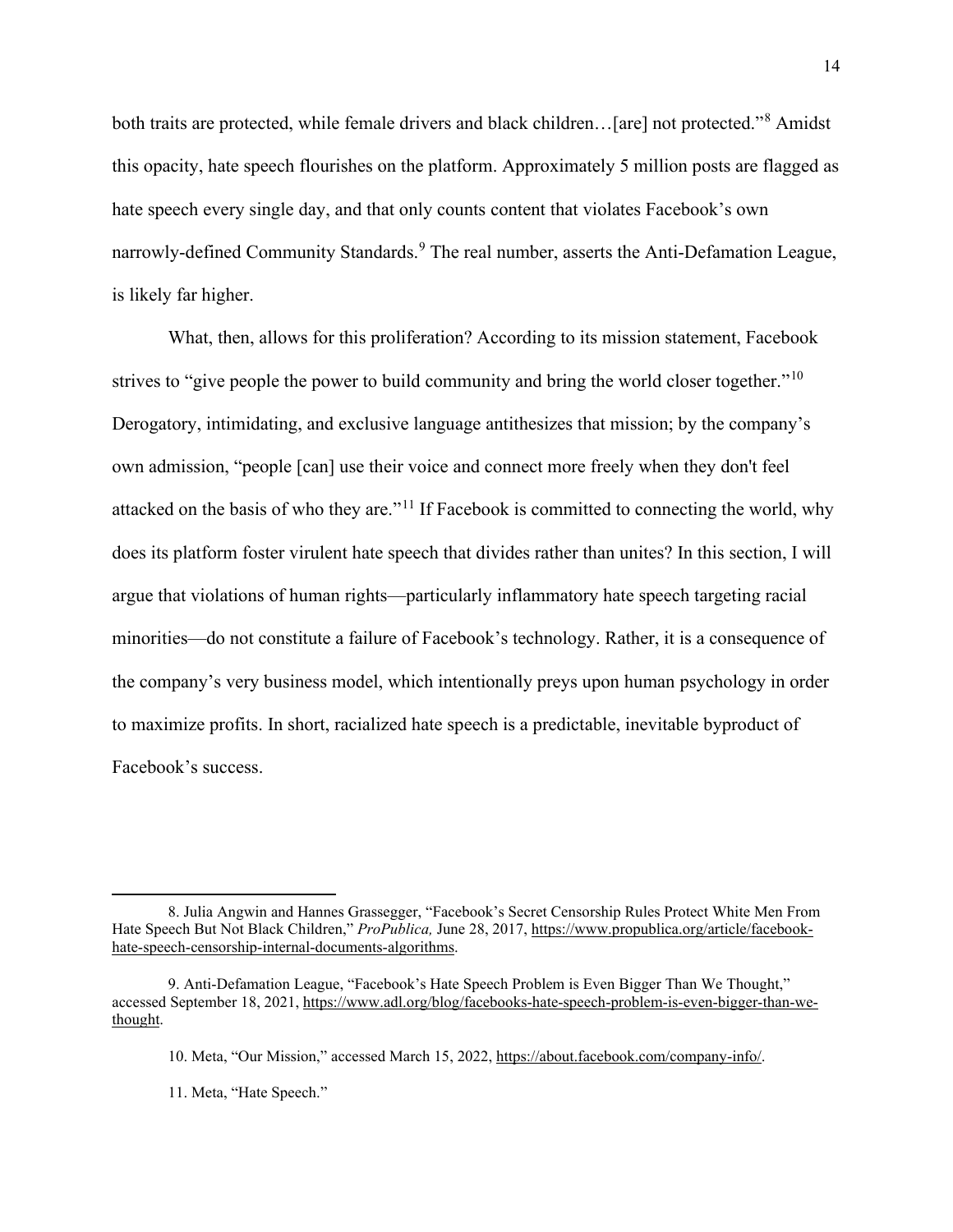#### **ATTENTION ECONOMY**

Facebook exists in a fundamentally different ecosystem than did its media ancestors. People today face an inundation of information to sift through, bombarded from all sides by largely irrelevant content. In such an environment, attention is in short supply. Economist and cognitive psychologist Herbert Simon first observed this phenomenon in 1971 when he wrote, "The wealth of information means a dearth of something else: a scarcity of whatever it is that information consumes. What information consumes is rather obvious: it consumes the attention of its recipients. Hence a wealth of information creates a poverty of attention."[12](#page-16-0) This understanding of consumers' very attention as a scarce resource held profound economic implications, particularly at the turn of the century as the Internet made more information more accessible than ever before. In 1997, Goldhaber argued that "If the Web and the Net can be viewed as spaces in which we will increasingly live our lives, the economic laws we will live under have to be natural to this new space."<sup>[13](#page-16-1)</sup> These new economic laws treat attention as capital, a valuable commodity that can be traded, bought, and sold.

 Perhaps no company has capitalized on the commodification of attention better than Facebook. Myllylahti asserts that "user attention has become a currency on the platform," a resource that Facebook possesses in abundance and trades with other corporations for more traditional tender. This constitutes the cornerstone of the platform's business model. Facebook's services, after all, remain free to use; rather than paying cash to post, like, and share, users

<span id="page-16-0"></span><sup>12.</sup> Herbert A. Simon, et al., "Designing Organizations for an Information-Rich World," *Computers, Communication, and the Public Interest* (1971): 40.

<span id="page-16-1"></span><sup>13.</sup> Michael H. Goldhaber, "The Attention Economy and the Net," *First Monday* 2, no. 4 (April 1997): [https://doi.org/10.5210/fm.v2i4.519.](https://doi.org/10.5210/fm.v2i4.519)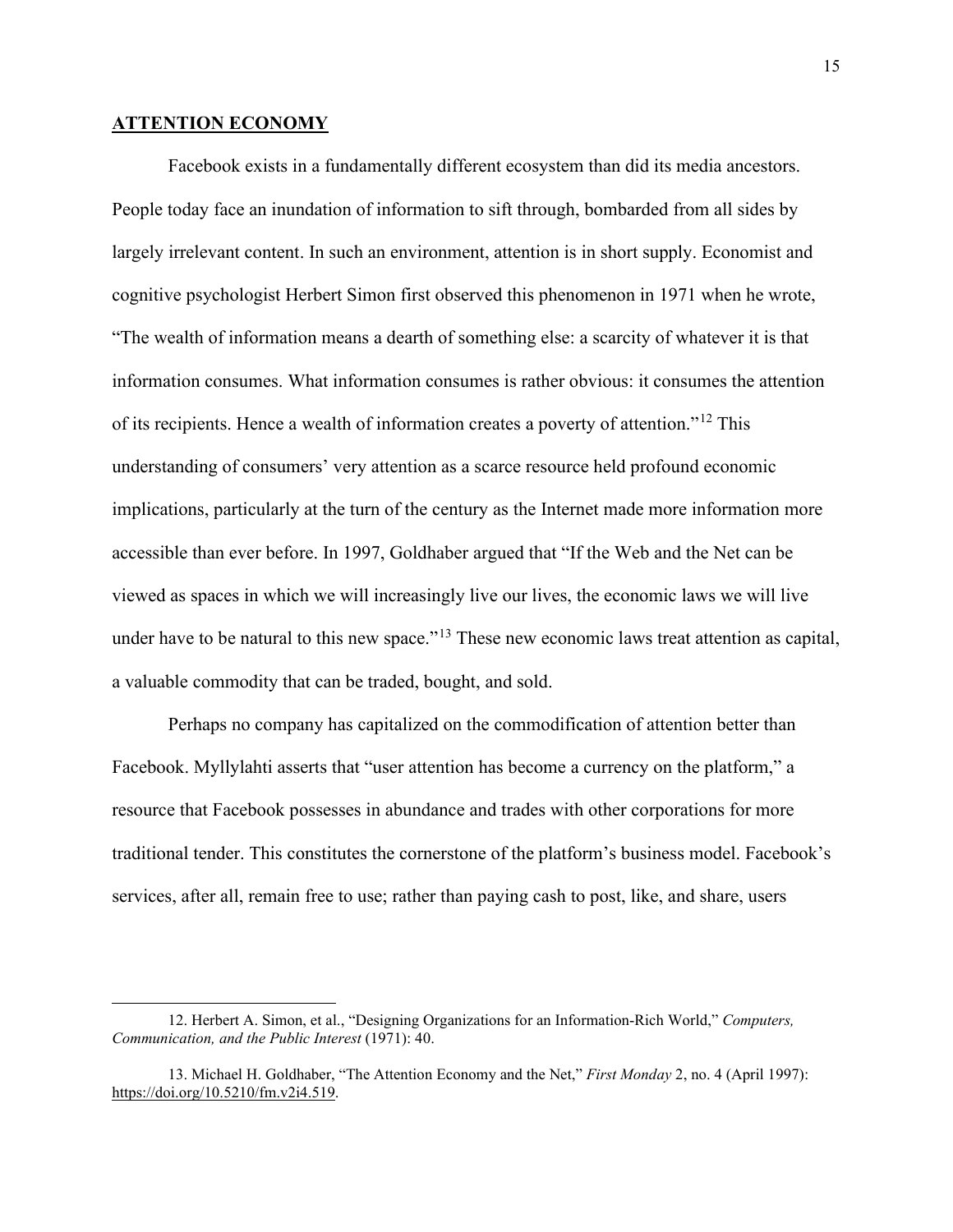"exchange their time [and] attention…for access to Facebook's services."[14](#page-17-0) Major corporations from Coca-Cola to Walmart to Microsoft will pay for that time and attention—known in the industry as "eyeballs,"—forking over billions of dollars for the right to post their advertisements on Facebook pages. The more eyeballs a page receives, the more valuable it is to the company trying to hold users' attention—and the more lucrative it is for Facebook. This attention economy, notes technologist Tobias Rose-Stockwell, bears a single-minded focus on the metric of 'engagement,' defined as the means "by which companies evaluate the number of clicks, likes, shares, and comments associated with their content."<sup>[15](#page-17-1)</sup> A Facebook page with a high degree of engagement by definition has a high number of people viewing it, and therefore a large audience for potential advertisers. Such a page represents a veritable jackpot for Facebook, as companies will spend more money on advertisements that more people will see. It is the virtual equivalent of renting a billboard on the freeway versus one on a country backroad. Facebook, therefore, designs its algorithms to boost content that will maximize user engagement—and corporate profits.

#### **NEGATIVITY BIAS**

 The type of content most likely to go viral and maximize ad revenue is not, however, as innocuous as cat videos or reaction memes. Instead, posts containing controversial opinions, inflammatory rhetoric, or divisive language receive significantly more engagement, capturing user attention in a way that more positive posts cannot. Known as negativity bias, this proclivity is well-documented in psychological studies. Fiske and Ohira both demonstrate that stimuli

<sup>14.</sup> Frenkel and Kang, *An Ugly Truth,* 3.

<span id="page-17-1"></span><span id="page-17-0"></span><sup>15.</sup> Tobias Rose-Stockwell, "This is How Your Fear and Rage are Being Shared for Profit," *Quartz,* July 28, 2017, [https://qz.com/1039910/how-facebooks-news-feed-algorithm-sells-our-fear-and-outrage-for-profit/.](https://qz.com/1039910/how-facebooks-news-feed-algorithm-sells-our-fear-and-outrage-for-profit/)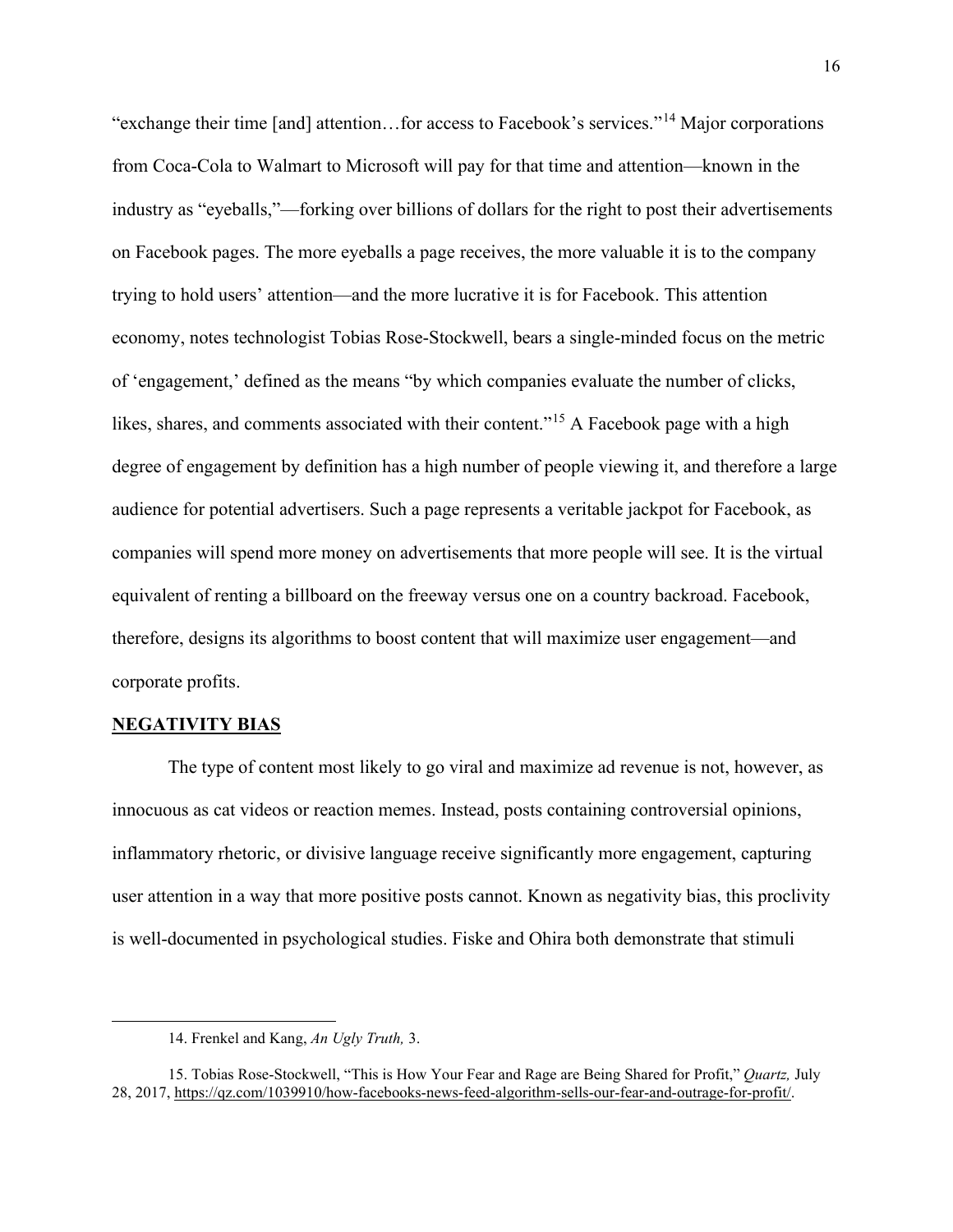associated with negative words or attributes prompt higher levels and duration of cognitive processes, including attention.<sup>[16](#page-18-0)</sup> There is "a tendency for negative events to result in a greater mobilization of an organism's psychological, cognitive, emotional, and social responses."[17](#page-18-1) Negativity bias possesses significant evolutionary utility; organisms that devote more mental resources to information regarding a potential threat are more able to fight or flee if that threat manifests. The zebra that pays attention to a suspicious movement in the grass will likely outlive the zebra that only pays attention to eating the grass. As Berggren notes, "threat stimuli are not just prioritized when competing for attention, but also able to 'hold' attention post-capture."<sup>[18](#page-18-2)</sup> Thus, the bias enables negative stimuli to capture attention more readily as well as retain it.

Though humans have left the savannah and fears of predation in our evolutionary past, our brains remain hardwired to latch onto information and stimuli that evokes threat-induced emotional responses. A team of Finnish psychologists demonstrated how the negativity bias influences what media people prioritize in situations with multiple sources competing for their attention. Negative tweets, they found, "draw more gaze dwell time and are recognized better

<span id="page-18-0"></span><sup>16.</sup> S. T. Fiske, "Attention and Weight in Person Perception: The Impact of Negative and Extreme Behavior," *Journal of Personality and Social Psychology,* 38 no. 6, (1980): 889–906, [https://doi.org/10.1037/0022-](https://doi.apa.org/doi/10.1037/0022-3514.38.6.889) [3514.38.6.889;](https://doi.apa.org/doi/10.1037/0022-3514.38.6.889) Hideki Ohira, "Eyeblink Activity in a Word-Naming Task as a Function of Semantic Priming and Cognitive Load," Perceptual and Motor Skills 82, no. 3 (June 1996): 835–42, [https://doi.org/10.2466/pms.1996.82.3.835.](https://doi.org/10.2466/pms.1996.82.3.835)

<span id="page-18-1"></span><sup>17.</sup> Tiffany A. Ito et al., "Negative Information Weighs More Heavily on the Brain: The Negativity Bias in Evaluative Categorizations," *Journal of Personality and Social Psychology* 75, no. 4 (1998): 1, [https://doi.org/10.1037/0022-3514.75.4.887.](https://doi.org/10.1037/0022-3514.75.4.887) 

<span id="page-18-2"></span><sup>18.</sup> Nick Berggren, "Rapid Attentional Biases to Threat-Associated Visual Features: The Roles of Anxiety and Visual Working Memory Access," *Emotion*, (June 2020): 2, [http://dx.doi.org/10.1037/emo0000761.](http://dx.doi.org/10.1037/emo0000761)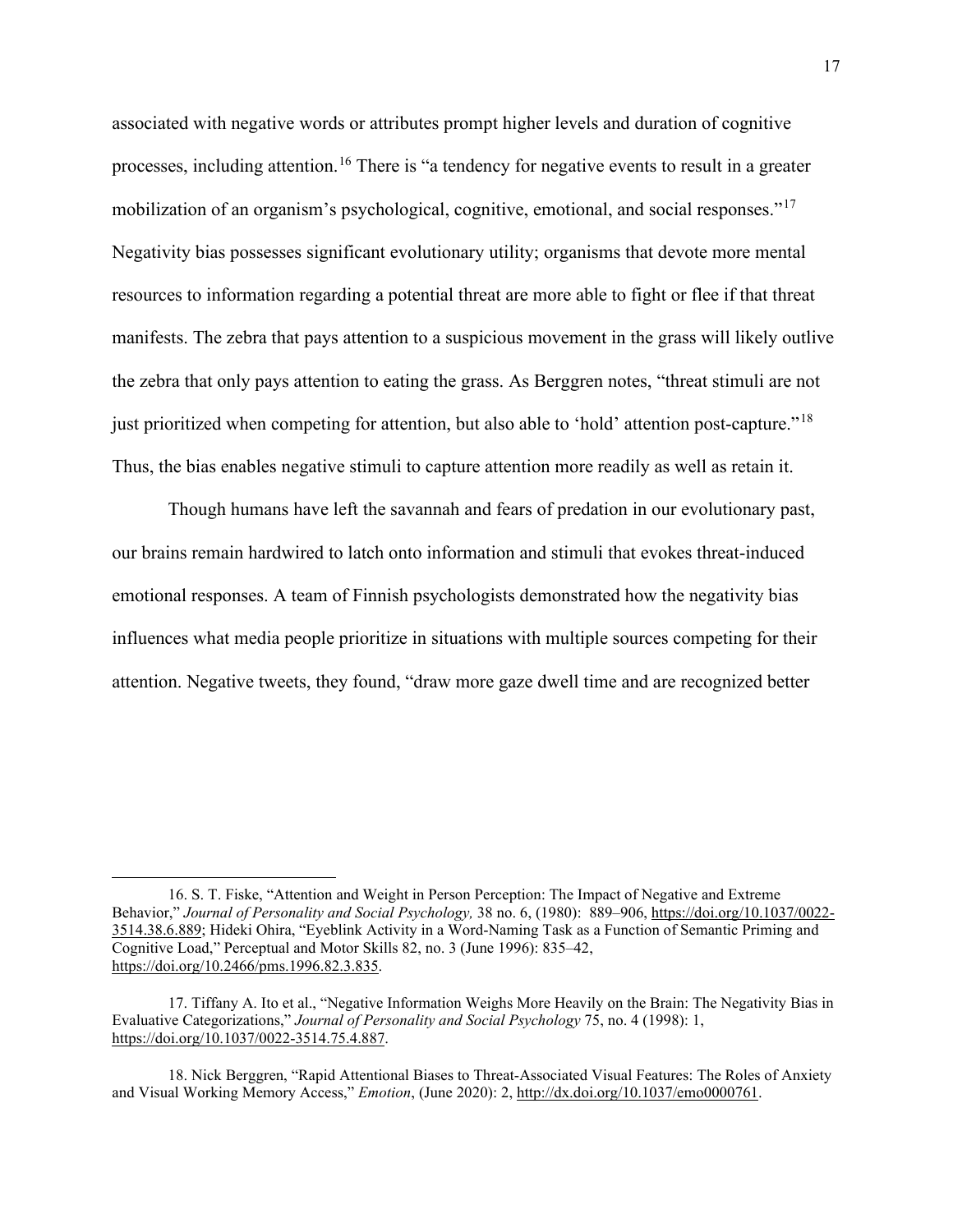than positive tweets."[19](#page-19-0) This suggests that people will direct more thought and attention to negative information even in online environments that pose no real, physical threat to them.

#### **NEWS FEED ALGORITHM**

Of course, the Finnish study's findings apply beyond Twitter. The psychological gravitation towards fear-, disgust-, or rage-inducing content is not lost on Facebook, which recognizes that it can manipulate this adaptive biological mechanism to make money. It does this primarily through its News Feed, a brilliant and secretive algorithmic masterpiece that serves customized content to every user. As Christopher Mims of the Wall Street Journal explains, "Every time one of Facebook's two billion monthly users opens the Facebook app, a personalization algorithm sorts through all the posts that a person could theoretically see, and dishes up the fraction it thinks she or he would like to see first."<sup>[20](#page-19-1)</sup> If a person likes a lot of posts about home gardening, for instance, their News Feed would likely contain more content about tomatoes, soil, or plants than about tacos, skateboarding, or pianos. The feature is meant to increase time spent on the platform by keeping its users happy and engaged.

Engineers at Facebook constantly make tweaks to the News Feed algorithm in order to further optimize it, but occasionally their changes cause massive ripple effects. In 2015, the company altered its entire metric of user activity, moving away from the assumption that more clicks indicated higher engagement. They switched instead to a model that stressed time spent on

<span id="page-19-0"></span><sup>19.</sup> Jari Kätsyri et al., "Negativity Bias in Media Multitasking: The Effects of Negative Social Media Messages on Attention to Television News Broadcasts," *PLoS ONE* 11, no. 5 (2016): 16, [https://doi.org/10.1371/journal.pone.0153712.](https://doi.org/10.1371/journal.pone.0153712)

<span id="page-19-1"></span><sup>20.</sup> Christopher Mims, "How Facebook's Master Algorithm Powers the Social Network," *The Wall Street Journal*, October 22, 2017, [https://www.proquest.com/newspapers/how-facebooks-master-algorithm-powers](https://www.proquest.com/newspapers/how-facebooks-master-algorithm-powers-social/docview/1953638742/se-2?accountid=12205)[social/docview/1953638742/se-2?accountid=12205.](https://www.proquest.com/newspapers/how-facebooks-master-algorithm-powers-social/docview/1953638742/se-2?accountid=12205)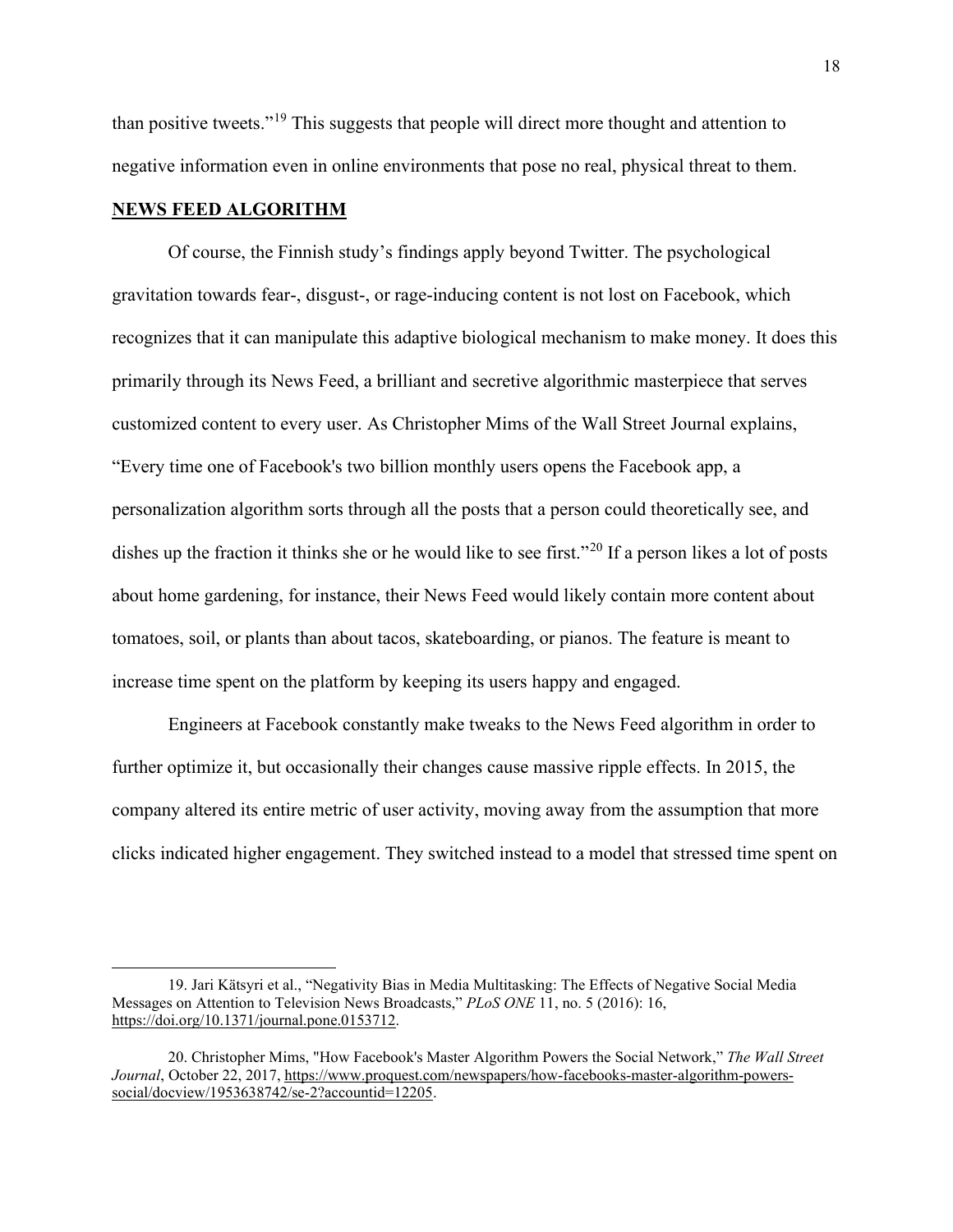a post or page, believing it would mitigate the prevalence of clickbait articles.<sup>[21](#page-20-0)</sup> Spam sites, however, would have been preferable to the actual consequences of the algorithmic shift. Primed by their neurological biases, people tended to spend more time on sensationalized and salacious content, prompting their News Feeds to display more of that ilk in a self-perpetuating cycle of negativity. Facebook users were indeed more engaged than ever, but they were also angrier and more fearful than ever.

After a particularly dismal fiscal year for the company, the News Feed underwent another overhaul in 2018. Engineers reconfigured the algorithm to emphasize what they called Meaningful Social Interaction (MSI), a formulaic of both intimacy and engagement, quantified and compiled into a tidy score. Intimacy measures closeness, or how connected one user is through another as indicated by mutual friends and interaction with one another on the platform. Engagement, on the other hand, tracks activity such as likes, comments, and shares.<sup>[22](#page-20-1)</sup> A post that received, say, 3000 likes and 500 comments from a person with 150 mutual friends would receive a greater MSI score than a post from a stranger that generated only a handful of likes, and therefore show up in a more prioritized position on one's News Feed.

But what happens when these measures are at odds with each other? Which deserves algorithmic privilege: an uncommented post from a close friend or a viral post from a random user? Facebook's leaders decided that in the contest between intimacy and engagement, the latter wins out. The negativity bias reared its ugly head here as well, for the content that receives the most engagement is also likely to be the most inflammatory, triggering users' predilection to

<sup>21.</sup> Frenkel and Kang, *An Ugly Truth*, 185.

<span id="page-20-1"></span><span id="page-20-0"></span><sup>22.</sup> Jeff Horowitz, interview with Ryan Knutson and Keach Hagey, *The Facebook Files, Part 4: The Outrage Algorithm,* podcast audio, September 18, 2021, [https://www.wsj.com/podcasts/the-journal/the-facebook](https://www.wsj.com/podcasts/the-journal/the-facebook-files-part-4-the-outrage-algorithm/e619fbb7-43b0-485b-877f-18a98ffa773f)[files-part-4-the-outrage-algorithm/e619fbb7-43b0-485b-877f-18a98ffa773f.](https://www.wsj.com/podcasts/the-journal/the-facebook-files-part-4-the-outrage-algorithm/e619fbb7-43b0-485b-877f-18a98ffa773f)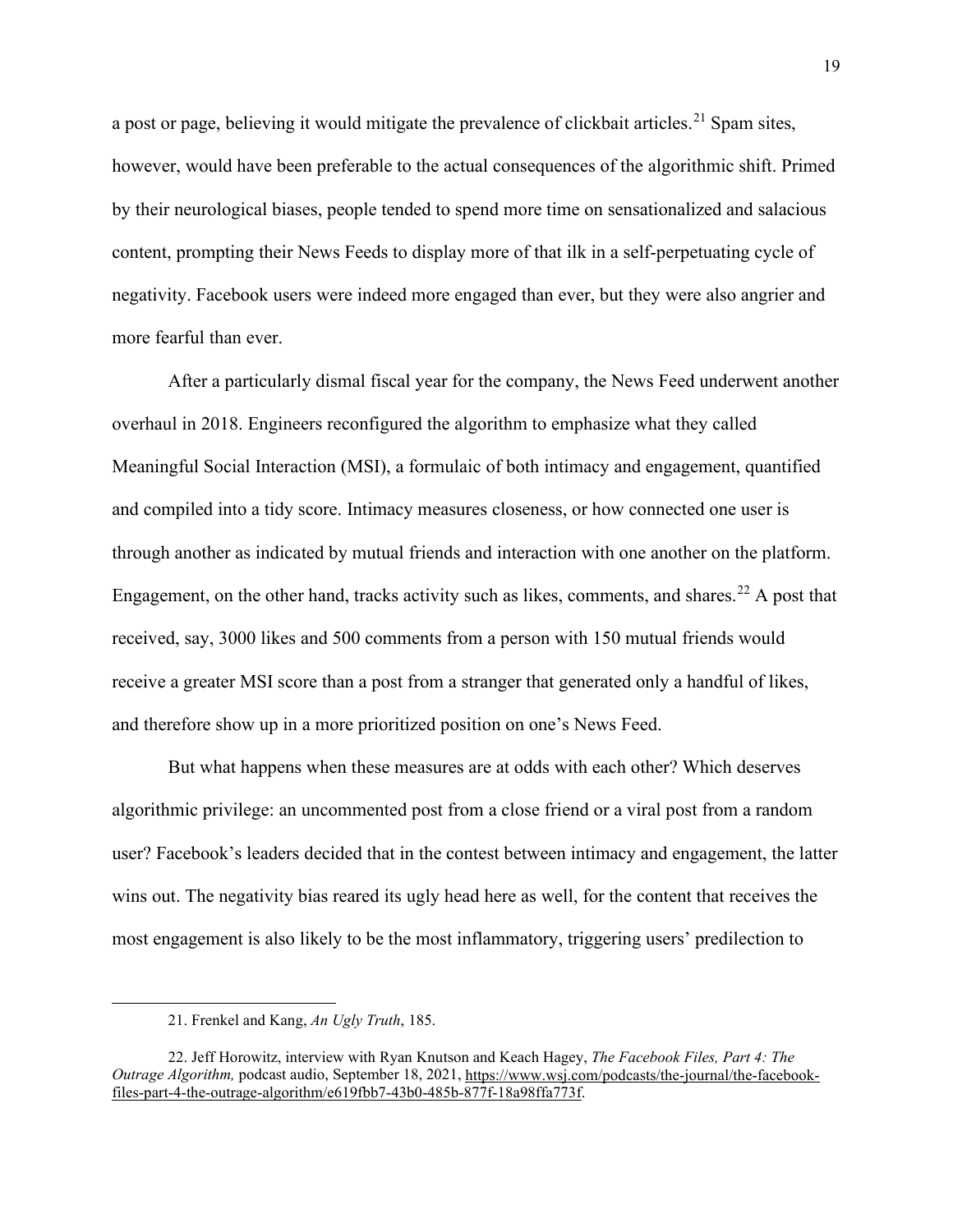favor threatening stimuli with their attention. Sure enough, "people inside of Facebook started to notice that [the News Feed] was effectively highlighting the very worst kind of content[:] stuff that was divisive, really negative, and just represented the worst parts of humanity."[23](#page-21-0) This effect was exacerbated by another aspect of the News Feed update. MSI does not merely retroactively suggest popular content, it actively anticipates what will be popular in the future and boosts it to get the ball rolling. Known as Downstream MSI, this program uses artificial intelligence (AI) to identify posts that possess trending potential and then bumps them up towards the top of people's News Feeds to attract a critical mass of attention, initiating a self-fulfilling prophecy of virality. Years of data have taught the AI that the content most likely to capture attention is negative, suggestive of some kind of threat or conflict. Media reporter Keach Hagey summarizes the repercussions of this algorithm:

"[Downstream MSI is] a really different way of filtering what you see. It's not based on what you would actually most like to see or what's most relevant to you or what's highest quality. It's what will get the most comments. And the result of that, it turns out that what gets the most comments is really divisive, outrageous stuff, especially stuff that provokes political anger." $^{24}$  $^{24}$  $^{24}$ 

In applying sophisticated technology to base biological impulses, Facebook has given renewed

life to the old journalist adage "if it bleeds, it reads."

#### **ETHICAL FAILURE, CORPORATE SUCCESS**

The unspoken corollary to that adage, of course, is "if it reads, it makes us money."

Facebook designs its algorithms to amplify popular or trending content, attracting ever-greater

attention to a particular page or post and making it a hot commodity in the attention economy.

<span id="page-21-1"></span><span id="page-21-0"></span>Competing for this scarce resource, companies will pay Facebook lots of money to capitalize on

23. Ibid.

24. Ibid.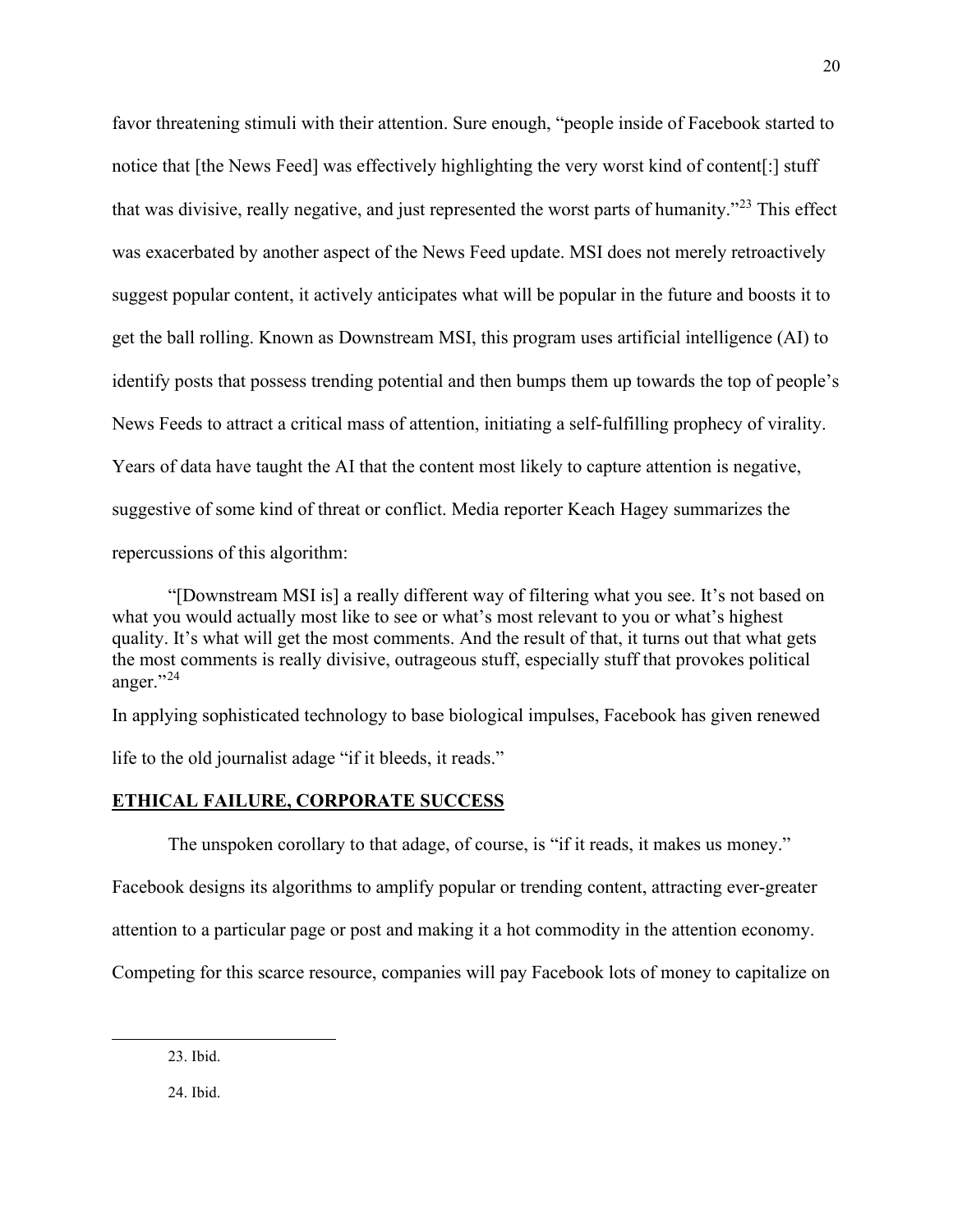that captivated attention and run advertisements. Due to humans' psychological negativity bias, controversial, inflammatory, and/or derogatory content garners more attention; thus, such content is actually worth more money. As Sheera Frenkel and Cecilia Kang write in their exposé of Facebook, "the platform is built upon a fundamental possibly irreconcilable dichotomy: its purported mission to advance society by connecting people while also profiting off of them."<sup>[25](#page-22-0)</sup> Facebook possesses a financial incentive to promote hate speech—or, at the very least, to not intervene in instances of hate speech on its platform. Taking down or suppressing hate speech, therefore, may run counter to Facebook's entire purpose as a corporation: to maximize profits.

The contradiction between monetary success and ethical integrity has not escaped the attention of Facebook's leadership. When the company implemented its Meaningful Social Interaction update, it convened a Civic Team to assess the new algorithm's impact on misinformation and political speech. According to internal documents obtained by the Wall Street Journal, the team discovered that MSI actively promoted the platform's most radical, toxic content. To further complicate matters, the worse the content, the more often it was shared. "So if a thing's been reshared 20 times in a row," explains the Journal's lead reporter, Jeff Horowitz, "it's going to be 10x or more likely to contain nudity, violence, hate speech, misinformation, than a thing that has just been not reshared at all."<sup>[26](#page-22-1)</sup> Confronted with this damning revelation, founder and CEO Mark Zuckerberg agreed to scale back the MSI algorithm—but only in very particular places or pertaining to very particular content. The Civic Team compiled a long list of potential solutions ranging from diminishing platform speed, to capping daily group invitations, to

<span id="page-22-0"></span><sup>25.</sup> Frenkel and Kang, *An Ugly Truth,* 300.

<span id="page-22-1"></span><sup>26.</sup> Horowitz, *The Outrage Algorithm*.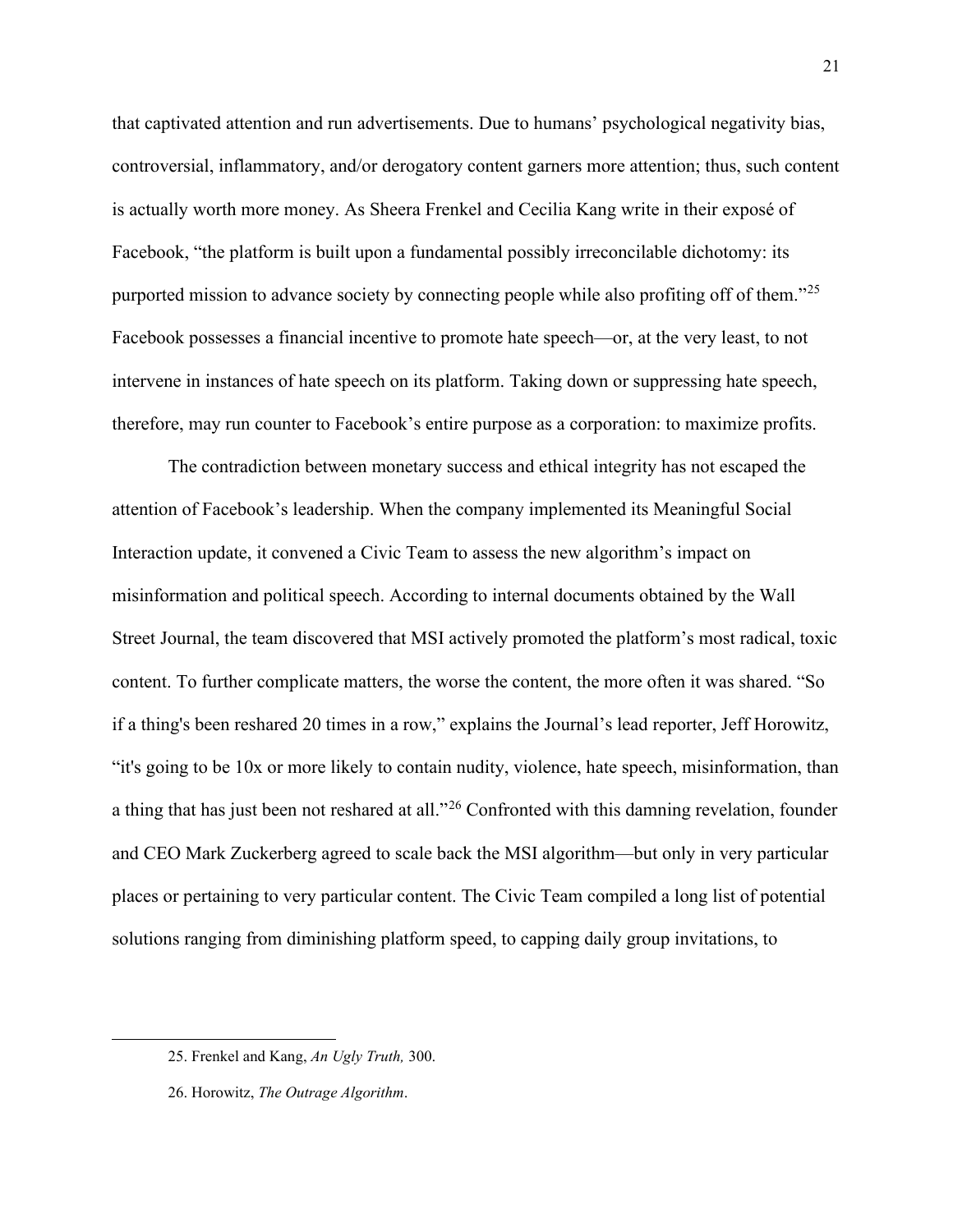removing the reshare button entirely. Ultimately, Facebook declined to adopt any of these measures; corporate leadership deemed them too detrimental to business.<sup>27</sup>

Samidh Chakrabarti, leader of the since-disbanded Civic Team, has argued that valuing all user engagement regardless of its substance will "Invariably amplify…sensationalism, hate and other societal harms…. [It] is so predictable that it is perhaps a natural law of social networks."<sup>[28](#page-23-1)</sup> Yet despite this inevitability, Facebook has chosen again and again to protect its bottom line at the cost of human security. In defending this decision, COO Sheryl Sandberg and other spokespeople repeatedly appeal to the sanctity of freedom of expression. "More people being able to share their experiences and perspectives has always been necessary to build a more inclusive society," Zuckerberg maintained in a much-derided speech at Georgetown University.<sup>[29](#page-23-2)</sup> This rhetoric buttresses Facebook's perennial claim that it serves merely as a platform, not a publisher. According to its own self-mythology, the company simply stores and provides information in an objective, unbiased manner without intermediating between content and users. Zuckerberg even attempted to make the bold and entirely implausible argument that Facebook is "not a media company."<sup>30</sup> In reality, of course, the platform constantly shapes, influences, and defines the experience of everyone engaging with it. As international human rights lawyer Jenny Domino notes, "Though platforms seem to only 'facilitate' expression, there

27. Ibid.

28. Ibid.

<span id="page-23-3"></span>30. Jeffrey Herbst, "The Algorithm is an Editor; Google, Facebook and Other Tech Companies Say They Aren't News Organizations, but the Claim is Becoming Increasingly Implausible," *Wall Street Journal (Online),* April 13, 2016[, https://www.proquest.com/newspapers/algorithm-is-editor-google-facebook-other](https://www.proquest.com/newspapers/algorithm-is-editor-google-facebook-other-tech/docview/1780643099/se-2?accountid=12205)[tech/docview/1780643099/se-2?accountid=12205.](https://www.proquest.com/newspapers/algorithm-is-editor-google-facebook-other-tech/docview/1780643099/se-2?accountid=12205)

<span id="page-23-2"></span><span id="page-23-1"></span><span id="page-23-0"></span><sup>29.</sup> Molla, Rani, "Mark Zuckerberg Said a Lot of Nothing in His Big Speech," *Vox*, October 17, 2019, [https://www.vox.com/2019/10/17/20919505/mark-zuckerberg-georgetown-free-speech-facebook.](https://www.vox.com/2019/10/17/20919505/mark-zuckerberg-georgetown-free-speech-facebook)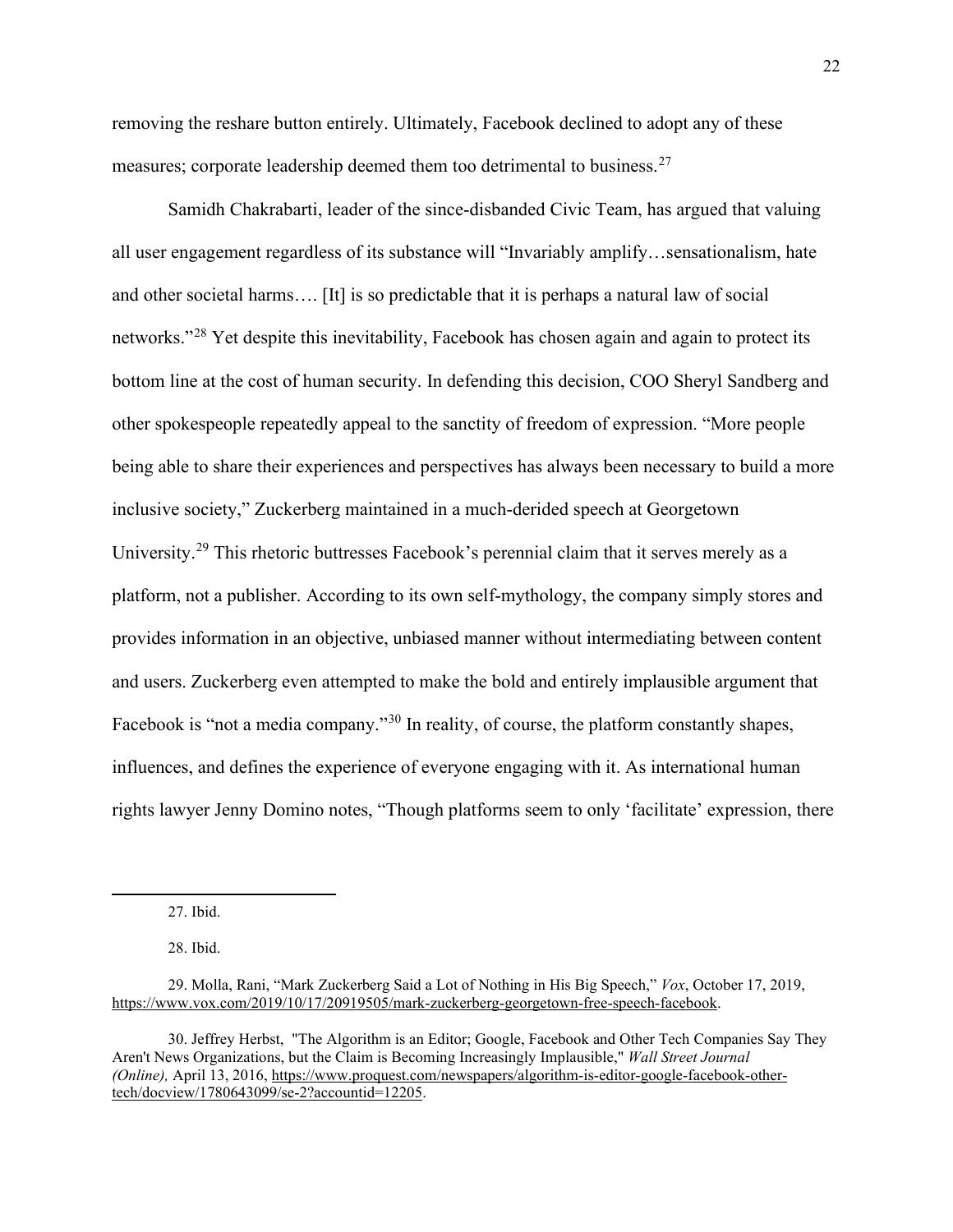is nothing neutral about the curating, filtering, and 'orchestrating' of posted content that they take on."<sup>31</sup> Facebook constantly makes decisions about allowable content based on what will yield the greatest profit irrespective of that content's impact on its users.

#### **COMMUNITY STANDARDS**

 It justifies these decisions with a convoluted web of capricious rules and arbitrary guidelines known as Community Standards, which everyone with a Facebook account must consent to. They function as the platform's human rights doctrine—albeit an ad hoc, reactive, inconsistently enforced doctrine. As discussed previously, Facebook defines hate speech as a "direct attack against people…on the basis of…protected characteristics: race, ethnicity, national origin, disability, religious affiliation, caste, sexual orientation, sex, gender identity, and serious disease."<sup>32</sup> Direct attacks themselves, according to the Community Standards, consist of "violent" or dehumanizing speech, harmful stereotypes, statements of inferiority, expressions of contempt, disgust or dismissal, cursing and calls for exclusion or segregation."<sup>[33](#page-24-2)</sup> Content that fits within this broad definition falls into one of three tiers of escalating severity. The third tier includes calls for segregation and/or exclusion on political, economic, or social grounds, as well as slurs, or "words that are inherently offensive and used as insulting labels."[34](#page-24-3) 

Tier two is broader still, encompassing pronouncements of a protected group's physical inferiority, such as generalizations regarding hygiene (i.e. dirty, filthy) or attractiveness (i.e.

33. Ibid.

<span id="page-24-3"></span>34. Ibid.

<span id="page-24-2"></span><span id="page-24-1"></span><span id="page-24-0"></span><sup>31.</sup> Jenny Domino, "How Facebook is Reconfiguring Freedom of Speech in Situations of Mass Atrocity: Lessons from Myanmar and the Philippines," *Opinio Juris*, January 1, 2019, [http://opiniojuris.org/2019/01/01/how](http://opiniojuris.org/2019/01/01/how-facebook-is-reconfiguring-freedom-of-speech-in-situations-of-mass-atrocity-lessons-from-myanmar-and-the-philippines/)[facebook-is-reconfiguring-freedom-of-speech-in-situations-of-mass-atrocity-lessons-from-myanmar-and-the](http://opiniojuris.org/2019/01/01/how-facebook-is-reconfiguring-freedom-of-speech-in-situations-of-mass-atrocity-lessons-from-myanmar-and-the-philippines/)[philippines/.](http://opiniojuris.org/2019/01/01/how-facebook-is-reconfiguring-freedom-of-speech-in-situations-of-mass-atrocity-lessons-from-myanmar-and-the-philippines/)

<sup>32.</sup> Meta, "Hate Speech."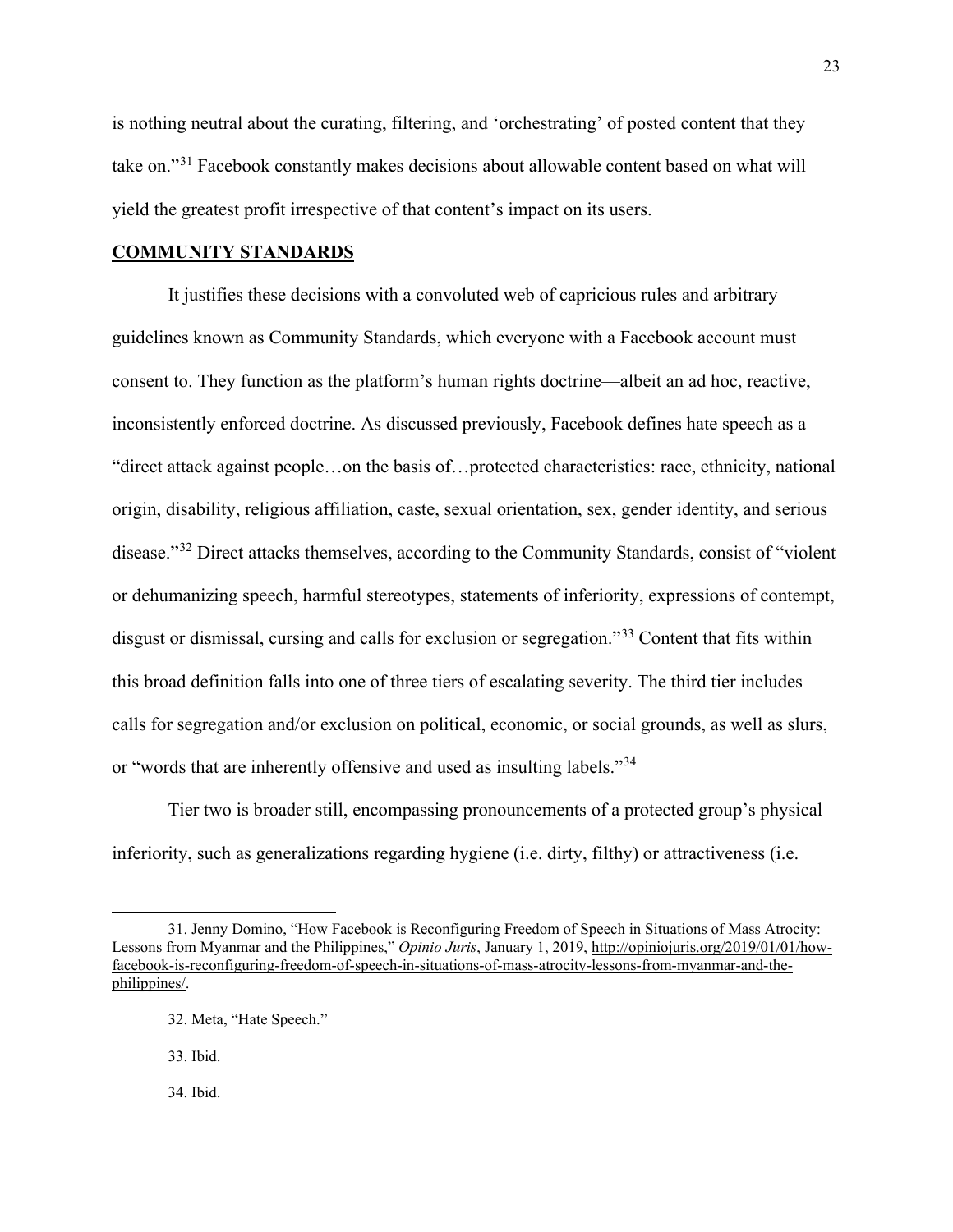ugly, hideous); mental inferiority, such as generalizations regarding intellect (i.e. stupid, idiots), education (i.e. illiterate, uneducated), or mental health (i.e. crazy, insane, retarded); moral inferiority, such as generalizations regarding negative character traits (i.e. coward, liar), or sexual habits (i.e. slut, pervert); group superiority (i.e. men are superior to women); group deviations from a norm (i.e. freak, abnormal). Within the same tier also falls "self-admission to intolerance" (i.e. homophobic, racist), expression of hatred (i.e. despise, hate), and assertion that a protected group should be dismissed or not exist at all. Suggestions that a group causes sickness, repulsion, or distaste (i.e. vile, disgusting, vomit) are also prohibited under this tier, as is cursing. Acknowledging the social relativity of curse words, Facebook defines it as "Referring to the target as genitalia or anus, including but not limited to: cunt, dick, asshole. Profane terms or phrases with the intent to insult, including but not limited to: fuck, bitch, motherfucker. Terms or phrases calling for engagement in sexual activity, or contact with genitalia, anus, feces or urine, including but not limited to: suck my dick, kiss my ass, eat shit."[35](#page-25-0) Finally, the first tier forbids speech that is violent or dehumanizing, especially generalizations about or comparisons to insects, animals perceived as intellectually/physically inferior, filth, feces, bacteria, criminals, sexual predators, and denials of existence. The Community Standards make special note of "designated dehumanizing comparisons, generalizations, or behavioral statements," referring to stereotypes historically used to deride particular groups. These include blackface, comparisons of Black people to apes, Jewish people manipulating governmental or financial institutions, associations between Muslims and pigs, and women equated with property or objects.<sup>[36](#page-25-1)</sup>

<span id="page-25-0"></span>35. Ibid.

<span id="page-25-1"></span>36. Ibid.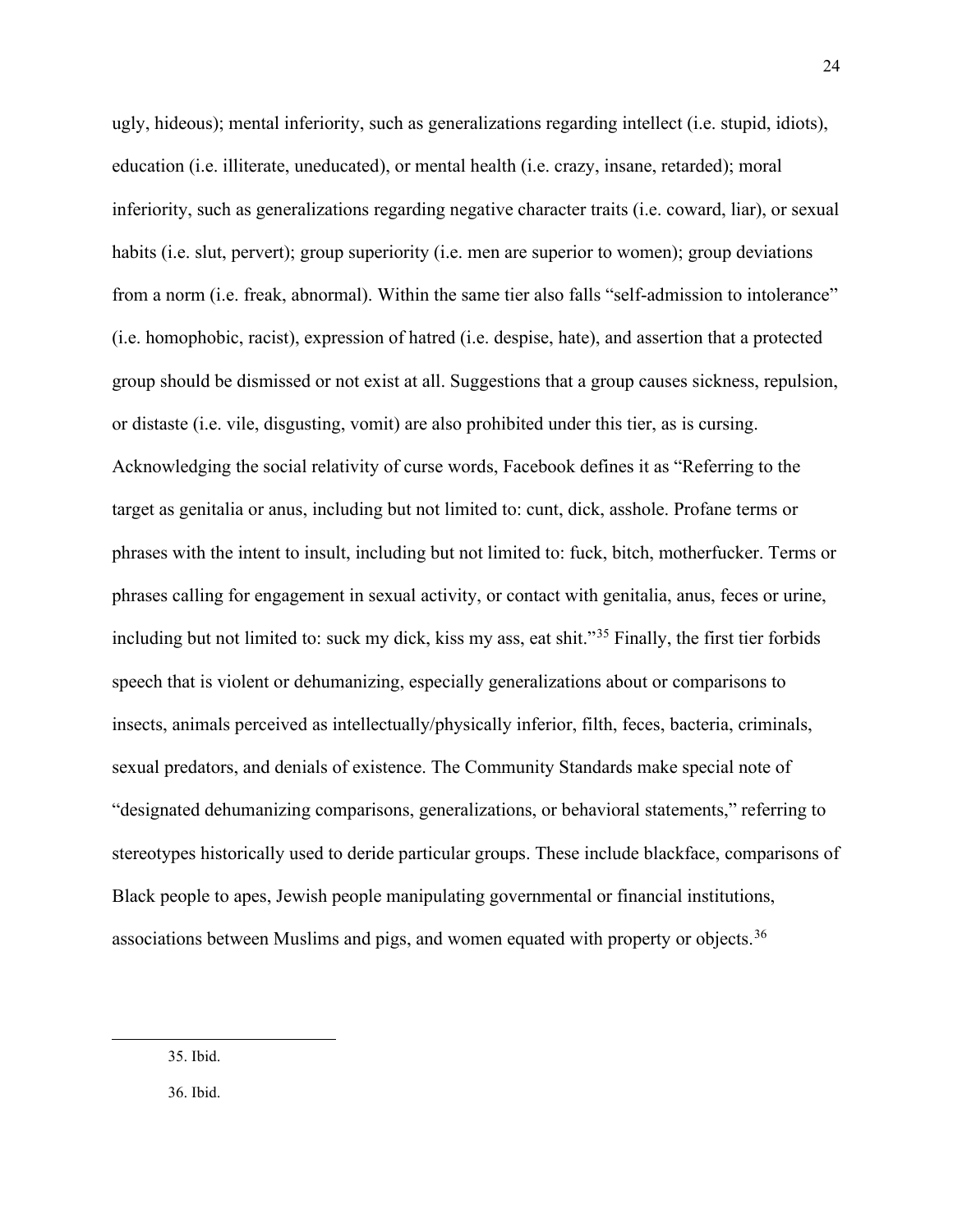Content found to violate any of these three tiers faces removal by algorithmic or human moderators. However, both man and machine have proven fallible, routinely taking down acceptable material or missing instances of hate speech altogether. Yet the fundamental issue with Facebook's Community Standards lies not with their enforcement, but the very philosophy that undergirds them. "Facebook adopts a post-racial, race-blind approach that does not consider history and material differences, while its main focus is on enforcement, data, and efficiency."<sup>[37](#page-26-0)</sup> In doing so, argue Siapera and Viejo-Otera, the platform encourages users to develop their own race-blind behaviors, socializing them into a system of regulation that essentializes racism as "what Facebook defines as racist hate speech."<sup>38</sup> Decontextualizing hate speech out of any historical framework (re)produces white supremacy and commits substantial harm against racialized minorities. Facebook's commitment to free speech and "fundamental equality" creates a calculus of absolute equivalence, treating a page or post that abuses others identically to the page or post that defends others. Thus, a user who spouts racist rhetoric that does not impinge upon the narrow Community Standards receives the exact same privileges and liberties as a user who advocates for racial justice.

25

This position has faced pushback from within the company itself. According to leaked audio files from an internal Facebook Q&A session, one person asked, "According to your policies "men are trash" is considered tier-one hate speech. So what that means is that our classifiers are able to automatically delete most of the posts or comments that have this phrase in it. [Why?]" In response, Zuckerberg contended "We don't think that [Facebook] should be in the

<span id="page-26-1"></span><span id="page-26-0"></span><sup>37.</sup> Eugenia Siapera and Paloma Viejo-Otero, "Governing Hate: Facebook and Digital Racism," Television & New Media 22, no. 2 (February 2021): 112—30[, https://doi.org/10.1177/1527476420982232,](https://doi.org/10.1177/1527476420982232) 112.

<sup>38.</sup> Ibid, 117.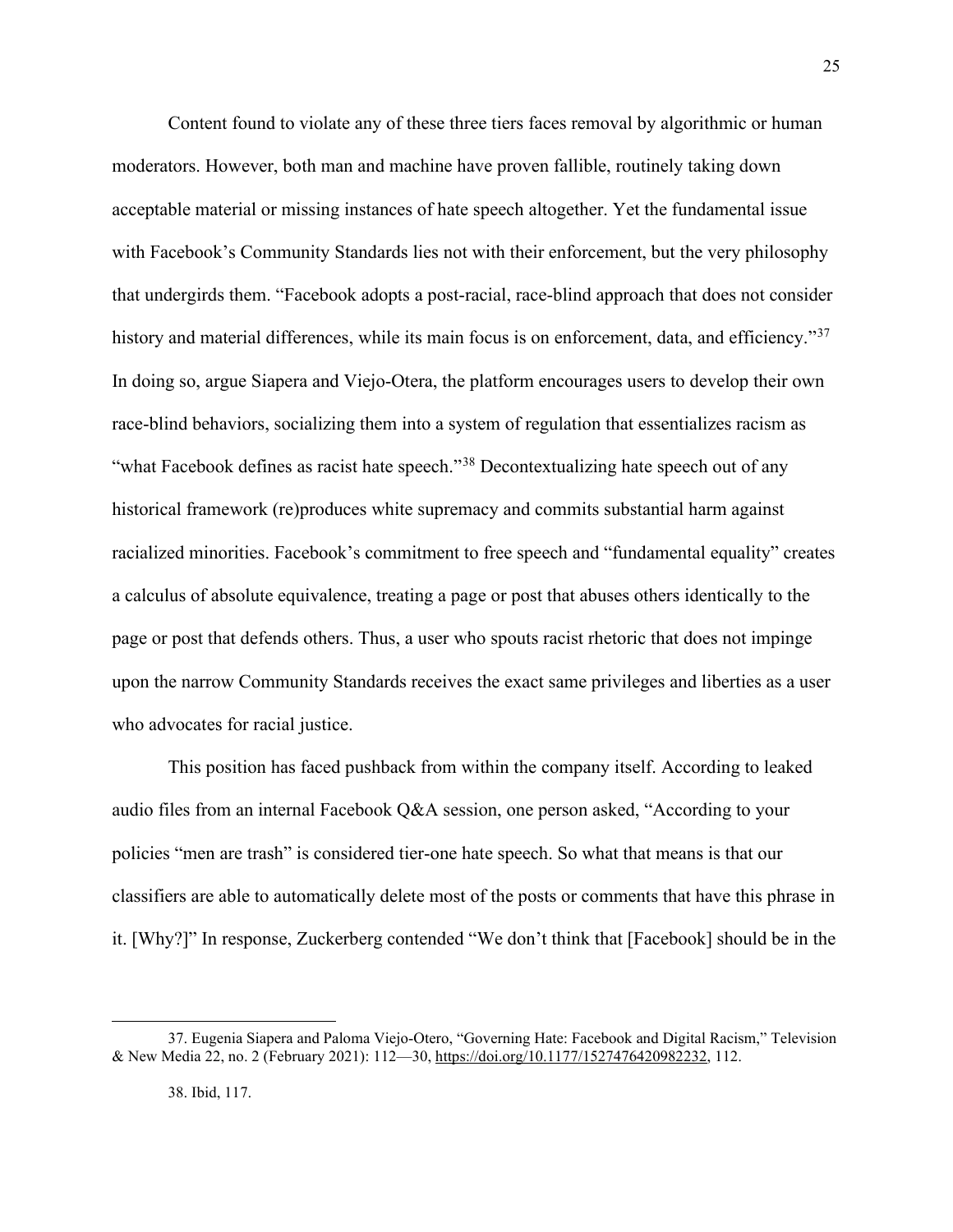business of assessing which group has been disadvantaged or oppressed."[39](#page-27-0) It follows, therefore, that all races deserve equal protection on the platform…and it is one short step from 'all races matter' to 'All Lives Matter.' "In these terms, Facebook applies a post-racial understanding of race and racism, which is essentially a denial of the existing reality of racism."<sup>[40](#page-27-1)</sup> By attempting to mitigate hate speech as a procedural issue, Facebook strips protected categories such as race from all historical or sociopolitical context and in so doing erases past racisms, permits current racisms, and encourages the proliferation of future ones.

The race-blind approach to content moderation not only reifies structures of white supremacy, but actively inhibits racial justice. On her blog, anti-racist educator DiDi Delgado relates her rocky relationship with Facebook and her repeated bans from the platform, an experience shared by countless other Black activists. In an incisive article entitled "Mark Zuckerberg Hates Black People," Delgado explains that she has "lost count of how many Black organizers have had their Facebook accounts temporarily or permanently banned for posting content that even *remotely* challenges white supremacy."<sup>[41](#page-27-2)</sup> Many activists have received bans simply for reposting screenshots of hate speech directed towards them. Often, the initial posts themselves remained on the platform. Facebook banned another organizer for using the phrase "Dear White People" in a post, and, in an instance of almost laughable irony, banned yet another for their criticism of Facebook's racist banning practices.<sup>[42](#page-27-3)</sup> All of these situations reflect the fact

<span id="page-27-0"></span><sup>39.</sup> Casey Newton, "Why You Can't Say 'Men are Trash' on Facebook," *The Verge*, October 3, 2019, [https://www.theverge.com/interface/2019/10/3/20895119/facebook-men-are-trash-hate-speech-zuckerberg-leaked](https://www.theverge.com/interface/2019/10/3/20895119/facebook-men-are-trash-hate-speech-zuckerberg-leaked-audio)[audio.](https://www.theverge.com/interface/2019/10/3/20895119/facebook-men-are-trash-hate-speech-zuckerberg-leaked-audio)

<sup>40.</sup> Siapera and Viejo-Otera, "Governing Hate," 125.

<span id="page-27-3"></span><span id="page-27-2"></span><span id="page-27-1"></span><sup>41.</sup> DiDi Delgado, Mark Zuckerberg Hates Black People," *Medium*, May 17, 2017, [https://thedididelgado.medium.com/mark-zuckerberg-hates-black-people-ae65426e3d2a.](https://thedididelgado.medium.com/mark-zuckerberg-hates-black-people-ae65426e3d2a)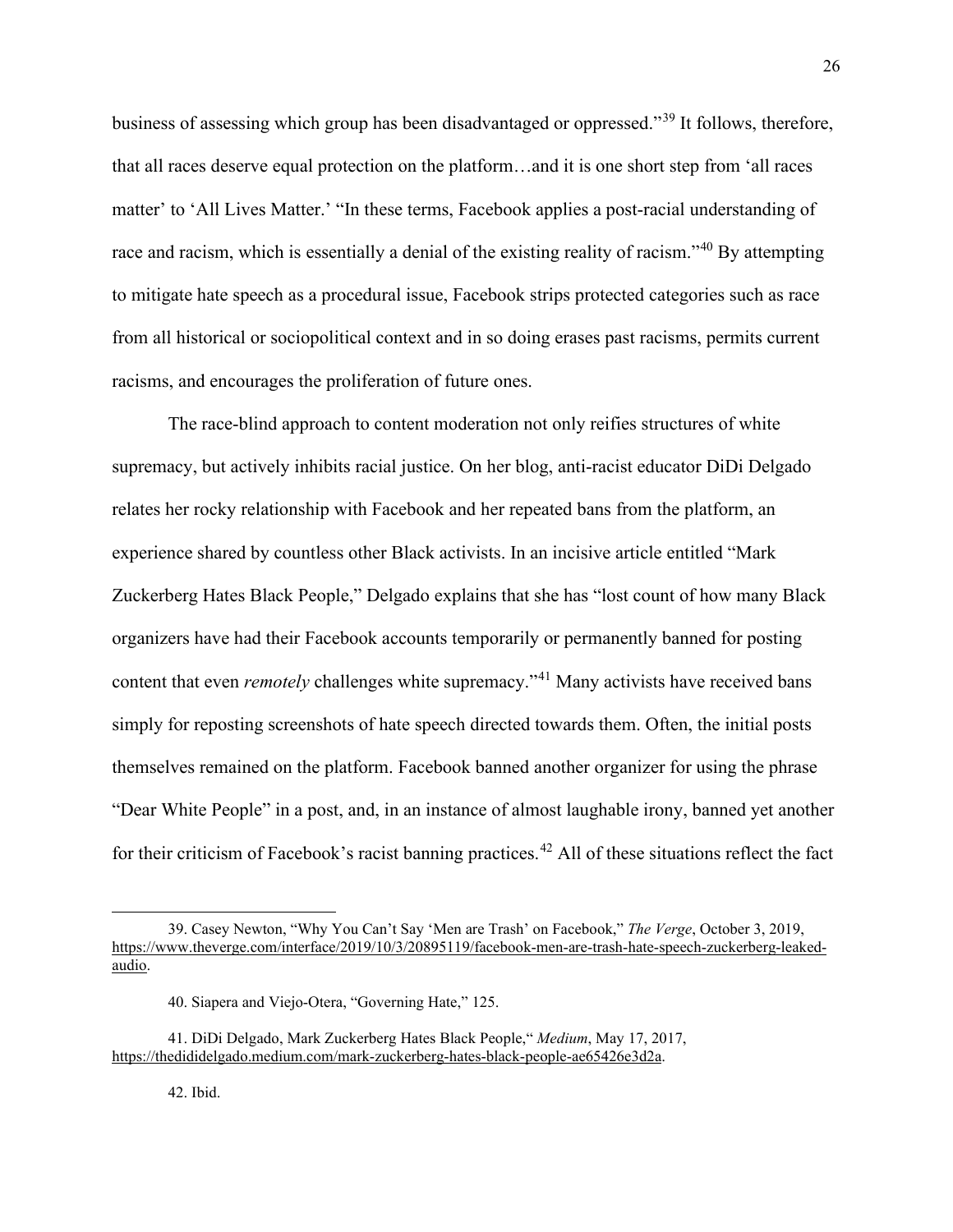that Facebook does not consider past or present oppression when designing its policies. In the eyes of both machine and human content moderators, white people and Black people possess identical histories, experiences, and privileges.

Sometimes, in fact, white people warrant additional privileges when it comes to hate speech. As mentioned previously, Facebook's classified censorship guidelines differentiate between protected and unprotected subsets of the protected categories delineated in its definition of hate speech. One post from a member of the US House of Representatives called for his followers to identify, hunt, and kill radicalized Muslims. "Kill them all. For the sake of all that is good and righteous. Kill them all."[43](#page-28-0) Despite this explicit call for violence, Facebook permitted his post to remain on the platform because it specifically targeted *radicalized* Muslims: not a protected subset. A ProPublica investigation into the company's content moderation protocols unearthed a particular training document used to familiarize reviewers with hate speech procedures, including this principle of subcategorization. The slide asked viewers to determine which of the following groups should receive protection from hate speech: female drivers, black children, white men. Correct answer? White men.<sup>44</sup> Both race and gender fall under the designation of protected categories, but neither drivers nor age do. Thus, female drivers and black children—though victims of historical persecution and even violence—do not merit protection from hate speech.

However, even this seemingly arbitrary demarcation of social groups as protected or unprotected is subject to the whims of Facebook executives; the Community Standards that all

<span id="page-28-1"></span><span id="page-28-0"></span><sup>43.</sup> Peter Holley, "'Kill Them. Kill Them All': GOP Congressman Calls for War against Radical Islamists," *The Washington Post,* June 5, 2017, [https://www.washingtonpost.com/news/acts-of](https://www.washingtonpost.com/news/acts-of-faith/wp/2017/06/05/kill-them-kill-them-all-gop-congressman-calls-for-holy-war-against-radical-islam/)[faith/wp/2017/06/05/kill-them-kill-them-all-gop-congressman-calls-for-holy-war-against-radical-islam/.](https://www.washingtonpost.com/news/acts-of-faith/wp/2017/06/05/kill-them-kill-them-all-gop-congressman-calls-for-holy-war-against-radical-islam/) 

<sup>44.</sup> Angwin and Grassegger, "Facebook's Secret Censorship Rules."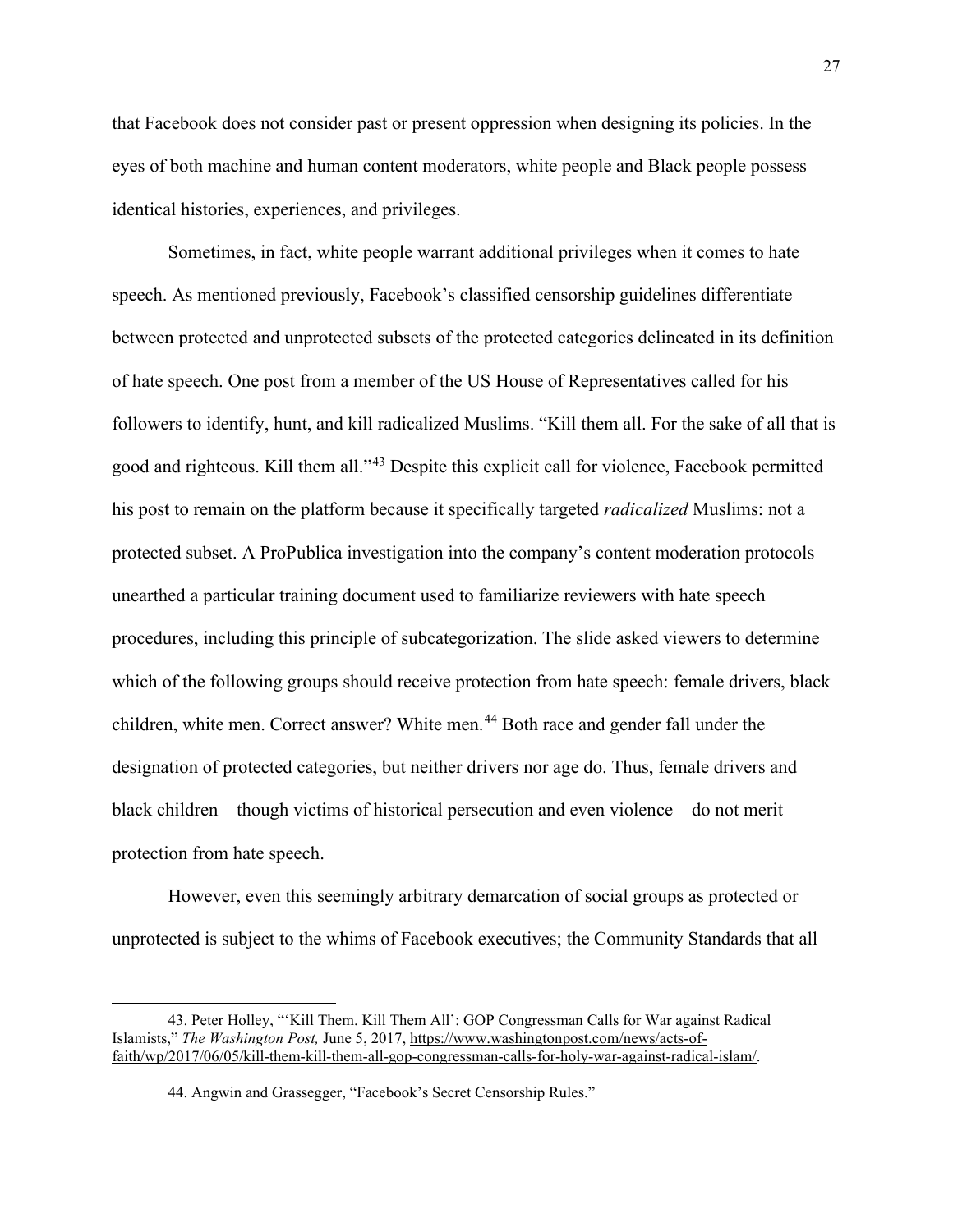users must consent to do not, it seems, apply to everyone equally. Political leaders, influential public figures, and other social elites can operate with broader latitude as their speech is considered important political discourse—even when it employs offensive or exclusionary rhetoric. Posts from American president Donald Trump regarding his so-called Muslim ban remained visible on the platform even when they clearly committed a third-tier violation of "explicit exclusion, which means things like expelling certain groups or saying they are not allowed."[45](#page-29-0) This particular case illustrates a much broader trend. Leaked documents from Facebook "suggest that, at least in some instances, the company's hate-speech rules tend to favor elites and governments over grassroots activists and racial minorities."[46](#page-29-1) Prominent politicians therefore possess tacit permission to disseminate prejudice, bigotry, and hatred on the platform. Zuckerberg and Facebook spokespeople defend this practice by appealing to free speech and the company's mission to "bring the world closer together."[47](#page-29-2) Removal of harmful content is discouraged in the name of connection and the global marketplace of ideas. As comedian, actor, and activist Sacha Baron Cohen put it, "This is not about limiting anyone's free speech. This is about giving people, including some of the most reprehensible people on earth, the biggest platform in history to reach a third of the planet."[48](#page-29-3) By adopting a race-blind approach that indulges contemporary oppression while ignoring historic oppression, Facebook "merely repeats

47. Meta, "Our Mission."

<sup>45.</sup> Meta, "Hate Speech."

<sup>46.</sup> Angwin and Grassegger, "Facebook's Secret Censorship Rules."

<span id="page-29-3"></span><span id="page-29-2"></span><span id="page-29-1"></span><span id="page-29-0"></span><sup>48.</sup> Sacha Baron Cohen, "Keynote Address," Transcript of Speech delivered at Anti-Defamation League Never is Now Summit, November 21, 2019[, https://www.adl.org/news/article/sacha-baron-cohens-keynote-address](https://www.adl.org/news/article/sacha-baron-cohens-keynote-address-at-adls-2019-never-is-now-summit-on-anti-semitism)[at-adls-2019-never-is-now-summit-on-anti-semitism.](https://www.adl.org/news/article/sacha-baron-cohens-keynote-address-at-adls-2019-never-is-now-summit-on-anti-semitism)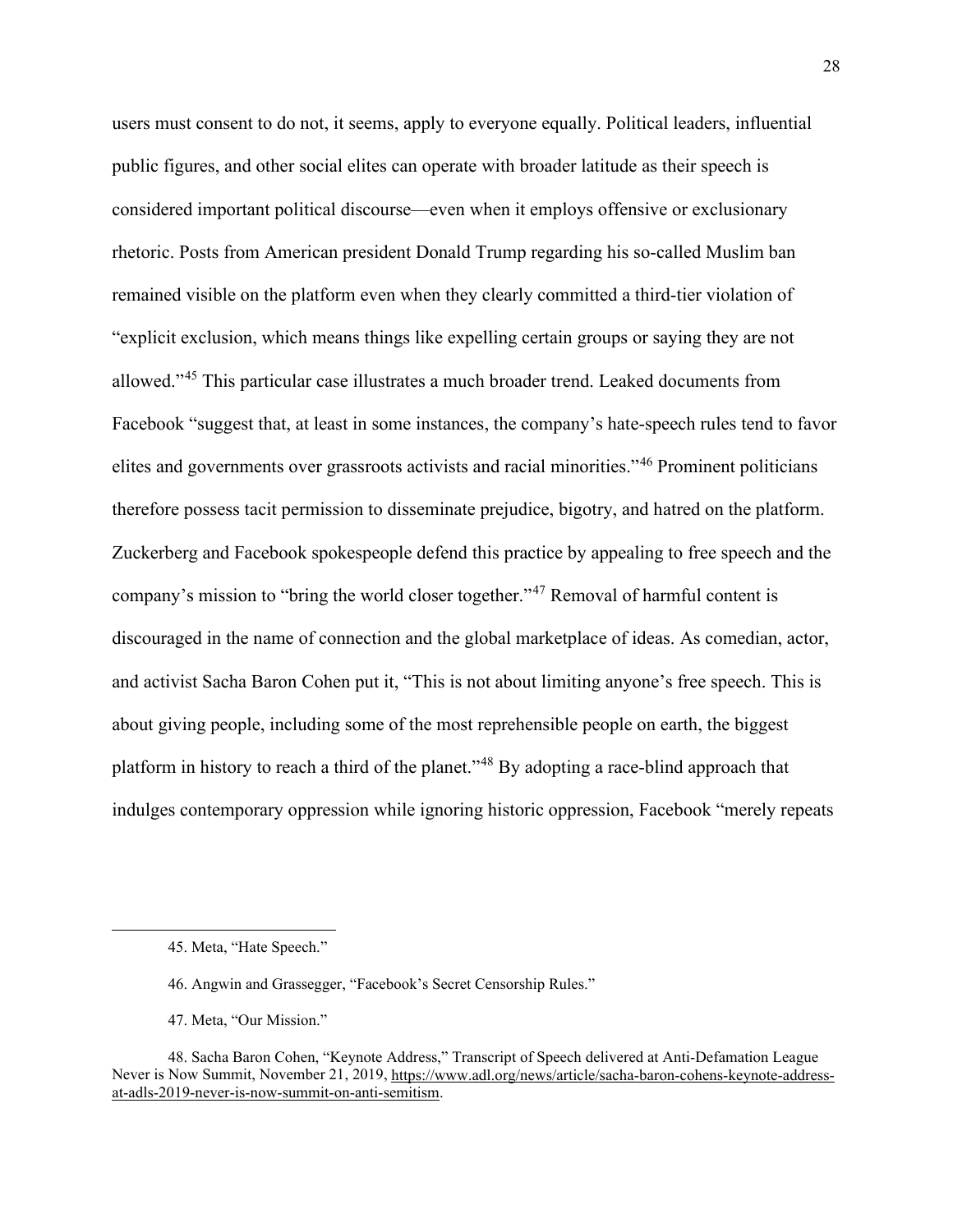the same unfair treatment to which racialized people have been subjected."[49](#page-30-0) In spite of its exhaustive Community Standards, hate speech continues to flourish on the platform.

## **VIRTUAL HATE, REAL VIOLENCE**

 Upon first glance, this issue appears to possess limited implications; hate speech, while certainly undesirable, is only words, after all, and when posted on Facebook those words are not even verbalized. When measured against the countless physical atrocities committed each day, what harm can cyberhatred really cause? According to an ever-expanding body of literature, a great deal. As even Facebook acknowledges, online instances of hate speech "are often linked with offline violence."<sup>[50](#page-30-1)</sup> This phenomenon owes itself to the power of speech acts, as well as to a variety of qualities peculiar to social media.

 The generative capabilities of speech possess a rich and multidisciplinary scholarly ancestry, drawing upon the work of J.L Austin, Jacques Derrida, and Judith Butler. Initially introduced by Austin, speech act theory articulates the ability of "performative utterances" to not merely describe existing realities, but to actively (re)produce them. He refers to this ability—the power of words to do something rather than simply to say something—as "illocutionary force."<sup>[51](#page-30-2)</sup> While Austin sees the performativity of speech as dependent upon its utterance by the correct subject in the correct circumstance to the correct audience, Derrida generalizes the theory, connecting it instead to the iterability of speech. "Key for Derrida…is the iterability, or repeatability, of the [speech]; it is this reiterative structure, the fact that the [speech] is the same yet also differs and defers…that marks its force (and its power of signification) …. Because the

<span id="page-30-0"></span><sup>49.</sup> Siapera and Viejo-Otera, "Governing Hate," 127.

<span id="page-30-1"></span><sup>50.</sup> Meta, "Hate Speech."

<span id="page-30-2"></span><sup>51.</sup> J. L. Austin, *How to Do Things with Words,* Cambridge: Harvard University Press, 1975.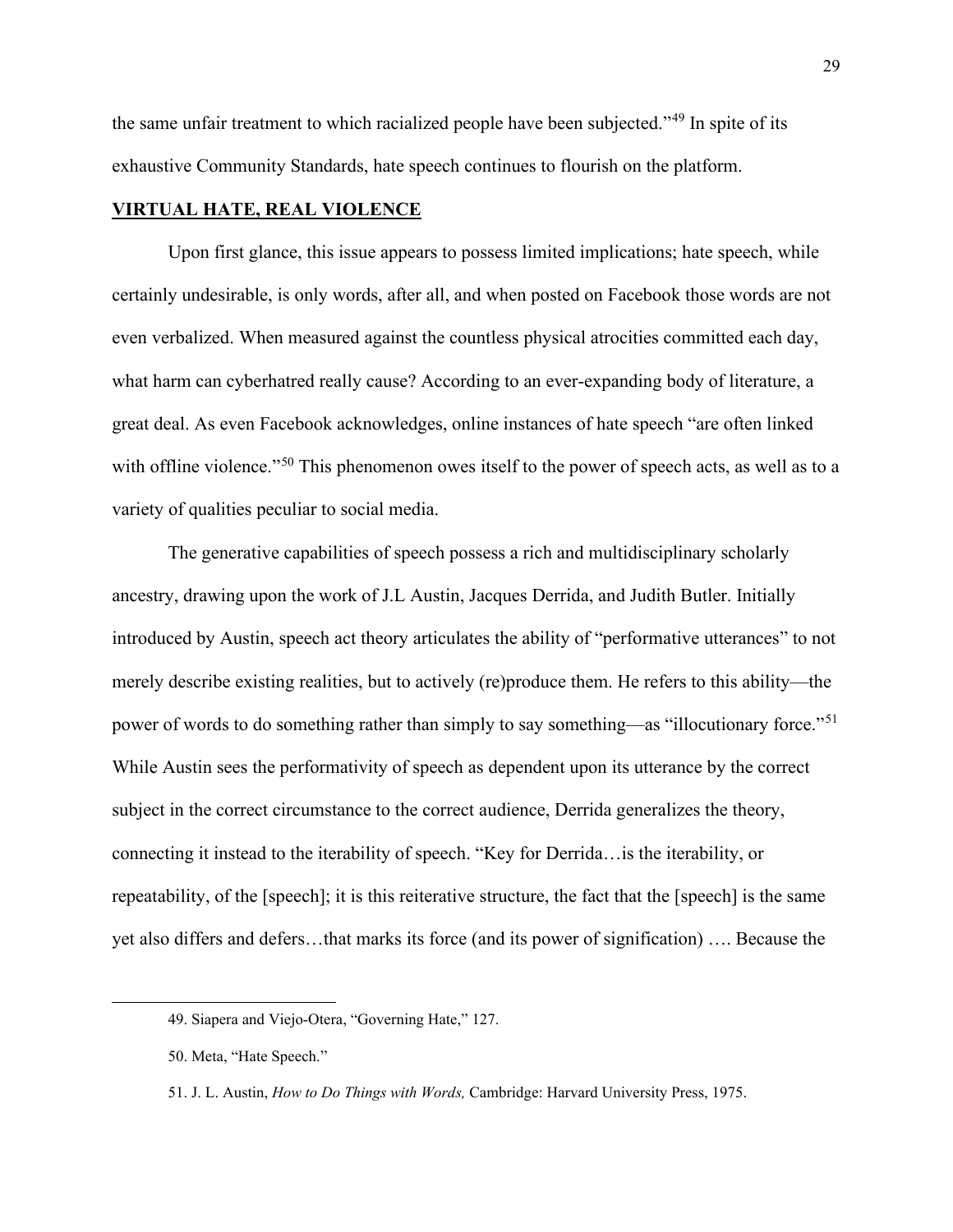[speech] must be repeated in order to signify, it is always both tied to and divorced from its context of utterance. This separation…provides the performative's force."[52](#page-31-0) Both iterability and decontextualization—central to Derrida's conceptualization of speech acts—is magnified on social media platforms. Facebook allows a single post to circulate the globe in mere moments, reaching millions of viewers who may lack the historical, social, or cultural background needed to understand it or verify its veracity. In this way, speech acts on Facebook hold even greater power to generate meaning and shape realities.

 Judith Butler examines the ways in which individuals and collectivities can use that power to oppress, harm, and violate others. In verbalizing racial slurs, the speaker "is thus citing that slur, making linguistic community with a history of speakers" and therefore "accumulates the force of authority through the repetition or citation of a…set of practices."[53](#page-31-1) Invoking the historicity of a particular derogation reenacts social trauma and reifies subjugation. Observing this same phenomenon, Nobel laureate Toni Morrison notes that "Oppressive languages does more than represent violence; it is violence."<sup>54</sup> Thus, hateful speech acts construct a subject, imbue it with meaning, and then harm it by indexing a historical lineage of trauma. Facebook allows language to overcome its usual spatial and temporal limits, circulating and iterating hate speech—and the violence it creates—to an unprecedented degree.

 This violence is compounded by social media's ability to stimulate certain psychological proclivities in ways that hijack critical reasoning capacities. Information-rich environments like

<span id="page-31-0"></span><sup>52.</sup> Amy Hollywood, "Performativity, Citationality, Ritualization," *History of Religions* 42, no. 2 (2002): 104, [http://www.jstor.org/stable/3176407.](http://www.jstor.org/stable/3176407)

<sup>53.</sup> Judith Butler, *Excitable Speech: A Politics of the Performative*, London: Routledge, 1997, 51-52.

<span id="page-31-2"></span><span id="page-31-1"></span><sup>54.</sup> Toni Morrison, "Nobel Lecture," Transcript of Speech delivered at the Nobel Prize in Literature, December 7, 1993[, https://www.nobelprize.org/prizes/literature/1993/morrison/lecture/.](https://www.nobelprize.org/prizes/literature/1993/morrison/lecture/)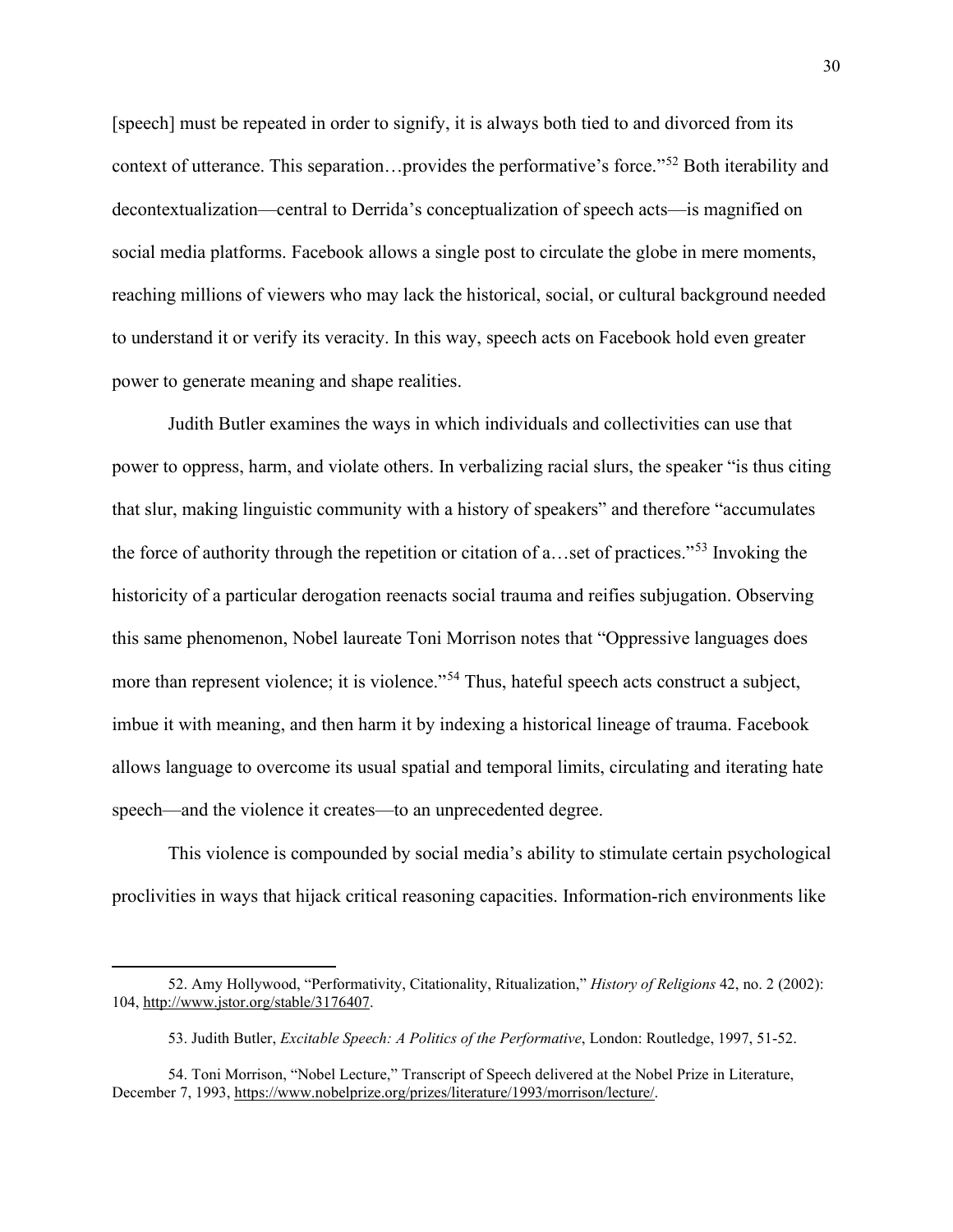the modern media ecosystem place attention at a premium, driving individuals to resort to cognitive shortcuts such as heuristics when making decisions. Brown and Beruvides define heuristics as "methods that use principles of effort-reduction and simplification that allow decision makers to process information in a less effortful manner."<sup>[55](#page-32-0)</sup> Facebook users tend to depend upon a series of these heuristics when assessing the reliability of the posts they view. In particular, "accuracy is now equated with popularity."[56](#page-32-1) Because the platform's algorithms amplify sensationalized or negative content, heuristics-based reasoning indicates that hate speech constitutes a legitimate, trustworthy source of information.

 Facebook also tends to restrict the array of information sources that users access. In order to increase engagement on the platform, Facebook's personalization algorithms prioritize displaying content similar to previously viewed content. If a user has displayed a preference for cat videos, their feed will show them more cat videos, which makes the user view even more of them and prompts the algorithm to double down on furry feline footage. Of course, this principle applies to more nefarious content as well. Social media algorithms that create positive feedback loops can facilitate radicalization, exposing users to incrementally more extreme viewpoints with every post they share, video they view, or comment they like. This process simultaneously restricts the range of content an individual can readily see. Müller and Schwarz observe that "preferential selection may limit the spectrum of information people absorb and create 'echo chambers,' which reinforce similar ideas."[57](#page-32-2) To return to our hypothetical cat-obsessed user,

<span id="page-32-0"></span><sup>55.</sup> Peter J. Brown and Mario G. Beruvides, "The Heuristic-Based Framework for Attitude Certainty: How Technology and the Attention Economy Are Systematically Eroding Systematic Thinking," *The Psychologist-Manager Journal* 23, no. 2 (May 2020): 80-81. [https://doi:10.1037/mgr0000107.](about:blank)

<sup>56.</sup> Ibid, 82.

<span id="page-32-2"></span><span id="page-32-1"></span><sup>57.</sup> Karsten Müller and Carlo Schwarz, "Fanning the Flames of Hate: Social Media and Hate Crime," *Social Science Research Network* (June 2020): 2 [https://papers.ssrn.com/sol3/papers.cfm?abstract\\_id=3082972.](https://papers.ssrn.com/sol3/papers.cfm?abstract_id=3082972)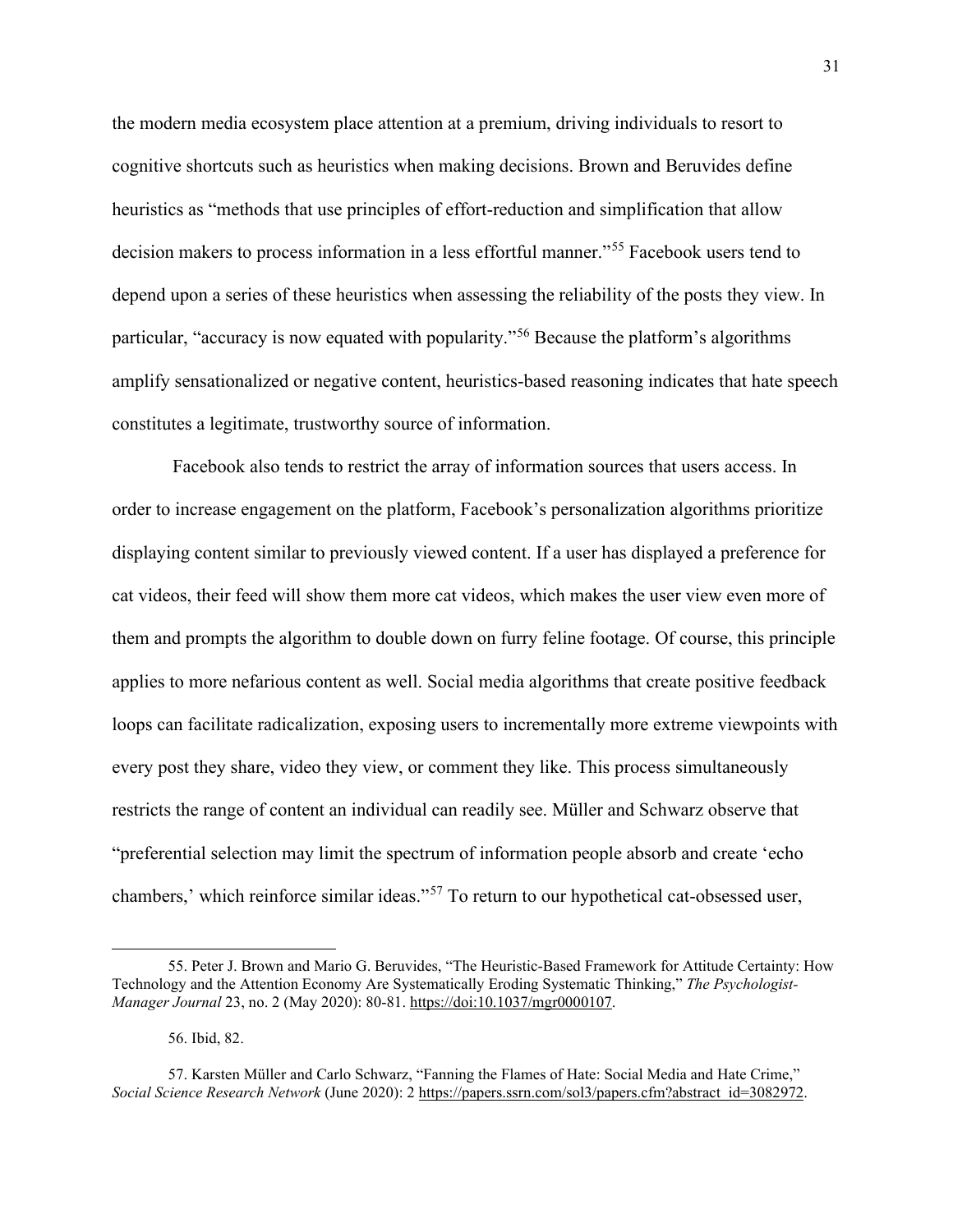because they have demonstrated a clear preference for cat content, their online milieu will consist of others who share their viewpoints. Some of those other users may not only love cats, but think that cats are superior to dogs. Due to Facebook's algorithm, more and more of this procat content will appear on our user's feed, and the more of it they engage with, the more their algorithm will yield similar yet marginally more extreme content. Before long, this user may not only be pro-cat, but also rabidly anti-dog. They may begin to express sentiments of hatred towards dogs, towards dog owners, or even towards any non-feline pet. Enabling this process of radicalization, their personalized newsfeed will continue displaying content that aligns with the user's pre-existing opinions, further reinforcing them. This phenomenon is known as the 'filter bubble.' Filter bubbles serve to "[isolate] people from a diversity of viewpoints and content," allowing them to exist within a subjective reality that fits comfortably within their personal framework of biases and assumptions about the world.<sup>[58](#page-33-0)</sup>

The real danger arises when users then attempt to warp the real world to mirror that subjective reality. Facebook hate speech, as it turns out, does not remain online; rather, it engenders offline hatred, influences real actions, and causes physical violence. Research suggests that "social media can act as a propagation mechanism for violent crimes" not only by providing a platform for collective mobilization, but functioning as a channel for persuasion.<sup>[59](#page-33-1)</sup> In one study of the correlation between anti-refugee hate speech on Facebook and hate crimes targeting refugees in Germany, vitriolic sentiment on the social media platform "persuades potential perpetrators that refugees may be dangerous or undeserving, which may then push some people

<span id="page-33-0"></span><sup>58.</sup> Brown and Beruvides, "The Heuristic-Based Framework for Attitude Certainty," 89.

<span id="page-33-1"></span><sup>59.</sup> Müller and Schwarz, "Fanning the Flames of Hate," 1.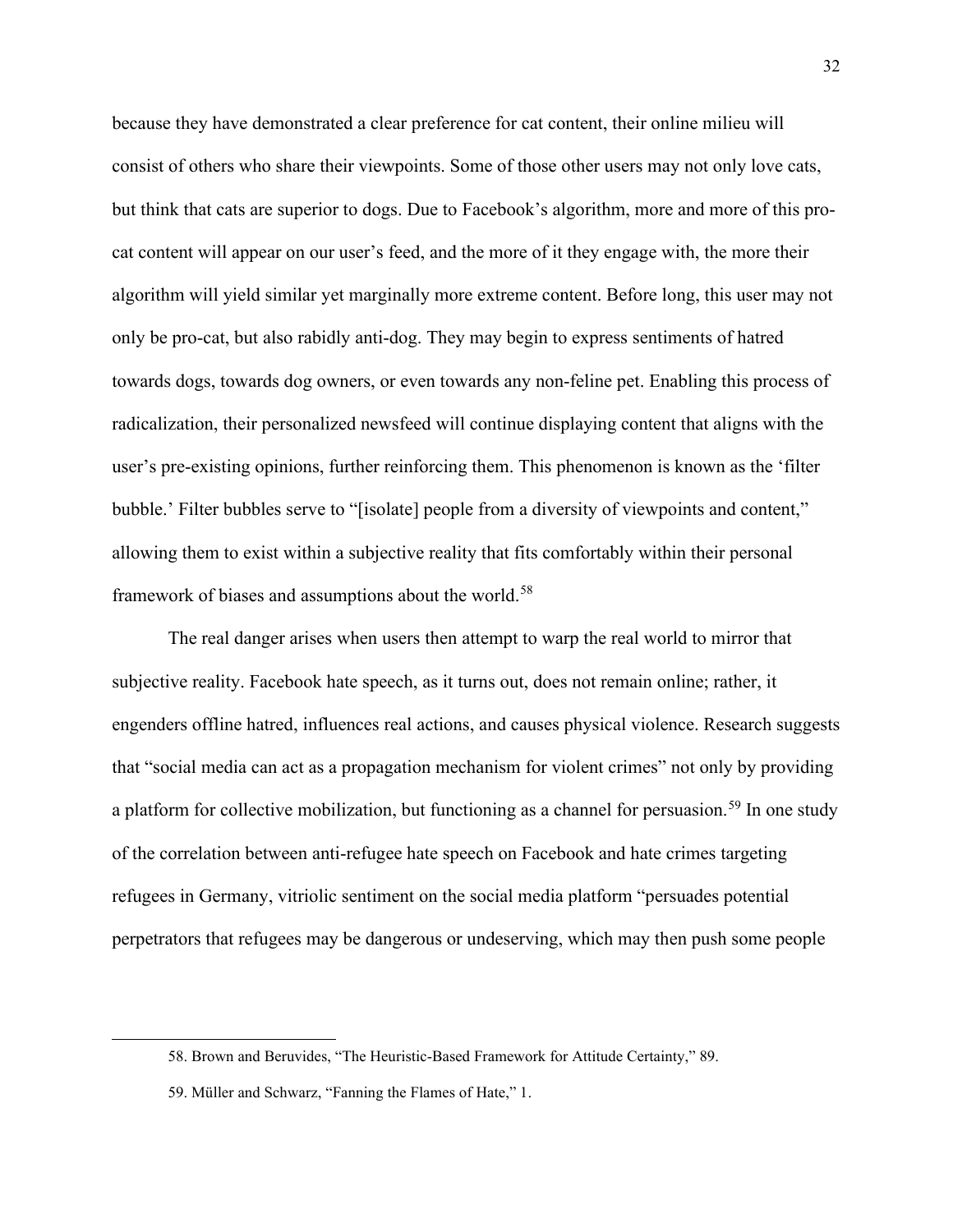<span id="page-34-0"></span>over the edge."[60](#page-34-0) Individuals who may not commit hate crimes in other circumstances find themselves compelled to do so by the extremist rhetoric they are exposed to on Facebook. This rhetoric receives amplification from the platform's algorithms, designed to prey upon humans' innate predisposition towards negative information in order to maximize user engagement. Hate speech and its ilk are thus rendered lucrative real estate for digital advertisers, who line Facebook's pockets with billions of dollars in order to pitch their product to individuals swamped by so much extraneous information that they can no longer devote their full cognitive capabilities to processing it. The social media corporations, in short, profit off of hatred. Facebook's very business model facilitates the further marginalization of minority groups, fosters inciteful rhetoric, and even enables genocide.

33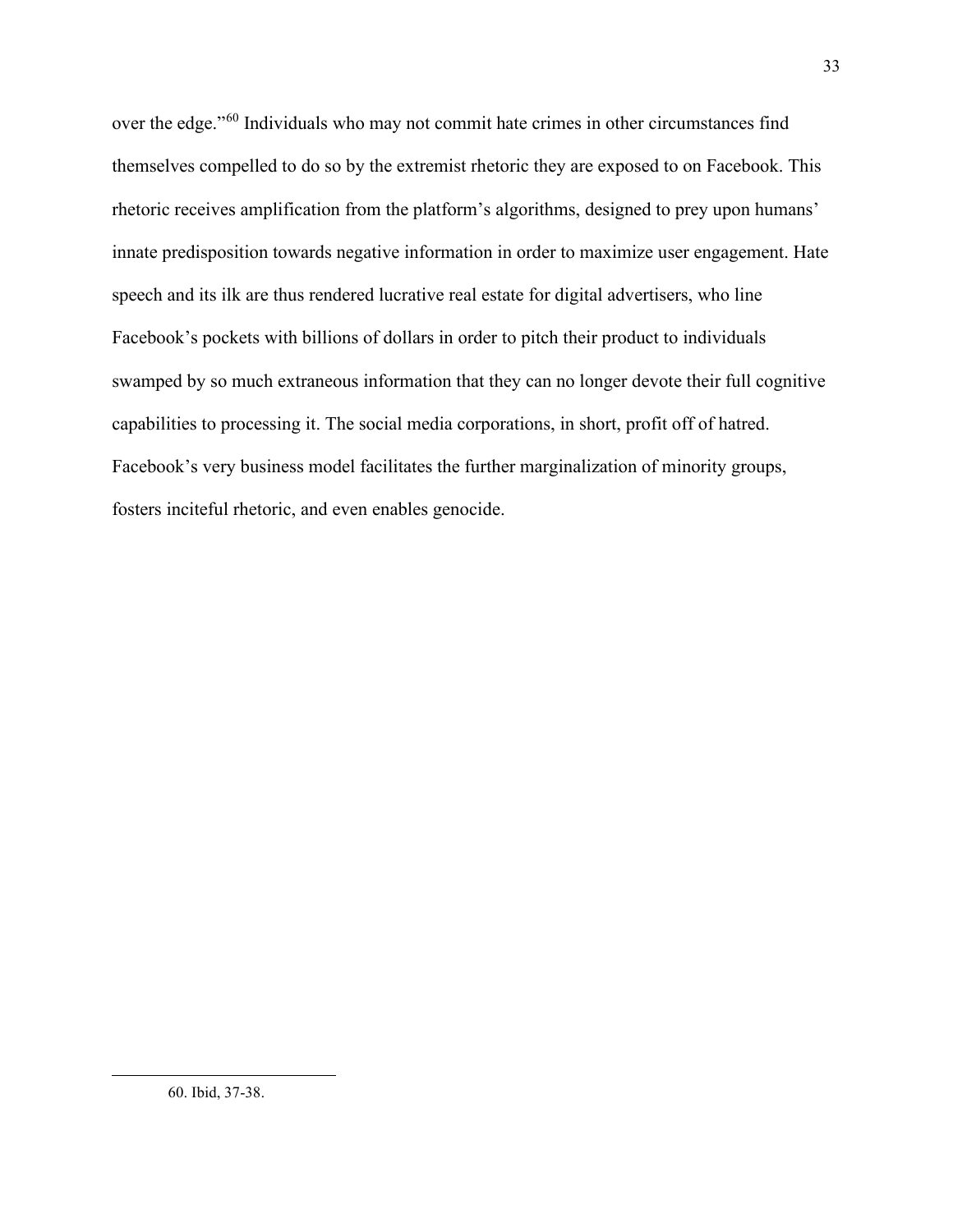#### **CHAPTER ONE BIBLIOGRAPHY**

Angwin, Julia and Hannes Grassegger. "Facebook's Secret Censorship Rules Protect White Men from Hate Speech But Not Black Children." *ProPublica,* June 28, 2017.

[https://www.propublica.org/article/facebook-hate-speech-censorship-internal-documents](https://www.propublica.org/article/facebook-hate-speech-censorship-internal-documents-algorithms)[algorithms.](https://www.propublica.org/article/facebook-hate-speech-censorship-internal-documents-algorithms)

Anti-Defamation League. "Facebook's Hate Speech Problem is Even Bigger Than We Thought." Accessed September 18, 2021. [https://www.adl.org/blog/facebooks-hate-speech-problem](https://www.adl.org/blog/facebooks-hate-speech-problem-is-even-bigger-than-we-thought)[is-even-bigger-than-we-thought.](https://www.adl.org/blog/facebooks-hate-speech-problem-is-even-bigger-than-we-thought)

Austin, J. L. *How to Do Things with Words.* Cambridge: Harvard University Press, 1975.

Baron Cohen, Sacha. "Keynote Address." Transcript of Speech delivered at Anti-Defamation League Never is Now Summit, November 21, 2019. [https://www.adl.org/news/article/sacha-baron-cohens-keynote-address-at-adls-2019-](https://www.adl.org/news/article/sacha-baron-cohens-keynote-address-at-adls-2019-never-is-now-summit-on-anti-semitism)

[never-is-now-summit-on-anti-semitism.](https://www.adl.org/news/article/sacha-baron-cohens-keynote-address-at-adls-2019-never-is-now-summit-on-anti-semitism)

Berggren, Nick. "Rapid Attentional Biases to Threat-Associated Visual Features: The Roles of Anxiety and Visual Working Memory Access." *Emotion*, (June 2020): [http://dx.doi.org/10.1037/emo0000761.](http://dx.doi.org/10.1037/emo0000761)

Brown, Peter J., and Mario G. Beruvides. "The Heuristic-Based Framework for Attitude Certainty: How Technology and the Attention Economy Are Systematically Eroding Systematic Thinking." *The Psychologist-Manager Journal* 23, no. 2 (May 2020): 76–94. [https://doi:10.1037/mgr0000107.](about:blank)

Butler, Judith. *Excitable Speech: A Politics of the Performative*. London: Routledge, 1997.

Delgado, DiDi. "Mark Zuckerberg Hates Black People." *Medium*, May 17, 2017.

[https://thedididelgado.medium.com/mark-zuckerberg-hates-black-people-ae65426e3d2a.](https://thedididelgado.medium.com/mark-zuckerberg-hates-black-people-ae65426e3d2a)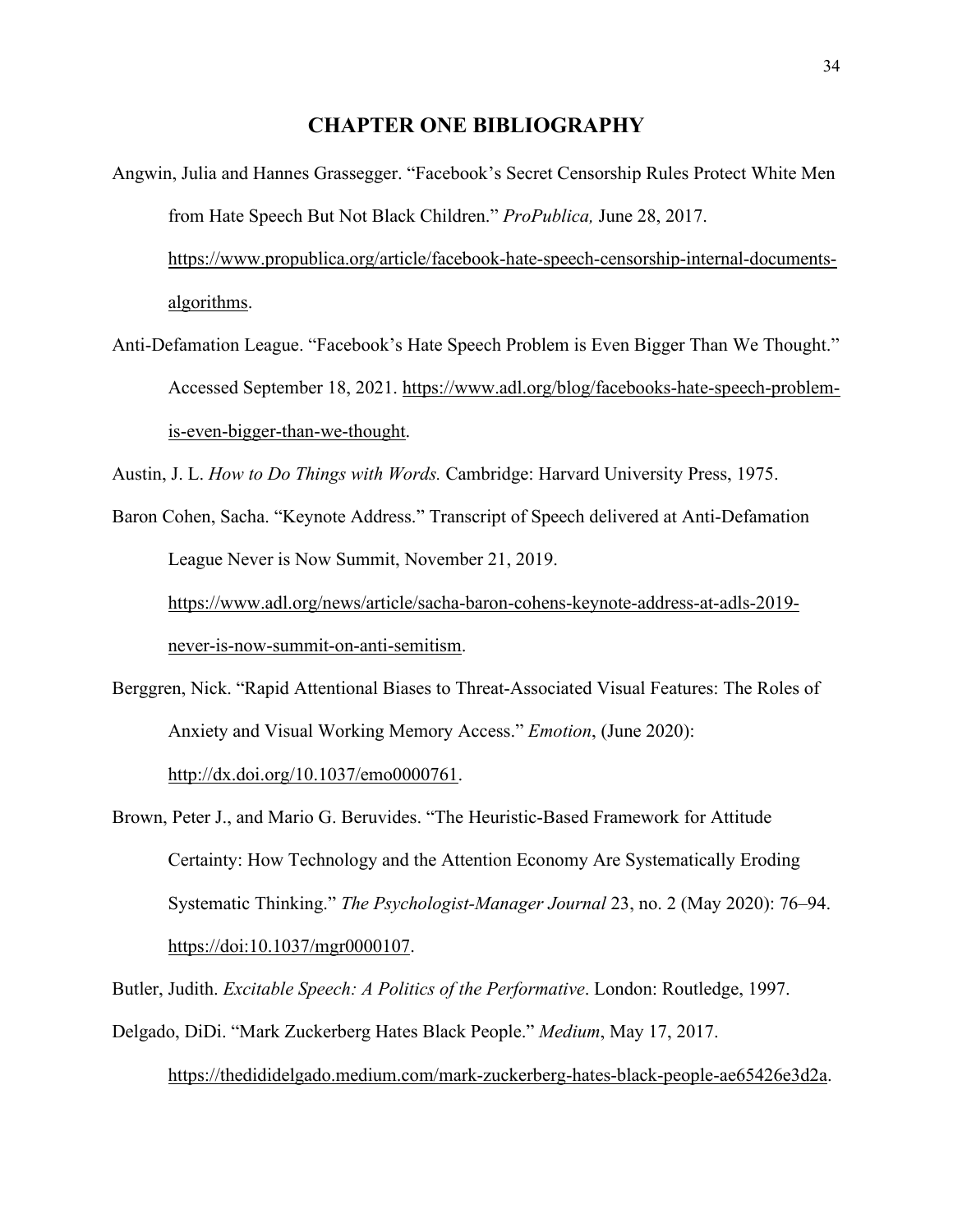Domino, Jenny. "How Facebook is Reconfiguring Freedom of Speech in Situations of Mass Atrocity: Lessons from Myanmar and the Philippines." *Opinio Juris*, January 1, 2019. [http://opiniojuris.org/2019/01/01/how-facebook-is-reconfiguring-freedom-of-speech-in](http://opiniojuris.org/2019/01/01/how-facebook-is-reconfiguring-freedom-of-speech-in-situations-of-mass-atrocity-lessons-from-myanmar-and-the-philippines/)[situations-of-mass-atrocity-lessons-from-myanmar-and-the-philippines/.](http://opiniojuris.org/2019/01/01/how-facebook-is-reconfiguring-freedom-of-speech-in-situations-of-mass-atrocity-lessons-from-myanmar-and-the-philippines/)

Federal Bureau of Investigation. "Hate Crimes." Accessed September 18, 2021.

[https://www.fbi.gov/investigate/civil-rights/hate-crimes.](https://www.fbi.gov/investigate/civil-rights/hate-crimes)

Fiske, S. T. "Attention and Weight in Person Perception: The Impact of Negative and Extreme Behavior." *Journal of Personality and Social Psychology,* 38 no. 6, (1980): 889– 906. [https://doi.org/10.1037/0022-3514.38.6.889.](https://doi.apa.org/doi/10.1037/0022-3514.38.6.889)

Frenkel, Sheera and Cecilia Kang. *An Ugly Truth.* New York: Harper Collins, 2021.

Goldhaber, Michael H. "The Attention Economy and the Net." *First Monday* 2, no. 4 (April 1997): [https://doi.org/10.5210/fm.v2i4.519.](https://doi.org/10.5210/fm.v2i4.519)

Herbst, Jeffrey. "The Algorithm is an Editor; Google, Facebook and Other Tech Companies Say They Aren't News Organizations, but the Claim is Becoming Increasingly Implausible." *Wall Street Journal (Online),* April 13, 2016. [https://www.proquest.com/newspapers/algorithm-is-editor-google-facebook-other](https://www.proquest.com/newspapers/algorithm-is-editor-google-facebook-other-tech/docview/1780643099/se-2?accountid=12205)[tech/docview/1780643099/se-2?accountid=12205.](https://www.proquest.com/newspapers/algorithm-is-editor-google-facebook-other-tech/docview/1780643099/se-2?accountid=12205)

Hoffman, Claire. "The Battle for Facebook." *Rolling Stone*, September 15, 2010. [https://www.rollingstone.com/culture/culture-news/the-battle-for-facebook-242989/l.](https://www.rollingstone.com/culture/culture-news/the-battle-for-facebook-242989/l)

Holley, Peter. "'Kill Them. Kill Them All': GOP Congressman Calls for War against Radical Islamists." *The Washington Post,* June 5, 2017. [https://www.washingtonpost.com/news/acts-of-faith/wp/2017/06/05/kill-them-kill-them](https://www.washingtonpost.com/news/acts-of-faith/wp/2017/06/05/kill-them-kill-them-all-gop-congressman-calls-for-holy-war-against-radical-islam/)[all-gop-congressman-calls-for-holy-war-against-radical-islam/.](https://www.washingtonpost.com/news/acts-of-faith/wp/2017/06/05/kill-them-kill-them-all-gop-congressman-calls-for-holy-war-against-radical-islam/)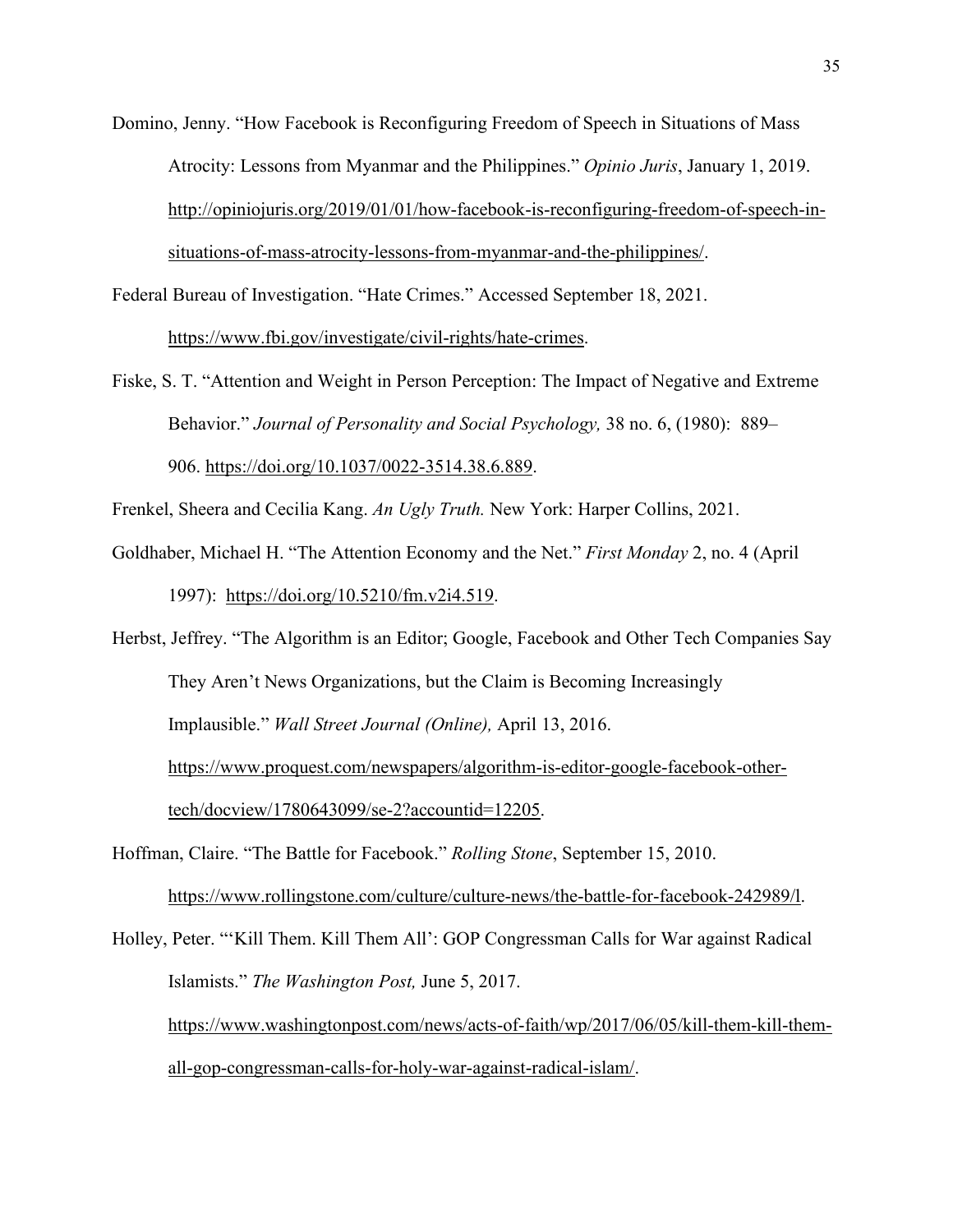- Hollywood, Amy. "Performativity, Citationality, Ritualization." *History of Religions* 42, no. 2 (2002): 93–115. [http://www.jstor.org/stable/3176407.](http://www.jstor.org/stable/3176407)
- Horowitz, Jeff. Interview with Ryan Knutson and Keach Hagey. *The Facebook Files, Part 4: The Outrage Algorithm.* Podcast audio. September 18, 2021. [https://www.wsj.com/podcasts/the-journal/the-facebook-files-part-4-the-outrage](https://www.wsj.com/podcasts/the-journal/the-facebook-files-part-4-the-outrage-algorithm/e619fbb7-43b0-485b-877f-18a98ffa773f)[algorithm/e619fbb7-43b0-485b-877f-18a98ffa773f.](https://www.wsj.com/podcasts/the-journal/the-facebook-files-part-4-the-outrage-algorithm/e619fbb7-43b0-485b-877f-18a98ffa773f)
- Ito, Tiffany A., Jeff T. Larsen, N. Kyle Smith, and John T. Cacioppo. "Negative Information Weighs More Heavily on the Brain: The Negativity Bias in Evaluative Categorizations." *Journal of Personality and Social Psychology* 75, no. 4 (1998): 887– 900. [https://doi.org/10.1037/0022-3514.75.4.887.](https://doi.org/10.1037/0022-3514.75.4.887)
- Kätsyri, Jari, Teemu Kinnunen, Kenta Kusumoto, Pirkko Oittinen, and Niklas Ravaja. "Negativity Bias in Media Multitasking: The Effects of Negative Social Media Messages on Attention to Television News Broadcasts." *PLoS ONE* 11, no. 5 (2016): [https://doi.org/10.1371/journal.pone.0153712.](https://doi.org/10.1371/journal.pone.0153712)
- Mims, Christopher. "How Facebook's Master Algorithm Powers the Social Network; The Algorithm Behind Facebook's News Feed, a 'Modular Layered Cake, Extracts Meaning from Every Post and Photo.' *The Wall Street Journal*, October 22, 2017. [https://www.proquest.com/newspapers/how-facebooks-master-algorithm-powers](https://www.proquest.com/newspapers/how-facebooks-master-algorithm-powers-social/docview/1953638742/se-2?accountid=12205)[social/docview/1953638742/se-2?accountid=12205.](https://www.proquest.com/newspapers/how-facebooks-master-algorithm-powers-social/docview/1953638742/se-2?accountid=12205)
- Meta. "Hate Speech." Accessed May 22, 2021.

## [https://www.facebook.com/communitystandards/hate\\_speech.](https://www.facebook.com/communitystandards/hate_speech)

Meta. "Our Mission." Accessed March 15, 2022, [https://about.facebook.com/company-info/.](https://about.facebook.com/company-info/) Molla, Rani. "Mark Zuckerberg Said a Lot of Nothing in His Big Speech." *Vox*, October 17,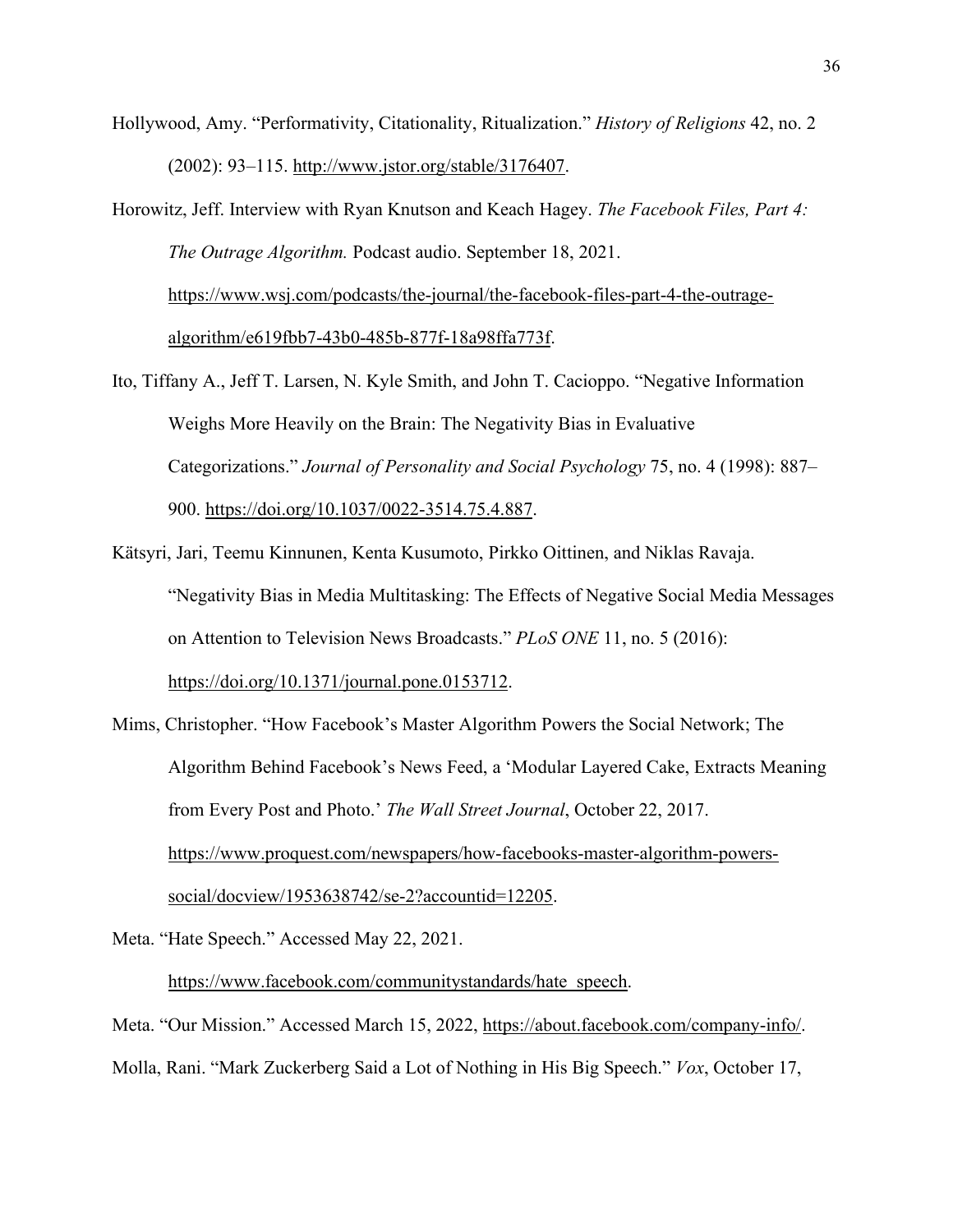2019. [https://www.vox.com/2019/10/17/20919505/mark-zuckerberg-georgetown-free](https://www.vox.com/2019/10/17/20919505/mark-zuckerberg-georgetown-free-speech-facebook)[speech-facebook.](https://www.vox.com/2019/10/17/20919505/mark-zuckerberg-georgetown-free-speech-facebook)

- Morrison, Toni. "Nobel Lecture." Transcript of Speech delivered at the Nobel Prize in Literature, December 7, 1993. [https://www.nobelprize.org/prizes/literature/1993/morrison/lecture/.](https://www.nobelprize.org/prizes/literature/1993/morrison/lecture/)
- Müller, Karsten and Carlo Schwarz. "Fanning the Flames of Hate: Social Media and Hate Crime." *Social Science Research Network* (June 2020).

[https://papers.ssrn.com/sol3/papers.cfm?abstract\\_id=3082972.](https://papers.ssrn.com/sol3/papers.cfm?abstract_id=3082972)

- Newton, Casey. "Why You Can't Say 'Men are Trash' on Facebook." *The Verge*, October 3, 2019. [https://www.theverge.com/interface/2019/10/3/20895119/facebook-men-are-trash](https://www.theverge.com/interface/2019/10/3/20895119/facebook-men-are-trash-hate-speech-zuckerberg-leaked-audio)[hate-speech-zuckerberg-leaked-audio.](https://www.theverge.com/interface/2019/10/3/20895119/facebook-men-are-trash-hate-speech-zuckerberg-leaked-audio)
- Ohira, Hideki. "Eyeblink Activity in a Word-Naming Task as a Function of Semantic Priming and Cognitive Load." Perceptual and Motor Skills 82, no. 3 (June 1996): 835–42. [https://doi.org/10.2466/pms.1996.82.3.835.](https://doi.org/10.2466/pms.1996.82.3.835)
- Pepitone, Julianne. "Facebook Trading Sets Record IPO Volume." *CNN Money,* May 18, 2012. [https://money.cnn.com/2012/05/18/technology/facebook-ipo-trading/index.htm.](https://money.cnn.com/2012/05/18/technology/facebook-ipo-trading/index.htm)
- Rose-Stockwell, Tobias. "This is How Your Fear and Rage are Being Shared for Profit." *Quartz,*  July 28, 2017. [https://qz.com/1039910/how-facebooks-news-feed-algorithm-sells-our](https://qz.com/1039910/how-facebooks-news-feed-algorithm-sells-our-fear-and-outrage-for-profit/)[fear-and-outrage-for-profit/.](https://qz.com/1039910/how-facebooks-news-feed-algorithm-sells-our-fear-and-outrage-for-profit/)
- Siapera, Eugenia and Paloma Viejo-Otero. "Governing Hate: Facebook and Digital Racism." *Television & New Media* 22, no. 2 (February 2021): 112—30. [https://doi.org/10.1177/1527476420982232.](https://doi.org/10.1177/1527476420982232)

Simon, Herbert A., Karl W. Deutsch, Martin Shubik, and Emilio Q. Daddario. "Designing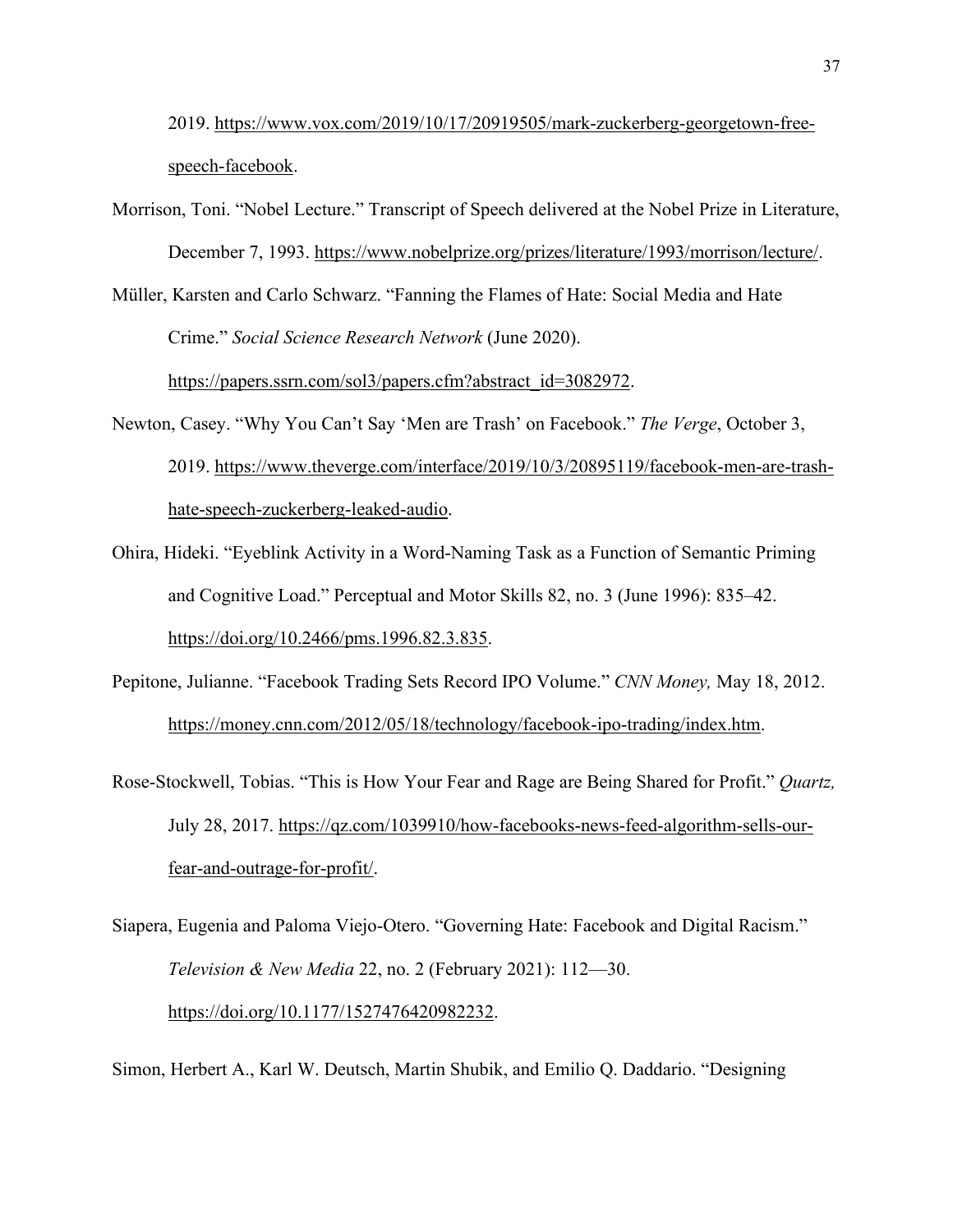Organizations for an Information-Rich World." *Computers, Communication, and the Public Interest* (1971): 37-72.

United Nations General Assembly. *Promotion and Protection of the Right to Freedom of Opinion and Expression,* A/74/486, October 9, 2019.

[https://www.ohchr.org/Documents/Issues/Opinion/A\\_74\\_486.pdf.](https://www.ohchr.org/Documents/Issues/Opinion/A_74_486.pdf)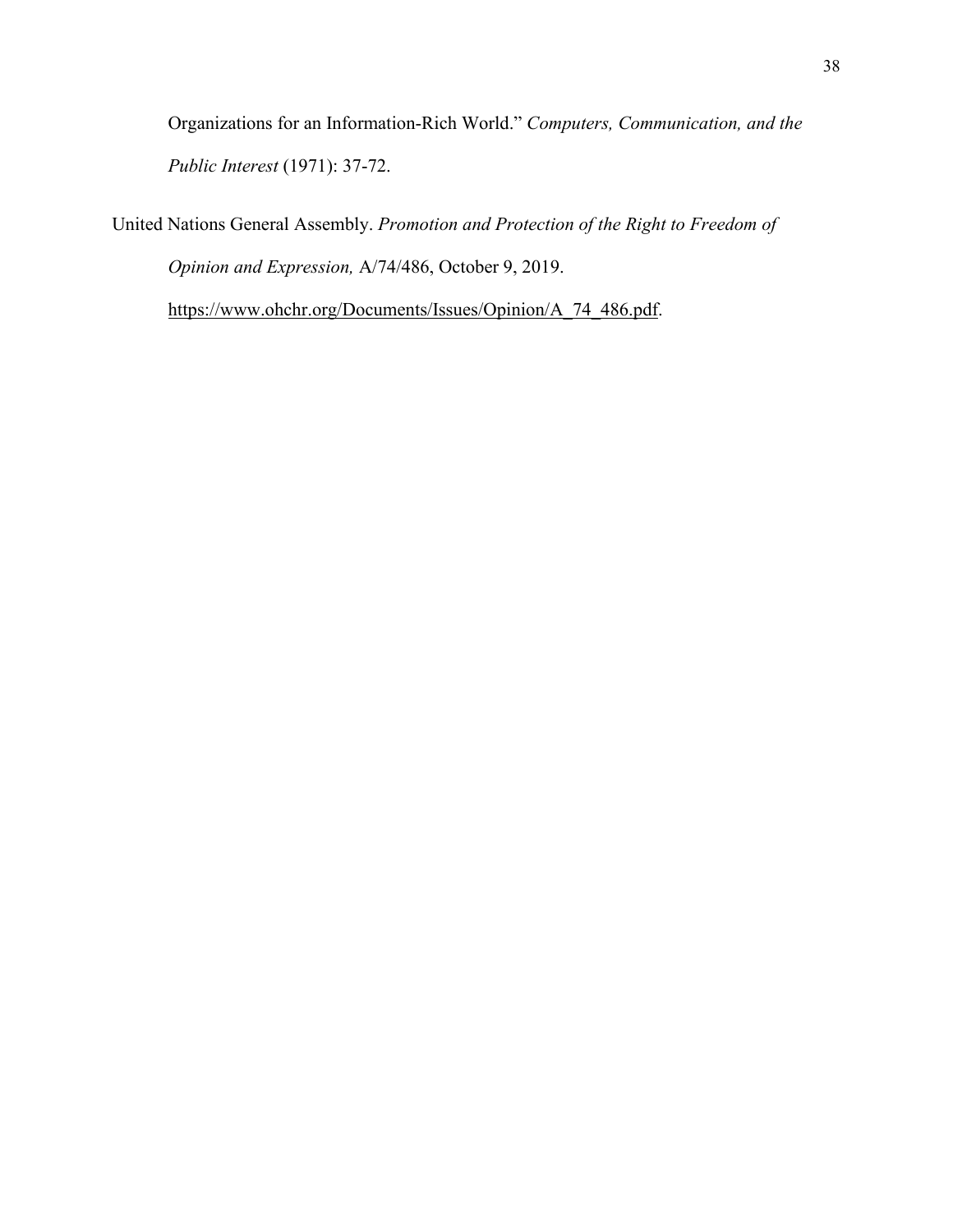# **CHAPTER TWO: CONSEQUENCES OF RACIALIZED HATE SPEECH ON FACEBOOK**

Hatred, of course, has existed both before and beyond Facebook. Social media does not cause hate, but it can provide a platform for people to connect over their prejudice and fear, allowing it to metastasize with unprecedented intensity and rapidity. Nowhere does this phenomenon manifest more clearly than Myanmar, where the Rohingya ethnic minority have faced what the UN called a "textbook example of ethnic cleansing."<sup>[1](#page-40-0)</sup> Though perpetrated offline, the genocide was organized and encouraged on Facebook. Myanmar may represent the most extreme example of social media exacerbating hate, but it is far from the only one. Facebook possesses almost 3 billion monthly users across the world and its proclivity to aggravate social tensions—particularly racial and ethnic ones—has raised concerns everywhere from India, to France, to Ethiopia, to the United States. Clearly, it is far too late to put this genie back in the bottle; Facebook is going nowhere. We must therefore ask some critical questions: what qualities inherent to social media allow for such virulent hate speech? What other environmental factors encourage this proliferation? How does online hate speech impact real-world conditions? Understanding the nature of the hatred behind the Rohingya genocide can illuminate how Facebook's technological innovations amplify fundamental human tendencies, facilitating hate speech that, if left unchecked, may burgeon into real-world violence.

<span id="page-40-0"></span><sup>1. &</sup>quot;UN Human Rights Chief Points to 'Textbook Example of Ethnic Cleansing' in Myanmar." *UN News,*  September 11, 2017, [https://news.un.org/en/story/2017/09/564622-un-human-rights-chief-points-textbook-example](https://news.un.org/en/story/2017/09/564622-un-human-rights-chief-points-textbook-example-ethnic-cleansing-myanmar)[ethnic-cleansing-myanmar.](https://news.un.org/en/story/2017/09/564622-un-human-rights-chief-points-textbook-example-ethnic-cleansing-myanmar)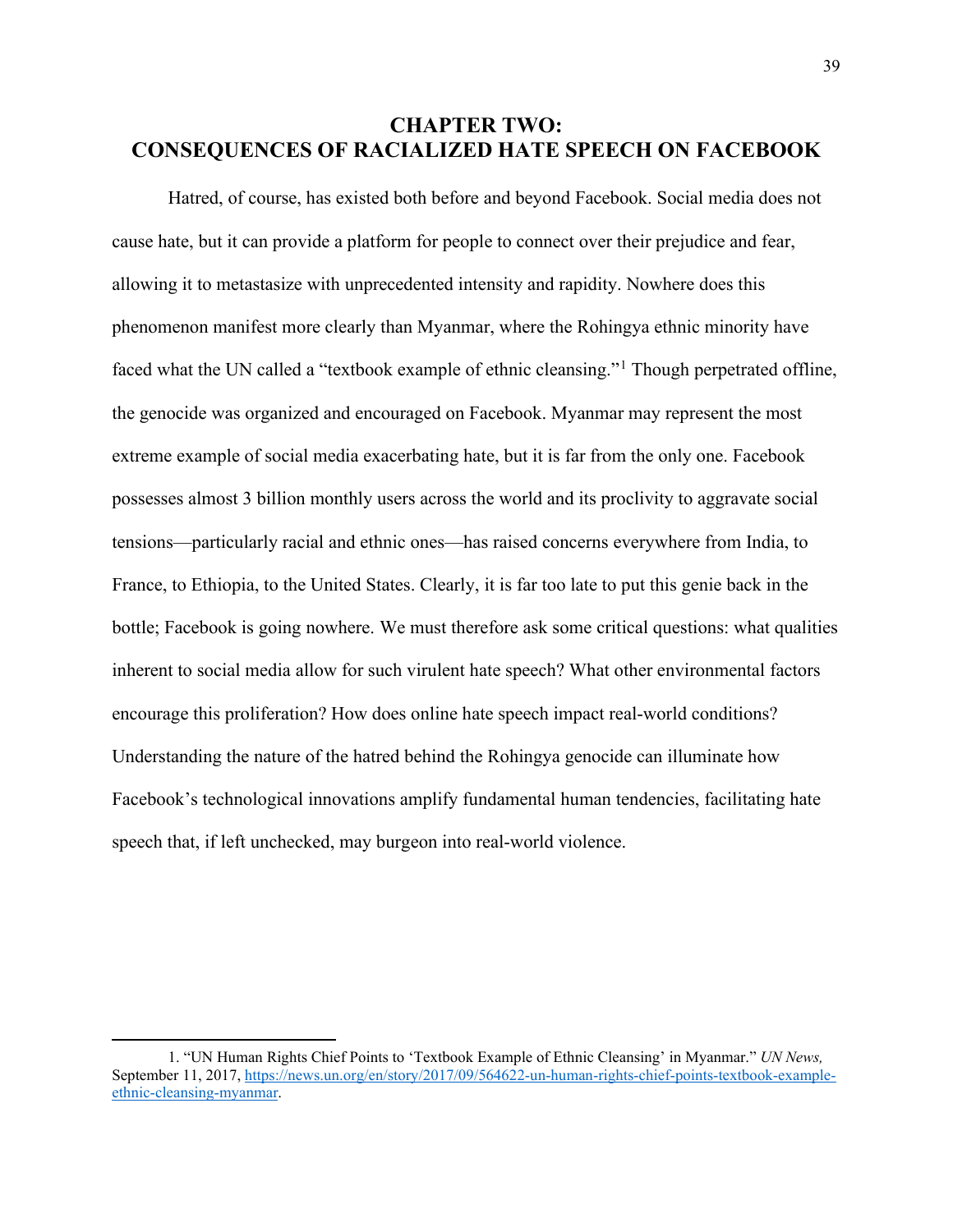#### **A BRIEF HISTORY OF MYANMAR**

The region now known as Myanmar<sup>[2](#page-41-0)</sup> possesses a rich history of Theravada Buddhism, adopted from South India in the fourth century. Religious isolation from its geographic neighbors led to expansionist policies that spanned multiple dynasties, and by the late 1500s the Burmese Empire stretched across modern-day Laos and Thailand. Its later forays into China and Assam caught the attention of Great Britain. A series of Anglo-Burmese wars played out through much of the  $19<sup>th</sup>$  century, culminating in British annexation in 1885. Eager to use the territory as a stepping stone into China, Britain appended Myanmar as an Indian province. Substantial resistance to colonization persisted, particularly in the northern region, and British administrators resorted to burning and looting entire villages in order to suppress potential rebellion. They also employed classic divide-and-conquer tactics; certain groups received favor and privileged positions within the colonial regime, fomenting inter-ethnic conflict that prevented unified opposition against the British. Renewed calls for independence gained momentum in the 1920s, particularly on university campuses. One particularly charismatic law student, Aung San, worked with the imperial Japanese to overthrow British rule. When Japan invaded Burma in 1942, however, he switched allegiances, siding with Great Britain to drive out the Japanese instead. Aung San eventually reached an agreement with Britain, and Burma emerged as a newly independent state on January 4, 1948.

However, a 1962 coup deposed the democratically elected government, suspended the constitution, and established a dictatorship under the Tatmadaw, the official name of the Burmese military. The following decades witnessed intense economic hardship and suppression

<span id="page-41-0"></span><sup>2.</sup> The state's official name changed in 1989 from the Union of Burma to the Union of Myanmar. The United States government still refers to the country as Burma; however, this paper will follow the conventions of the rest of the world and use Myanmar when referring to the country after 1989.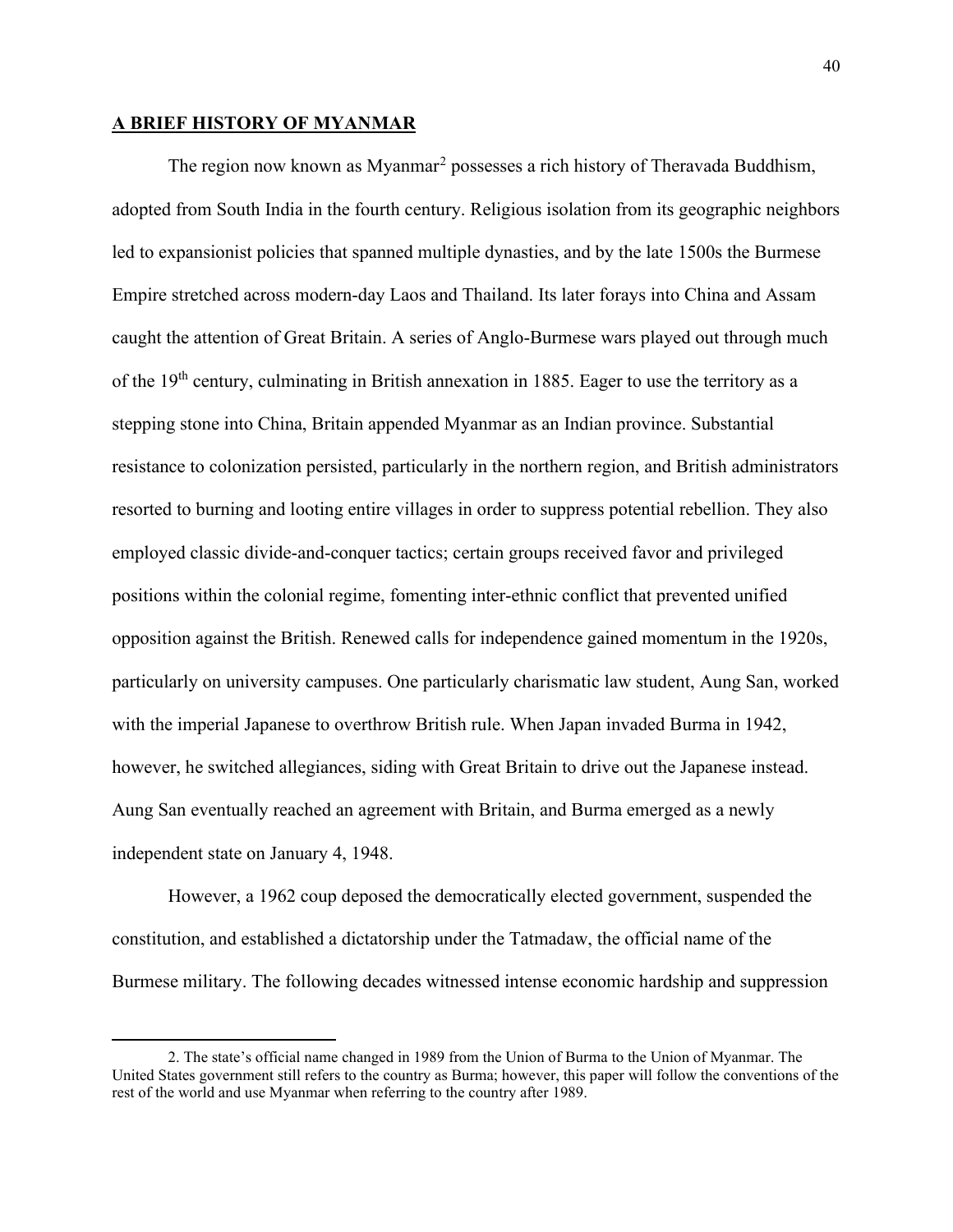of press freedom, prompting nation-wide demonstrations in the summer of 1988 that the military violently dispersed. Over 3000 people were massacred, and thousands more fled the country. These protests nevertheless planted seeds of resistance. Under the leadership of Aung San's daughter, Aung San Suu Kyi, various ethnic nationalist groups joined together in a new democratic movement.<sup>[3](#page-42-0)</sup> Facing immense pressure, the reigning dictator stepped down, and a new military junta took power over the newly renamed Union of Myanmar.<sup>[4](#page-42-1)</sup> Elections were held in 1990, yet despite an overwhelming victory for Aung San Suu Kyi's party, the Tatmadaw refused to surrender power and Suu Kyi herself remained under house arrest. For her leadership and dedication to non-violence in the struggle for democracy, she received the 1991 Nobel Peace Prize.<sup>[5](#page-42-2)</sup>

Increased international scrutiny and a desire to attract foreign investment led to the adoption of a new constitution in 2008, and the junta itself dissolved entirely in 2011. After a transitional period, Aung San Suu Kyi ascended as the de facto leader of Myanmar, though the 2008 constitution prevents her from officially assuming the presidency. Free and fair elections in 2015 reaffirmed Burmese support for Suu Kyi, with her National League for Democracy party winning in a landslide. However, the Tatmadaw continues to exercise enormous control over the civilian government. One quarter of parliamentary seats are reserved for the military, giving it veto power over any constitutional amendment. Myanmar's 2020 elections firmly repudiated the military's proxy political party, and after its allegations of election fraud were disproven, the

<span id="page-42-0"></span><sup>3.</sup> Dinyar Godrej, "A Short History of Burma," *New Internationalist,* April 18, 2008, [https://newint.org/features/2008/04/18/history.](https://newint.org/features/2008/04/18/history)

<span id="page-42-2"></span><span id="page-42-1"></span><sup>4.</sup> Lindsay Maizland, "Myanmar's Troubled History: Coups, Military Rule, and Ethnic Conflict," *Council on Foreign Relations,* February 10, 2021[, https://www.cfr.org/backgrounder/myanmar-history-coup-military-rule](https://www.cfr.org/backgrounder/myanmar-history-coup-military-rule-ethnic-conflict-rohingya)[ethnic-conflict-rohingya.](https://www.cfr.org/backgrounder/myanmar-history-coup-military-rule-ethnic-conflict-rohingya)

<sup>5.</sup> Godrej, "A Short History of Burma."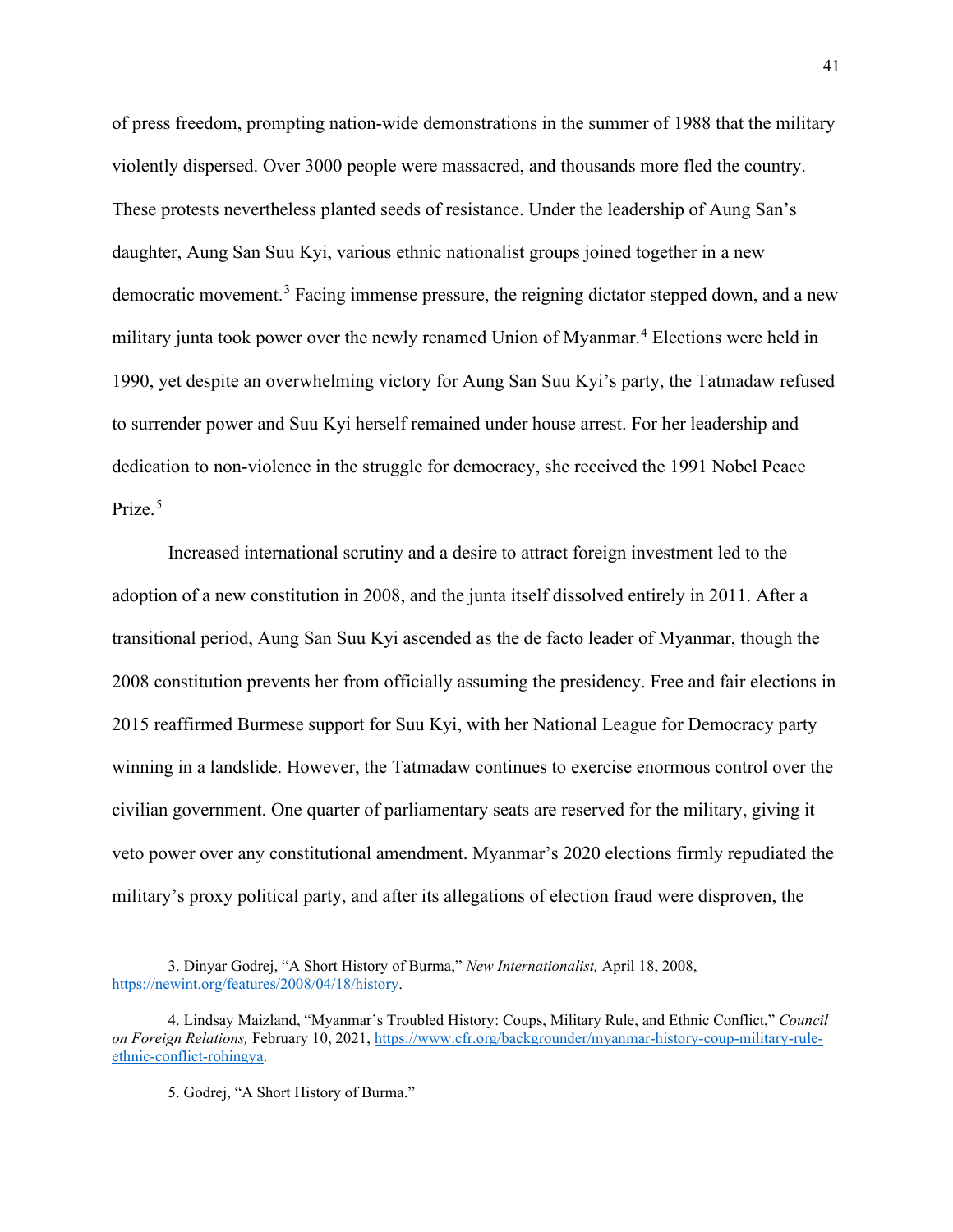Tatmadaw staged another coup in February 2021. Aung San Suu Kyi and other elected officials were detained, and Myanmar remains under martial law.<sup>[6](#page-43-0)</sup>

# **ETHNIC TENSIONS IN MYANMAR**

Against this backdrop of colonization and military rule, ethnic conflict has permeated Myanmar's history. Immensely diverse, the state recognizes over 100 ethnic groups, with ethnic Burmans constituting almost 70% of the population. Bamars, as they are known, have long enjoyed privileged social and economic status as other minorities endure persistent discrimination and disenfranchisement.<sup>[7](#page-43-1)</sup> Members of the Rohingya ethnicity in particular face extreme oppression; the UN Human Rights Council has referred to them as "the most persecuted minority in the world."<sup>[8](#page-43-2)</sup> Inhabitants of the Arakan region—now the Rakhine state of northern Myanmar—since the eighth century, they possess their own distinct language and practice Sunni Islam. This sets them apart from the Hindu Bamars, who occupied Arakan in 1785. When Burma came under British rule, colonial administrators sought to combat Bamar nationalist sentiments by favoring Rohingya Muslims with bureaucratic positions. Favoritism policies like this increased ethnic tensions during the Japanese invasion of World War II; while the Bamar sided with Japan, Rohingya largely supported the British and even received military resources to help combat Japanese imperialism. In light of this, upon gaining independence the Burmese government refused citizenship to any Rohingya individual.<sup>[9](#page-43-3)</sup>

<sup>6.</sup> Maizland, "Myanmar's Troubled History."

<sup>7.</sup> Ibid.

<span id="page-43-2"></span><span id="page-43-1"></span><span id="page-43-0"></span><sup>8.</sup> Office of the High Commissioner of Human Rights, "Human Rights Council Opens Special Session on the Situation of Human Rights of the Rohingya and Other Minorities in Rakhine State in Myanmar," December 5, 2017, [https://www.ohchr.org/EN/NewsEvents/Pages/DisplayNews.aspx?NewsID=22491.](https://www.ohchr.org/EN/NewsEvents/Pages/DisplayNews.aspx?NewsID=22491)

<span id="page-43-3"></span><sup>9.</sup> Rohingya Cultural Center, "History of the Rohingya," accessed October 16, 2021, [https://rccchicago.org/history/.](https://rccchicago.org/history/)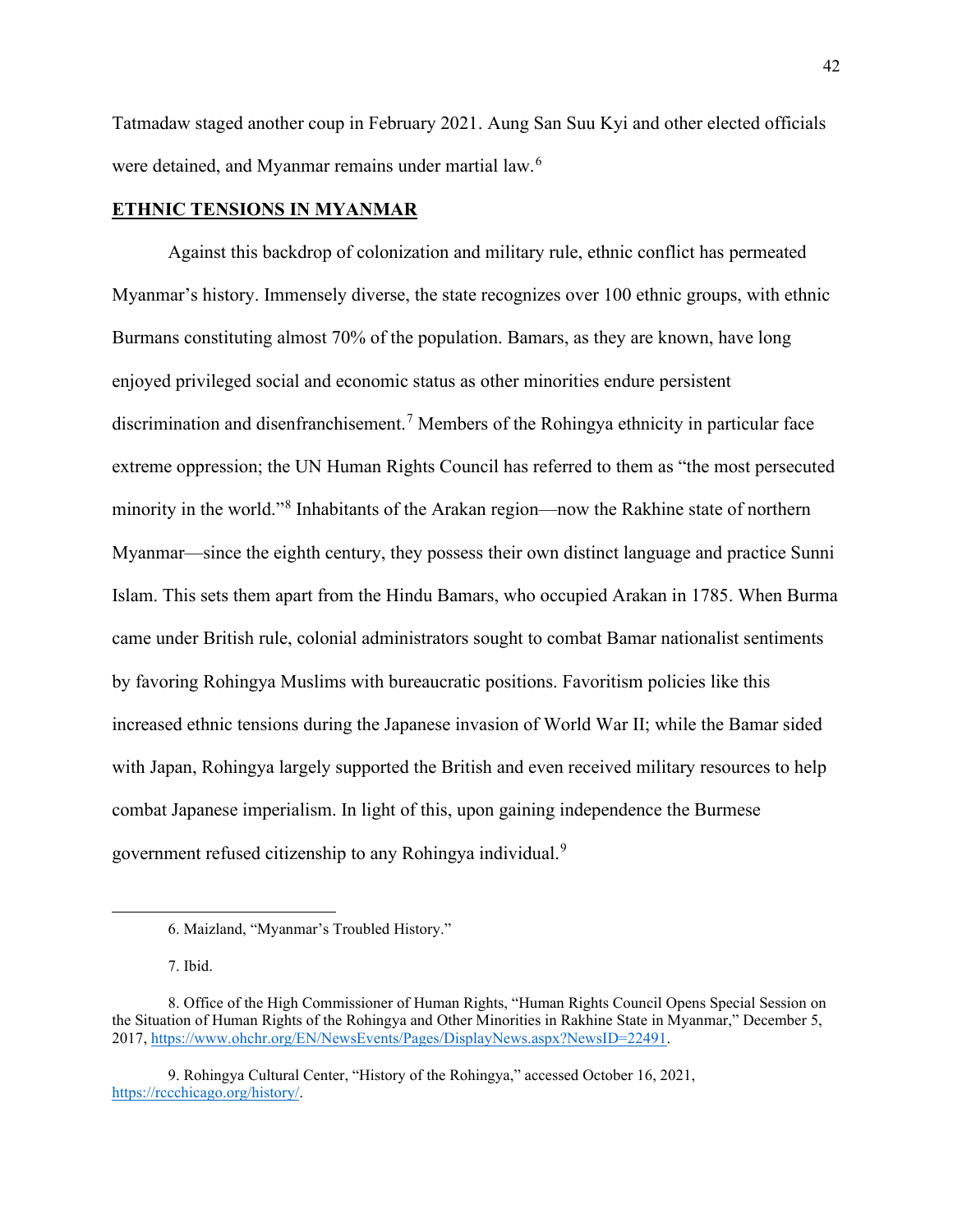Their statelessness was further codified in the 1982 Citizenship Law passed by the Tatmadaw, which identified 135 official Burmese ethnic groups but notably excluded the Rohingya. According to the junta's reasoning, any group not settled in Burma prior to colonization immigrated under British imperial rule, and therefore illegally occupy land that belongs to native Burmese.<sup>[10](#page-44-0)</sup> This rhetoric indicates a broader appeal to Buddhist nationalist sentiment. According to the Rohingya Cultural Center, "In the same vein as the early nationalist movement under British occupation, [the Tatmadaw] fostered the belief that Burma is a land purely for the Burmese Buddhists, and used the 'us' and 'them' discriminatory rhetoric to unite the population under its military rule."[11](#page-44-1) Attempting to 'purify' Burma, the Tatmadaw launched Operation Pyi Thaya, or "Clean and Beautiful Nation," in 1991. Amidst a widespread campaign of military violence, nearly one-quarter of a million Rohingya fled to Bangladesh, prompting the establishment of a special border security unit that further harassed people either fleeing or returning to the country.<sup>[12](#page-44-2)</sup>

Long-simmering tensions exploded in 2012 when ethnic riots erupted between Rohingya Muslims and Rakhine Buddhists. Government-armed citizens murdered dozens of Rohingya and burned their villages, displacing over 140,000 people. In response to the conflict, the Tatmadaw imposed strict curfews and deployed military troops to Rakhine State, which only increased distrust and hostility. Continued persecution drove many Rohingya to attempt perilous sea journeys to Bangladesh, Thailand, and Malaysia. Countless refugees drowned or starved, and those who arrived at their destinations often faced imprisonment or became victims of human

<sup>10.</sup> Ibid.

<sup>11.</sup> Ibid.

<span id="page-44-2"></span><span id="page-44-1"></span><span id="page-44-0"></span><sup>12.</sup> United States Holocaust Memorial Museum, "Burma's Path to Genocide," accessed October 18, 2021, [https://exhibitions.ushmm.org/burmas-path-to-genocide/timeline.](https://exhibitions.ushmm.org/burmas-path-to-genocide/timeline)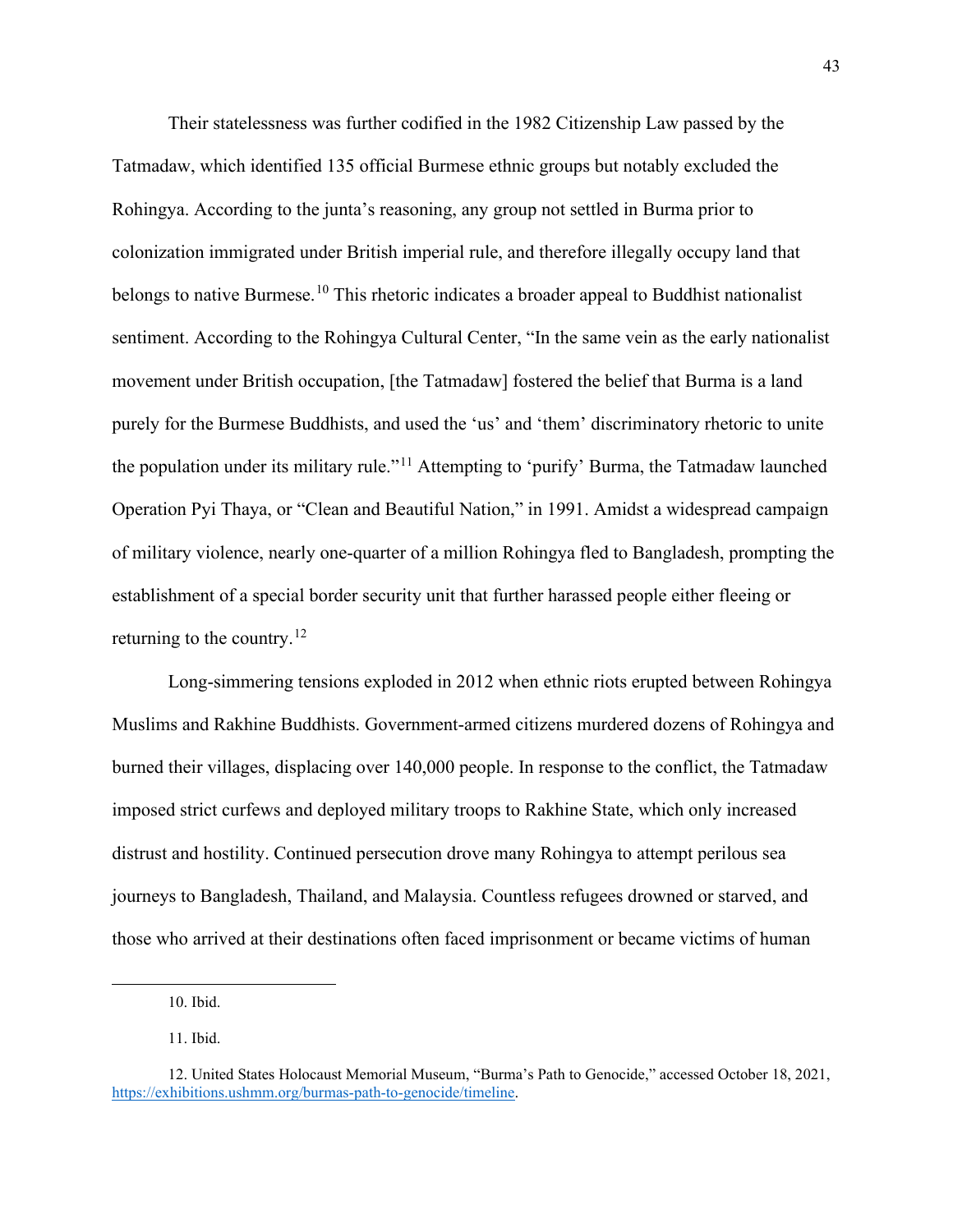trafficking.[13](#page-45-0) Even after the most acute violence abated, systematic cultural and political exclusion persisted. The early 2010s saw a proliferation of Buddhist nationalist movements, as well as organized attempts to further disenfranchise the Rohingya. A 2014 national census excluded them entirely, and in 2015 the government began issuing special verification cards that identified them as illegal immigrants from Bangladesh.<sup>14</sup>

The situation worsened in 2016. A small Rohingya militia assaulted a handful of police stations in Rakhine State, resulting in nine casualties. In response, the Tatmadaw commenced what they called a 'clearance operation:' systematic murder, rape, and looting. Over 86,000 Rohingya fled the country in what proved a harbinger of violence to come.<sup>15</sup> During August 2017, another Rohingya rebel group attacked several military outposts in Rakhine State and the military retaliated with brutal force, terrorizing villages, killing over 10,000 people, and displacing 740,000 more. The troops targeted men, women, and children indiscriminately, often trapping them in their homes and setting the buildings alight, burning them inside before disposing of their remains in mass graves. Those who fled faced rape, injury, and death.<sup>[16](#page-45-3)</sup> Myanmar's 'clearance operations' have culminated in the worst refugee crisis since the Rwandan genocide, the creation of one of the world's largest stateless populations, and, in the words of the UN human rights chief, a "textbook example of ethnic cleansing."<sup>[17](#page-45-4)</sup>

<sup>13.</sup> Rohingya Cultural Center, "History of the Rohingya."

<sup>14.</sup> United States Holocaust Museum, "Burma's Path to Genocide."

<sup>15.</sup> Ibid.

<span id="page-45-3"></span><span id="page-45-2"></span><span id="page-45-1"></span><span id="page-45-0"></span><sup>16.</sup> United Nations Human Rights Council, *Report of the Independent International Fact-finding Mission on Myanmar*, A/HRC/39/64, September 12, 2018, [https://www.ohchr.org/Documents/HRBodies/HRCouncil/FFM-](https://www.ohchr.org/Documents/HRBodies/HRCouncil/FFM-Myanmar/A_HRC_39_64.pdf)[Myanmar/A\\_HRC\\_39\\_64.pdf.](https://www.ohchr.org/Documents/HRBodies/HRCouncil/FFM-Myanmar/A_HRC_39_64.pdf) 

<span id="page-45-4"></span><sup>17. &</sup>quot;The Rohingya Refugee Crisis is the Worst in Decades," *The Economist,* September 21, 2017, [https://www.economist.com/graphic-detail/2017/09/21/the-rohingya-refugee-crisis-is-the-worst-in-decades.](https://www.economist.com/graphic-detail/2017/09/21/the-rohingya-refugee-crisis-is-the-worst-in-decades)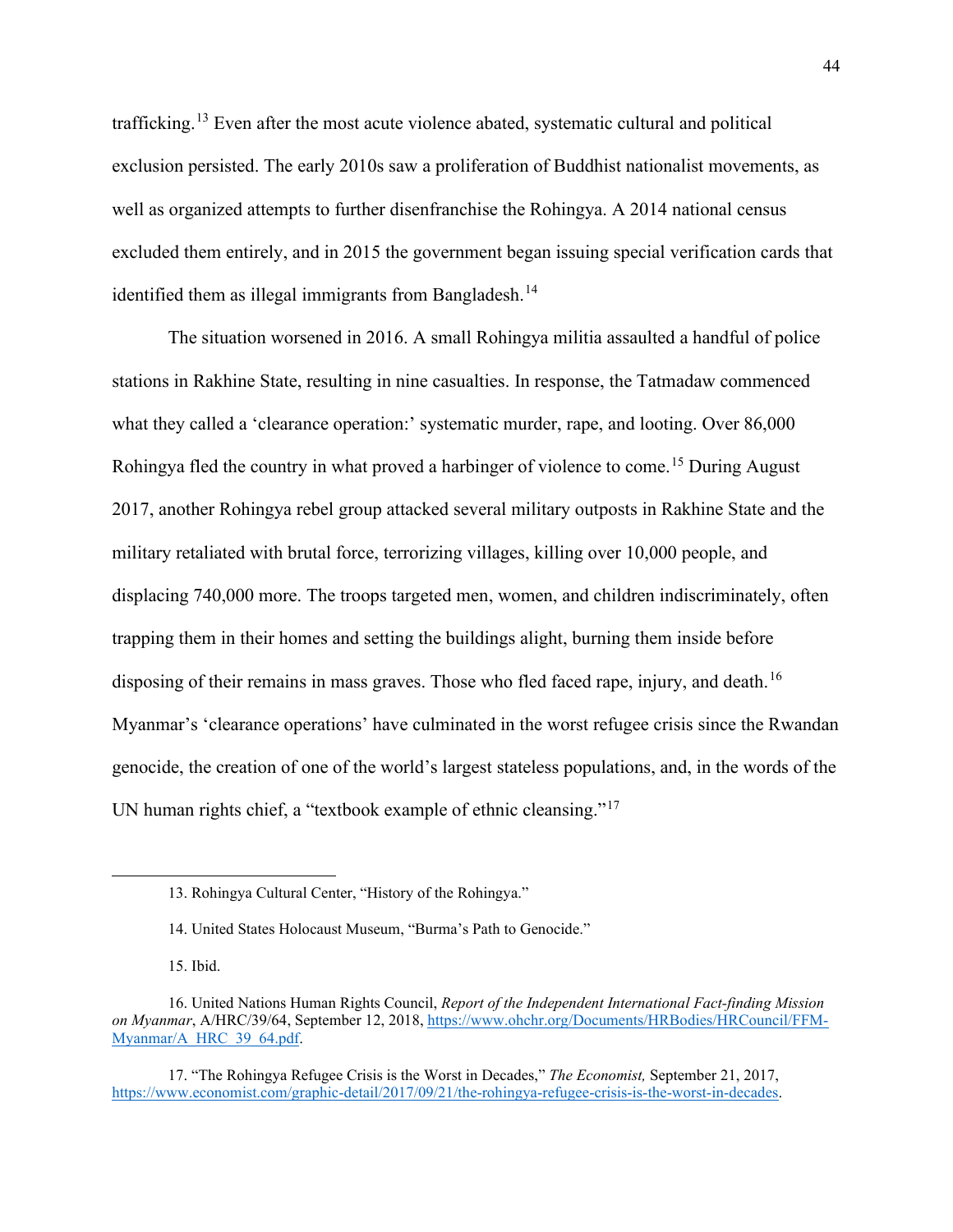#### **DESIGNING A GENOCIDE**

Such violent acts did not occur spontaneously. Rather, a United Nations report found, "they were foreseeable and planned."[18](#page-46-0) Ethnic tension percolated for years in a sociopolitical brew of legal discrimination and cultural persecution, but the Rohingya genocide was enabled, perpetuated, and exacerbated on Facebook. Masquerading as fan pages of pop stars, national heroes, and other celebrities, Myanmar military operatives launched a social media campaign to dehumanize and denigrate the Rohingya minority. "The campaign…included hundreds of military personnel who created troll accounts and news and celebrity pages on Facebook and then flooded them with incendiary comments and posts timed for peak viewership."<sup>[19](#page-46-1)</sup> Reuters completed an extensive investigation into hate speech posted by the Myanmar military. One such post reads in Burmese, "Kill all the kalars [pejorative for Rohingya] that you see in Myanmar; none of them should be left alive." Another post from October 2016 proclaims that "If it's kalar, get rid of the whole race," and an entire Facebook page devotes itself to the declaration, "We will genocide all of the Muslims and feed them to the dogs."<sup>[20](#page-46-2)</sup> This sort of rhetoric actually predates the ethnic cleansing campaign; in December 2013 one Facebook user implored their viewers, "We must fight [the Rohingya] the way Hitler did the Jews, damn kalars!" Many posts "call the Rohingya or other Muslims dogs, maggots and rapists, suggest they be fed to pigs, and urge they be shot or exterminated. The material also includes crudely pornographic anti-Muslim

<sup>18.</sup> United Nations Human Rights Council, "Report."

<span id="page-46-1"></span><span id="page-46-0"></span><sup>19.</sup> Paul Mozur, "A Genocide Incited on Facebook, With Posts From Myanmar's Military," *The New York Times*, October 15, 2018[, https://www.nytimes.com/2018/10/15/technology/myanmar-facebook-genocide.html.](https://www.nytimes.com/2018/10/15/technology/myanmar-facebook-genocide.html) 

<span id="page-46-2"></span><sup>20.</sup> Steve Stecklow, "Why Facebook is Losing the War on Hate Speech in Myanmar," *Reuters,* August 15, 2018. [https://www.reuters.com/investigates/special-report/myanmar-facebook-hate/.](https://www.reuters.com/investigates/special-report/myanmar-facebook-hate/)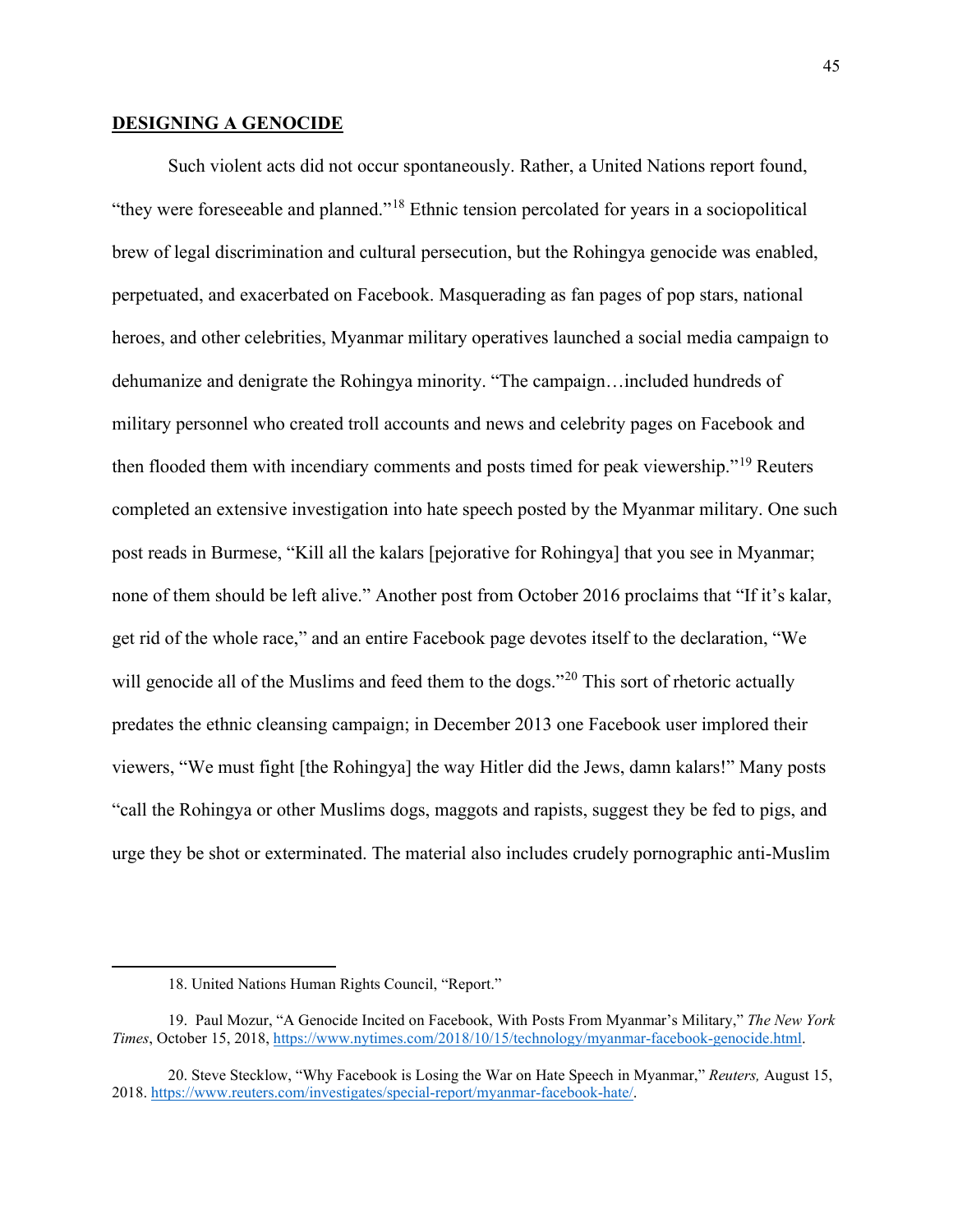images."<sup>[21](#page-47-0)</sup>

A propaganda campaign of this scope and complexity did not emerge overnight; the Tatmadaw labored over its Facebook operations for years and devoted hundreds of personnel to the effort. In 2017, sham accounts administered by the military began spreading rumors to their respective Rohingya and Buddhist audiences about imminent attacks from the other side, sowing fear and distrust while increasing popular support for the Tatmadaw itself.<sup>[22](#page-47-1)</sup> The posts were sensational, but seldom unbelievable. As one Burmese official trained in psychological warfare put it, "If one quarter of the content is true, that helps make the rest of it believable." Thus, the military manipulated existing prejudices and anxieties in order to wreak violence with unprecedented brutality and systematicity.

Anthropologist Alexander Hinton uses the Khmer Rouge in Cambodia to illustrate "the importance of viewing genocide as a process…that is generated by a variety of factors and has diverse outcomes."[23](#page-47-2) According to this framework, societies go through a period of 'priming'—it may be enduring or acute, low-grade or high-intensity—that makes genocide more or less likely. In considering the Rohingya genocide, it is useful to examine the environmental primes taking place in the physical world, as well as the psychological primes playing out on Facebook. Of course, these macro- and micro-level factors did not operate separately; rather, they occurred in tandem, (re)producing one another in a symbiosis inconceivable before the advent of social media. Analyzing the interplay between them is crucial to understanding when, where, and how hate speech on platforms like Facebook can influence or exacerbate violence on the ground.

<sup>21.</sup> Ibid.

<sup>22.</sup> Mozur, "A Genocide Incited on Facebook."

<span id="page-47-2"></span><span id="page-47-1"></span><span id="page-47-0"></span><sup>23.</sup> Alexander Laban Hinton, *Why Did They Kill? Cambodia in the Shadow of Genocide,* (Berkeley and Los Angeles: University of California Press, 2005), 280.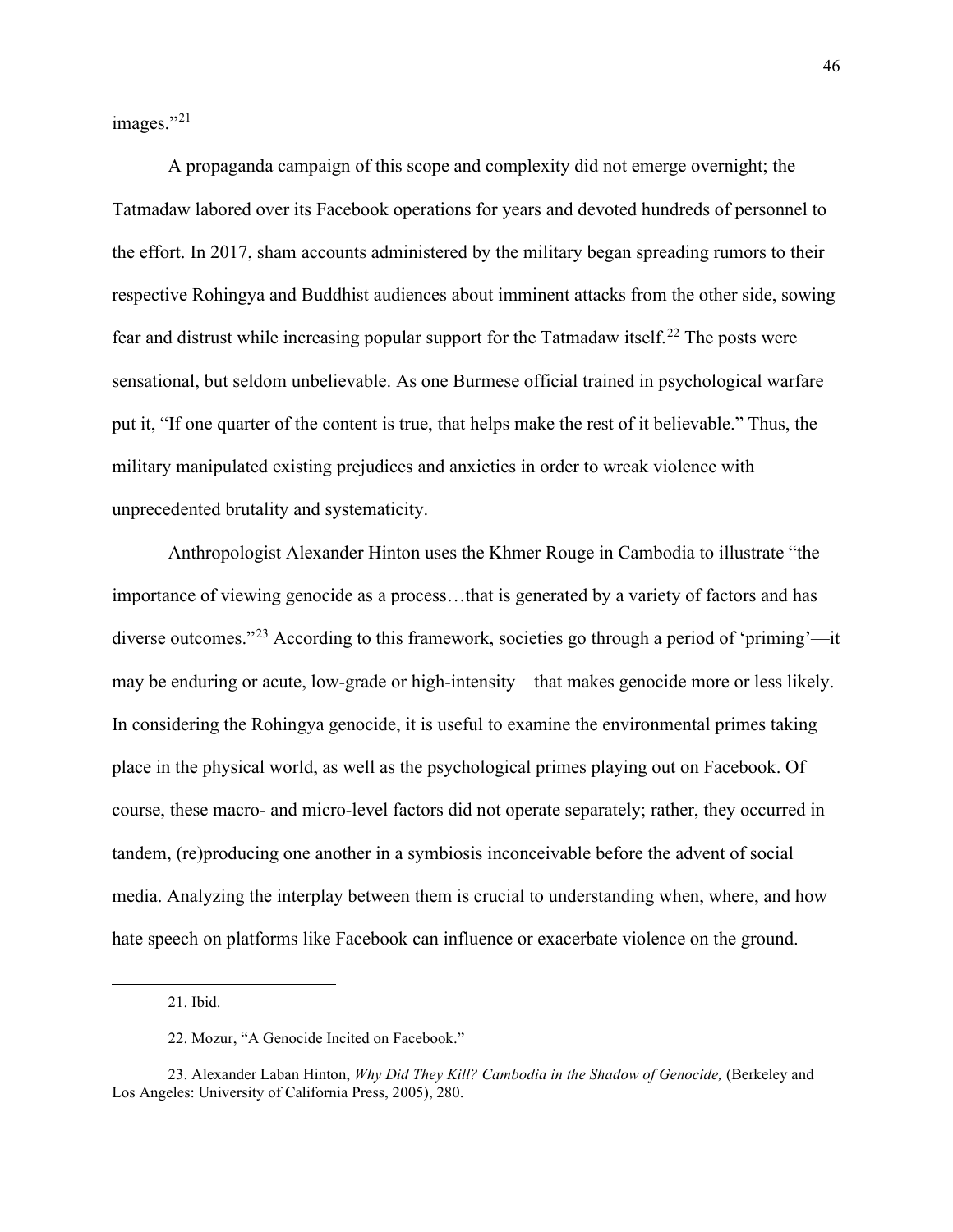The actual violence carried out against the Rohingya could not have occurred without a system of power that encouraged such harm. Philip Zimbardo, mastermind behind the infamous Stanford Prison Experiment, emphasizes the importance of macro-level analysis when understanding instances of hatred. In seeking to answer the question "How can good or ordinary people do extraordinarily evil things?" Zimbardo argues that we must "recognize the extent and limits of personal power, situational power, and systemic power."<sup>[24](#page-48-0)</sup> Thus, examining the massacre of the Rohingya necessitates an analysis of the situational dynamics influencing individual behavior, as well as the larger systemic forces that foment the situation itself. Similarly, Chirot and McCauley name organization as one of the prerequisites for political mass murder. "The actual perpetrators [of genocide] function more efficiently and can overcome their moral reservations if they are well organized and led," suggesting the need for an institution to orchestrate and oversee large-scale massacres.<sup>[25](#page-48-1)</sup>

For Myanmar, that institution is the military. With a standing force of over half a million, the Tatmadaw wields immense political, physical, and cultural force within the country. "From the moment they enter boot camp, Tatmadaw troops are taught that they are guardians of a country — and a religion — that will crumble without them.<sup> $26$ </sup> This existential responsibility serves as a rationalization for extreme action. Zimbardo identifies this phenomenon, which he terms a 'justifying ideology' as a key tool in 'System Power's' institutional authorization of violence. "Ideology," he explains, "is a slogan or proposition that usually legitimizes whatever

<span id="page-48-0"></span><sup>24.</sup> Philip Zimbardo, *The Lucifer Effect: Understanding How Good People Turn Evil*, (New York: Random House, 2007), x.

<span id="page-48-1"></span><sup>25.</sup> Daniel Chirot and Clark McCauley, *Why Not Kill Them All? The Logic and Prevention of Mass Political Murder*, (Princeton: Princeton University Press, 2006), 57.

<span id="page-48-2"></span><sup>26.</sup> Hannah Beech, "Inside Myanmar's Army: 'They See Protesters as Criminals.," *The New York Times*, March 28, 2021[, https://www.nytimes.com/2021/03/28/world/asia/myanmar-army-protests.html.](https://www.nytimes.com/2021/03/28/world/asia/myanmar-army-protests.html)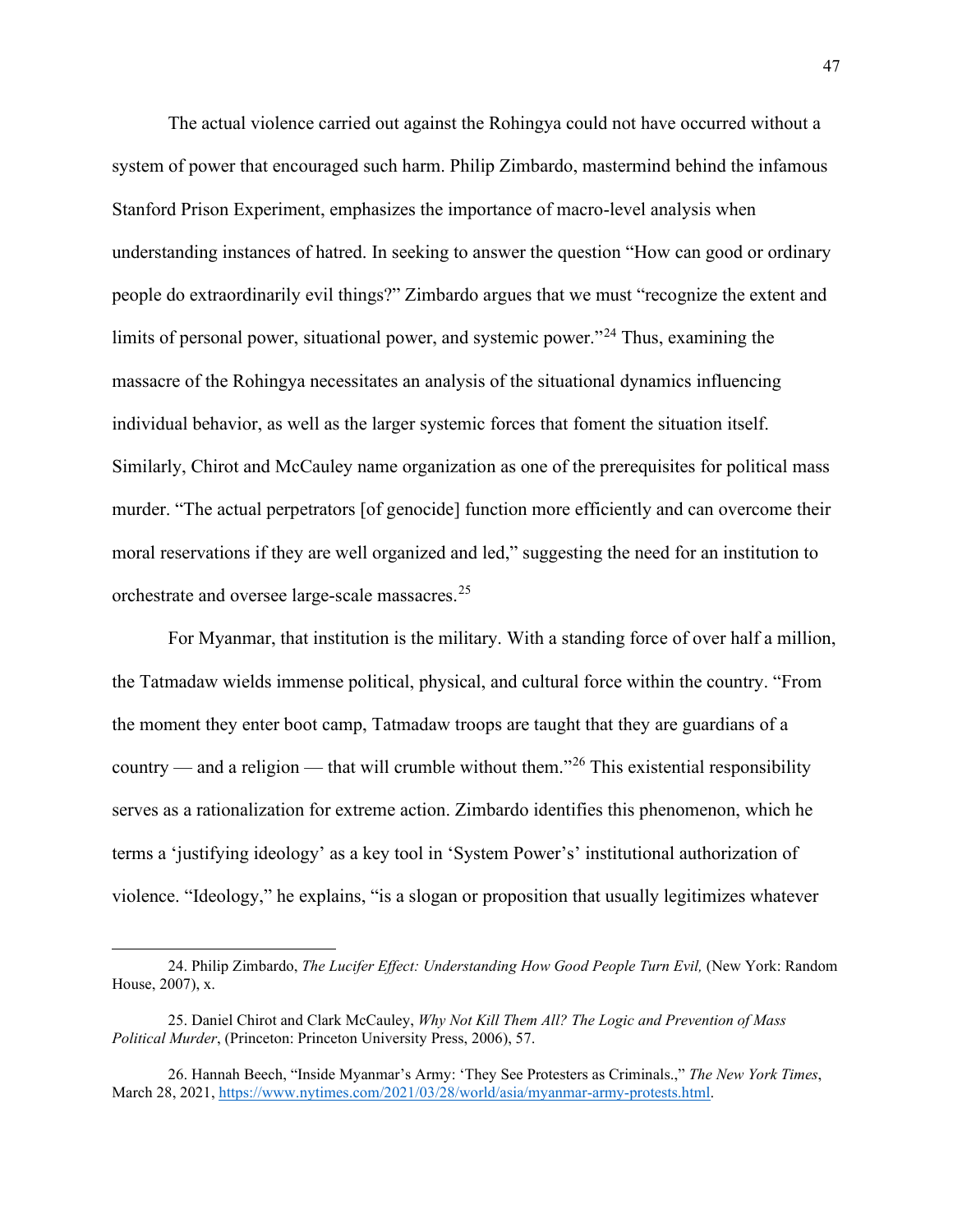means are necessary to attain an ultimate goal…. Those in authority present the program as good and virtuous, as a highly valuable moral imperative."<sup>[27](#page-49-0)</sup> The Tatmadaw constructed the Rohingya as an 'Other' that not only existed outside of Burmese Buddhism, but actively threatened its integrity. By elevating its members as defenders of their nation and faith, the military created a system that both permitted and rewarded the elimination of that 'threat.' Its particular brand of Buddhist nationalism goes far beyond simply justifying atrocities committed against the Rohingya; it validates them as necessary and even heroic.

Power hierarchies cultivated and enforced by military culture also create the necessary permission structure for mass murder. Both Chirot and McCauley and Zimbardo examine the role that obedience to authority plays in individuals' willingness to carry out violence against another human being. This can stem from the diffusion of responsibility as well as the fear of punishment that comes with power stratification. The former dynamic came to the forefront of the world's collective conscience after the Holocaust when scholars, political leaders, and laypeople alike began asking who deserves more blame: the Nazi soldier who killed an innocent Jewish person, or the Nazi leader who did not directly take a single life but ordered the deaths of thousands? An individual in the Tatmadaw would likely find it easier to commit otherwise unthinkable atrocities when directed by a superior to do so because the moral—and potentially legal—liability then falls upon the commanding officer. As Alexander Hinton notes in his analysis of the Cambodian genocide, "For most people, killing is easier when it is authorized by another person or institution."[28](#page-49-1) Cultures that encourage the blind following of orders can therefore allow for large-scale perpetration of violence.

<span id="page-49-1"></span>28. Hinton, *Why Did They Kill?* 279.

48

<span id="page-49-0"></span><sup>27.</sup> Zimbardo, *The Lucifer Effect*, 226.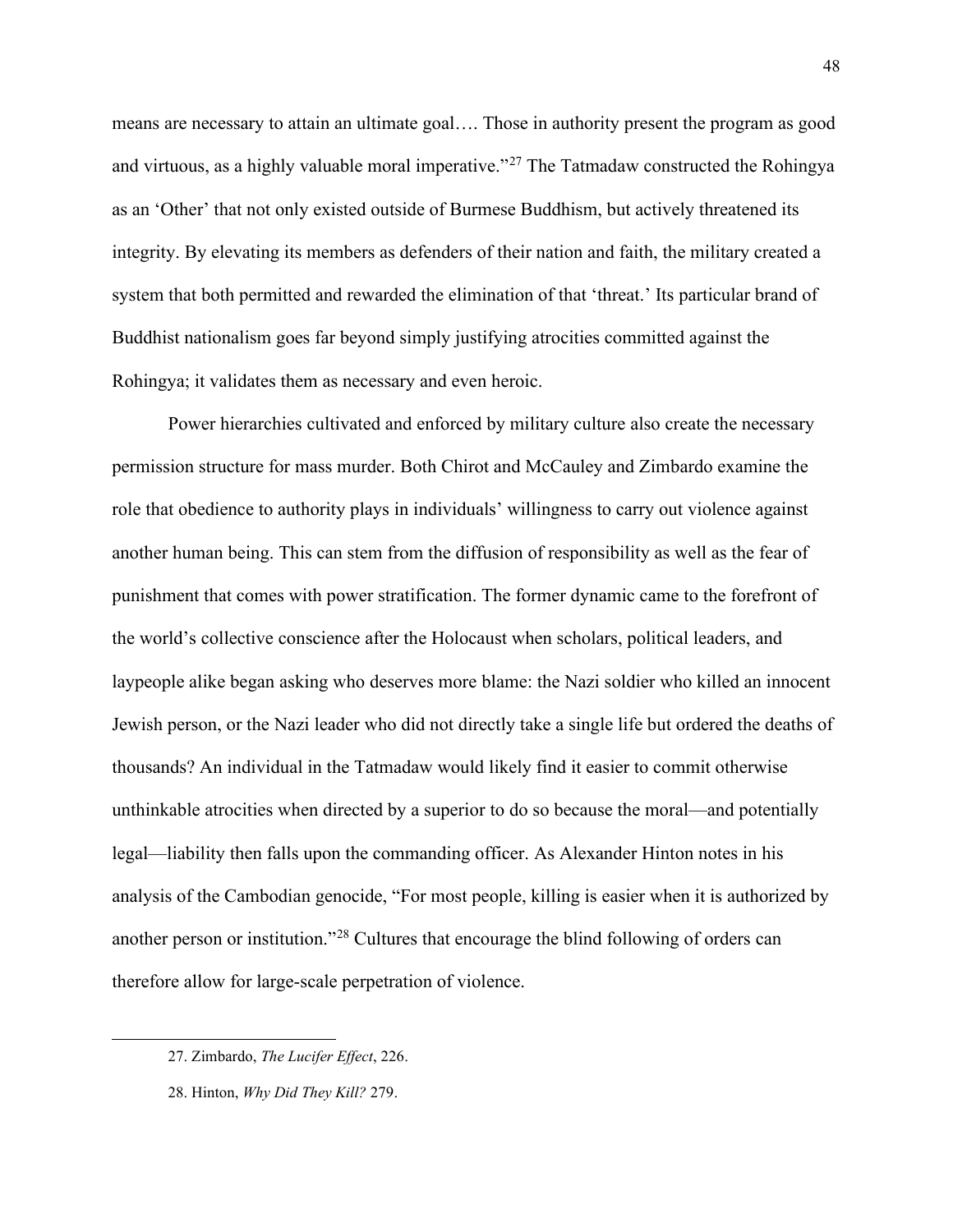In addition to the suspension of moral reservations, organizers of political mass murder such as the Rohingya genocide often employ fear and coercion to impel violence. This can take the form of individual threats, as well as ontological ones. Zimbardo notes that high exit costs can make ordinary people more likely to commit violence by intensifying the risks of disobedience.<sup>[29](#page-50-0)</sup> Sure enough, an anonymous Tatmadaw military doctor confessed, "I want to quit, but I can't. If I do, they will send me to prison. If I run away, they will torture my family members."<sup>[30](#page-50-1)</sup> Credible possibility of punishment can compel individuals to harm innocents even if they possess moral misgivings.

However, organizations that do not directly intimidate their members may still invoke threat as an impetus to violence. "Fear," conclude Chirot and McCauley, "is perhaps the key emotion for understanding genocide."<sup>[31](#page-50-2)</sup> The justifying ideologies employed by System Power often fabricate an enemy, then appeal to fear of that enemy in order to encourage particular actions. National security, Zimbardo points out, is often marshalled as a justification for going to war even when no real threat exists.<sup>[32](#page-50-3)</sup> This framework allows individuals to rationalize violence as acts of self-defense. Indeed, "the most powerful fear is fear of extinction, the fear that 'our' people, 'our' cause, 'our' culture, 'our' history may not survive. This fear will elicit the most violent and extreme reactions."[33](#page-50-4) Members of the Tatmadaw imbibe a steady stream of Buddhist

- <span id="page-50-1"></span>30. Beech, "Inside Myanmar's Army."
- <span id="page-50-2"></span>31. Chirot and McCauley, *Why Not Kill Them All?* 61.
- <span id="page-50-3"></span>32. Zimbardo, *The Lucifer Effect,* 274.
- <span id="page-50-4"></span>33. Chirot and McCauley, *Why Not Kill Them All?* 62.

<span id="page-50-0"></span><sup>29.</sup> Zimbardo, *The Lucifer Effect,* 274.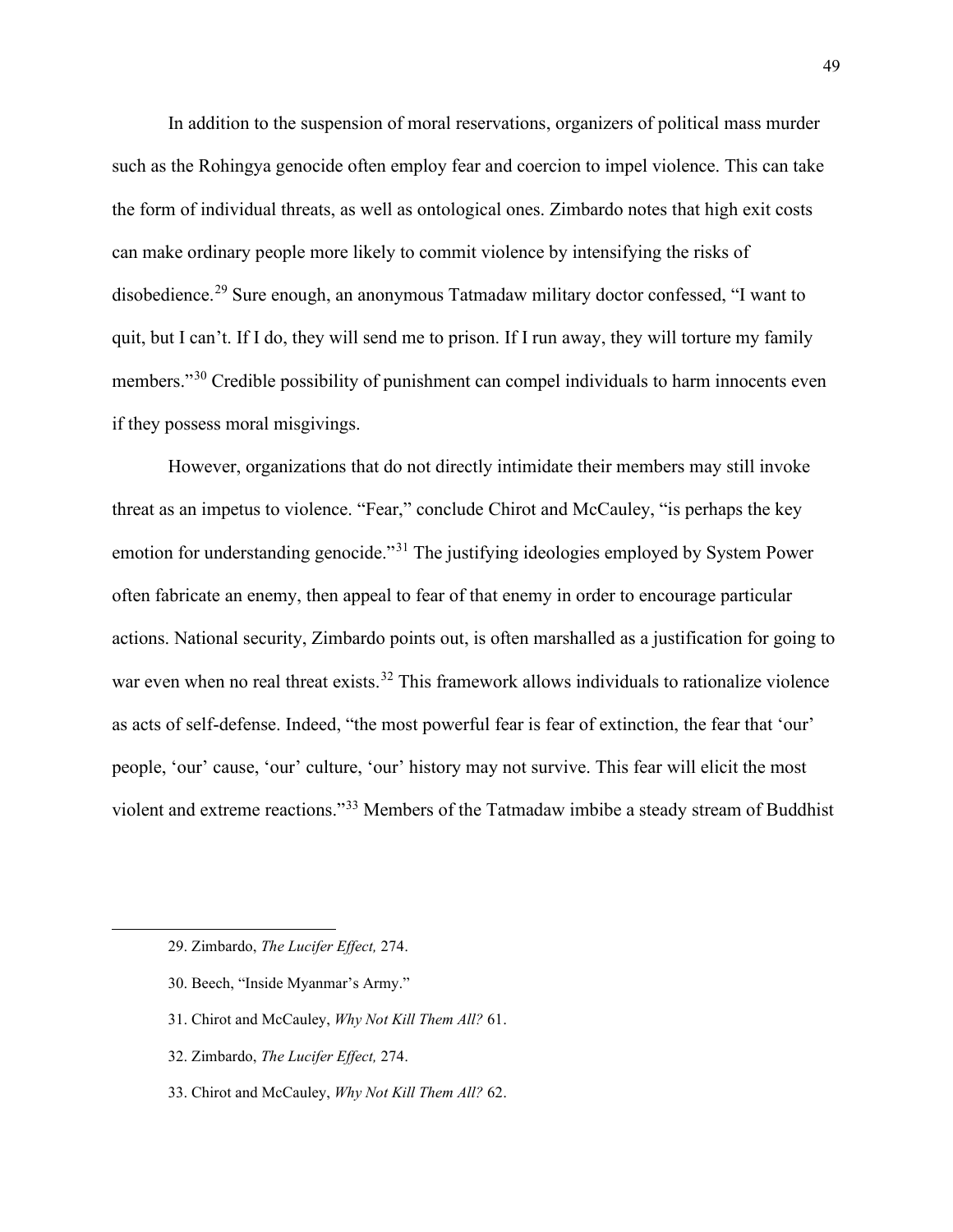nationalist propaganda that construe the Rohingya's very existence as a threat to their own.<sup>[34](#page-51-0)</sup> Thus, murdering Rohingya men, raping Rohingya women, or burning Rohingya villages does not constitute a gross violation of innocent life, but a laudable defense of one's home and religion.

Though these ethnic tensions have existed in Myanmar for decades, if not centuries, they are increasingly aggravated by a larger trend towards retribalization. Humans' innate tendency to self-identify with a collective and equate their safety and wellbeing with one's own can instill a sense of belonging and camaraderie, but also enables inter-group conflict.<sup>[35](#page-51-1)</sup> Erich Fromm names this phenomenon 'group narcissism,' and observes that it comprises "one of the most important sources of human aggression."<sup>[36](#page-51-2)</sup> Perceived threats to the group simultaneously constitute threats to oneself. In Myanmar, where existence has been rendered a zero-sum game and cohabitation an impossibility, heterogeneity—the very presence of diverse peoples and customs—represents just such a threat. "Any group within the state's borders that does not accept its legitimacy on cultural grounds threatens its very integrity, the life of the state, and of the nation represented by that state. Even if a non-state cultural group wants to be loyal to the state it inhabits, suspicion that it is untrustworthy threatens the state and opens that group up to persecution."[37](#page-51-3) This cycle of difference, distrust, and oppression has long characterized the Rohingya's status in Myanmar. De facto and de jure inequality between groups only increases the risk of conflict between them. Explaining the conditions that give rise to sadistic behaviors, Fromm emphasizes that "the power through which one group exploits and keeps down another tends to generate sadism in the

- <span id="page-51-2"></span>36. Erich Fromm, *The Anatomy of Human Destructiveness*, (Greenwich: Fawcett Press, 1973), 231.
- <span id="page-51-3"></span>37. Chirot and McCauley, *Why Not Kill Them All?* 49.

<span id="page-51-0"></span><sup>34.</sup> Beech, "Inside Myanmar's Military."

<span id="page-51-1"></span><sup>35.</sup> Chirot and McCauley, *Why Not Kill Them All?* 62.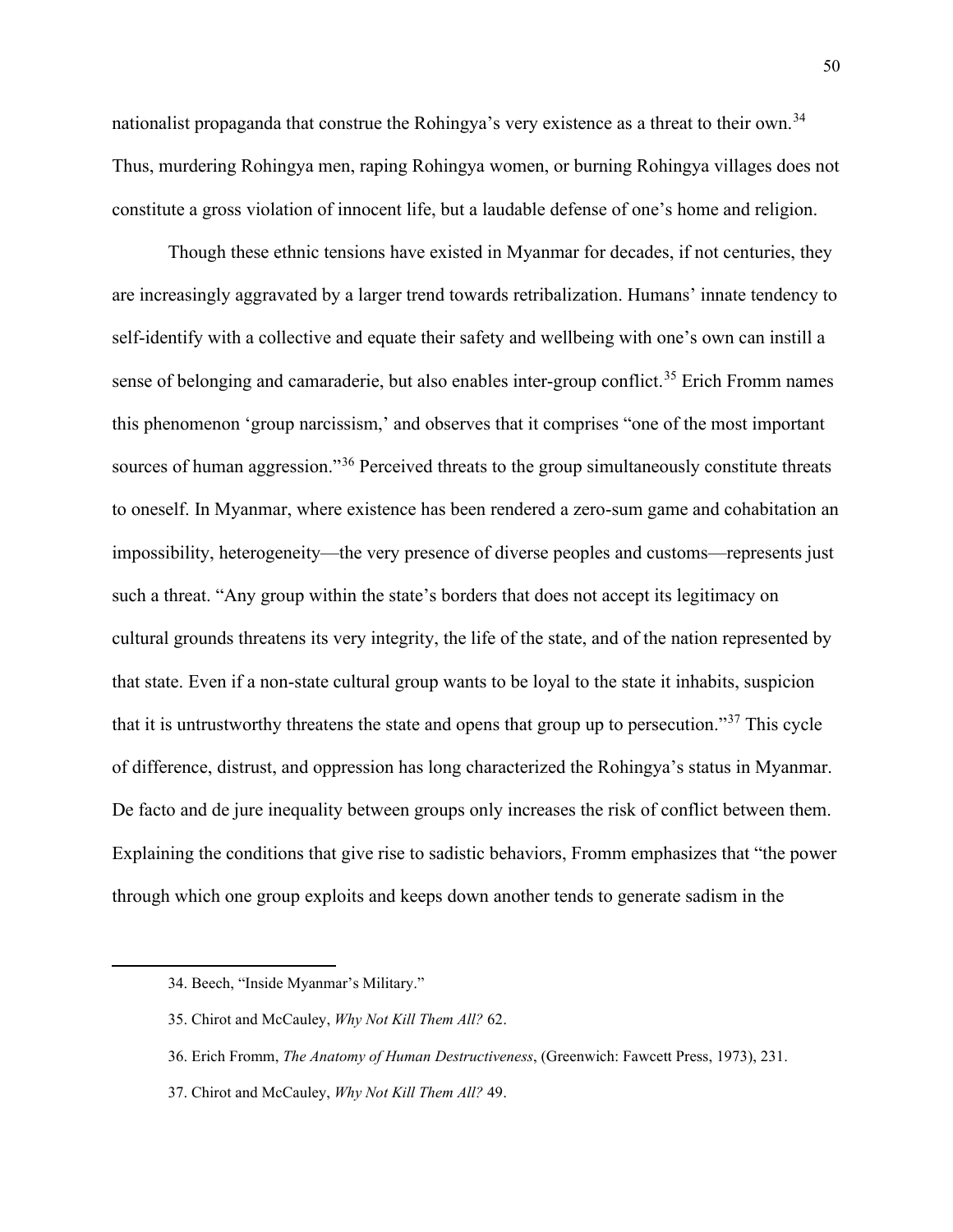controlling group."[38](#page-52-0) Thus, Myanmar's extreme polarization leads to toxic group identification in which the endurance of the Bamar group is seen to depend on the Rohingya's elimination. Violence produced by this sort of retribalization is exacerbated by social stratification, which normalizes the ethnic majority's control, dominance, and exploitation of the minority.

In conceptualizing genocide as a dynamic and variable process, Hinton adopts a metaphor of heat to assess the relative likelihood of political mass murder. A 'cool' situation may not possess many or particularly extreme genocidal primes, while a 'hot' situation will feature a multitude of them.[39](#page-52-1) Though the particular constellation of primes differs from situation to situation, he identifies political upheaval, structural divisions, identifiable target groups, and discriminatory political changes as common precursors to genocide. After the dissolution of the military regime in 2011, Myanmar underwent rapid sociopolitical transformation: free elections were held, Aung San Suu Kyi stepped up as the head of the civilian government, and independent media proliferated. Though much of the 'Western' world lauded these steps towards liberalization, they may have detrimentally impacted stability within the state. Retrospective analysis of Suu Kyi's rhetoric reveals long-standing anti-Islamic sentiments and a strong Buddhist nationalist bent. Despite her Nobel Peace Prize, she has never vocally intervened in the military's persecution of the Rohingya. Indeed, she expressed on record to the International Court of Justice her belief "that Rohingya is not an identity that should be recognized."[40](#page-52-2) Aung San Suu Kyi's leadership may have actually lent legitimacy to her country's ethnic cleansing campaigns by casting it in the warm glow of democratization. However, research suggests that

<sup>38.</sup> Fromm, *The Anatomy,* 331.

<sup>39.</sup> Hinton, *Why Did They Kill?* 280.

<span id="page-52-2"></span><span id="page-52-1"></span><span id="page-52-0"></span><sup>40.</sup> Azeem Ibrahim, "Myanmar Has Blazed a Path to Democracy Without Rights," *Foreign Policy,* January 16, 2020, [https://foreignpolicy.com/2020/01/16/myanmar-democracy-rohingya/.](https://foreignpolicy.com/2020/01/16/myanmar-democracy-rohingya/)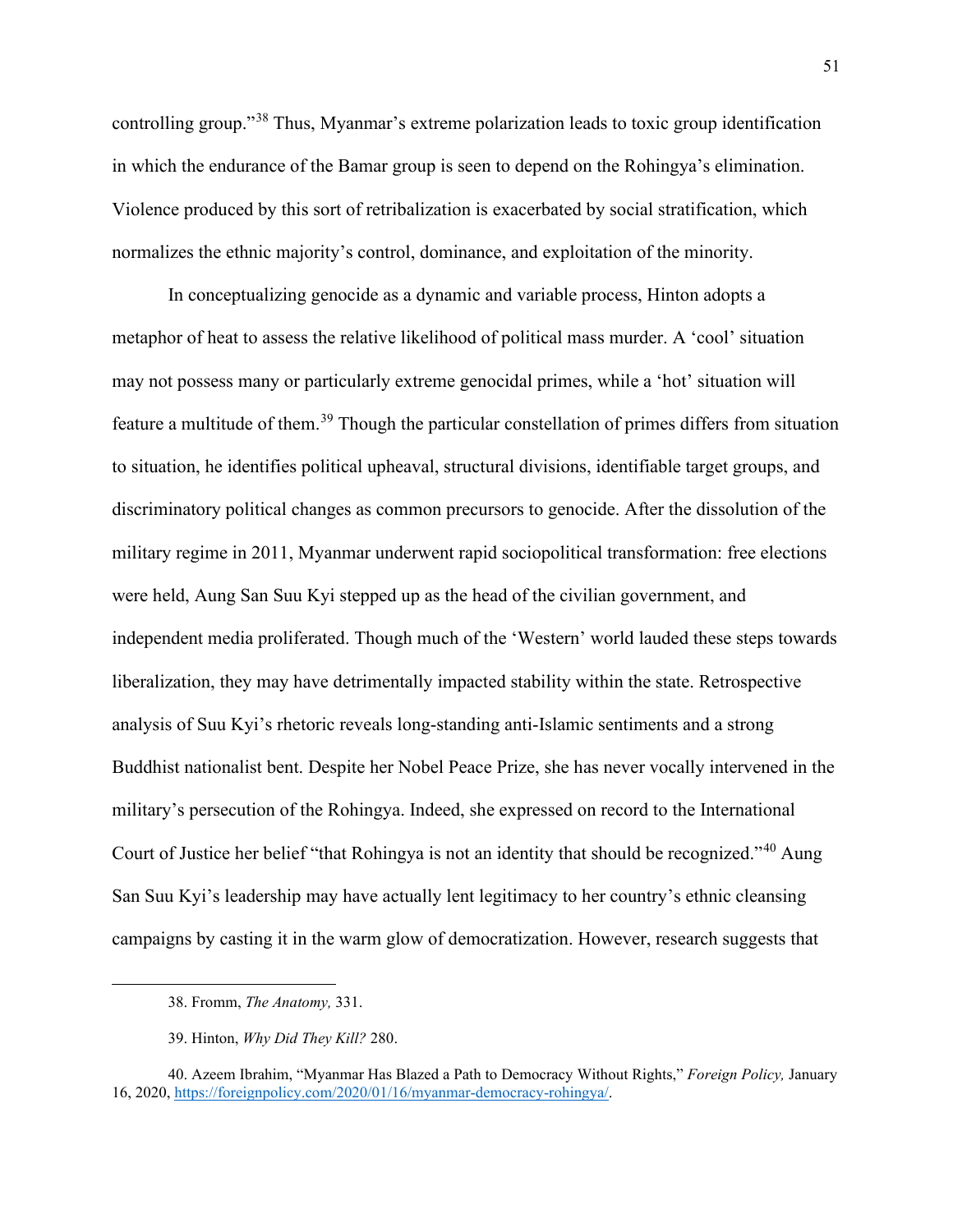"democratization has amplified polarization in the country, especially among different Buddhist groups, the government, and various ethnic groups, causing numerous factions to fend for their interests and leaving the Rohingya without a political ally."[41](#page-53-0) The rapid expansion of political liberties has created space for the proliferation of Buddhist nationalist extremism. Though it may seem counterintuitive, sociopolitical transformation—even ostensibly 'good' transformation such as the expansion of democracy—often presages genocide. "Such events," writes Hinton, "upset the status quo, destabilize previous understandings and people's sense of well-being…intensify group division, force people to take sides, undermine social structures that promote cohesion and solidarity, and create a sense of threat and danger.<sup>3[42](#page-53-1)</sup> Anti-Rohingya sentiment certainly existed prior to Myanmar's governmental transition. The uncertainty, instability, and power vacuums that accompany political turmoil, however, exacerbated those tensions.

Codification of ethnic inequality under the Tatmadaw constitutes a genocidal prime as well. Myanmar possesses significant ethnolinguistic diversity, as well as a protracted history of ethnolinguistic hierarchization. "While all societies have a degree of pluralism, structural divisions crystallize more readily in situations in which the cleavages between groups cut across a number of domains, involve domination, exploitation, and inequality, are linked to a history of tension and conflict, or are reflected by political polarizations."[43](#page-53-2) All of these dynamics are at play in Myanmar. Decades-long disenfranchisement campaigns gave legal clout to sociocultural distinctions between the Bamars and the Rohingya. Geographically isolated, religiously separate,

43. Ibid, 284.

<span id="page-53-2"></span><span id="page-53-1"></span><span id="page-53-0"></span><sup>41.</sup> Jennifer Whitten-Woodring et al., "Poison If You Don't Know How to Use It: Facebook, Democracy, and Human Rights in Myanmar," *The International Journal of Press/Politics* 25, no. 3 (July 2020): 407–25. [https://doi.org/10.1177/1940161220919666.](https://doi.org/10.1177/1940161220919666) 

<sup>42.</sup> Hinton, *Why Did They Kill?* 282.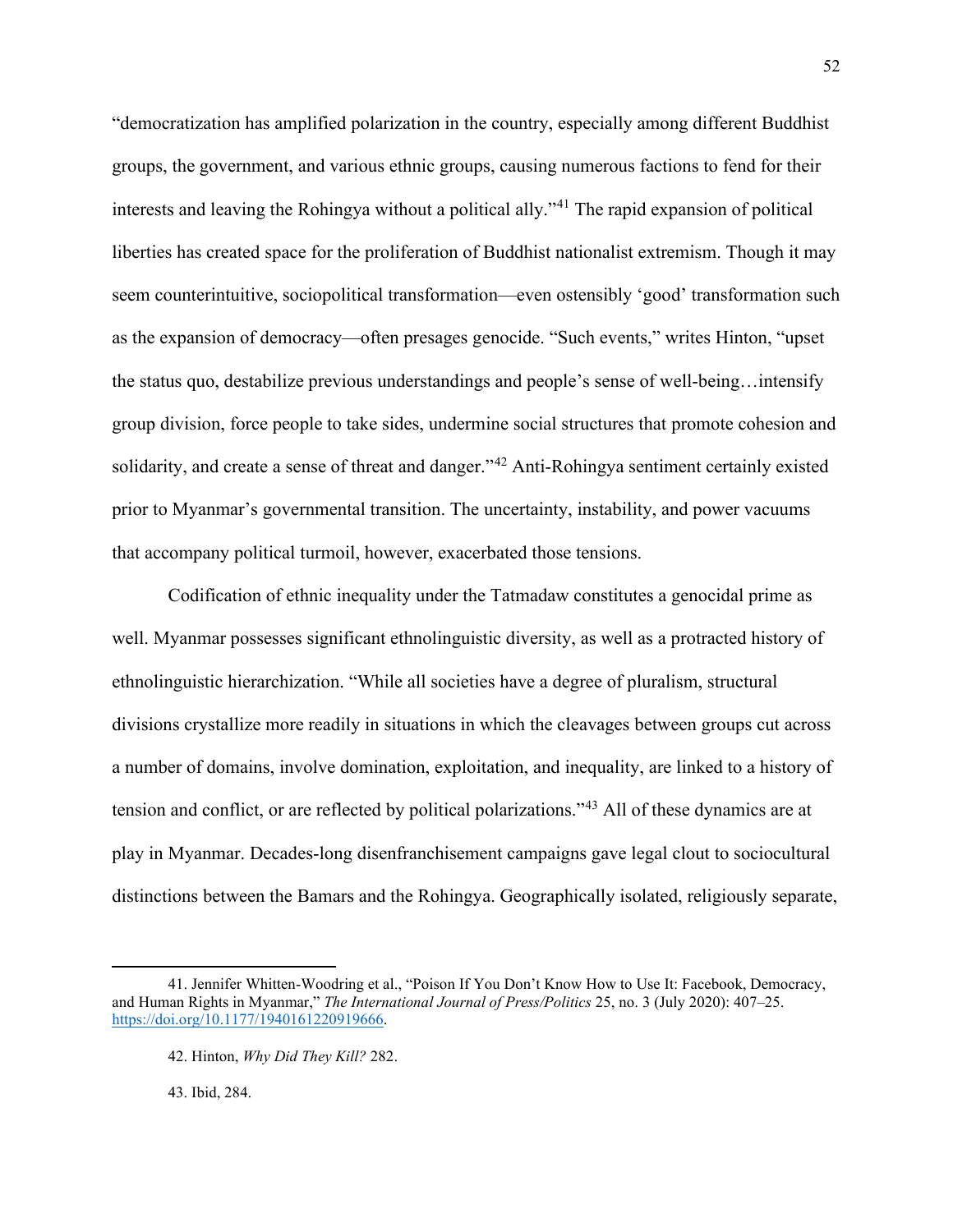linguistically unique, denied citizenship, and forced to bear special identification cards, the Rohingya were constructed as a stigmatized and identifiable group ripe for targeting.

## **GENOCIDAL PRIMES IN CYBERSPACE**

The domestic institutional, social, and political factors discussed above created a 'hot' situation within Myanmar, but by themselves were not sufficient to propel the country to genocide. As Hinton discusses, genocide constitutes a "bricolage" of macrosocial, local, and personal elements. Ethnic cleansing operations like that of the Tatmadaw therefore involve not only particular environmental conditions, but also individual constructions of significance.<sup>[44](#page-54-0)</sup> Much of the psychosocial meaning-making that fueled the Rohingya genocide took place on Facebook. An independent UN fact-finding mission into the situation in Myanmar found that "The role of social media [in the genocide] is significant. Facebook has been a useful instrument for those seeking to spread hate, in a context where, for most users, Facebook is the Internet. Although improved in recent months, the response of Facebook has been slow and ineffective."[45](#page-54-1) The social media platform's reach and ubiquity made it the ideal means through which the Tatmadaw could spread inflammatory propaganda. Justifying ideologies constructed by the System Power in order to validate, necessitate, and reward extreme violence are propagated on Facebook, circulating with a speed and reach unmatched by any other form of media. Technological amplification of standard propagandic strategies therefore facilitated the spread of Buddhist nationalist pride, linked closely to anti-Rohingya rhetoric.

<span id="page-54-0"></span>This unique cyberscape metastasizes prejudice and bigotry into a virulent hatred. In his psychological analysis of hatred, Willard Gaylin defines prejudice as "when the negative

<sup>44.</sup> Ibid, 287.

<span id="page-54-1"></span><sup>45.</sup> United Nations Human Rights Council. *"Report,"* 14.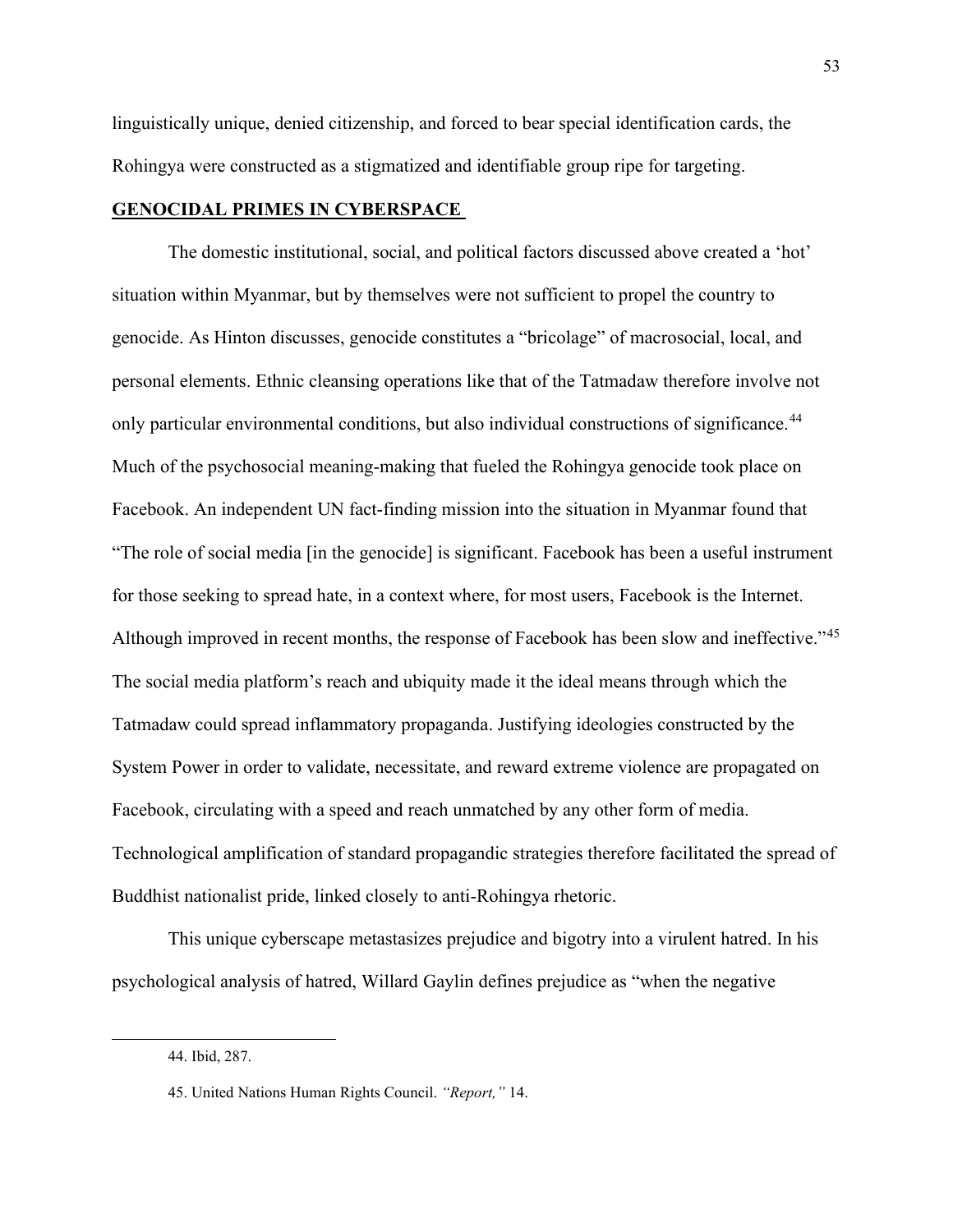attributes ascribed to a person by virtue of his or her being a member of a disdained or despised group are highlighted."[46](#page-55-0) Essentializing an out-group—distilling an entire collective down to qualities possessed by a few individuals—enables moral disengagement that allows suffering and even justifies abuse. Anti-Rohingya Facebook posts display exactly this sort of prejudice. Many of them refer to all Muslims with terms of sexual deviance or transgression; the essentialization of the entire ethnic group as 'rapists' is particularly prominent. Drawing on Myanmar's history of colonization and British favoritism, Facebook posts frequently disparage the Rohingya as dangerous traitors as well.

Closely tied to prejudice disfavoring an out-group is bigotry favoring the in-group. Gaylin identifies this as a second precursor to hatred, one characterized by an intense "[partiality] to one's own group, religion, race, or politics and [intolerance] of those who differ."<sup>[47](#page-55-1)</sup> In the case of Myanmar, this most frequently manifests in a strong sense of Buddhist nationalism. "On Facebook and offline, ultranationalists have framed Muslims as posing both a personal threat and a threat to the Buddhist majority nation. They have made claims about high Muslim birthrates, increasing Muslim economic influence, and Muslim plans to take over the country."[48](#page-55-2) Though these claims do not reflect demographic realities, they nevertheless foster a stratified subjectivity in which 'superior' Buddhist Bamars face constant danger of impurification or even extinction from 'inferior' Muslim Rohingyas. Civilian government

<span id="page-55-0"></span><sup>46.</sup> Willard Gaylin, *Hatred: The Psychological Descent into Violence*, (New York: Public Affairs, 2003), 23.

<sup>47.</sup> Ibid, 26.

<span id="page-55-2"></span><span id="page-55-1"></span><sup>48.</sup> Christina Fink, "Dangerous Speech, Anti-Muslim Violence, and Facebook in Myanmar," *Journal of International Affairs* 73, no. 2 (Spring/Summer 2018).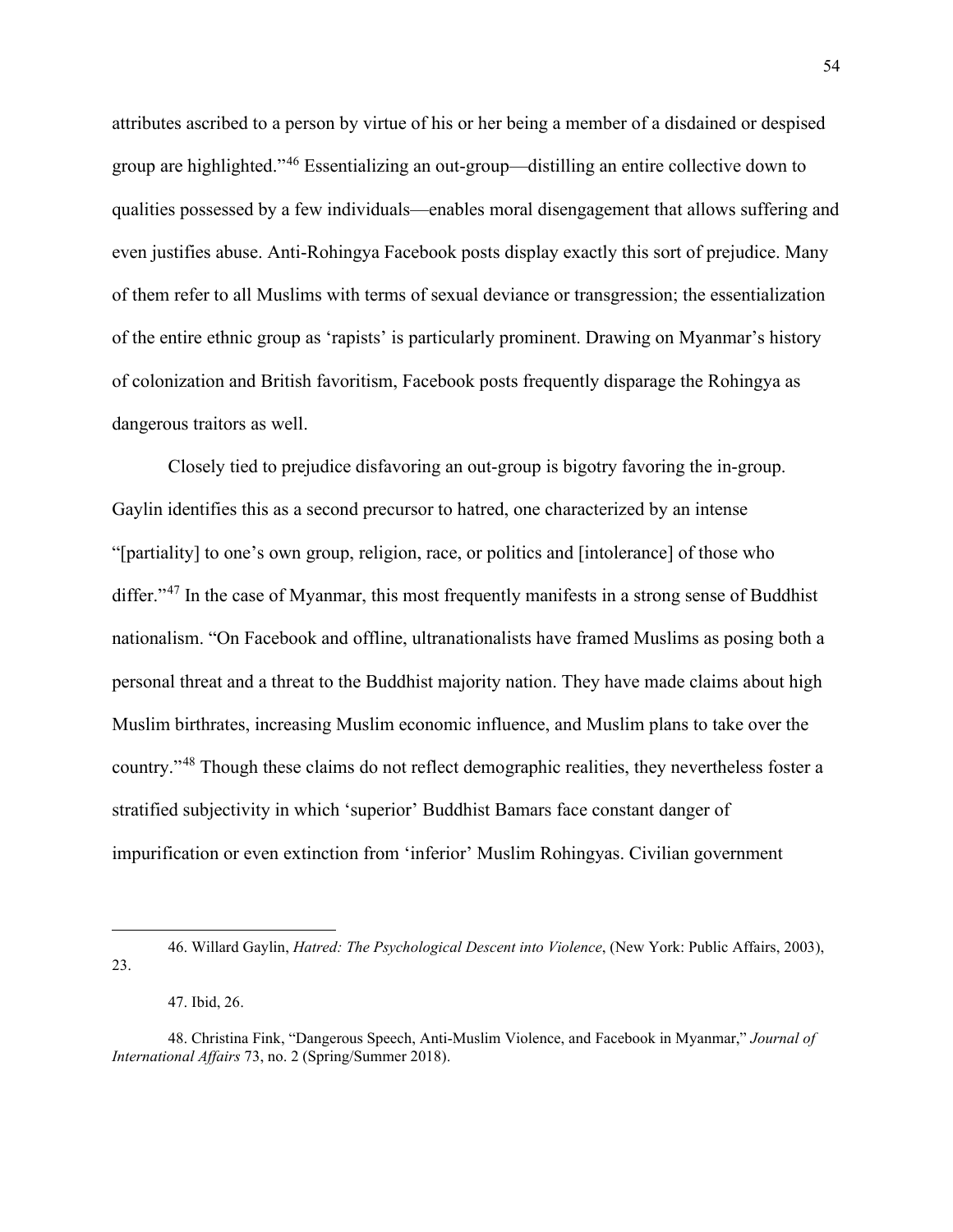officials have not vocally opposed this conceptualization for fear of alienating an influential voting bloc. The Tatmadaw, meanwhile, actively encourages ultranationalism because "military leadership benefits from Buddhist perceptions that it is defending the Buddhist-majority nation."[49](#page-56-0) Vilification of the Rohingya as an existential threat to both Buddhism and Myanmar further entrenches the military. When substantial portions of the population view the Tatmadaw as critical to the defense of faith and country, they tend to turn a blind eye to its power abuses. The military, therefore, possesses a vested interest in stoking prejudice and bigotry.

Though hatred cannot be reduced to prejudice and bigotry, they are, as Gaylin writes, important "waystations" on the road to it. The transition to hate requires "a feeling of being threatened or humiliated," fueling fear and rage.<sup>[50](#page-56-1)</sup> Facebook has provided the optimal platform for this transition. As part of its propaganda campaign, the Tatmadaw would post decontextualized images of dead bodies, then claimed they were the victims of Muslimperpetrated massacres. Sham accounts also spread simultaneous rumors that Muslim groups were planning terrorist attacks on Buddhist communities, and vice versa.<sup>[51](#page-56-2)</sup> This fear-mongering invoked widespread feelings of vulnerability and uncertainty. When anxiety and anger become linked to a particular person or group, hatred arises. Hatred in this sense does not refer merely to a strong negative emotion, but to a complex sentiment that requires an obsessive attachment to a subject. Gaylin defines it as "a sustained emotion of rage that occupies an individual through much of his life, allowing him to feel delight in observing or inflicting suffering on the hated

<span id="page-56-0"></span>49. Ibid.

<span id="page-56-1"></span><sup>50.</sup> Gaylin, *Hatred*, 26.

<span id="page-56-2"></span><sup>51.</sup> Mozur, "A Genocide Incited on Facebook."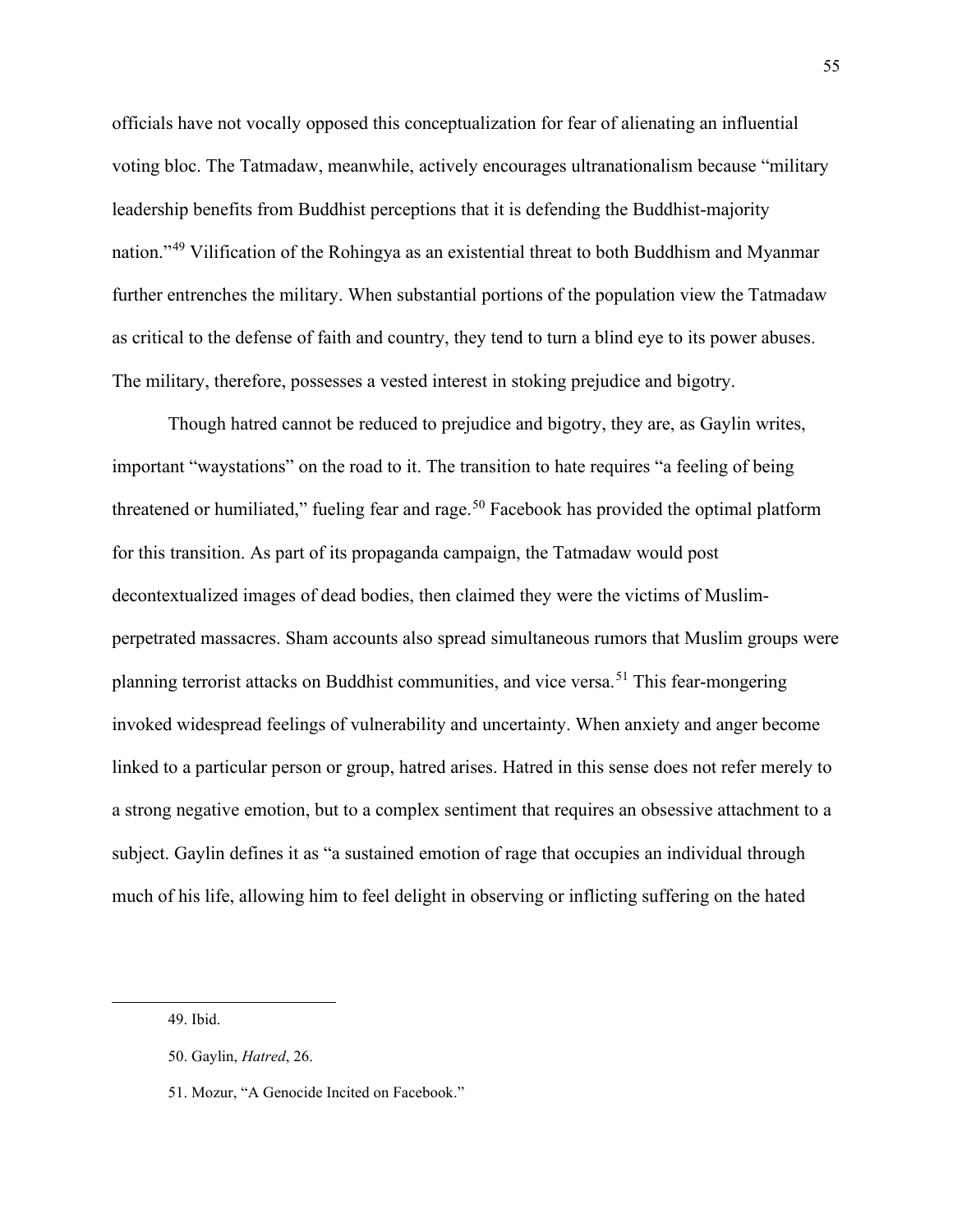one. [Hatred] is always obsessive and almost always irrational."[52](#page-57-0) The emphasis on longevity and relationality sets hatred apart from its more ephemeral and isolated cousin, anger. Nevertheless, anger plays a significant role in the fomentation of hate, which Gaylin sees as arising out of fear and rage directed towards a self-created enemy. Hate speech posted on Facebook—by both military and civilian accounts—effectively constructs the Rohingya as a target for those emotions.

Chirot and McCauley identify hatred as derivative of not only anger and anxiety, but also contempt and disgust. Targeted groups are often essentialized as dirty or profane, thereby endangering the 'purity' of the in-group and instilling a deep-seated fear that persists independent of any tangible threat. It is not a fear of physical harm, but of pollution. Fear of pollution involves the belief that an 'Other' is inherently dirty, disgusting, foul, and/or profane not by virtue of what they do, but simply because of who they are. Throughout history, countless instances of ethnic cleansing have stemmed from just such a fear; the forcible removal of a people "[mirrors] the same wish to cleanse the land of infidel pollution and danger."[53](#page-57-1) The same principle appears at play in the Myanmar genocide. One emblematic Facebook posts reads, "These non-human kalar dogs, the Bengalis [Rohingya], are killing and destroying our land, our water and our ethnic people. We need to destroy their race."<sup>[54](#page-57-2)</sup> This rhetoric explicitly links the existence of the Rohingya to the degradation of physical territory and cultural integrity. In this way, they are constructed as what Gaylin terms a 'territorial enemy.<sup>[55](#page-57-3)</sup> Ideological differences

<span id="page-57-0"></span><sup>52.</sup> Gaylin, *Hatred,* 34.

<span id="page-57-1"></span><sup>53.</sup> Chirot and McCauley, *Why Not Kill Them All?* 38.

<span id="page-57-2"></span><sup>54.</sup> Stecklow, "Why Facebook is Losing the War."

<span id="page-57-3"></span><sup>55.</sup> Gaylin, *Hatred,* 179.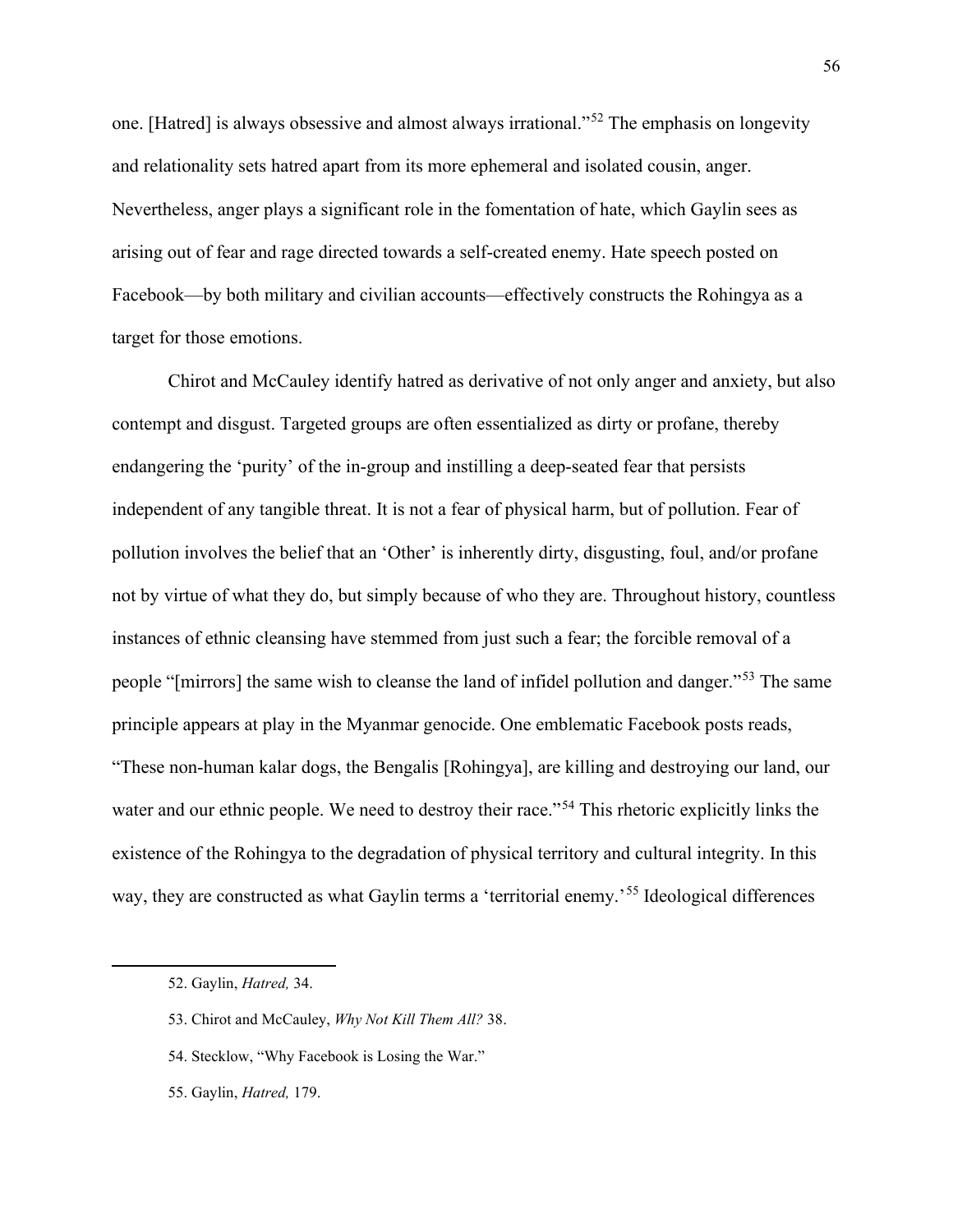between Buddhism and Islam do not necessarily underpin the hatred Bamars feel towards Rohingya; rather, a proximal group is targeted, and land used as a validation for hatred by fabricating the threat of an unjust deprivation of resources. The Rohingya have long constituted a territorial scapegoat, their very presence in the region ahistoricized and maligned as illegal. This rationalization also perpetuates the idea of Myanmar as a (Buddhist) 'homeland' that requires protection from outsiders. Thus, territory becomes a symbol that transcends its actual, physical importance. Preserving Myanmar and the Bamar ethnicity, in this formulation, therefore requires the elimination of the Rohingya entirely; the mere existence of the latter precludes that of the former.

Repeated invocations of Muslim men raping Buddhist women also conjure fears of pollution. In this case, the pollution is transferred from one party to another through sexual contact, symbolizing the implantation of contamination into the broader collective. The 'threatened' ethnic group is literally impregnated with impurity. Similarly, many inflammatory Facebook posts liken Rohingya to cockroaches, dogs, or pigs—animals commonly associated with filth and disease.<sup>[56](#page-58-0)</sup> Such comparisons serve a dual purpose: they dehumanize the Rohingya, suspending the moral reservations that usually accompany inflicting harm upon another human, while also reinforcing the essentialization of the ethnic group as dirty and polluting.<sup>[57](#page-58-1)</sup> Repeatedly associating the Rohingya with repulsiveness "justifies the violence against them because their disgusting characteristics threaten to pollute the environment and must be eliminated."<sup>[58](#page-58-2)</sup> Anti-Rohingya hate speech on Facebook generates and feeds into fears that they will contaminate the

<span id="page-58-0"></span><sup>56.</sup> Stecklow, "Why Facebook is Losing the War."

<span id="page-58-1"></span><sup>57.</sup> Zimbardo, *The Lucifer Effect,* 223.

<span id="page-58-2"></span><sup>58.</sup> Chirot and McCauley, *Why Not Kill Them All?* 81.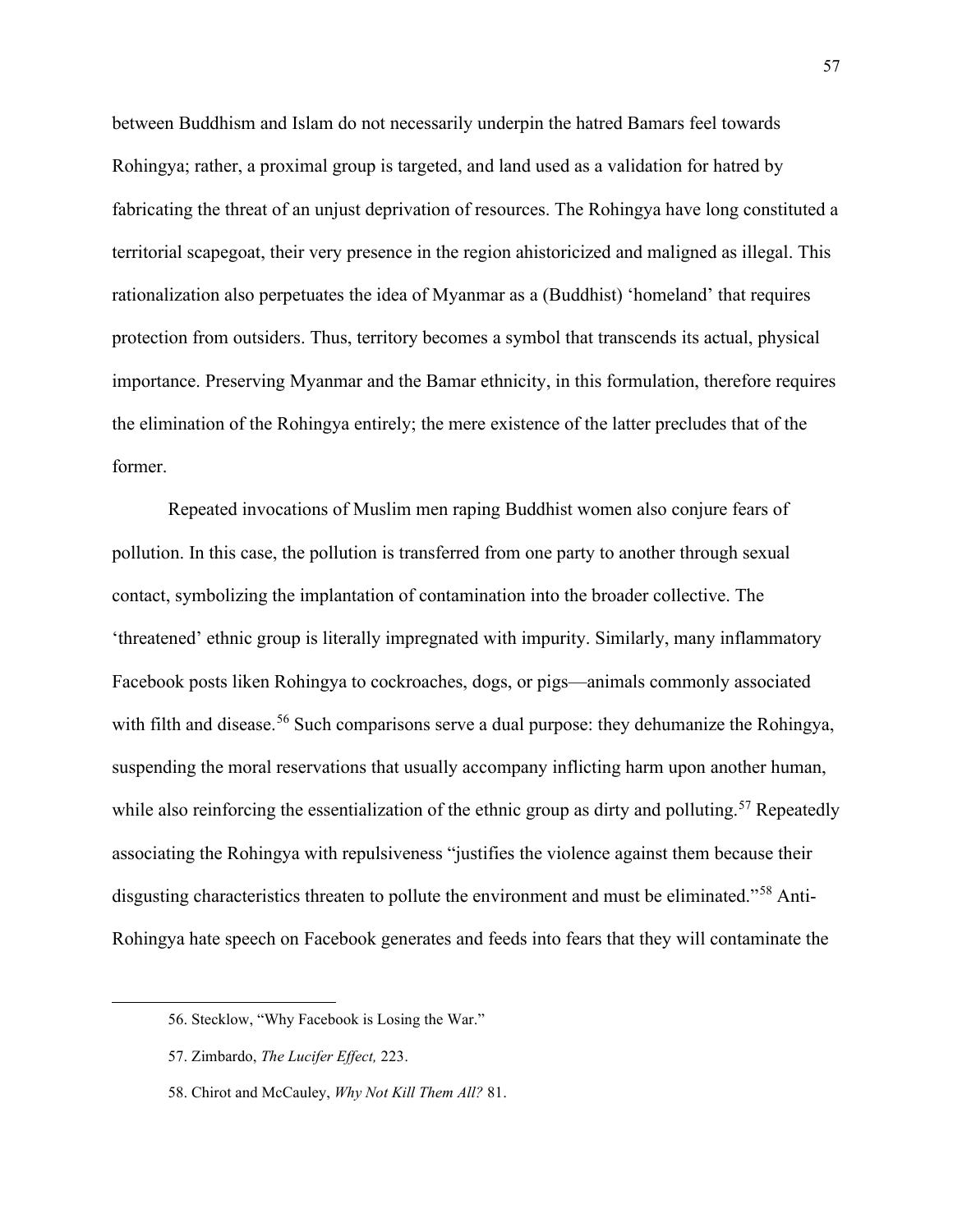Bamar 'essence,' thus rendering ethnic cleansing both permissible and obligatory as a form of group self-defense.

## **FACEBOOK AS A TOOL FOR HATE**

However, Facebook is not merely a benign platform unwittingly hosting hateful language, or even a neutral tool harnessed for malevolent purposes. In fact, several of its defining characteristics exacerbate psychological tendencies recognized as key factors in the perpetration of genocide. The wealth of information available in modern media environments can drive individuals to take cognitive shortcuts due to an inability to allocate sufficient attention to all relevant inputs. Social media users may therefore resort to heuristics to simplify informationprocessing and expedite decision making. Though not inherently negative, such strategies can create and reinforce prejudices. Heuristic-based cognition in social media environments "encourages fringe-thinking through the confirmation of pre-existing biases."[59](#page-59-0) Confronted with billions of data points jostling for finite attention, Facebook users often take mental shortcuts that can produce sweeping conclusions from minimal informational input. This leads to the perpetuation of stereotypes and prejudicial views of particular groups. Through this process, users "see millions of diverse individuals as a single object."<sup>[60](#page-59-1)</sup> Universalizing judgements and character traits are assigned without care for nuance or even accuracy; *all* women are emotional, *all* Muslims are terrorists, *all* Rohingya are evil. An entire race, gender, nationality, or ethnicity is boiled down to a single perceived essence, categorized as entirely good or entirely bad. Such essentializing logic determines an individual's ontological guilt based not upon what they have

<span id="page-59-1"></span><span id="page-59-0"></span><sup>59.</sup> Peter J. Brown, Peter and Mario G. Beruvides, "The Heuristic-Based Framework for Attitude Certainty: How Technology and the Attention Economy Are Systematically Eroding Systematic Thinking," *The Psychologist-Manager Journal* 23, no. 2 (May 2020): 76–94. [https://doi:10.1037/mgr0000107,](about:blank) 79.

<sup>60.</sup> Chirot and McCauley, *Why Not Kill Them All?* 82.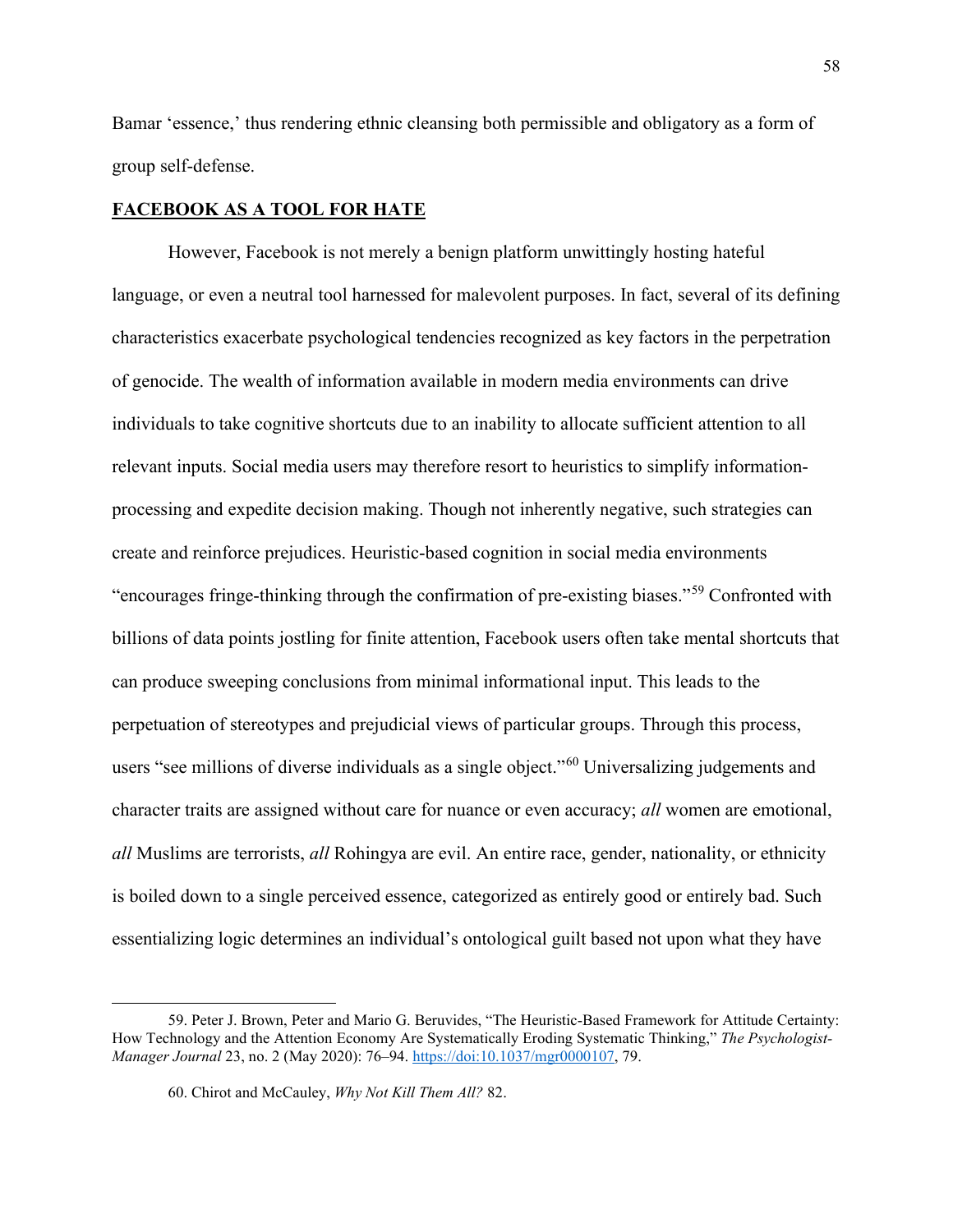or have not done, but merely upon what group they belong to.

Often, essentialization occurs in tandem with the separate but parallel psychological process of dehumanization. "The misperception of certain others as subhuman, bad humans, inhuman, infrahuman, dispensable, or 'animals' is facilitated by means of labels, stereotypes, slogans, and propaganda images."<sup>[61](#page-60-0)</sup> Facebook posts repeatedly referred to the Rohingya as 'kalars,' a derogatory, racialized slur used to highlight perceived phenotypical and ethnic differences between them and Bamars. This linguistic decision already establishes the Rohingya as an inferior 'other.' However, the dehumanization is further exacerbated by frequent essentializations of Rohingya as rapists, illegal immigrants, terrorists, and even animals such as pigs and dogs.[62](#page-60-1) Hate speech like this is reminiscent of propaganda techniques during the Rwandan genocide, the perpetrators of which often called Tutsis 'cockroaches.' Indeed, dehumanization and essentialization have been repeatedly identified as key parts of the genocidal process.

Each person is assessed not on the basis of his or her individual characteristics, but in terms of his or her membership in an abstract category that is essentialized, stigmatized, and targeted for elimination…. This ideological marking…further sets 'them' apart from the larger social community through devaluation. As less than fully human beings, these 'others' are depicted as legitimate targets of violence whose execution should not pose a moral dilemma.<sup>[63](#page-60-2)</sup>

Deriding all Rohingya as terrorists or dogs crystallizes normally fluid and even minor differences between them and the Bamars, castigating them as an irreconcilable 'Other' fundamentally opposed to the ethnic majority.

<span id="page-60-0"></span><sup>61.</sup> Zimbardo, *The Lucifer Effect*, 223.

<span id="page-60-1"></span><sup>62.</sup> Stecklow, "Why Facebook is Losing the War."

<span id="page-60-2"></span><sup>63.</sup> Hinton, *Why Did They Kill?* 284.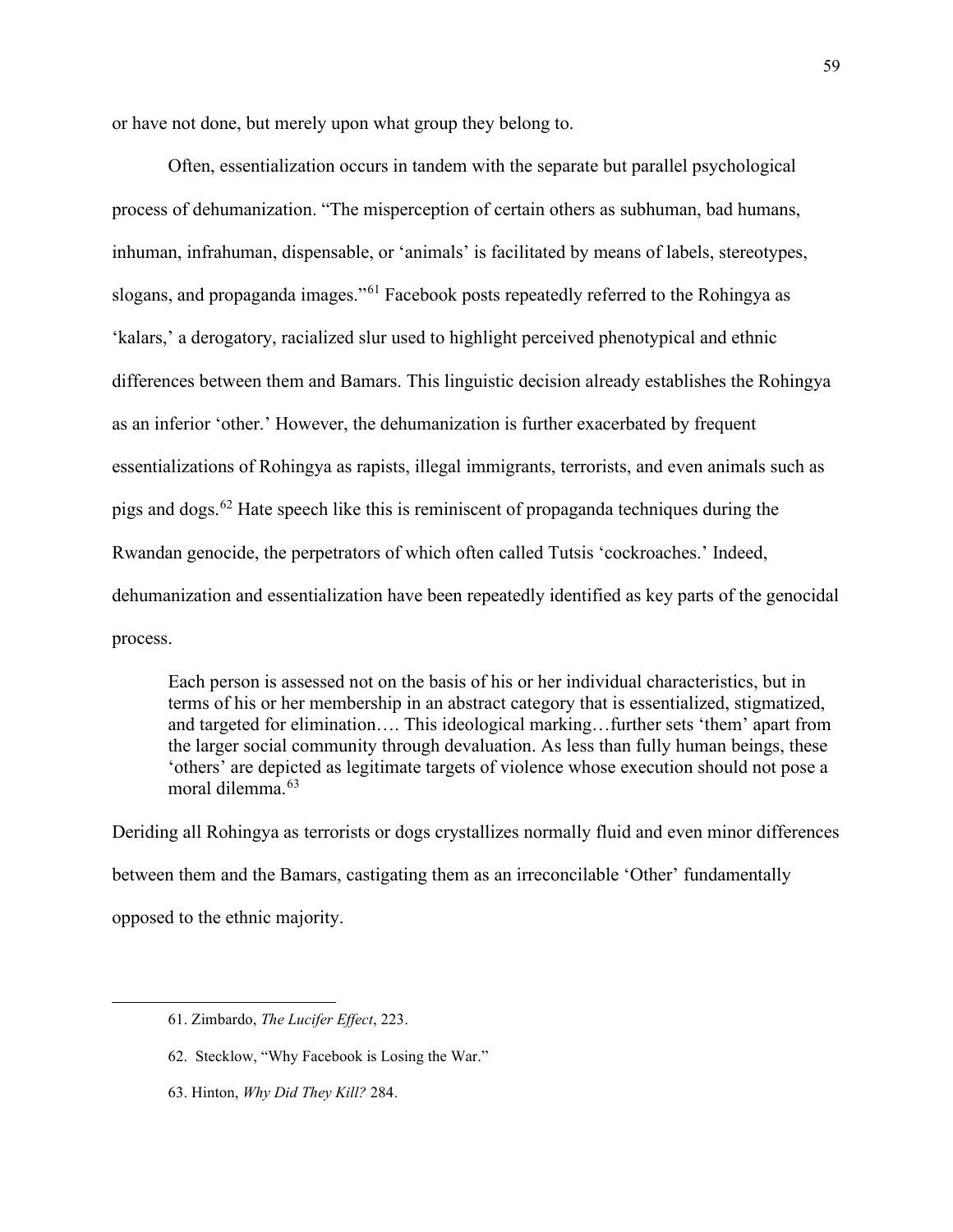Subjugating them to an infrahuman status creates a permission structure for normally unthinkable atrocities. It does not matter that one would never commit such acts upon another human being, because the Rohingya are not seen as human at all. The moral architecture that governs interactions between people no longer apply. To use Martin Buber's framework, relationships have devolved from 'I-Thou' to 'I-It.'<sup>[64](#page-61-0)</sup> This fosters moral disengagement, allowing individuals to perpetrate extreme violence without causing an internal ethical crisis. Unburdened by self-censure, rape, murder, and massacre suddenly become reasonable courses of action. Suspending the humanity of an entire group of people can therefore heat up a situation already primed for genocide.

Though essentialization and dehumanization may constitute common hallmarks of genocide, these cognitive processes usually permeate society slowly and organically. With the introduction of communications technology, this can happen far more swiftly. Radio programs, for example, were effectively used during the Rwandan genocide to popularize dehumanizing rhetoric.<sup>65</sup> But while a radio program may reach a few thousand people who happen to tune in at a particular moment within a particular geographic area, a social media post persists and propagates without regard to space or time. Individuals in Myanmar could receive near-constant exposure to anti-Rohingya hate speech online, (re)creating dehumanizing prejudices over and over again.

Deindividuation fosters moral disengagement as well. In his analysis of the Stanford Prison Experiment, Zimbardo observes the pivotal role that physical disguises such as uniforms

<sup>64.</sup> Zimbardo, *The Lucifer Effect*, 223.

<span id="page-61-1"></span><span id="page-61-0"></span><sup>65.</sup> Rwandan Stories. "Hate Speech." Accessed November 15, 2021. [http://www.rwandanstories.org/genocide/hate\\_radio.html.](http://www.rwandanstories.org/genocide/hate_radio.html)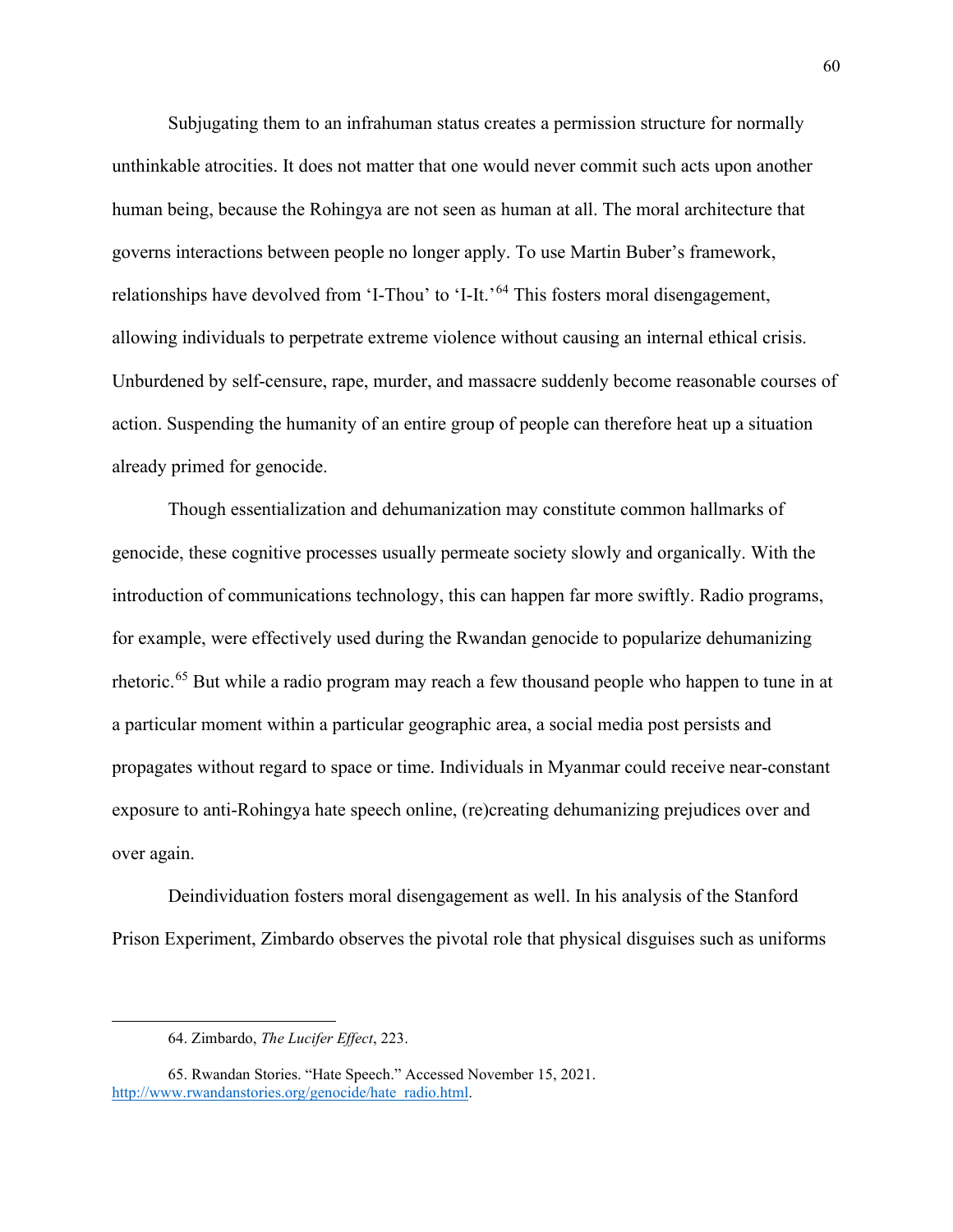or masks play in creating abusive environments. Such "disguises of one's usual appearance…promote anonymity and reduce personal accountability. When people feel anonymous in a situation, as if no one is aware of their true identity…they can be more easily induced to behave in antisocial ways."[66](#page-62-0) Secure in the knowledge that identification of individual perpetrators is unlikely, deindividuated people may feel more comfortable committing acts of violence. Social media amplifies deindividuation to a degree seldom found in the physical world. Under cover of a screen name, with personal information limited or even fabricated, individuals recognize their own anonymity as one user in a community of billions. This generates a pervasive sense of impunity. Individuals will post or share opinions on Facebook that they may never express in real life, operating within a "general norm of permissiveness…that created a sense that [they] could do pretty much whatever they felt like doing because they were not personally accountable and could get away with anything because no one was watching."<sup>[67](#page-62-1)</sup> Deindividuation on social media can therefore serve as a license for extremism and hate speech. Facebook played a critical role in the moral disengagement of an entire nation as it offered a high degree of anonymity that encouraged essentializing and dehumanizing rhetoric about the Rohingya, contributing to the activation of existing genocidal primes.

In fact, Facebook may have facilitated not only the spread of hate speech, but the collectivization of hatred itself. Gaylin identifies two related yet distinct groups bound by hate: communities of haters and cultures of hatred. "The community of haters," he writes, "is a group of disparate individuals who find one another and band together because of their shared

<span id="page-62-0"></span><sup>66.</sup> Zimbardo, *The Lucifer Effect*, 19.

<span id="page-62-1"></span><sup>67.</sup> Ibid, 368.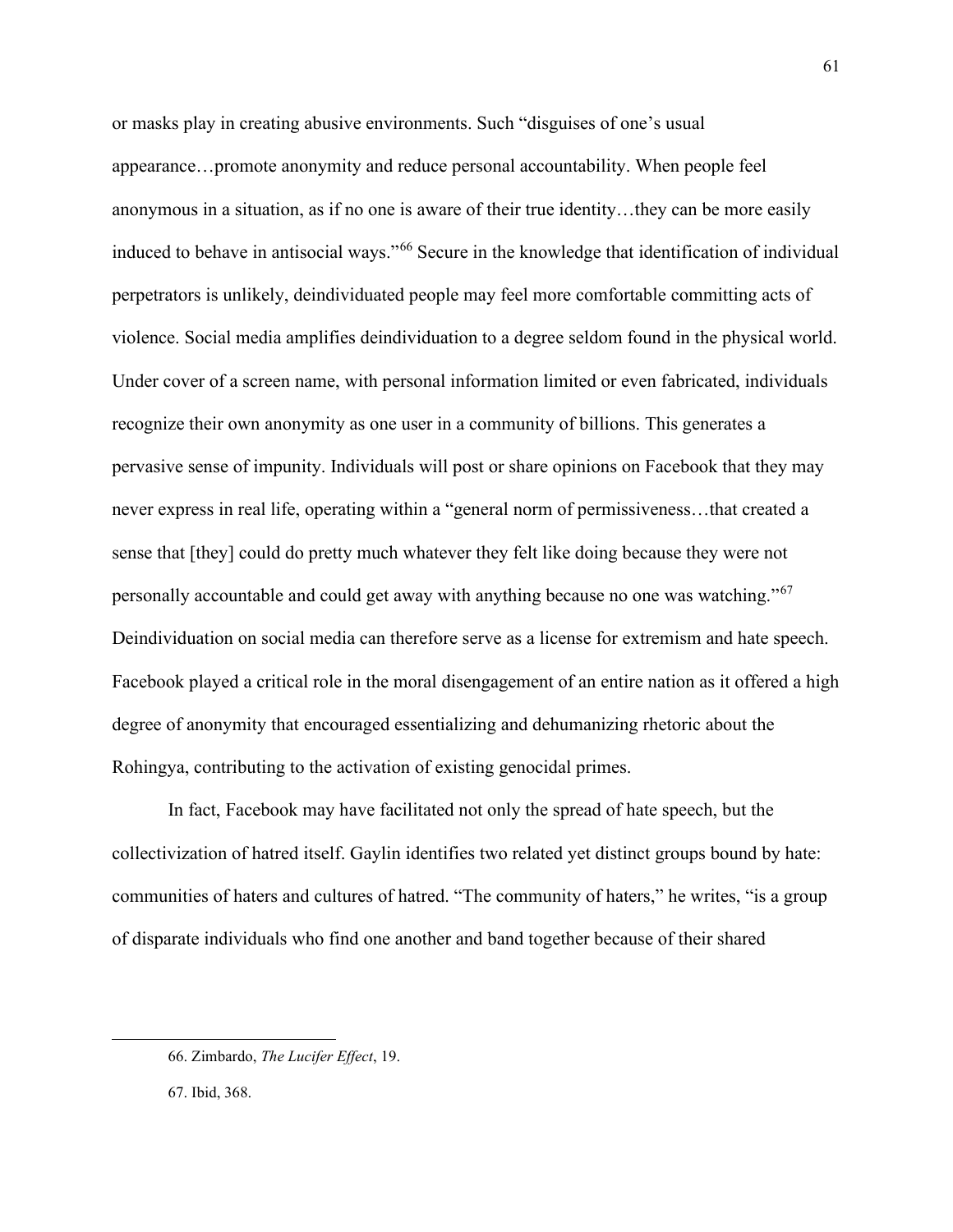passion."[68](#page-63-0) Facebook facilitates the development of such communities, creating a forum for people to bond over their common hatred and encouraging a process of identification in which individuals merge their own identities with that of the group as a whole. Technology makes this process easier than ever. Social media in particular allows for the transcendence of time and space, factors that may once have delimited when and where communities of haters could arise and what impact they could have. In allowing for the proliferation of anti-Rohingya sentiment, Facebook spawned an online community for individuals to share and (re)produce hate.

However, the social media platform seems to have expanded this phenomenon beyond an ad hoc group of virtual haters; it may have aided in the transformation of Myanmar into a culture of hatred. While a community of haters is artificially founded by its members based on their shared passion, a culture of hatred refers to "a natural community that breeds and encourages hatred."<sup>[69](#page-63-1)</sup> Such cultures often possess a collective history and shared land, and leaders indoctrinate members into hatred towards a designated enemy. With its entrenched military, powerful Buddhist nationalist influence, and historic oppression of minority ethnic groups, Myanmar certainly seems to fit this description. Gaylin notes that when quotidian biases intersect with religious or nationalist credos, those biases can intensify and fixate on a particular scapegoated group.<sup>[70](#page-63-2)</sup> This shared ideology and agreed-upon enemy can collectivize individual prejudice into communal hatred. Social media enables this process to occur on a vast scale and with a hitherto unimaginable speed, immune to the geographic and temporal limitations that bind other modes of communication. Though Myanmar already possessed the making of a culture of

<span id="page-63-0"></span><sup>68.</sup> Gaylin, *Hatred*, 218.

<span id="page-63-1"></span><sup>69.</sup> Ibid, 195.

<span id="page-63-2"></span><sup>70.</sup> Ibid, 244.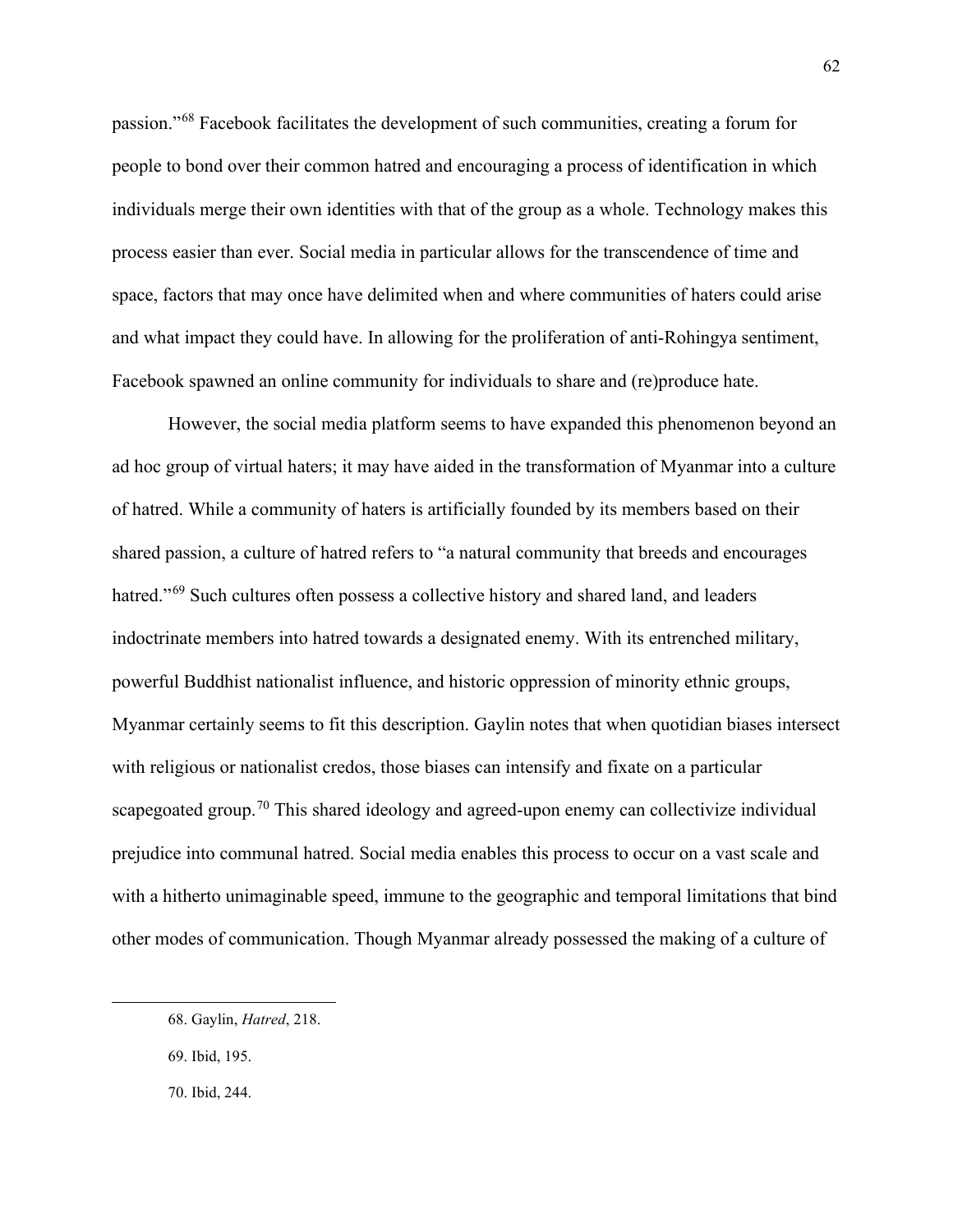hatred, its deterioration was hastened by online hate speech. In short, Facebook did not cause the ethnic cleansing of the Rohingya, but it did enable the organizational, psychological, social, and cultural prerequisites of genocide.

### **FACEBOOK HATRED BEYOND MYANMAR**

Worse, internal Facebook documents suggest that history is repeating itself. Unrest in Ethiopia between the government and residents of the northern Tigray region has escalated into civil war, with mass displacement, murder, and sexual violence. As in Myanmar, hate speech on social media has only aggravated the situation. "Facebook said it had observed a cluster of accounts affiliated with the [government-backed] militia group… using its platform to 'seed calls for violence,' promote armed conflict, recruit and fundraise."[71](#page-64-0) Despite pledges of reform after the Rohingya genocide, the company has clearly failed to invest sufficient resources and money into protecting vulnerable minorities.

Halting the cycle of cyberhate and violence requires a close examination of the tragedies that have already unfolded, and what enabled them. In Myanmar, a unique array of sociopolitical factors already primed the country for genocide: the organizing institution of the military, a hierarchy permissive of atrocity, retribalization of ethnic identity, political unrest, rapid media liberalization, codification of difference and inequality. However, the mere presence of these conditions does not guarantee genocide as an inevitability. Facebook played a crucial role in perpetuating the psychological and ideological frameworks that transitioned Myanmar from political unrest to political mass murder. Posts on the platform played into existing prejudices,

<span id="page-64-0"></span><sup>71.</sup> Eliza Mackintosh, Eliza, "Facebook Knew it was Being Used to Incite Violence in Ethiopia. It Did Little to Stop the Spread, Documents Show," *CNN Business,* October 25, 2021, [https://www.cnn.com/2021/10/25/business/ethiopia-violence-facebook-papers-cmd-intl/index.html.](https://www.cnn.com/2021/10/25/business/ethiopia-violence-facebook-papers-cmd-intl/index.html)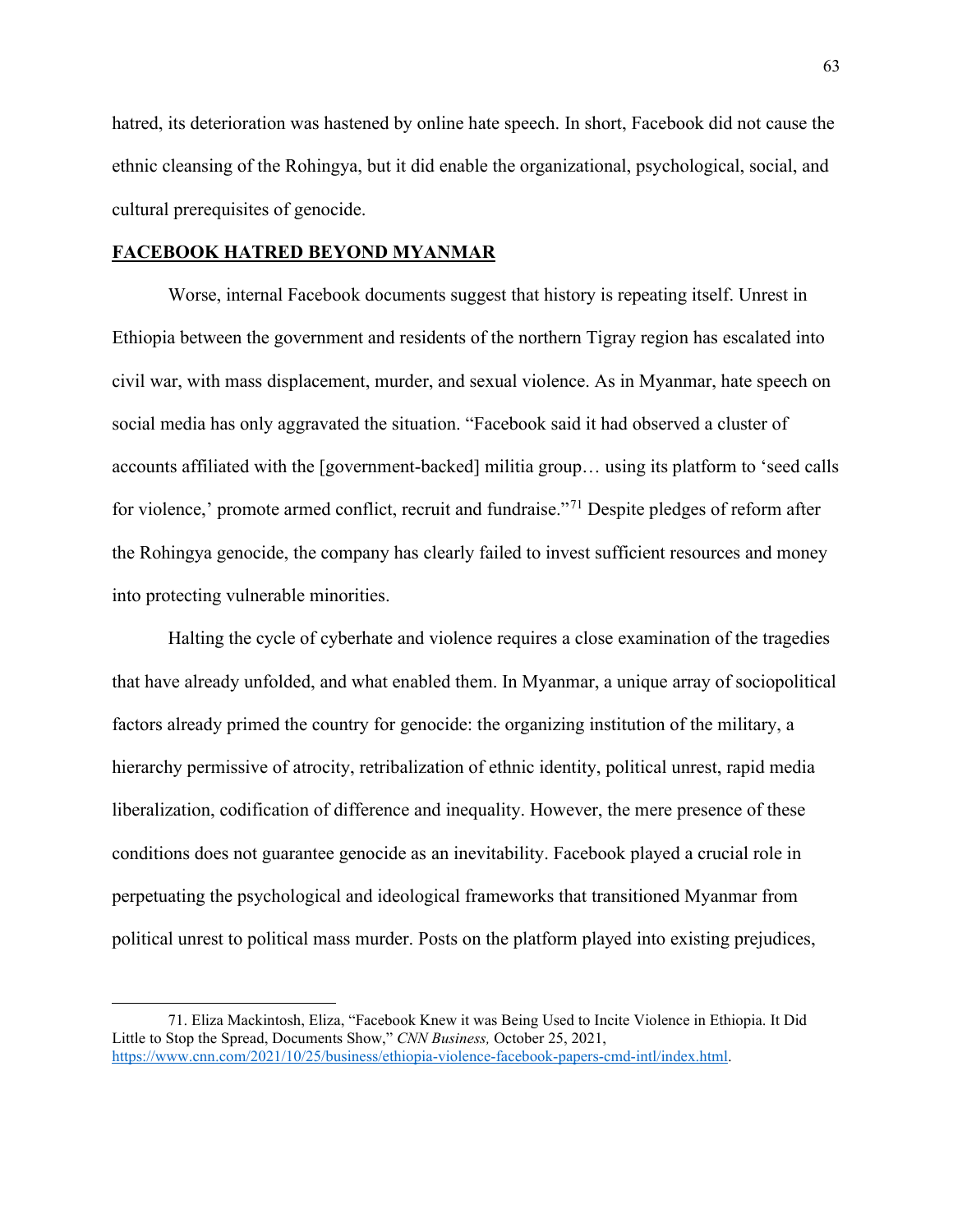rendering the Rohingya not simply a disenfranchised minority but the object of an obsessive and destructive hatred. This sentiment is intensified through rhetoric that constructs them as a corrosive danger to Buddhism and Myanmar itself. Confronted with this existential threat, the Bamar ethnic majority must exterminate the Rohingya in order to protect their own self-identity. Fears of pollution are reinforced by Facebook posts that dehumanize Rohingya individuals. By engaging in virtual essentializing discourse, individuals cultivate a moral disengagement that renders violence easier to rationalize, atrocities easier to commit, and the unthinkable easier to do. Though these cognitive processes exist in almost every instance of genocide, social media exacerbates them. The deindividuation that comes with an online avatar lessens users' sense of impunity, and Facebook's ability to transcend time and space enables the proliferation of moral disengagement and justifying ideologies on a hitherto unfathomable scale.

Patterns from Myanmar have emerged in Ethiopia, India, Afghanistan, Iraq, Sri Lanka, and even the United States.<sup>72</sup> Hate speech on Facebook amplifies tension, unrest, and prejudices that may otherwise not have precipitated genocide, serving as a trigger or activation switch for mass violence. If the global community hopes to prevent the Rohingya genocide from repeating itself in Tigray, in Kashmir, and in countless other places across the world, it must place pressure on Facebook to resource its market expansions and implement structural algorithmic reform. According to whistleblower Frances Haugen, "The raw version [of Facebook] roaming wild in most of the world doesn't have any of the things that make it kind of palatable in the United States, and I genuinely think there's a lot of lives on the line—that Myanmar and Ethiopia are

<span id="page-65-0"></span><sup>72.</sup> Amnesty International, "The Facebook Papers: What Do They Mean from a Human Rights Perspective?" November 4, 2021, [https://www.amnesty.org/en/latest/campaigns/2021/11/the-facebook-papers-what](https://www.amnesty.org/en/latest/campaigns/2021/11/the-facebook-papers-what-do-they-mean-from-a-human-rights-perspective/)[do-they-mean-from-a-human-rights-perspective/;](https://www.amnesty.org/en/latest/campaigns/2021/11/the-facebook-papers-what-do-they-mean-from-a-human-rights-perspective/) Isabel Debre and Fares Akram, "Facebook's Language Gaps Weaken Screening of Hate, Terrorism," *Associated Press,* October 25, 2021[, https://apnews.com/article/the](https://apnews.com/article/the-facebook-papers-language-moderation-problems-392cb2d065f81980713f37384d07e61f)[facebook-papers-language-moderation-problems-392cb2d065f81980713f37384d07e61f.](https://apnews.com/article/the-facebook-papers-language-moderation-problems-392cb2d065f81980713f37384d07e61f)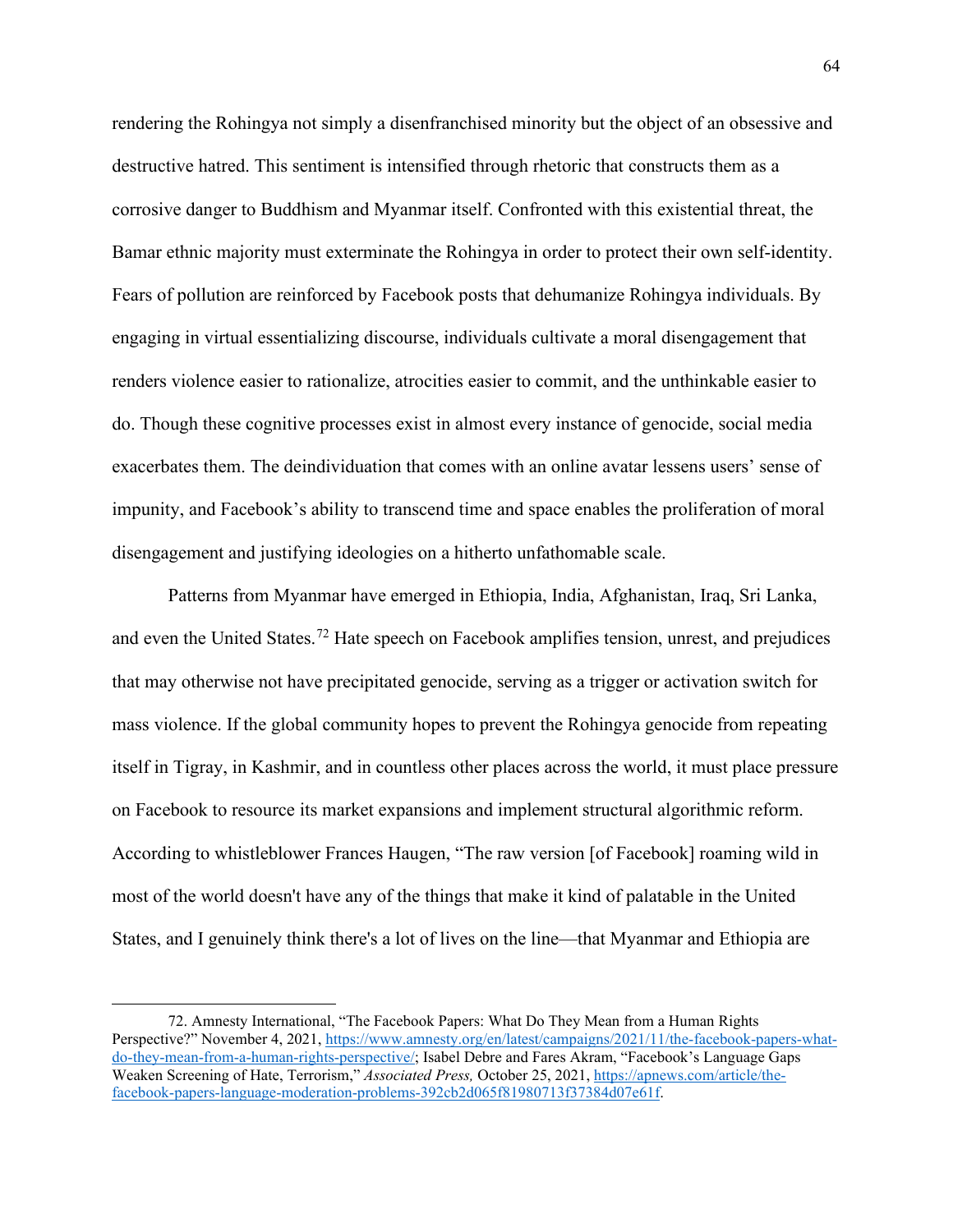like the opening chapter."[73](#page-66-0) If that is true, then the world cannot afford for the rest of the book to be written.

<span id="page-66-0"></span><sup>73.</sup> Mackintosh, "Facebook Knew."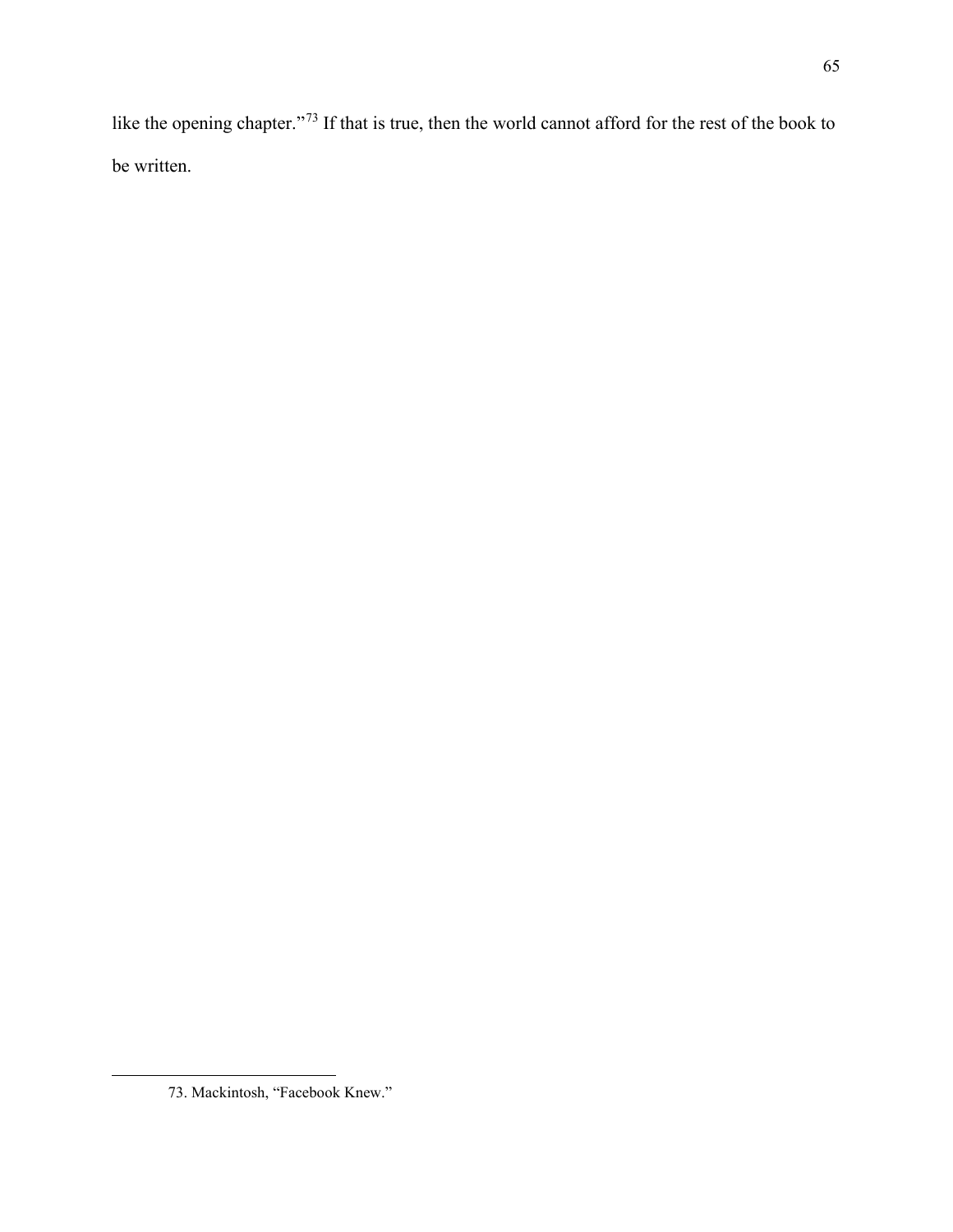### **CHAPTER TWO BIBLIOGRAPHY**

- Amnesty International. "The Facebook Papers: What Do They Mean from a Human Rights Perspective?" November 4, 2021, [https://www.amnesty.org/en/latest/campaigns/2021/11/the](https://www.amnesty.org/en/latest/campaigns/2021/11/the-facebook-papers-what-do-they-mean-from-a-human-rights-perspective/)[facebook-papers-what-do-they-mean-from-a-human-rights-perspective/.](https://www.amnesty.org/en/latest/campaigns/2021/11/the-facebook-papers-what-do-they-mean-from-a-human-rights-perspective/)
- Beech, Hannah. "Inside Myanmar's Army: 'They See Protesters as Criminals.'" *The New York Times*, March 28, 2021, [https://www.nytimes.com/2021/03/28/world/asia/myanmar-army-protests.html.](https://www.nytimes.com/2021/03/28/world/asia/myanmar-army-protests.html)
- Brown, Peter J., and Mario G. Beruvides. "The Heuristic-Based Framework for Attitude Certainty: How Technology and the Attention Economy Are Systematically Eroding Systematic Thinking." *The Psychologist-Manager Journal* 23, no. 2 (May 2020): 76–94. [https://doi:10.1037/mgr0000107.](about:blank)
- Chirot, Daniel and Clark McCauley. *Why Not Kill Them All? The Logic and Prevention of Mass Political Murder*. Princeton: Princeton University Press, 2006.
- Debre, Isabel and Fares Akram. "Facebook's Language Gaps Weaken Screening of Hate, Terrorism." *Associated Press.* October 25, 2021, [https://apnews.com/article/the-facebook-papers-language](https://apnews.com/article/the-facebook-papers-language-moderation-problems-392cb2d065f81980713f37384d07e61f)[moderation-problems-392cb2d065f81980713f37384d07e61f.](https://apnews.com/article/the-facebook-papers-language-moderation-problems-392cb2d065f81980713f37384d07e61f)
- Fink, Christina. "Dangerous Speech, Anti-Muslim Violence, and Facebook in Myanmar." *Journal of International Affairs* 73, no. 2 (Spring/Summer 2018).
- Fromm, Erich. *The Anatomy of Human Destructiveness*. Greenwich: Fawcett Press, 1973.

Gaylin, Willard. *Hatred: The Psychological Descent into Violence*. New York: Public Affairs, 2003.

Godrej, Dinyar. "A Short History of Burma." *New Internationalist,* April 18, 2008,

[https://newint.org/features/2008/04/18/history.](https://newint.org/features/2008/04/18/history)

Hinton, Alexander Laban. *Why Did They Kill? Cambodia in the Shadow of Genocide.* Berkeley and Los Angeles: University of California Press, 2005.

Ibrahim, Azeem. "Myanmar Has Blazed a Path to Democracy Without Rights." *Foreign Policy,* January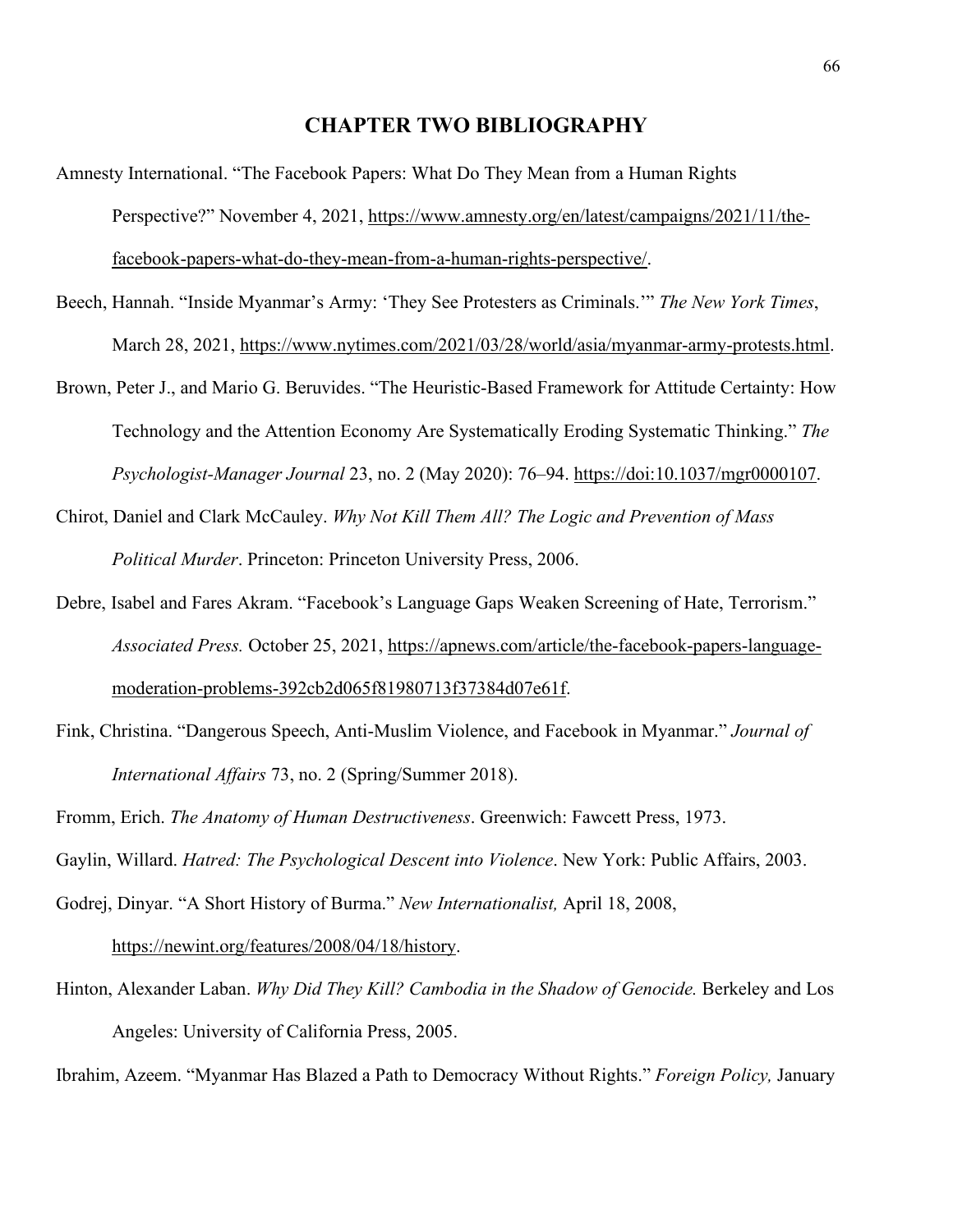16, 2020, [https://foreignpolicy.com/2020/01/16/myanmar-democracy-rohingya/.](https://foreignpolicy.com/2020/01/16/myanmar-democracy-rohingya/)

- Mackintosh, Eliza. "Facebook Knew it was Being Used to Incite Violence in Ethiopia. It Did Little to Stop the Spread, Documents Show." *CNN Business.* October 25, 2021. [https://www.cnn.com/2021/10/25/business/ethiopia-violence-facebook-papers-cmd](https://www.cnn.com/2021/10/25/business/ethiopia-violence-facebook-papers-cmd-intl/index.html)[intl/index.html.](https://www.cnn.com/2021/10/25/business/ethiopia-violence-facebook-papers-cmd-intl/index.html)
- Maizland, Lindsay. "Myanmar's Troubled History: Coups, Military Rule, and Ethnic Conflict." *Council on Foreign Relations,* February 10, 2021, [https://www.cfr.org/backgrounder/myanmar-history](https://www.cfr.org/backgrounder/myanmar-history-coup-military-rule-ethnic-conflict-rohingya)[coup-military-rule-ethnic-conflict-rohingya.](https://www.cfr.org/backgrounder/myanmar-history-coup-military-rule-ethnic-conflict-rohingya)
- Mozur, Paul. "A Genocide Incited on Facebook, With Posts From Myanmar's Military." *The New York Times*, October 15, 2018, [https://www.nytimes.com/2018/10/15/technology/myanmar-facebook](https://www.nytimes.com/2018/10/15/technology/myanmar-facebook-genocide.html)[genocide.html.](https://www.nytimes.com/2018/10/15/technology/myanmar-facebook-genocide.html)
- Office of the High Commissioner of Human Rights. "Human Rights Council Opens Special Session on the Situation of Human Rights of the Rohingya and Other Minorities in Rakhine State in Myanmar." December 5, 2017,

[https://www.ohchr.org/EN/NewsEvents/Pages/DisplayNews.aspx?NewsID=22491.](https://www.ohchr.org/EN/NewsEvents/Pages/DisplayNews.aspx?NewsID=22491)

Rwandan Stories. "Hate Speech." Accessed November 15, 2021.

[http://www.rwandanstories.org/genocide/hate\\_radio.html.](http://www.rwandanstories.org/genocide/hate_radio.html)

Rohingya Cultural Center. "History of the Rohingya." Accessed October 16, 2021.

[https://rccchicago.org/history/.](https://rccchicago.org/history/)

Stecklow, Steve. "Why Facebook is Losing the War on Hate Speech in Myanmar." *Reuters,* August 15, 2018. [https://www.reuters.com/investigates/special-report/myanmar-facebook-hate/.](https://www.reuters.com/investigates/special-report/myanmar-facebook-hate/) "The Rohingya Refugee Crisis is the Worst in Decades." *The Economist,* September 21, 2017,

[https://www.economist.com/graphic-detail/2017/09/21/the-rohingya-refugee-crisis-is-the-worst-](https://www.economist.com/graphic-detail/2017/09/21/the-rohingya-refugee-crisis-is-the-worst-in-decades)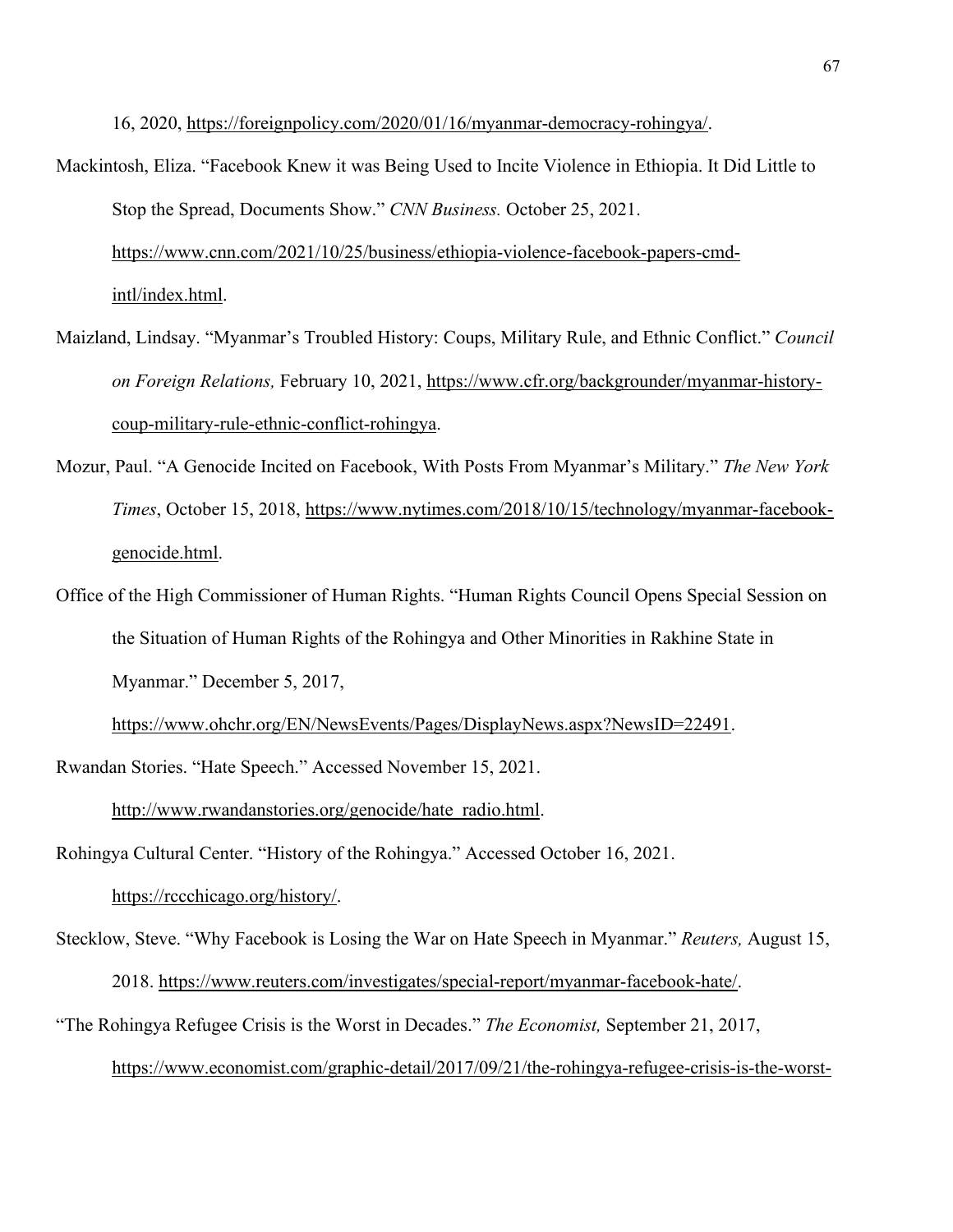[in-decades.](https://www.economist.com/graphic-detail/2017/09/21/the-rohingya-refugee-crisis-is-the-worst-in-decades)

- "UN Human Rights Chief Points to 'Textbook Example of Ethnic Cleansing' in Myanmar." *UN News,*  September 11, 2017, [https://news.un.org/en/story/2017/09/564622-un-human-rights-chief-points](https://news.un.org/en/story/2017/09/564622-un-human-rights-chief-points-textbook-example-ethnic-cleansing-myanmar)[textbook-example-ethnic-cleansing-myanmar.](https://news.un.org/en/story/2017/09/564622-un-human-rights-chief-points-textbook-example-ethnic-cleansing-myanmar)
- United Nations General Assembly. *Promotion and Protection of the Right to Freedom of Opinion and Expression,* A/74/486, October 9, 2019,

[https://www.ohchr.org/Documents/Issues/Opinion/A\\_74\\_486.pdf.](https://www.ohchr.org/Documents/Issues/Opinion/A_74_486.pdf)

United Nations Human Rights Council. *Report of the Independent International Fact-finding Mission on Myanmar*, A/HRC/39/64, September 12, 2018,

[https://www.ohchr.org/Documents/HRBodies/HRCouncil/FFM-Myanmar/A\\_HRC\\_39\\_64.pdf.](https://www.ohchr.org/Documents/HRBodies/HRCouncil/FFM-Myanmar/A_HRC_39_64.pdf)

- United States Holocaust Memorial Museum. "Burma's Path to Genocide." Accessed October 18, 2021. [https://exhibitions.ushmm.org/burmas-path-to-genocide/timeline.](https://exhibitions.ushmm.org/burmas-path-to-genocide/timeline)
- Whitten-Woodring, Jennifer, Kleinberg, Mona S., Thawnghmung, Ardeth, and Thitsar, Myat The. "Poison If You Don't Know How to Use It: Facebook, Democracy, and Human Rights in Myanmar." *The International Journal of Press/Politics* 25, no. 3 (July 2020): 407–25.

[https://doi.org/10.1177/1940161220919666.](https://doi.org/10.1177/1940161220919666)

Zimbardo, Philip. *The Lucifer Effect: Understanding How Good People Turn Evil.* New York: Random House, 2007.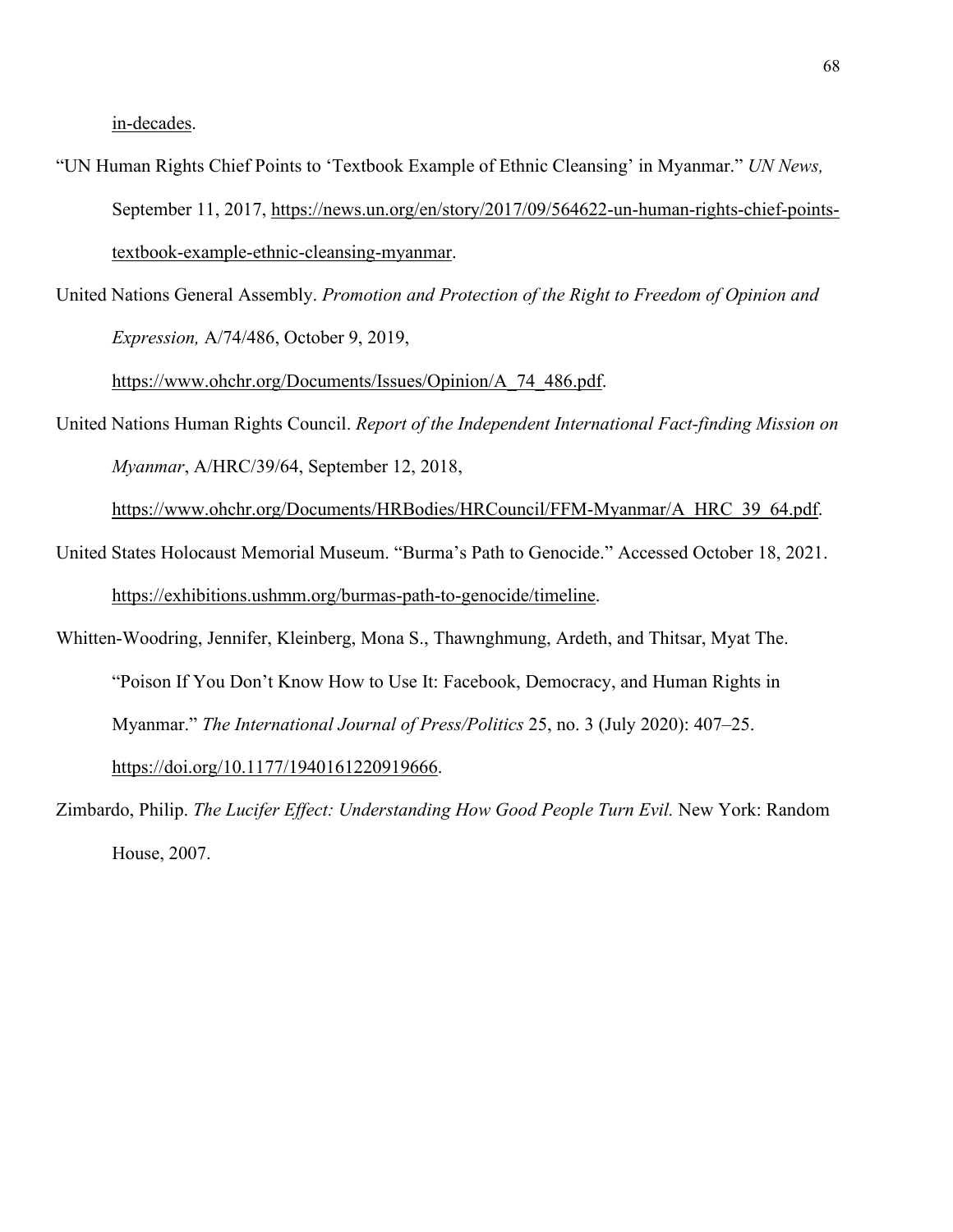# **CHAPTER THREE: SOLUTIONS TO RACIALIZED HATE SPEECH ON FACEBOOK**

Facebook's exacerbation of hate speech simultaneously represents a moral dilemma, a policy puzzle, as well as a business conundrum. Each of these aspects are inextricably intertwined. However, current efforts ranging from corporate responsibility to global governance fail to grapple with the often-contradictory interests of the company, the sovereign state, and the world at large. Examining the strengths and shortcomings of ongoing initiatives at each of these scales can illuminate the steps that must be taken to mitigate the harm of Facebook. No existing measure alone is adequate, nor will an adequate measure be easy. The issue of hate speech on Facebook falls at the fuzzy nexus of united regulation and unimpeded sovereignty, private free speech and public censorship. To safeguard one principle, one often must suppress its corollary. Corporations, nations, and the international community must therefore consider the sacrifices they are willing to make: is Facebook's vision of connecting the globe worth the cost of safety and wellbeing? Thwarting the recurrence of social media-fueled genocide will require unprecedented and innovative action coordinated from the United Nations to Menlo Park.

# **THE UNITED NATIONS: A CRISIS OF JURISDICTION**

Since its conception, the United Nations has dedicated itself to the advancement of lofty, arguably unattainable ideals. Its founding charter outlines the organization's purpose in a series of starry-eyed articles: "to take collective effective measures for the…removal of threats to the peace;" "to strengthen universal peace;" to "[promote and encourage] respect for human rights and for fundamental freedoms for all;" and to "[harmonize] the actions of nations."<sup>[1](#page-70-0)</sup> Two hundred states have agreed to these ambitions in theory, at least. However, the realization of

<span id="page-70-0"></span><sup>1.</sup> United Nations, *Charter of the United Nations,* 1945, 1 UNTS XVI, [https://www.un.org/en/about-us/un](https://www.un.org/en/about-us/un-charter/full-text)[charter/full-text,](https://www.un.org/en/about-us/un-charter/full-text) art. 1.1-1.4.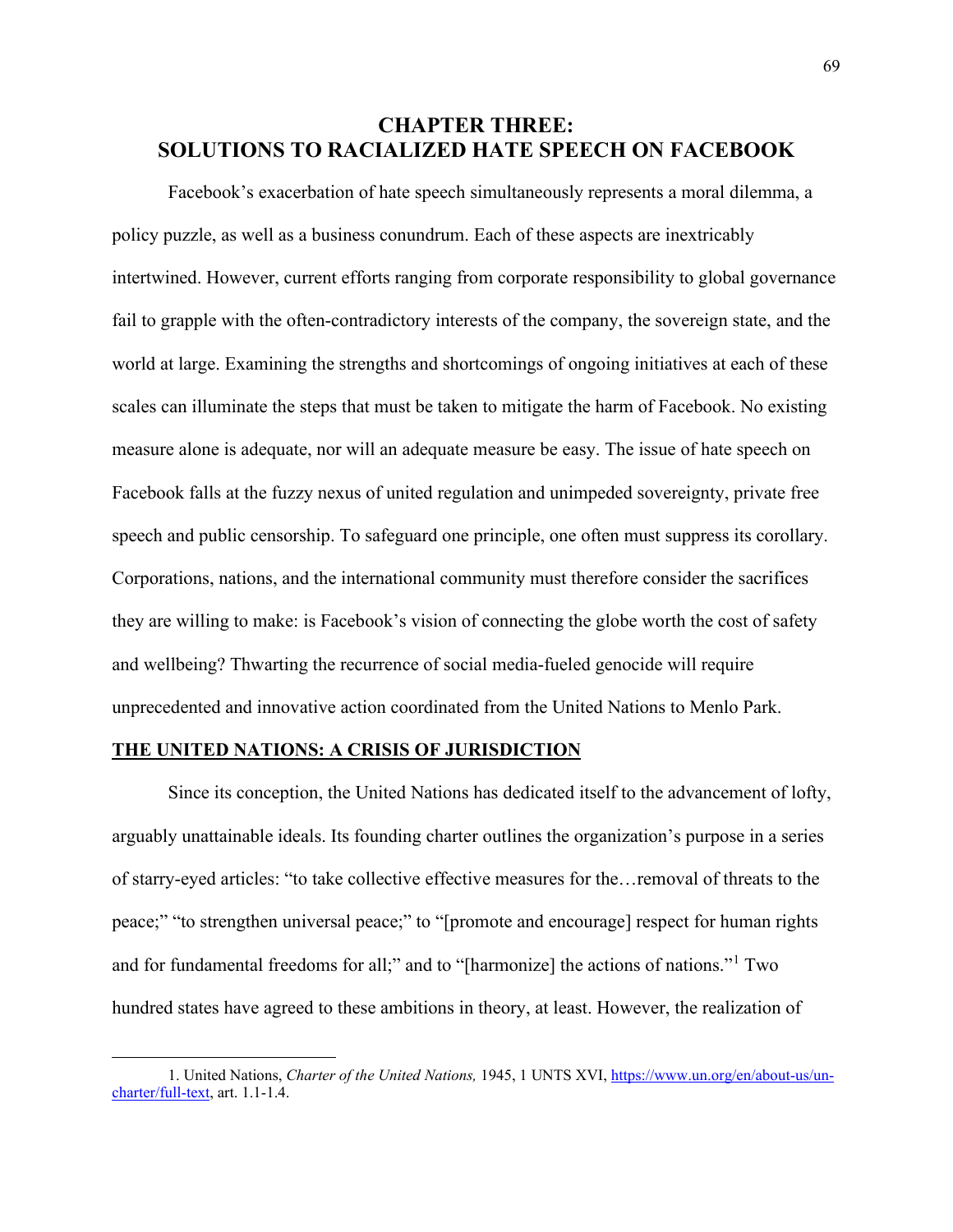universal peace and harmony has proven elusive, regularly running up against the harsh and contradictory conditions of reality: differential power, prejudice and racisms, human greed, governmental and corporate corruption. In fact, shortly after the delineation of the UN's admirable aims, the body's charter includes a clause acquiescing to the preeminence of national vice over global virtue: "Nothing contained in the present Charter shall authorize the United Nations to intervene in matters which are essentially within the domestic jurisdiction of any state."<sup>[2](#page-71-0)</sup> Article 2.7 may constitute the most consequential sentence of the entire UN charter. It forbids intervention into domestic affairs, yet fails to specify exactly what falls under that category, empowering Member States to cry 'sovereignty' whenever they disagree with a UN edict. Although independence is an important and arguably inherent right of any state, the typical interpretation of Article 2.7 cripples any collective effort to actually achieve any of the objectives laid out in the first article. The United Nations archives overflow with documents that report findings or request action on pressing global issues but lack any enforcement power. For fear of violating state sovereignty, the UN must recommend, not require.

This stalemate between efficacy, authority, and mandate on the one hand and impotence, sovereignty, and entreaty on the other characterizes international efforts to address hate speech on social media. Fernand de Varennes, the UN special rapporteur on minority issues, has called digital hate speech "one of today's most acute challenges to human dignity and life."<sup>[3](#page-71-1)</sup> He has advocated for Facebook to give greater consideration towards marginalized groups when assessing controversial content, and for the unification of corporate and international hate speech

<sup>2.</sup> Ibid, art. 2.7

<span id="page-71-1"></span><span id="page-71-0"></span><sup>3. &</sup>quot;Hate Speech on Facebook Poses 'Acute Challenges to Human Dignity' – UN Expert," *UN News,*  December 23, 2020[, https://news.un.org/en/story/2020/12/1080832.](https://news.un.org/en/story/2020/12/1080832)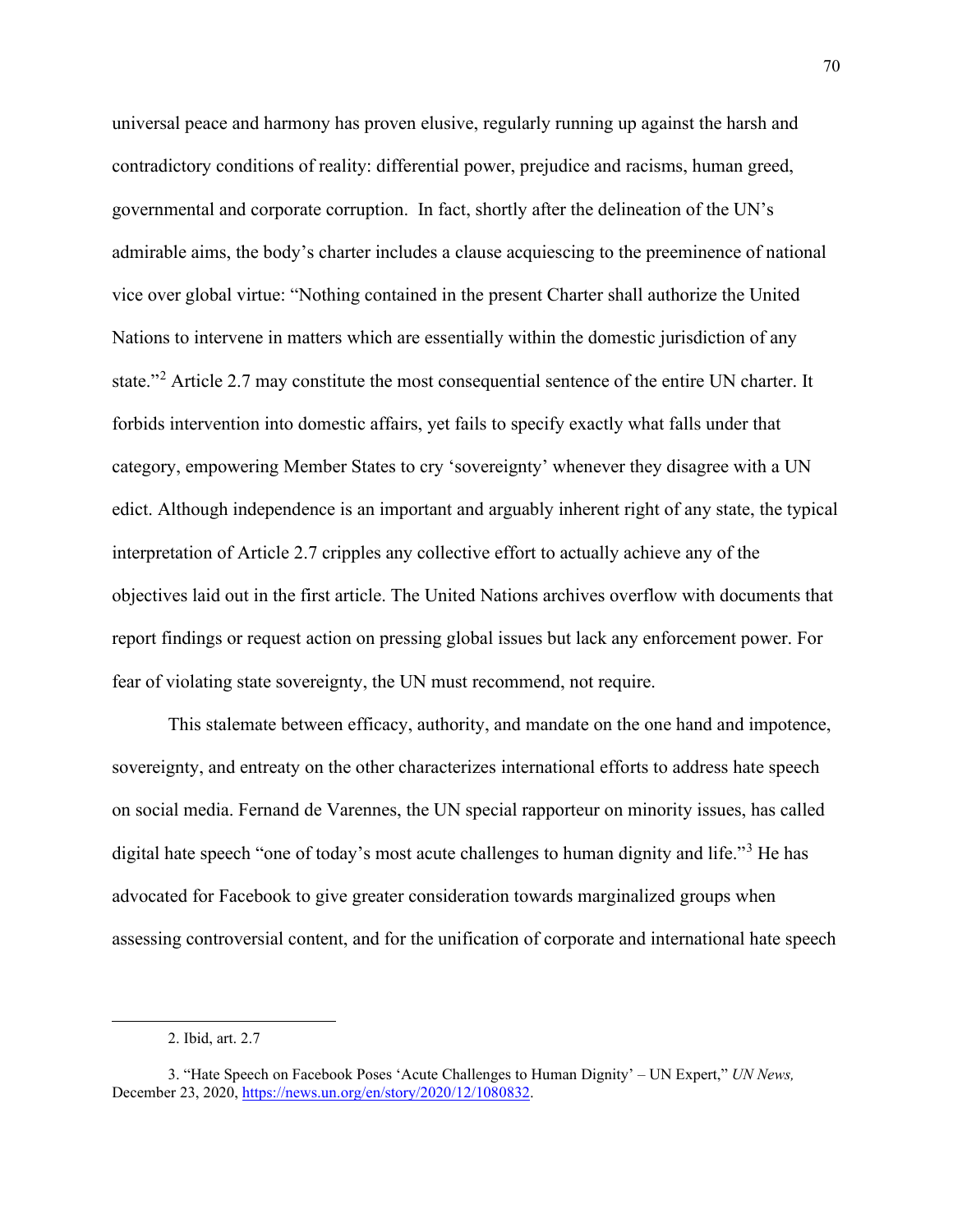standards. Despite the rapporteur's astute and timely advice, the United Nations cannot impose legally obligatory directives to that end. Jurisdiction—already a perilous quagmire for the UN grows even trickier when it concerns private enterprises like corporations. Because it is not a signatory of the UN charter, Facebook need not abide by UN treaties or mandates. The United Nations has nevertheless worked within its narrow sphere of influence to formulate policy addressing online hate speech from multiple angles. Lack teeth they might, but the UN's efforts to promote corporate social responsibility and protect the freedom of expression can serve as inspiration for more substantive action.

Upon first glance, it appears that the United Nations already possesses the requisite documents to justify the regulation of hate speech on Facebook and other social media platforms. The Universal Declaration of Human Rights—one of the premier components of the international law pantheon—unequivocally establishes the right to "life, liberty, and security of person."[4](#page-72-0) Online rhetoric that incites violence and even genocide demonstrably violates this fundamental right. However, while documents such as this purportedly occupy a space of universality, the realm in which they hold the force of law remains far more restricted. Only 48 UN member states signed on to it, and as a mere 'declaration' it did not initially impose legal obligations. Most scholars concur that it has since achieved the status of customary international law, which does grant it binding authority.<sup>[5](#page-72-1)</sup> Further, many of the rights within the Universal Declaration have been expanded and codified in subsequent treaties such as the International Covenant on Civil and Political Rights and the International Covenant on Economic, Social, and

<span id="page-72-0"></span><sup>4.</sup> United Nations, *Universal Declaration of Human Rights*, December 10, 1948, 217 A (III), [https://www.un.org/en/about-us/universal-declaration-of-human-rights,](https://www.un.org/en/about-us/universal-declaration-of-human-rights) art. 3.

<span id="page-72-1"></span><sup>5.</sup> Hurst Hannum, "The UDHR in National and International Law," *Health and Human Rights* 3, no. 2 (1998): 144–58, [https://doi.org/10.2307/4065305.](https://doi.org/10.2307/4065305)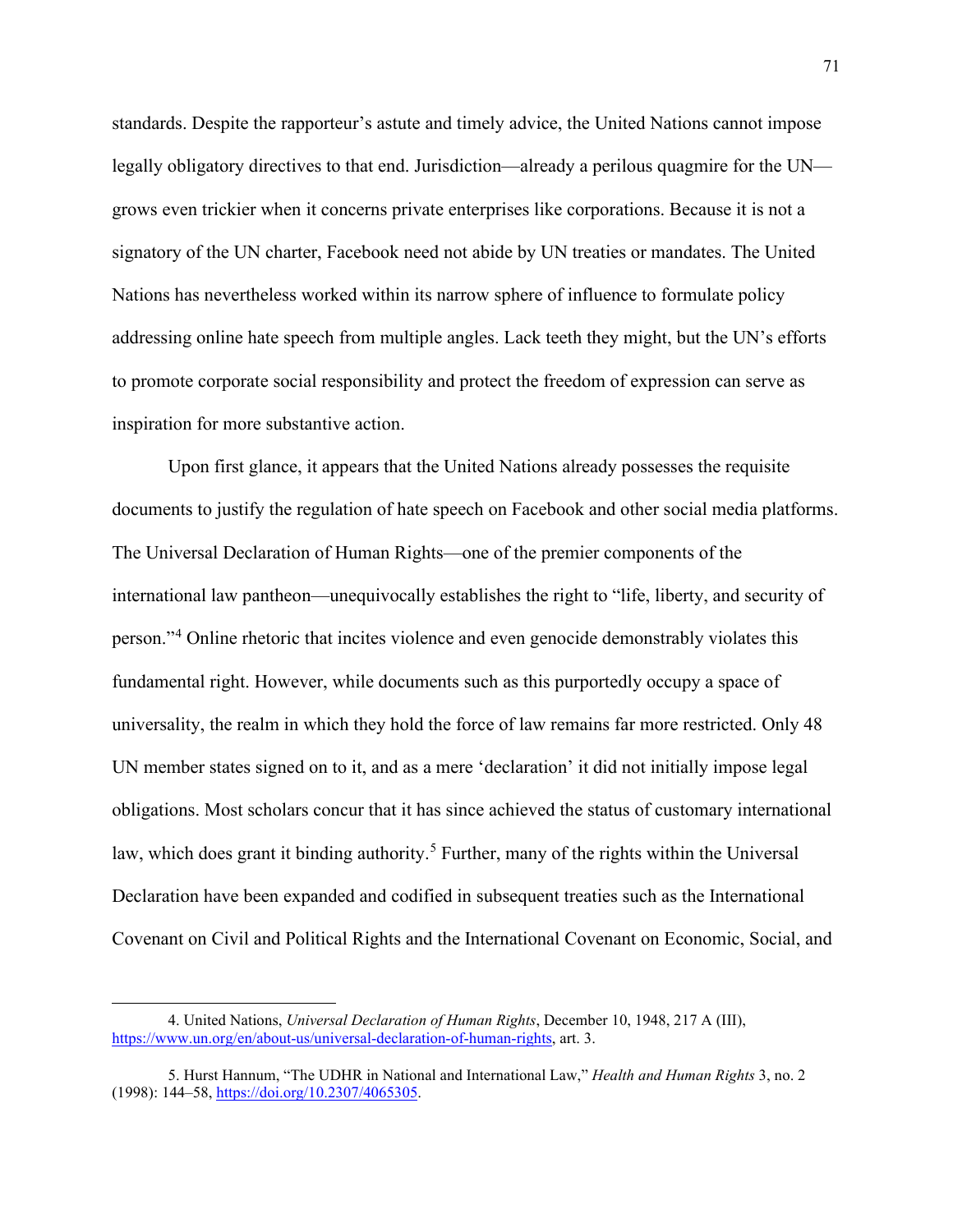Cultural Rights. These act with the force of law upon every nation in the world, preventing government action that would violate the terms of such covenants and imposing certain obligations upon states to protect the rights therein. Yet these duties and constraints apply only to sovereign states; corporations—such as Facebook—need not abide by them.

In fact, the status of private entities under international law has long remained murky. Though they have legal personhood under United States law as of the *Citizens United vs. FEC*  decision in 2010, international courts do not "specifically distinguish between natural persons and juridical persons."<sup>[6](#page-73-0)</sup> Such ambiguity renders the assignation of liability difficult in instances such as the Myanmar genocide, when corporations contribute to genocide or crimes against humanity without actually perpetrating them. More recent documents such as the UN's Guiding Principles on Business and Human Rights may elucidate the subject.

Published in 2011, it begins by calling for the implementation of its subsequent recommendations with regard to the vulnerability and systemic marginalization of particular groups. Against this backdrop, the Guiding Principles establish the responsibility of states to protect against human rights abuses within their jurisdiction, including by third parties like business enterprises. Individual states and the international community must therefore devise legal frameworks to ensure that businesses respect human rights. The businesses themselves, however, do not bear the same responsibilities as states. Corporations should respect—though they need not proactively protect—human rights and avoid infringing upon them, addressing violations should they arise. These obligations exist "over and above compliance with national laws and regulations," indicating the responsibility of businesses to respect human rights

<span id="page-73-0"></span><sup>6.</sup> José E. Alvarez, "Are Corporations 'Subjects' of International Law?" *Santa Clara Journal of International Law* 9, no. 1 (2011): 1—36[, https://digitalcommons.law.scu.edu/scujil/vol9/iss1/1/,](https://digitalcommons.law.scu.edu/scujil/vol9/iss1/1/) 9.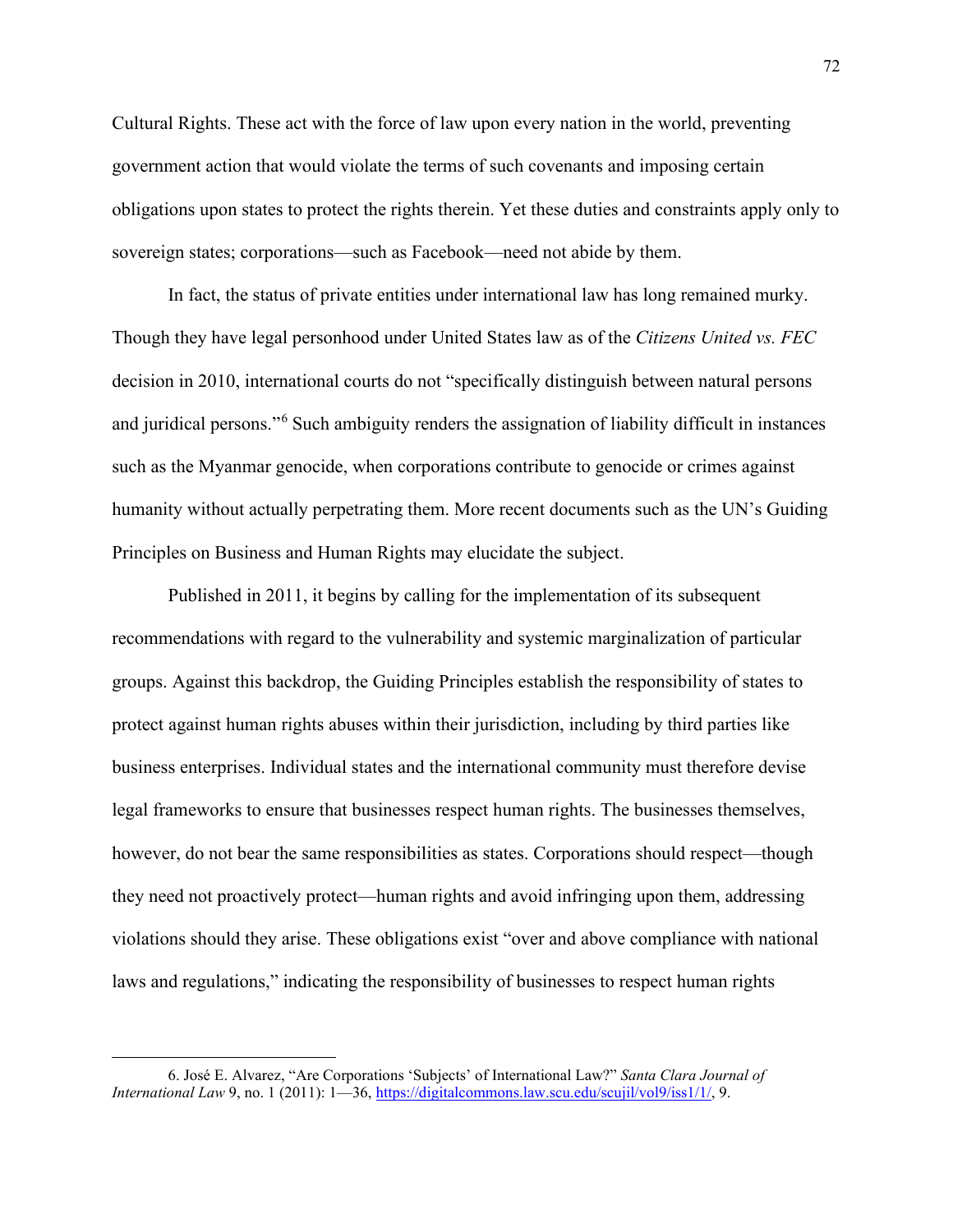transcends the responsibility of states to protect them.<sup>[7](#page-74-0)</sup> Therefore, even if an individual nation violates the rights of its citizens, companies doing business within that nation do not receive a free pass to do the same. In instances of state-sanctioned infringement, "the responsibility to respect human rights requires that business enterprises…seek to prevent or mitigate adverse human rights impacts that are directly linked to their operations, products or services by their business relationships, even if they have not contributed to those impacts."<sup>[8](#page-74-1)</sup> By such logic, Facebook bears clear responsibility for preventing and mitigating the impact of hate speech on its site. This rebuts the company's claim that it merely serves as a neutral platform. Instead, Facebook must proactively prevent the proliferation of hate speech and, if such efforts fail, take substantive action to remedy the situation. Of course, any claim that Facebook 'must' do something should be scrutinized. The very first page of the document explicitly states that "nothing in these Guiding Principles should be read as creating new international law obligations."[9](#page-74-2) In short, none of the bold claims of corporate responsibility or liability can be enforced, rendering them little more than pretty words and pleasant ideas.

The challenging question of Facebook's obligations to uphold human rights is complicated not only by its status as a private corporation, but also by its ethereality. How does international law operate in cyberspace? Can online behavior be juridically demonstrated to perpetrate offline human rights abuses? Who possesses jurisdiction over the Internet, and how can we demarcate those boundaries? These questions grew far more urgent after Facebook's role

9. Ibid, 1.

<span id="page-74-2"></span><span id="page-74-1"></span><span id="page-74-0"></span><sup>7.</sup> Office of the High Commissioner of Human Rights, *Guiding Principles on Business and Human Rights*, 2011, HR/PUB/11/04, [https://www.ohchr.org/sites/default/files/documents/publications/guidingprinciplesbusinesshr\\_en.pdf,](https://www.ohchr.org/sites/default/files/documents/publications/guidingprinciplesbusinesshr_en.pdf) 13.

<sup>8.</sup> Ibid, 14.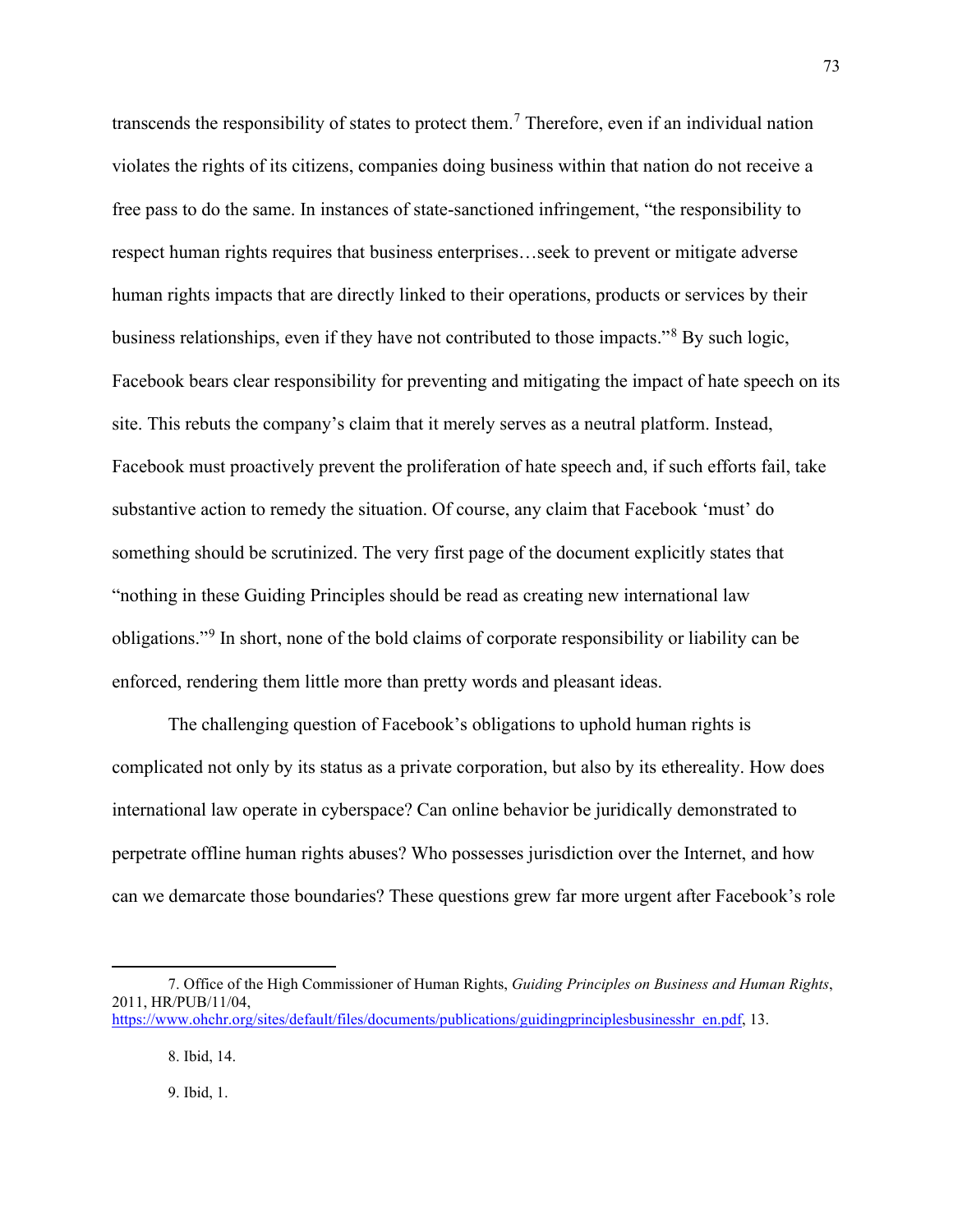in the Rohingya genocide became clear. In its 2019 report regarding the application of human rights law to online hate speech, the UN Special Rapporteur on Promotion and Protection of the Right to Freedom of Opinion and Expression called out this atrocity specifically. "The consequences of ungoverned online hate can be tragic," the report notes, "as illuminated by Facebook's failure to address incitement against the Rohingya Muslim community in Myanmar."<sup>10</sup> With the Rohingya genocide as its backdrop, it lays out recommendations for both states and companies, urging all parties to protect human rights online with the same rigor as they do offline.

Despite this resolute opening, the report quickly grows more tepid and nebulous. The Special Rapporteur makes a broad call for corporations to consider human rights when addressing hate speech on their platforms, but fails to elaborate on what such a consideration should look like. Similarly, recommendations for increased transparency regarding allowable versus removable content neglect to provide examples, targets, or evaluative measures. More specific injunctions fall short as well. A proposal that companies draw upon human rights law to designate protected identities appears sound, until one realizes that no human rights law explicitly or consistently establishes such categories. Even if such frameworks existed, this report faces the same issue as the Guiding Principles on Business and Human Rights; it lacks potency. Its recommendations for corporations are just that—recommendations. The Special Rapporteur can advise that companies take its findings under consideration, but cannot require action or inflict consequences.

<span id="page-75-0"></span><sup>10.</sup> Office of the High Commissioner of Human Rights, *Report on Online Hate Speech*, October 9, 2019, A/74/486, [https://documents-dds-ny.un.org/doc/UNDOC/GEN/N19/308/13/PDF/N1930813.pdf?OpenElement,](https://documents-dds-ny.un.org/doc/UNDOC/GEN/N19/308/13/PDF/N1930813.pdf?OpenElement) 16.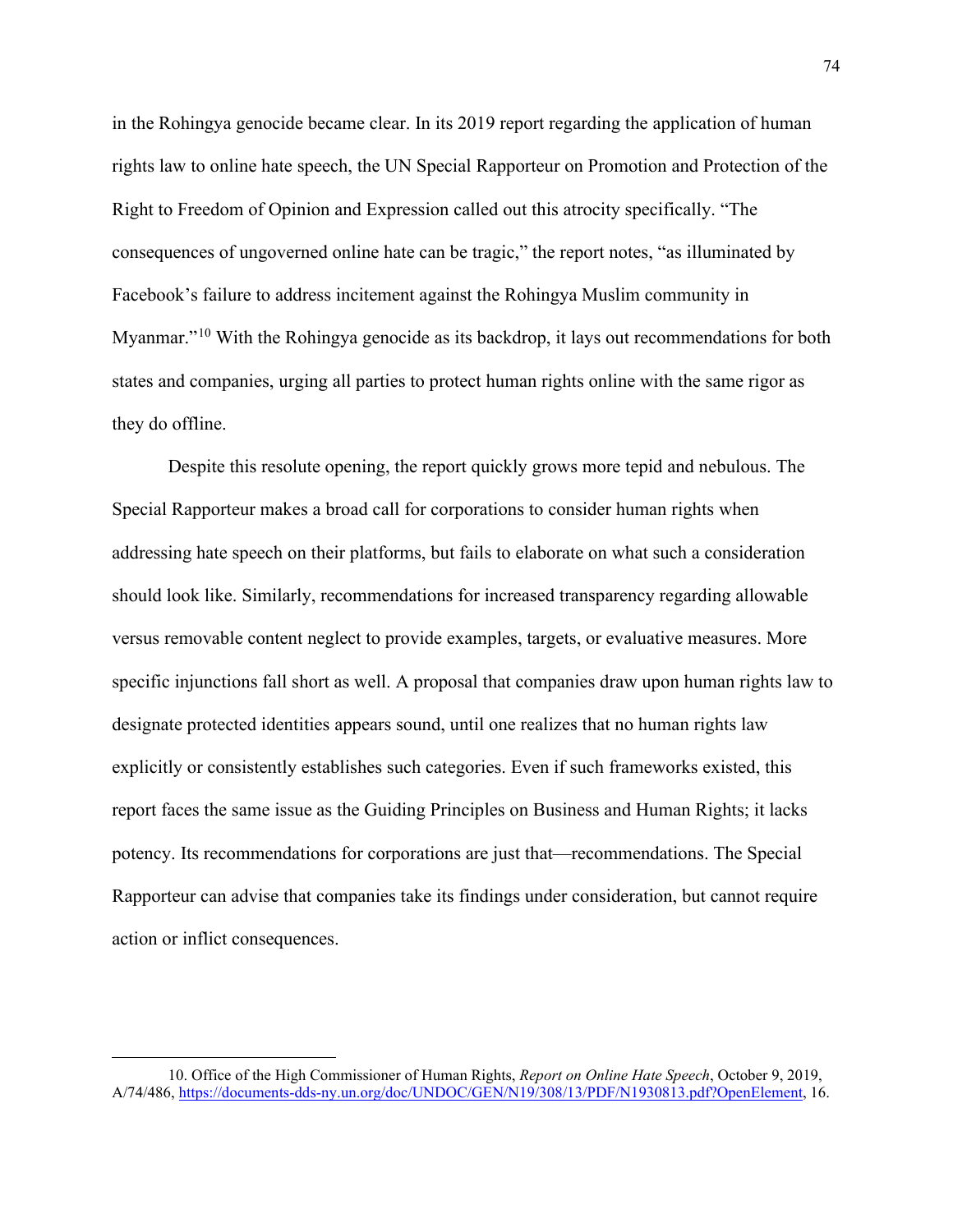One ongoing project may solve the enforceability issues faced by other United Nations measures. Convened annually since 2014, the Intergovernmental Working Group on Transnational Corporations and Other Business Enterprises with Respect to Human Rights represents the international community's attempt to devise a legally binding instrument that would regulate the activities of transnational corporations with respect to human rights. The treaty's current draft addresses victim rights and protections, prevention of human rights atrocities, access to remedy, issues of legal liability, and jurisdiction.<sup>[11](#page-76-0)</sup> If the working group ever completes its task, the final product could possess the clout of international law. However, that is a big 'if.' Given that it has taken seven years to yield a draft document, finalization and ratification seems a distant goal.

The working group's testudinal pace exemplifies a major drawback of transnational policy coordination. Unifying two hundred-odd states into a coalition with a cohesive approach towards any issue—let alone one as novel and complex as digital hate speech—represents a major diplomatic and administrative challenge. Global governance systems are bureaucratic behemoths, and even a successful attempt to design a legally binding regulatory instrument may take so long as to render the final product anachronistic. These impracticalities inhibit substantive and actionable contributions. Ultimately, the United Nations may be best positioned to articulate values and visions, and leave the actual mitigation of Facebook hate speech to other players.

<span id="page-76-0"></span><sup>11.</sup> Office of the High Commissioner of Human Rights, *Legally Binding Instrument to Regulate, in International Human Rights Law, the Activities of Transnational Corporations and Other Business Enterprises*, August 17, 2021, A/HRC/49/65/Add. 1, [https://www.ohchr.org/sites/default/files/Documents/HRBodies/HRCouncil/WGTransCorp/Session6/LBI3rdDRAF](https://www.ohchr.org/sites/default/files/Documents/HRBodies/HRCouncil/WGTransCorp/Session6/LBI3rdDRAFT.pdf) [T.pdf.](https://www.ohchr.org/sites/default/files/Documents/HRBodies/HRCouncil/WGTransCorp/Session6/LBI3rdDRAFT.pdf)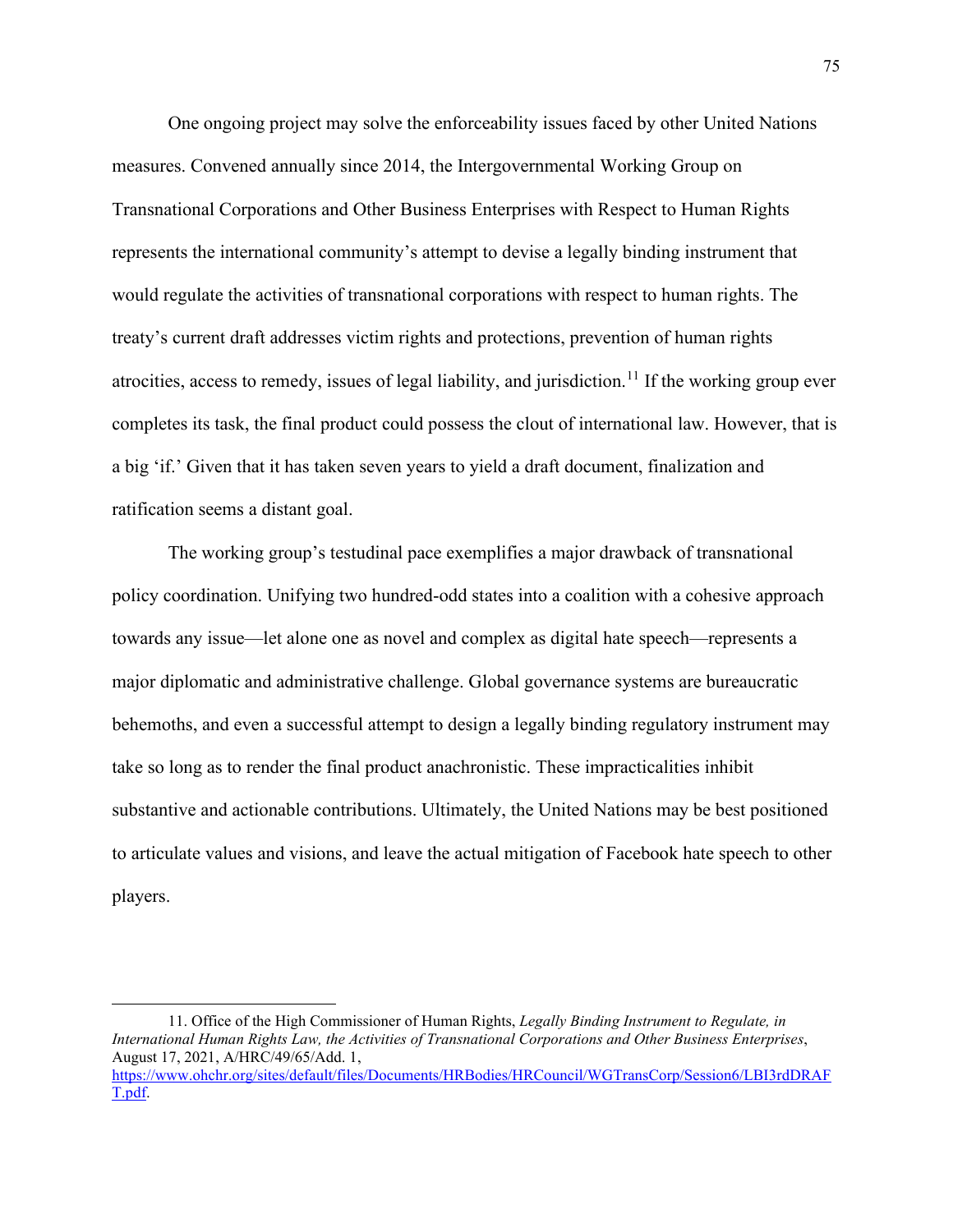### **SOVEREIGN STATES: STRONG BUT SEPARATE ENFORCEMENT**

Because the United Nations so often finds itself hamstrung by accusations of jurisdictional overreach, sovereign entities may prove more effective regulators. Within the limits of some very loose international agreements, states have absolute control over the relative liberty corporations possess within their borders. Some states—such as China—severely restrict that liberty. Though at least a partial market economy, the state retains extensive influence even over ostensibly private enterprises; one law, for example, requires any citizen, organization, or business to "support and cooperate in national intelligence work."[12](#page-77-0) The near-omnipotence of the Chinese government gives it an easy path out of the moral and political quagmire of Facebook: it simply avoids the quagmire entirely. Dubbed "The Great Firewall," China operates an extensive censorship system that blocks most social media platforms owned by Western companies including Facebook.<sup>13</sup> Despite its ubiquity throughout the rest of the world, Facebook cannot be accessed in China without a VPN. China's government instituted the ban in 2009 after unrest in the heavily oppressed Xinjiang region in order to sever connections between residents and the outside world. Eliminating Facebook in a country does, of course, eliminate Facebook hate speech in that country. However, trading virtual vitriol for centralized censorship does not constitute a desirable solution, and few states would be willing to risk the public backlash that would surely follow a unilateral prohibition of the platform.

On the opposite side of the spectrum lies the United States. Fervently capitalist, beholden to corporate interests, and seemingly allergic to federal economic regulation, the US has

<span id="page-77-0"></span><sup>12.</sup> Richard McGregor, "How the State Runs Business in China," *The Guardian,* July 25, 2019, [https://www.theguardian.com/world/2019/jul/25/china-business-xi-jinping-communist-party-state-private](https://www.theguardian.com/world/2019/jul/25/china-business-xi-jinping-communist-party-state-private-enterprise-huawei)[enterprise-huawei.](https://www.theguardian.com/world/2019/jul/25/china-business-xi-jinping-communist-party-state-private-enterprise-huawei)

<span id="page-77-1"></span><sup>13.</sup> Eloise Barry, "These Are the Countries Where Twitter, Facebook and TikTok Are Banned," *Time*, January 18, 2022[, https://time.com/6139988/countries-where-twitter-facebook-tiktok-banned/.](https://time.com/6139988/countries-where-twitter-facebook-tiktok-banned/)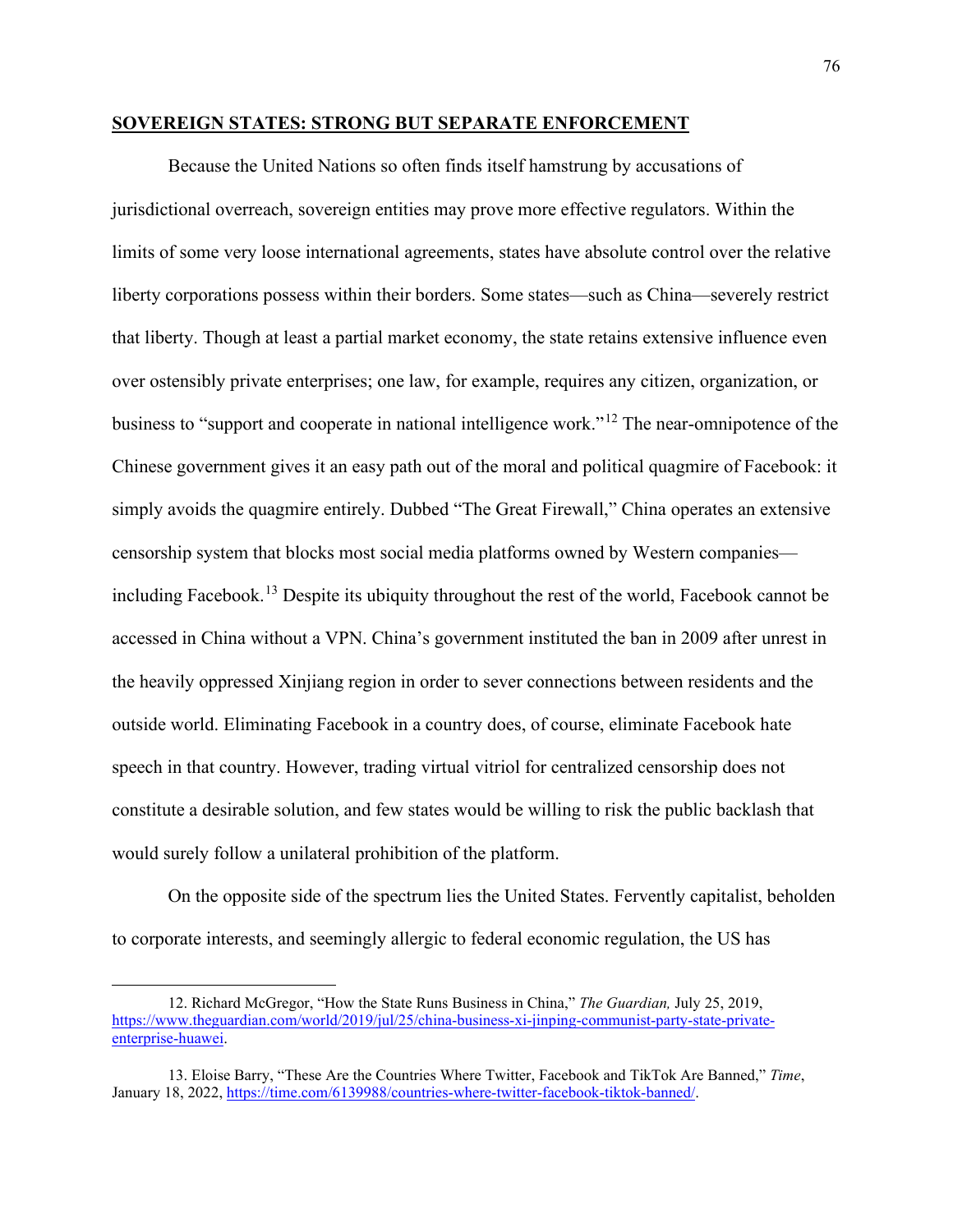historically dealt with hate speech on Facebook by turning a blind eye to it. The country's founding commitment to free expression renders any limitation on speech—even hateful speech—a political minefield. More recently, some legislators and attorneys general have targeted tech giants, including Facebook, for violating antitrust laws. A bipartisan coalition in the House of Representatives has proposed bills that would place a higher burden of proof on companies to demonstrate that planned mergers are sufficiently competitive.<sup>14</sup> Such a policy would make it much more challenging for corporations to acquire and neutralize potential rivals, as Facebook did with Instagram. Similarly, in December 2020 the Federal Trade Commission sued the company, alleging that Facebook maintains its veritable monopoly over social networking through anticompetitive practices.<sup>15</sup>

Though these measures indicate unprecedented legislative bellicosity towards Big Tech, they do not directly address hate speech. Reducing Facebook's market power could allow for the emergence of new social media platforms with more stringent content standards, moving users away from Facebook and curtailing the scope and intensity of its impact. However, given that over half of the world's Internet users regularly access Facebook, this outcome is far from certain. Both the Chinese and American approaches to Facebook fail to substantively address hate speech on Facebook. In the European Union, however, proposed legislation offers innovative and wide-ranging policies that could not only require social media companies to more

<span id="page-78-0"></span><sup>14.</sup> Cecilia Kang, "Lawmakers, Taking Aim at Big Tech, Push Sweeping Overhaul of Antitrust," *The New York Times*, June 11, 2021, [https://www.nytimes.com/2021/06/11/technology/big-tech-antitrust](https://www.nytimes.com/2021/06/11/technology/big-tech-antitrust-bills.html#:%7E:text=WASHINGTON%20%E2%80%94%20House%20lawmakers%20on%20Friday,to%20monopoly%20laws%20in%20decades)[bills.html#:~:text=WASHINGTON%20%E2%80%94%20House%20lawmakers%20on%20Friday,to%20monopoly](https://www.nytimes.com/2021/06/11/technology/big-tech-antitrust-bills.html#:%7E:text=WASHINGTON%20%E2%80%94%20House%20lawmakers%20on%20Friday,to%20monopoly%20laws%20in%20decades) [%20laws%20in%20decades.](https://www.nytimes.com/2021/06/11/technology/big-tech-antitrust-bills.html#:%7E:text=WASHINGTON%20%E2%80%94%20House%20lawmakers%20on%20Friday,to%20monopoly%20laws%20in%20decades)

<span id="page-78-1"></span><sup>15.</sup> Federal Trade Commission, "FTC Sues Facebook for Illegal Monopolization," news release, December 9, 2020, [https://www.ftc.gov/news-events/news/press-releases/2020/12/ftc-sues-facebook-illegal-monopolization.](https://www.ftc.gov/news-events/news/press-releases/2020/12/ftc-sues-facebook-illegal-monopolization)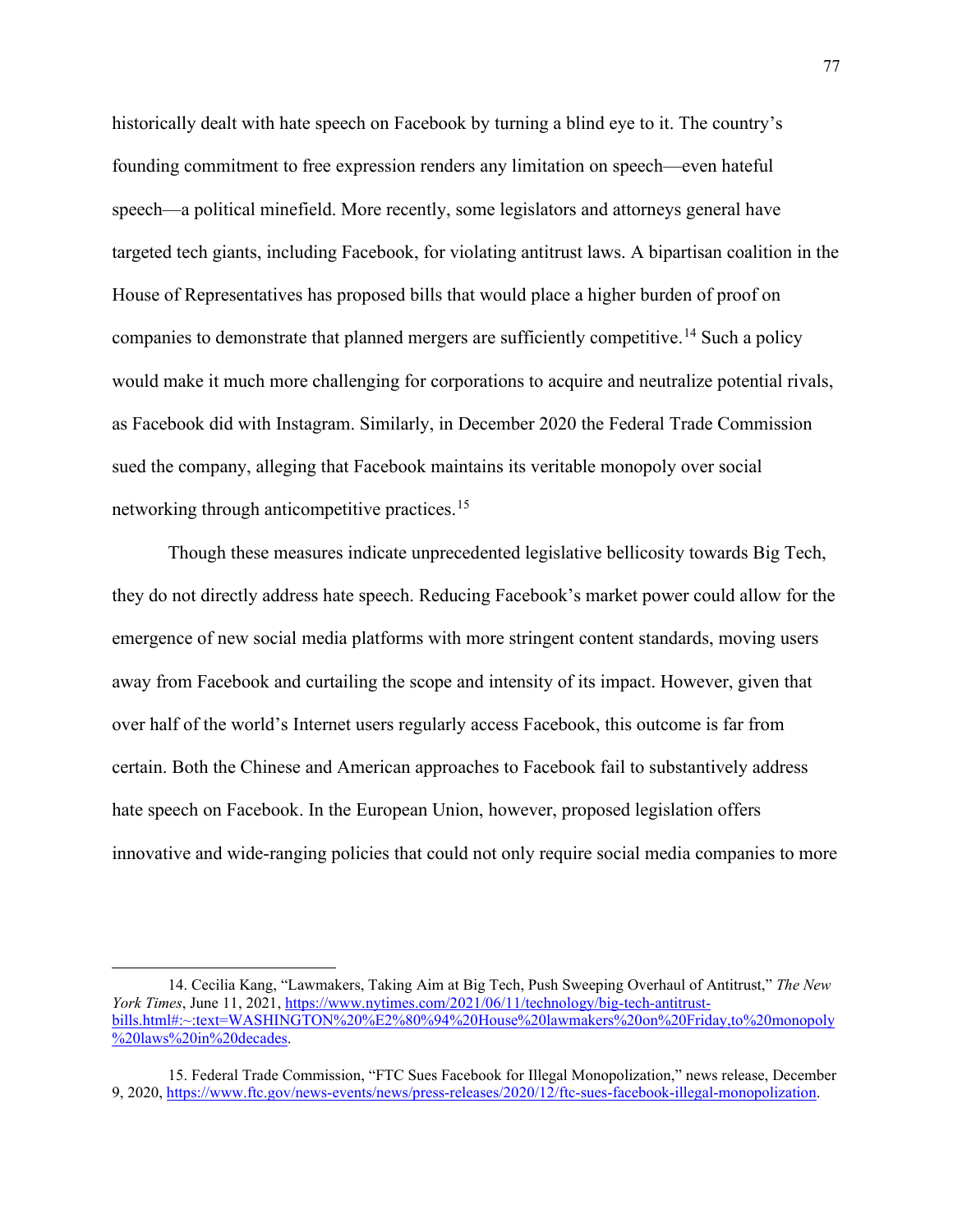assiduously remove hateful content from their platforms, but proactively prevent such content in the first place.

Approved by the European Parliament in January 2022, the Digital Services Act (DSA) imposes a system of rules, regulations, and penalties meant to make the Internet a safer place for users.<sup>[16](#page-79-0)</sup> It requires social media platforms to publicly disclose how many content moderators they employ and what languages they speak, a direct response to Facebook's failures in Myanmar. Platforms would also need to establish accessible and timely mechanisms for complaints and redress, allowing users to contest content moderation decisions. However, the DSA recognizes that corporations' first loyalty is to their own bottom line, not the rights and security of their users. Therefore, the legislation would subject companies to external risk audits and create stronger public oversight of the platforms. Unlike the United Nations, which has published multiple reports suggesting similar measures, the European Union possesses the ability to punish noncompliance. Corporations in violation of the Digital Services Act could face fines of up to 10% of their global revenue.<sup>[17](#page-79-1)</sup>

Passed in tandem with the DSA, the Digital Markets Act (DMA) addresses the unjust market systems that have allowed Facebook to accrue power virtually unchecked. The DMA places new obligations on industry 'gatekeepers,' or firms that hold significant market power. It would require companies such as Facebook to cease favoring their own products and prevent other noncompetitive practices that quash the success of new, potentially more ethical social

<span id="page-79-1"></span><span id="page-79-0"></span><sup>16.</sup> European Parliament. "Digital Services Act: Regulating Platforms for a Safer Online Space for Users." News release, January 20, 2022[, https://www.europarl.europa.eu/news/en/press-room/20220114IPR21017/digital](https://www.europarl.europa.eu/news/en/press-room/20220114IPR21017/digital-services-act-regulating-platforms-for-a-safer-online-space-for-users)[services-act-regulating-platforms-for-a-safer-online-space-for-users.](https://www.europarl.europa.eu/news/en/press-room/20220114IPR21017/digital-services-act-regulating-platforms-for-a-safer-online-space-for-users)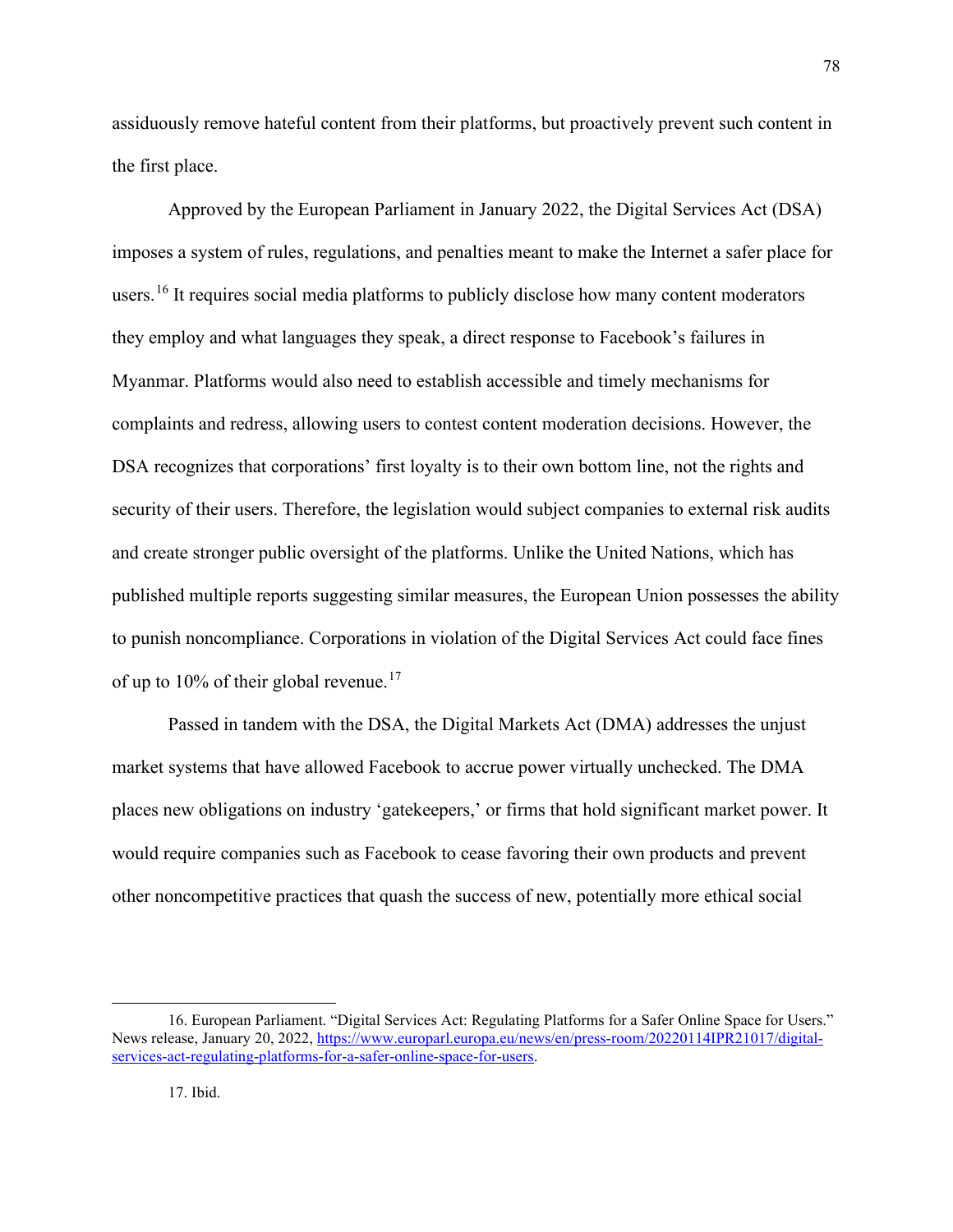media platforms.[18](#page-80-0) Failure to uphold these standards and comply with a fair, open digital marketplace could provoke additional fines of up to 10% of global revenue. Enforcement of both the DSA and DMA would rest with the European Commission, not individual European states.<sup>[19](#page-80-1)</sup> This technicality is meant to bypass nations with lax regulations such as Ireland, where most Big Tech companies house their European headquarters. If approved by EU Member States, the Digital Services Act and Digital Markets Act would represent the world's most comprehensive action against online hate speech and its offline harm.

Both of these measures build on the 2016 Code of Conduct on Countering Illegal Hate Speech Online. Actualizing the dual-track schemas put forth by the United Nations, the Code of Conduct creates responsibilities for both nations and corporations. It commits IT companies to supporting EU efforts to "respond to the challenge of ensuring that online platforms do not offer opportunities for illegal online hate speech to spread virally."[20](#page-80-2) Platforms must respond "expeditiously" to reports of hate speech—ideally within 24 hours—and maintain a high standard of transparency regarding impermissible content and notification procedures.<sup>[21](#page-80-3)</sup> Unlike many other national technological policies, the Code of Conduct also obligates Internet companies to support educational programs that build critical thinking skills, inoculating the

21. Ibid, 1.

<span id="page-80-0"></span><sup>18.</sup> European Commission, "The Digital Markets Act: Ensuring Fair and Open Digital Markets," accessed December 1, 2021[, https://ec.europa.eu/info/strategy/priorities-2019-2024/europe-fit-digital-age/digital-markets-act](https://ec.europa.eu/info/strategy/priorities-2019-2024/europe-fit-digital-age/digital-markets-act-ensuring-fair-and-open-digital-markets_en)[ensuring-fair-and-open-digital-markets\\_en.](https://ec.europa.eu/info/strategy/priorities-2019-2024/europe-fit-digital-age/digital-markets-act-ensuring-fair-and-open-digital-markets_en)

<sup>19.</sup> Ibid.

<span id="page-80-3"></span><span id="page-80-2"></span><span id="page-80-1"></span><sup>20.</sup> European Commission. "European Union Code of Conduct on Countering Illegal Hate Speech Online." June 30, 2016, [https://ec.europa.eu/info/policies/justice-and-fundamental-rights/combatting-discrimination/racism](https://ec.europa.eu/info/policies/justice-and-fundamental-rights/combatting-discrimination/racism-and-xenophobia/eu-code-conduct-countering-illegal-hate-speech-online_en)[and-xenophobia/eu-code-conduct-countering-illegal-hate-speech-online\\_en,](https://ec.europa.eu/info/policies/justice-and-fundamental-rights/combatting-discrimination/racism-and-xenophobia/eu-code-conduct-countering-illegal-hate-speech-online_en) 1.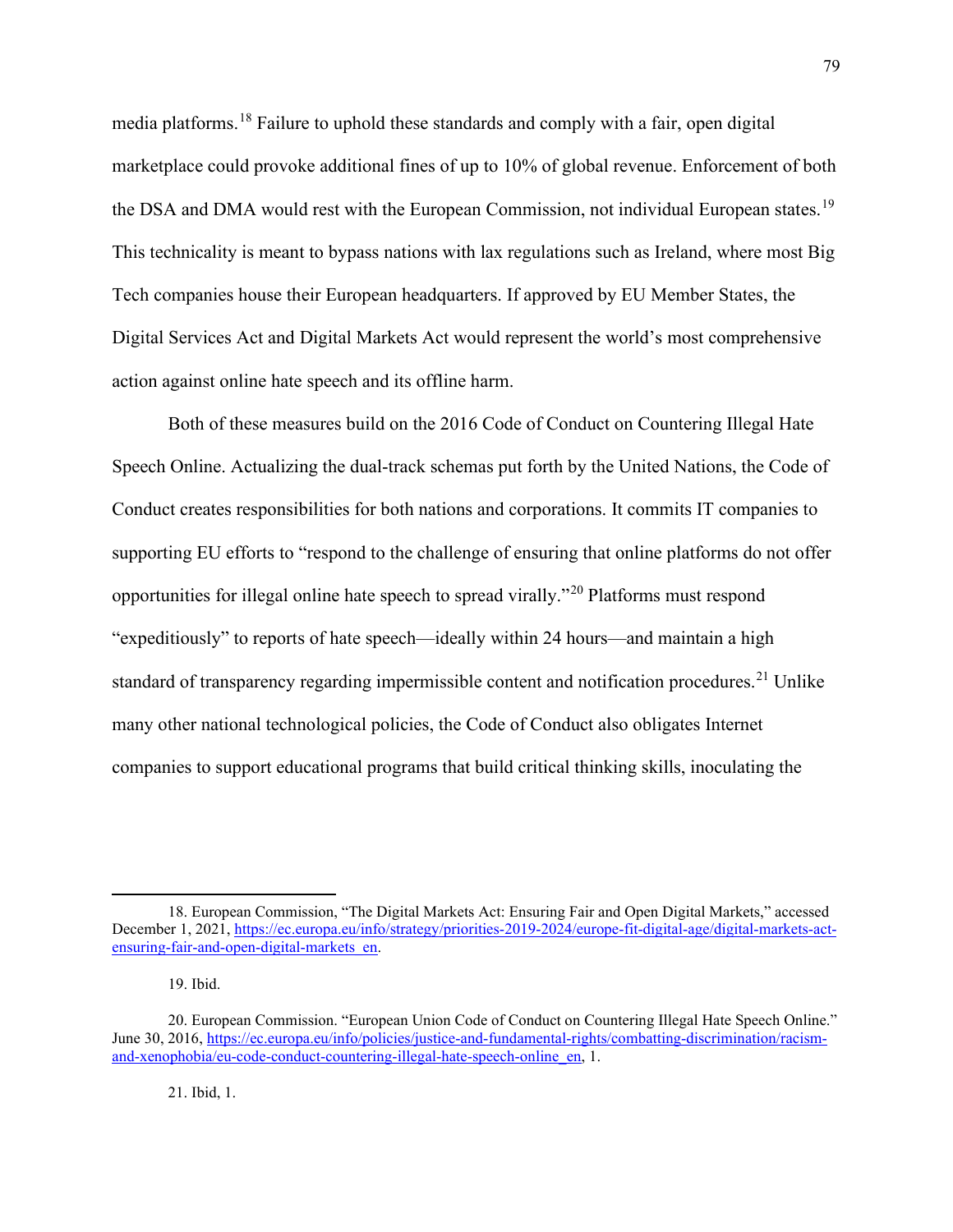populace against disinformation and heuristic-induced prejudices. These measures are designed to prevent the type of online behavior that led to the Rohingya genocide in Myanmar.

The Code of Conduct on Countering Illegal Hate Speech Online is also extrapolated from a 2008 EU framework criminalizing certain forms of racist and xenophobic expression. European Union member states must punish speech that is "publicly inciting to violence or hatred directed against a group of persons or a member of such group defined by reference to race, colour, religion, descent or national or ethnic origin," and/or "publicly condoning, denying, or grossly trivialising" crimes of genocide, crimes against humanity, and war crimes.<sup>[22](#page-81-0)</sup> This wording already lends the Code of Conduct more clout than similar limitations on free speech in the United States; it forbids not only incitement to violence, but also incitement to hatred. Issuing this broader injunction relieves the hefty burden of proving a direct connection between digital language and physical violence.

The initial 2008 framework also contains an article holding legal persons liable for punishable speech. Constituting another departure from United States law, this raises the possibility of Facebook facing culpability for hate speech posted on its platform. In the US, infamous Section 230 of the Communications Decency Act states that "no provider or user of an interactive computer service shall be treated as the publisher or speaker of any information provided by another information content provider."[23](#page-81-1) This small provision possesses massive consequences. It essentially removes liability from any social media company for the content hosted on their platforms, even content that is libelous, inciteful, or otherwise judicially

<span id="page-81-0"></span><sup>22.</sup> European Council, *Council Framework Decision on Combating Certain Forms and Expressions of Racism and Xenophobia by Means of Criminal Law,* November 28, 2008, 2008/913/JHA, [https://eur](https://eur-lex.europa.eu/legal-content/en/TXT/?uri=CELEX%3A32008F0913)[lex.europa.eu/legal-content/en/TXT/?uri=CELEX%3A32008F0913.](https://eur-lex.europa.eu/legal-content/en/TXT/?uri=CELEX%3A32008F0913)

<span id="page-81-1"></span><sup>23.</sup> Congress.gov, "S.314 - 104th Congress (1995-1996): Communications Decency Act of 1995," February 1, 1995, [https://www.congress.gov/bill/104th-congress/senate-bill/314/,](https://www.congress.gov/bill/104th-congress/senate-bill/314/) § 230.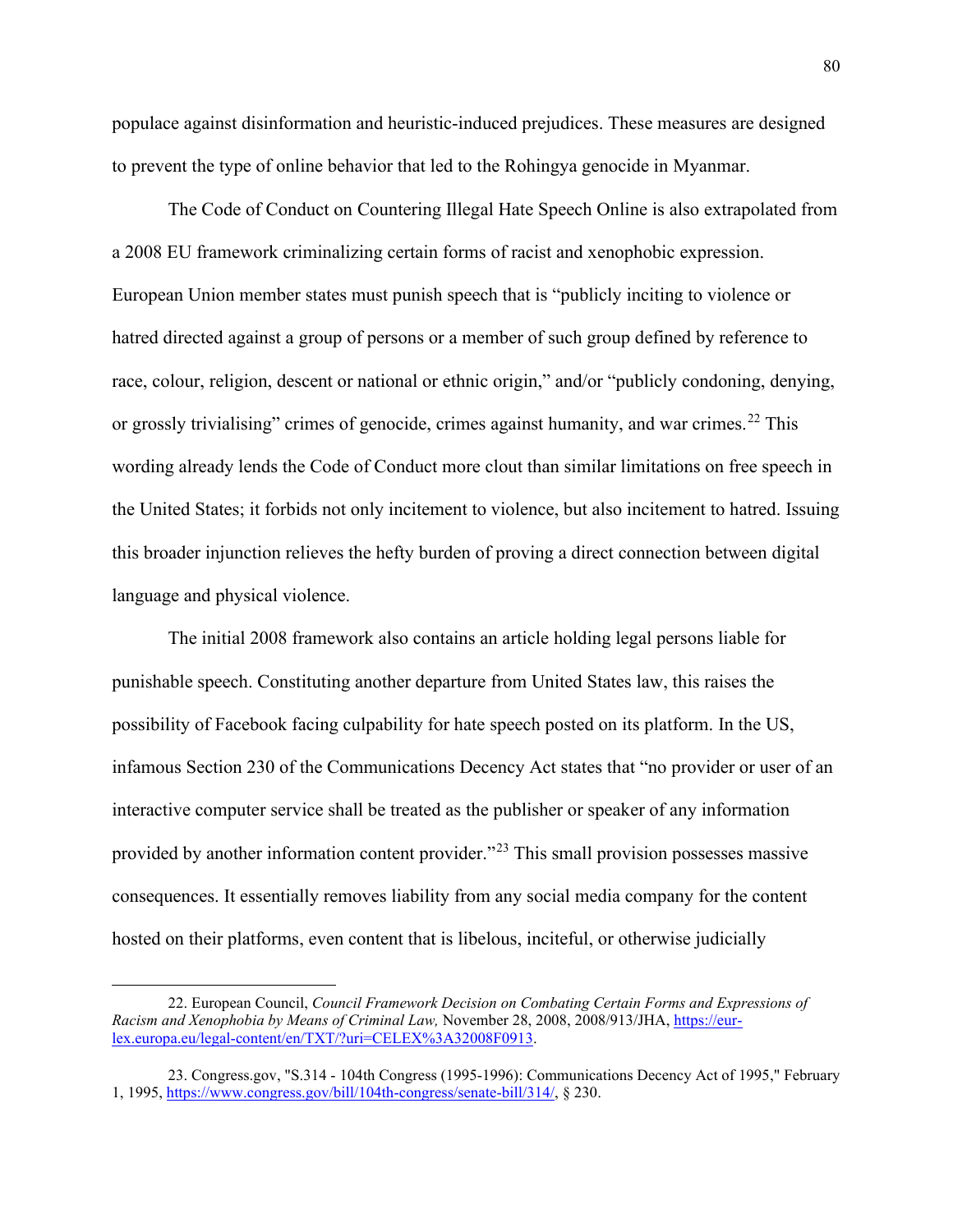condemnable. Passed in 1996, the United States Congress intended Section 230 to provide the legal wiggle room viewed as necessary for the growth of the burgeoning tech industry.<sup>[24](#page-82-0)</sup> More than 25 years later, however, it is evident that corporations no longer need governmental stimulus. Where once Internet companies required protection from the public, now the public needs protection from the Internet companies. The European Union's Code of Conduct on Countering Illegal Hate Speech addresses this development, recognizing that some degree of regulation—a small sacrifice of personal liberty—may be necessary to guarantee a greater degree of security—a realization of collective liberty. However, despite its innovative approach, the Code of Conduct possesses significant geographical limitations. It is, after all, the 'European Union's' code, and therefore does not apply to the vast majority of the world's population that dwells outside of the EU. The Digital Markets Act and Digital Services Act face similar constraints. The advantage of enforceability that sovereign solutions afford comes at the cost of universality, leaving the issue of online hate speech only spottily addressed.

### **CORPORATE RESPONSIBILITY: NECESSITY OR IMPOSSIBILITY?**

Reining in the harm caused by Facebook may elude governing bodies. Multilateral institutions such as the United Nations can standardize regulations, coalescing the international community into a united front against digital hate speech and its real-world damage. However, such measures often lack the force of law, rendering them all but ineffective. Policies initiated by sovereign entities such as the European Union face the inverse problem; they can impose enforceable rules and consequences, but only within their limited jurisdictions. If each nation were to impose distinct laws governing hate speech on social media platforms, cyberspace could

<span id="page-82-0"></span><sup>24.</sup> Electronic Frontier Foundation, "CDA 230," Accessed February 14, 2022, [https://www.eff.org/issues/cda230.](https://www.eff.org/issues/cda230)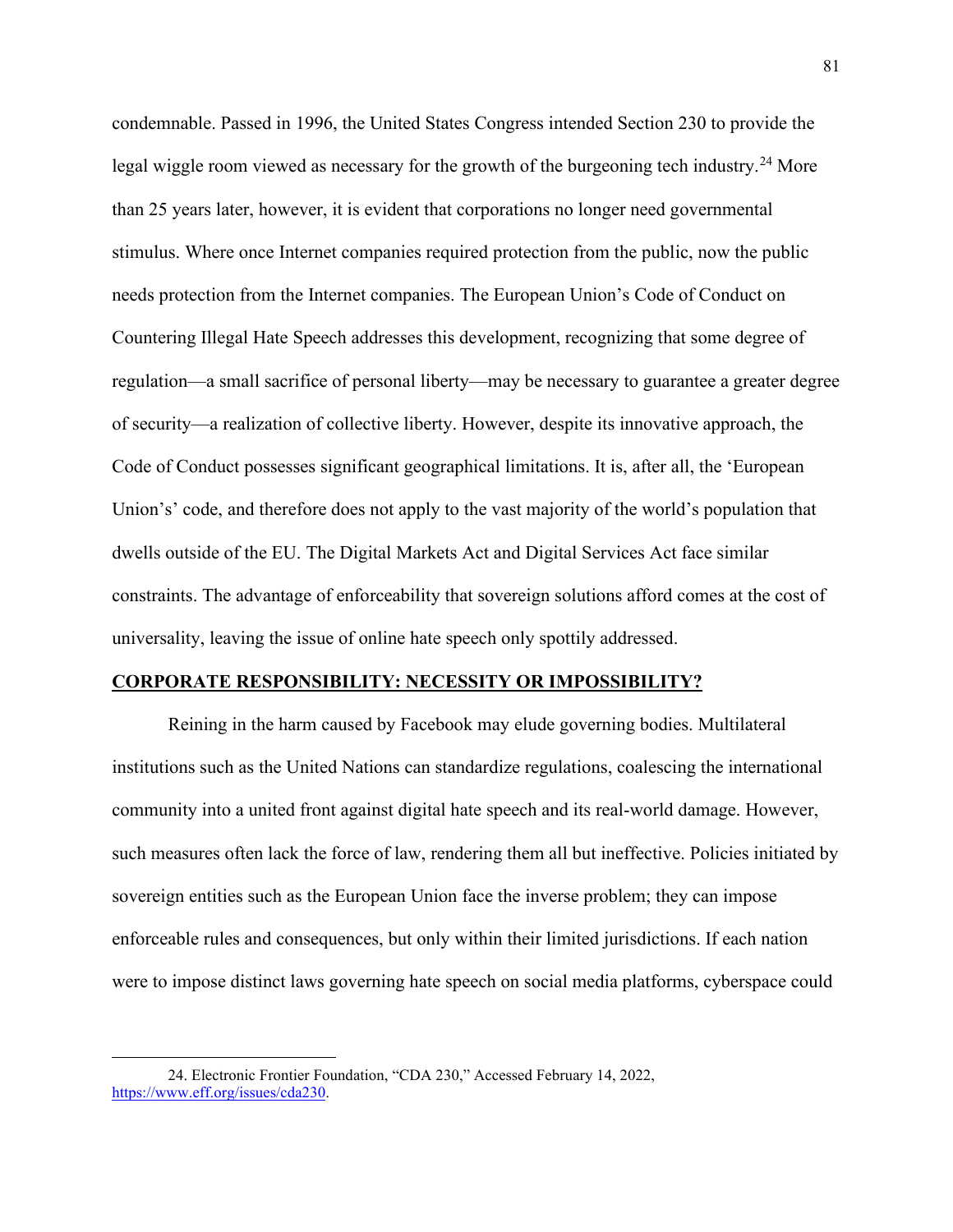be carved into dozens of disparate regulatory zones. Such an outcome would be not only inconvenient, but almost inconceivable. After all, the Internet in general and social media in particular derive their utility from their unsurpassed ability to connect individuals across the globe. Discordant and uncoordinated policing of Facebook seems both impractical and unpopular.

Further, both global and national governmental systems are riddled with red tape. Drafting even limited or impotent legislation would likely take so long that it would be obsolete by the time of ratification, forcing the process to begin anew. Technology progresses with a rapidity utterly foreign to the halls of bureaucracy. Facebook's algorithm—and the way users engage with it—changes frequently, producing phenomena and potential problems that lawmakers may not anticipate. Cumbersome legislative leviathans lack the speed and agility to keep pace with Silicon Valley. Indeed, rapid advancement and a high tolerance for risk has characterized Facebook ever since the company's infancy when Zuckerberg famously exhorted his employees to "move fast and break things."<sup>[25](#page-83-0)</sup> With plenty of things now broken, perhaps only Facebook itself can move fast enough to repair them.

Once again, Myanmar provides a grim illustration for the rest of the world. Places as diverse as India and France, Ethiopia and the United States possess high degrees of racial/ethnic tension, exacerbated by social media and their own unique constellations of genocidal primes, as discussed in the previous chapter. Given the ubiquity of both conflict and Facebook, what steps can be taken to decouple the platform from its aggravation of global hatred? Any such progress will first require Facebook to devote its resources more equitably around the world.

<span id="page-83-0"></span><sup>25. &</sup>quot;Mark Zuckerberg's Letter to Investors: 'The Hacker Way,'" *Wired*, February 1, 2012, [https://www.wired.com/2012/02/zuck-letter/.](https://www.wired.com/2012/02/zuck-letter/)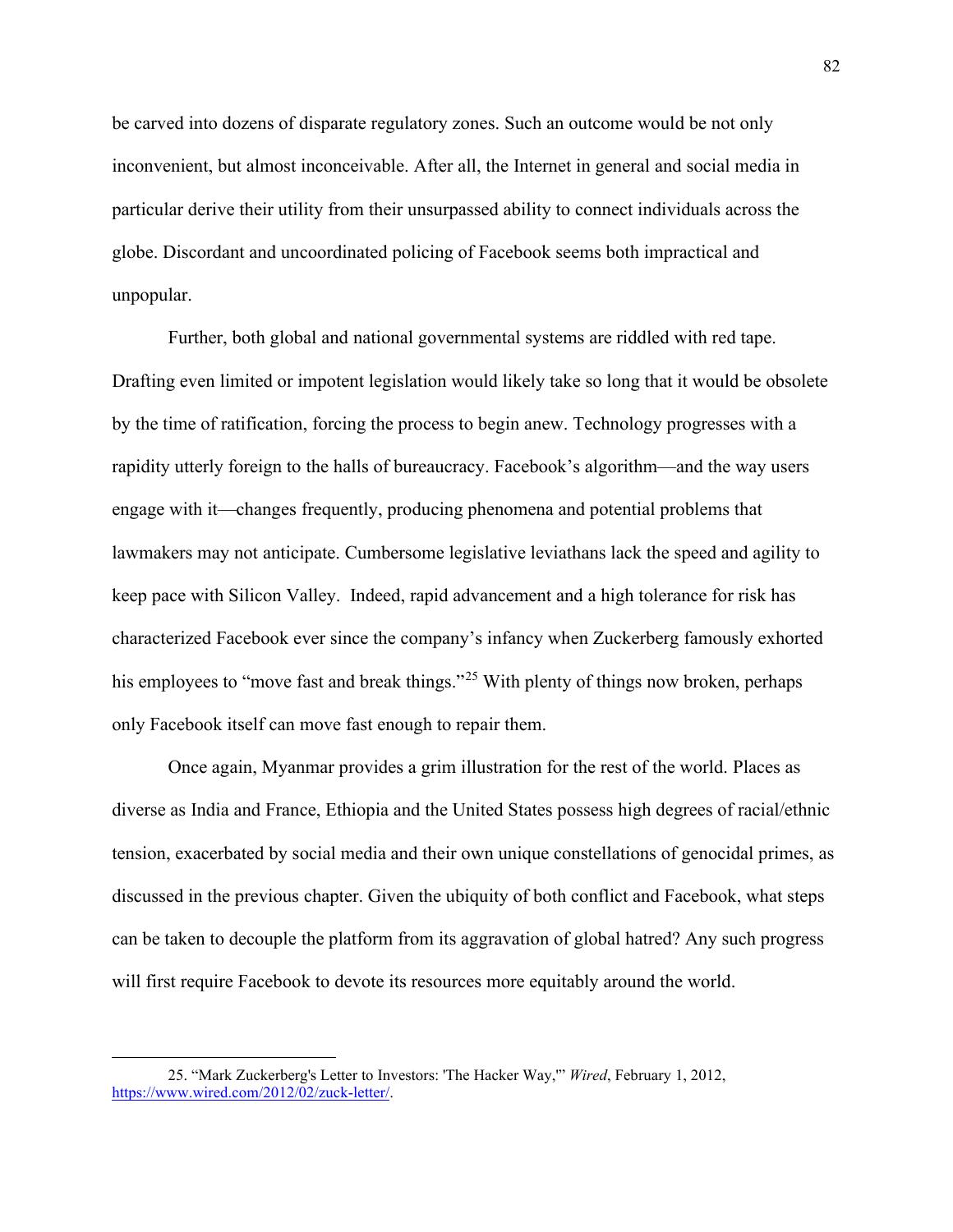Investigations in the aftermath of the Rohingya genocide revealed a gross negligence on the part of the company as it aggressively pursued market expansion in Myanmar without allocating adequate attention, funding, or staffing to its operations there. During the rapid deregulation of media after the dissolution of the military junta, telecommunications access exploded. In 2012, Internet penetration hovered around just 1%; by 2018, it reached  $30\%$ <sup>26</sup> Simultaneously, the price of SIM cards plunged by 99%, leading millions of Burmese citizens to purchase smartphones—smartphones from which they could access Facebook. With its synchronized messaging system, news content, and entertainment platform, Facebook use in Myanmar skyrocketed. In order to capitalize on the app's popularity, "Myanmar's mobile phone operators began offering a sweet deal: use Facebook without paying any data charges."[27](#page-84-1) The coincidence of media liberalization, technologization, and economic incentivization produced an exponential increase in the prevalence of Facebook. According to a Reuters investigation, Myanmar possessed 1.2 million Facebook users in 2014. Just four years later, it had 18 million.<sup>[28](#page-84-2)</sup> Unlike in the United States where the platform serves primarily to connect people, many people in Myanmar utilize it as their primary news source, and even equate it with the Internet itself.<sup>[29](#page-84-3)</sup>

However, the expansion of Burmese Facebook users was not accompanied by an expansion of Burmese Facebook infrastructure. The company had no permanent staff members in the country, and in 2015 it employed just four Burmese-speaking content moderators to

28. Ibid.

<span id="page-84-0"></span><sup>26.</sup> Jennifer Whitten-Woodring et al., "Poison If You Don't Know How to Use It: Facebook, Democracy, and Human Rights in Myanmar," *The International Journal of Press/Politics* 25, no. 3 (July 2020): 407–25. [https://doi.org/10.1177/1940161220919666.](https://doi.org/10.1177/1940161220919666) 

<span id="page-84-3"></span><span id="page-84-2"></span><span id="page-84-1"></span><sup>27.</sup> Steve Stecklow, "Why Facebook is Losing the War on Hate Speech in Myanmar," *Reuters,* August 15, 2018. [https://www.reuters.com/investigates/special-report/myanmar-facebook-hate/.](https://www.reuters.com/investigates/special-report/myanmar-facebook-hate/)

<sup>29.</sup> Whitten-Woodring et al., "Poison."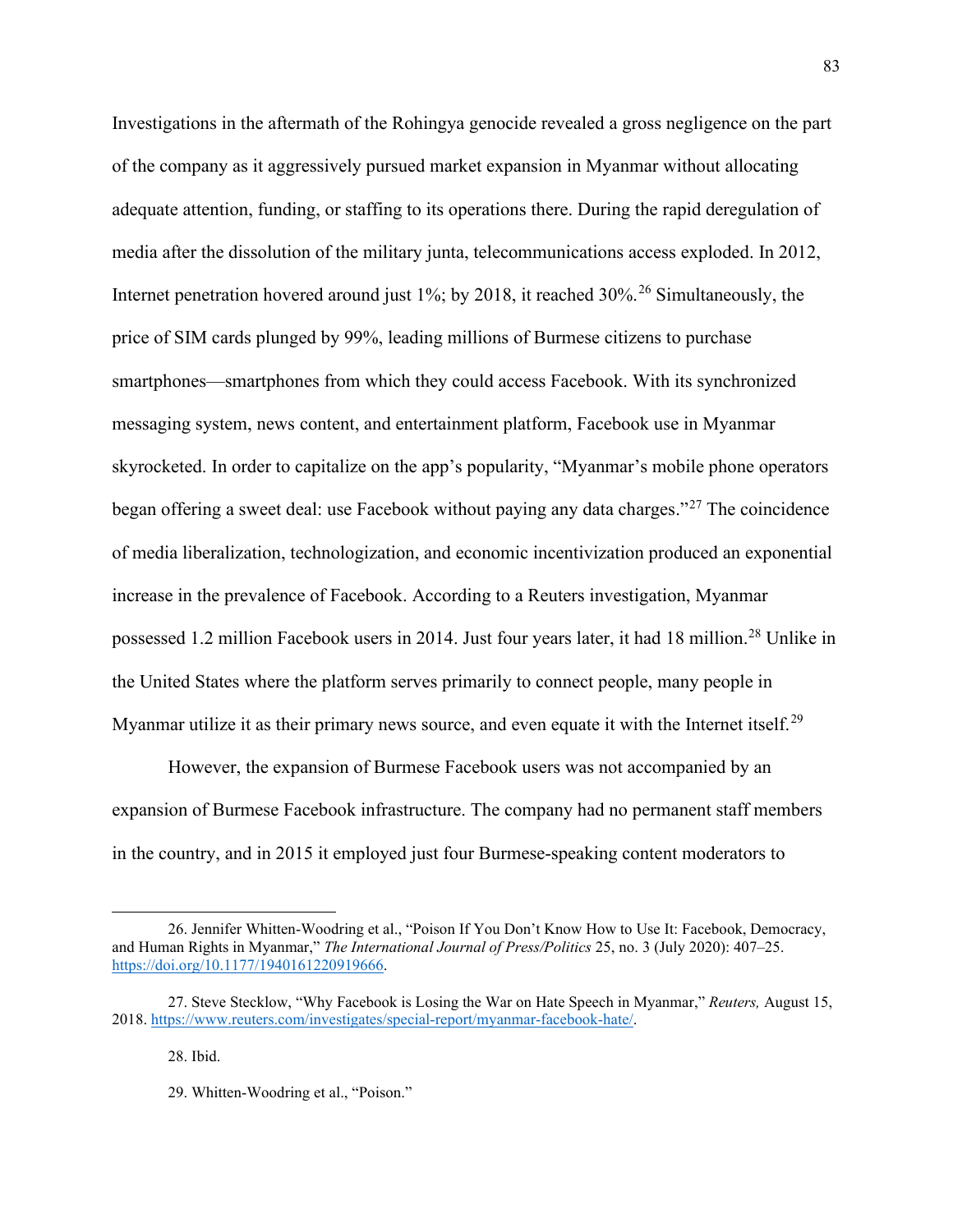review the posts of Myanmar's 7.3 million users.<sup>[30](#page-85-0)</sup> Spread that thinly, the moderators had no hope of examining every reported violation, and countless instances of anti-Rohingya content fell through the cracks. Hate speech also benefited from a scarcity of technological resources. Facebook's algorithm for identifying and reporting problematic posts operates primarily in 'global' languages such as English, Spanish, and Mandarin, creating a language barrier that exposes linguistic minorities to higher levels of online hatred.<sup>[31](#page-85-1)</sup> Further, the company's translation technology is largely incompatible with Burmese script, producing dangerously erroneous results. One post discovered by Reuters read in Burmese, "Kill all the kalars that you see in Myanmar; none of them should be left alive;" the English translation rendered it as, "I shouldn't have a rainbow in Myanmar."<sup>[32](#page-85-2)</sup> The effects of such technological failures like this are worsened by other sociopolitical dynamics within the country. "Facebook gained influence at a time when government publications seemed to condone extreme speech and when trust in foreign media was declining. Therefore, Facebook became popular when conditions in Myanmar were ripe for online extreme speech to occur and for disinformation to remain unchallenged."<sup>[33](#page-85-3)</sup> Despite the presence of domestic upheaval, ethnic tension, and other genocidal primes, the company did not curb the pace of its expansion in Myanmar, nor did it adjust its content moderation strategies. Facebook's aggressive business practices and refusal to sufficiently resource expanding markets contributed to one of the worst humanitarian crises of the 21st century.

<sup>30.</sup> Stecklow, "Why Facebook is Losing the War."

<span id="page-85-3"></span><span id="page-85-2"></span><span id="page-85-1"></span><span id="page-85-0"></span><sup>31.</sup> Billy Perrigo, "Facebook Says It's Removing More Hate Speech Than Ever Before. But There's a Catch," *Time,* November 27, 2019[, https://time.com/5739688/facebook-hate-speech-languages/.](https://time.com/5739688/facebook-hate-speech-languages/)

<sup>32.</sup> Stecklow, "Why Facebook is Losing the War."

<sup>33.</sup> Whitten-Woodring et al., "Poison."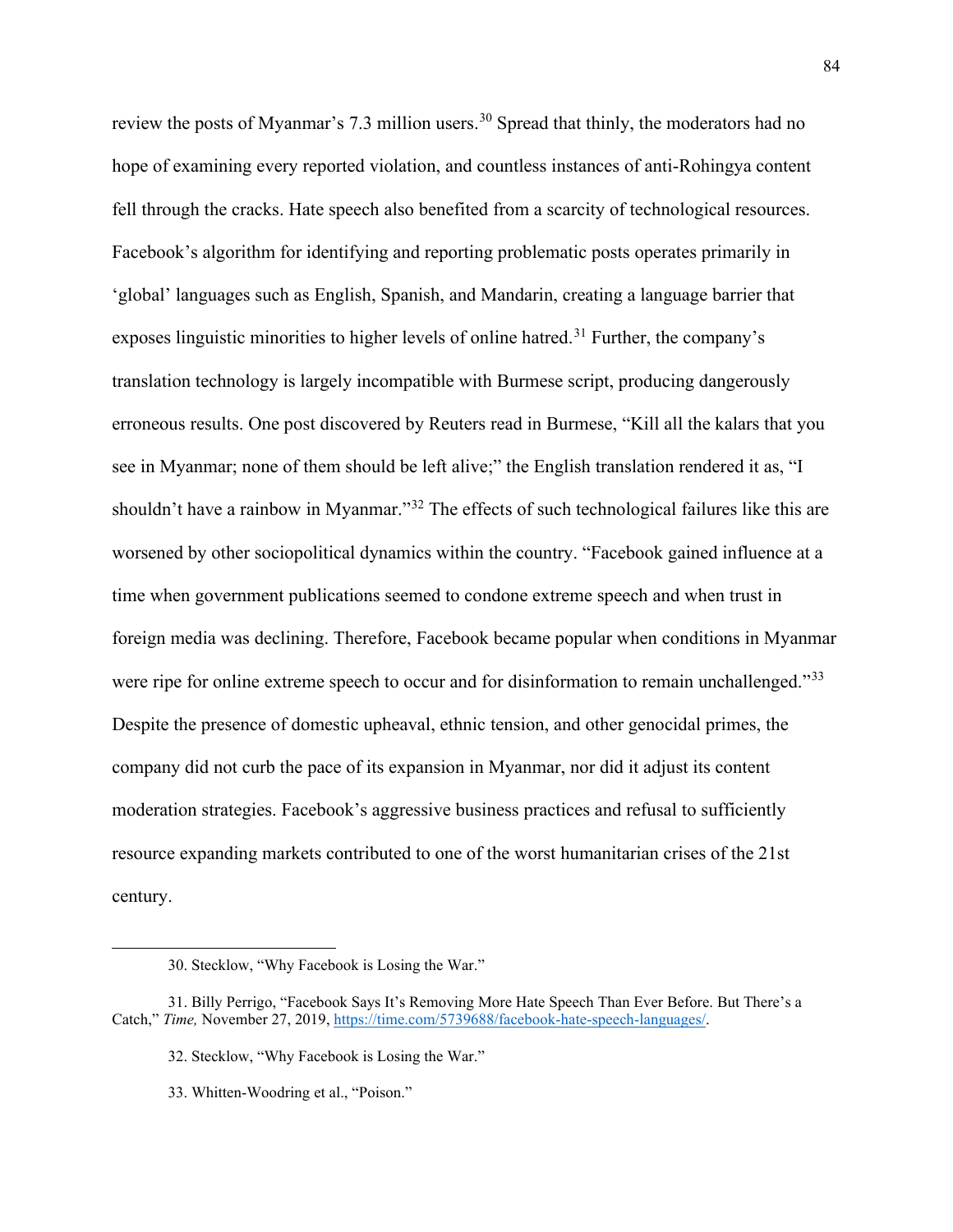These shortcomings are not limited to Myanmar. Rather, they constitute a pattern within Facebook's global operations, demonstrating a clear prioritization of its Euro-American users. A recent study of Facebook content in India exposed rampant disinformation and hate speech, particularly targeted towards Muslims. India currently constitutes Facebook's largest market, with over 340 million regular users. However, despite the nation's importance to the company's bottom line, Facebook still chooses to allocate its ample resources elsewhere. According to internal documents, it devotes 87% of its anti-misinformation budget to the United States, despite Americans representing only 10% of Facebook users.<sup>34</sup> This blatant disregard for the majority of the global population perpetuates the hatred that already exists on the platform and precludes the mitigation of resulting violence. Preventing another genocide like that in Myanmar will require Facebook to invest time, funding, technology, and personnel outside the United States.

Part of this negligence also manifests in Facebook's 'race-blind' approach to content moderation. By blinding itself entirely to historic and contemporary realities of marginalization, the company fails to adequately protect vulnerable groups from violence seeded on its platform. The effects of this decontextualization can be starkly seen in Myanmar. Privileging dominant Buddhist nationalist extremists to the same degree as the disenfranchised Rohingya minority permitted the proliferation and reinforcement of hateful rhetoric that—while perhaps not in strict violation of the Community Standards—nevertheless engendered harm. Facebook has made repeated assurances that it takes 'local nuances' such as racial slurs into consideration during the evaluation process. However, content moderators have confessed that "the rules were

<span id="page-86-0"></span><sup>34.</sup> Frenkel, Sheera and Davey Alba. "In India, Facebook Grapples with an Amplified Version of Its Problems." *The New York Times*, November 9, 2021. [https://www.nytimes.com/2021/10/23/technology/facebook](https://www.nytimes.com/2021/10/23/technology/facebook-india-misinformation.html?referringSource=articleShare)[india-misinformation.html?referringSource=articleShare.](https://www.nytimes.com/2021/10/23/technology/facebook-india-misinformation.html?referringSource=articleShare)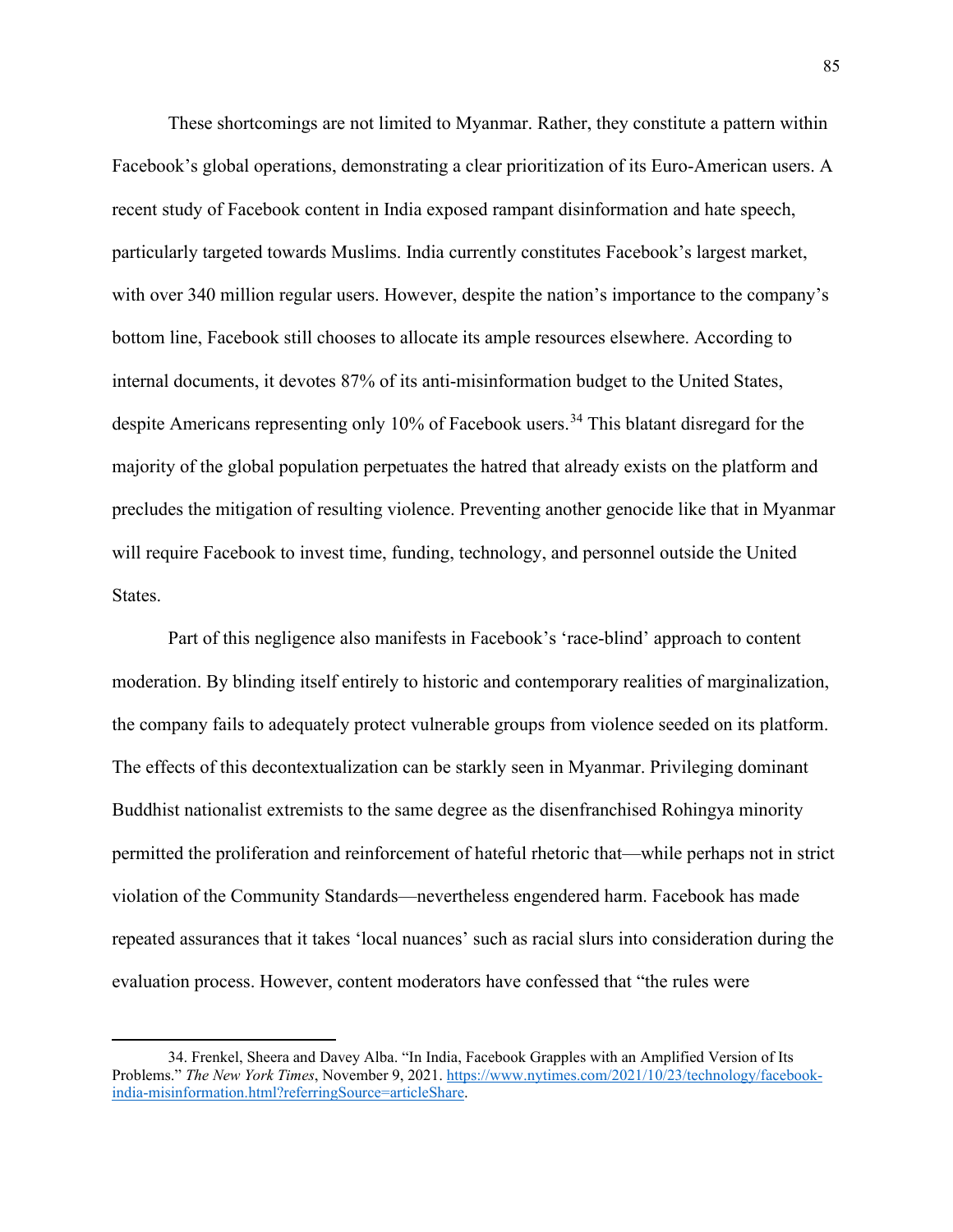inconsistent; sometimes they could make exceptions and sometimes they couldn't."<sup>[35](#page-87-0)</sup> In many instances of cultural or linguistic ambiguity, users received the benefit of the doubt and questionable content remained on the platform.<sup>[36](#page-87-1)</sup> If Facebook hopes to impede the repetition of history, it must reimagine its approach to hate speech. It must recognize that cyberspace does not exist in a vacuum, and therefore ground its Community Standards in local contexts of power, oppression, and privilege.

Additionally, Facebook should also consider reforming the underlying design that not merely enables but actively encourages the spread of hate speech on its platform. The piece of technology that prophesied Facebook's innovation and enshrined its dominance—the News Feed algorithm—preys upon the natural human proclivity towards fear-, disgust-, or rage-inducing content. This proclivity, known as negativity bias, "accounts for our tendency to remember episodes of threat and fear more strongly than periods of calm and peaceful relations with other groups."[37](#page-87-2) It may have begun as an adaptive strategy, but in modern times the bias leads to individuals devoting more time, attention, and memory to negative events. Chirot and McCauley note that this can engender intergroup conflict; group members focus more on the perceived dangers and uncertainties posed by the 'Other,' creating an abstract yet pervasive sense of threat that may incite violence.<sup>[38](#page-87-3)</sup> Social media algorithms only exacerbate these effects. Meant to maximize user engagement, the News Feed serves customized content to each user based on what that individual has demonstrated an interest in or preference for. However, because human

38. Ibid, 64-65.

<sup>35.</sup> Stecklow, "Why Facebook is Losing the War."

<sup>36.</sup> Ibid.

<span id="page-87-3"></span><span id="page-87-2"></span><span id="page-87-1"></span><span id="page-87-0"></span><sup>37.</sup> Daniel Chirot and Clark McCauley, *Why Not Kill Them All? The Logic and Prevention of Mass Political Murder*, (Princeton: Princeton University Press, 2006), 64.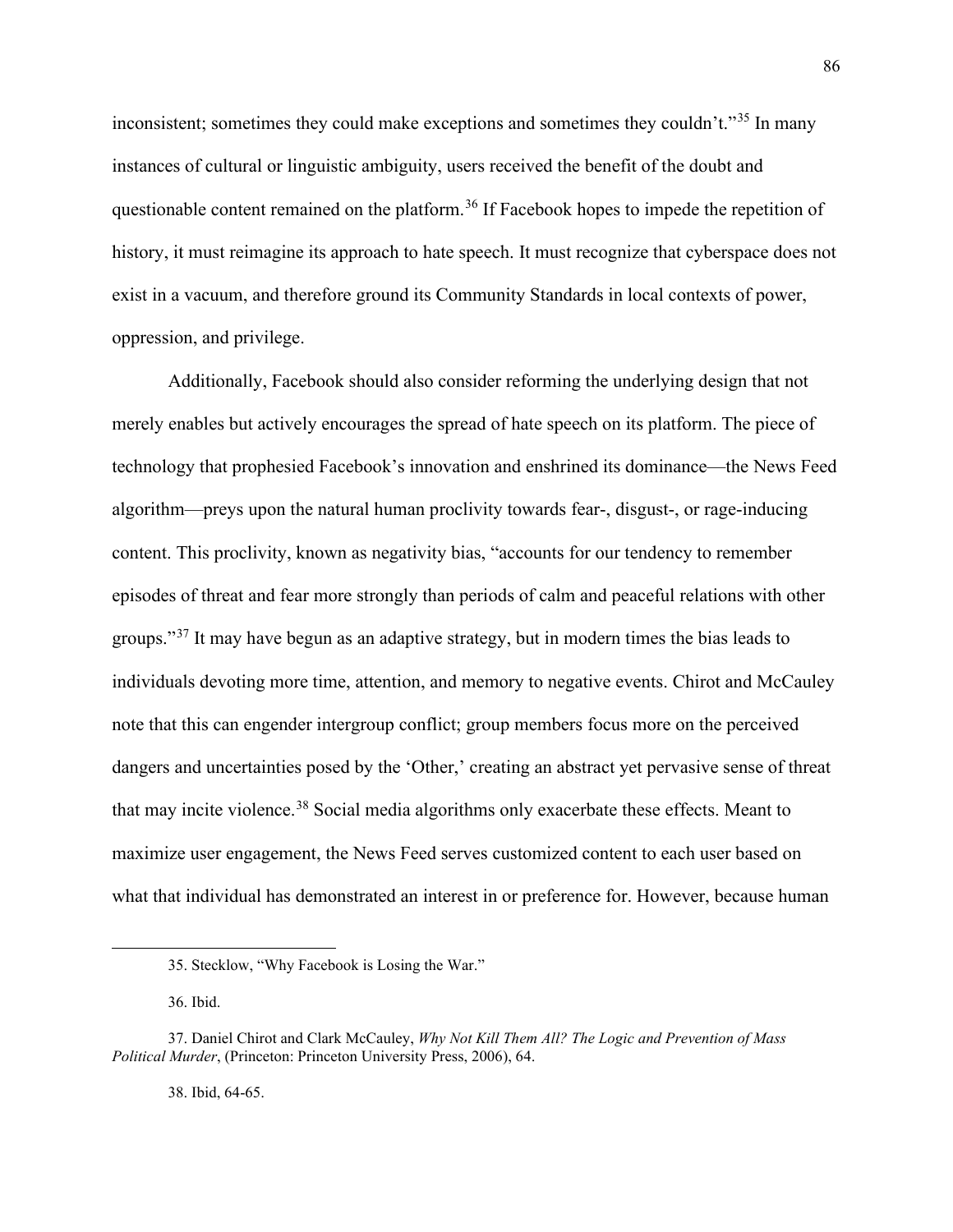beings possess a psychological disposition towards negative information, the News Feed disproportionately 'dishes up' extremist content. Subsequent adjustments to the algorithm—such as the incorporation of Meaningful Social Interaction (MSI)—only intensified this tendency, saturating people's Facebook feeds with posts more likely to stoke existing racial or ethnic tensions.[39](#page-88-0)

The MSI revision is not irreversible. In fact, when confronted with its dangers, Facebook executives decided to scale back the News Feed's MSI component, but only for particularly controversial topics in particularly volatile places—including Myanmar. Despite suggestions from internal research teams to extrapolate that decision to the rest of the platform, the company refused to curtail MSI across the board, fearing that doing so would compromise the integrity of what made Facebook, Facebook.<sup>[40](#page-88-1)</sup> However, this retroactive, compartmentalized concession remains insufficient. Confining algorithmic reform to states that have already experienced social media-influenced ethnic conflict fails to forestall the exacerbation of genocidal primes in other locations. Diluting MSI and implementing other systemic changes to social media platforms would by no means eradicate the possibility of mass rape, murder, or ethnic cleansing. Yet in light of the role of Facebook in enabling the Rohingya genocide, taking preventative action to defang the aspects of its algorithm that embolden extremism and inspire violence constitutes a crucial step in ensuring such atrocities do not repeat themselves.

<span id="page-88-0"></span><sup>39.</sup> Christopher Mims, "How Facebook's Master Algorithm Powers the Social Network," *The Wall Street Journal*, October 22, 2017, [https://www.proquest.com/newspapers/how-facebooks-master-algorithm-powers](https://www.proquest.com/newspapers/how-facebooks-master-algorithm-powers-social/docview/1953638742/se-2?accountid=12205)[social/docview/1953638742/se-2?accountid=12205.](https://www.proquest.com/newspapers/how-facebooks-master-algorithm-powers-social/docview/1953638742/se-2?accountid=12205)

<span id="page-88-1"></span><sup>40.</sup> Jeff Horowitz, interview with Ryan Knutson and Keach Hagey, *The Facebook Files, Part 4: The Outrage Algorithm,* podcast audio, September 18, 2021, [https://www.wsj.com/podcasts/the-journal/the-facebook](https://www.wsj.com/podcasts/the-journal/the-facebook-files-part-4-the-outrage-algorithm/e619fbb7-43b0-485b-877f-18a98ffa773f)[files-part-4-the-outrage-algorithm/e619fbb7-43b0-485b-877f-18a98ffa773f.](https://www.wsj.com/podcasts/the-journal/the-facebook-files-part-4-the-outrage-algorithm/e619fbb7-43b0-485b-877f-18a98ffa773f)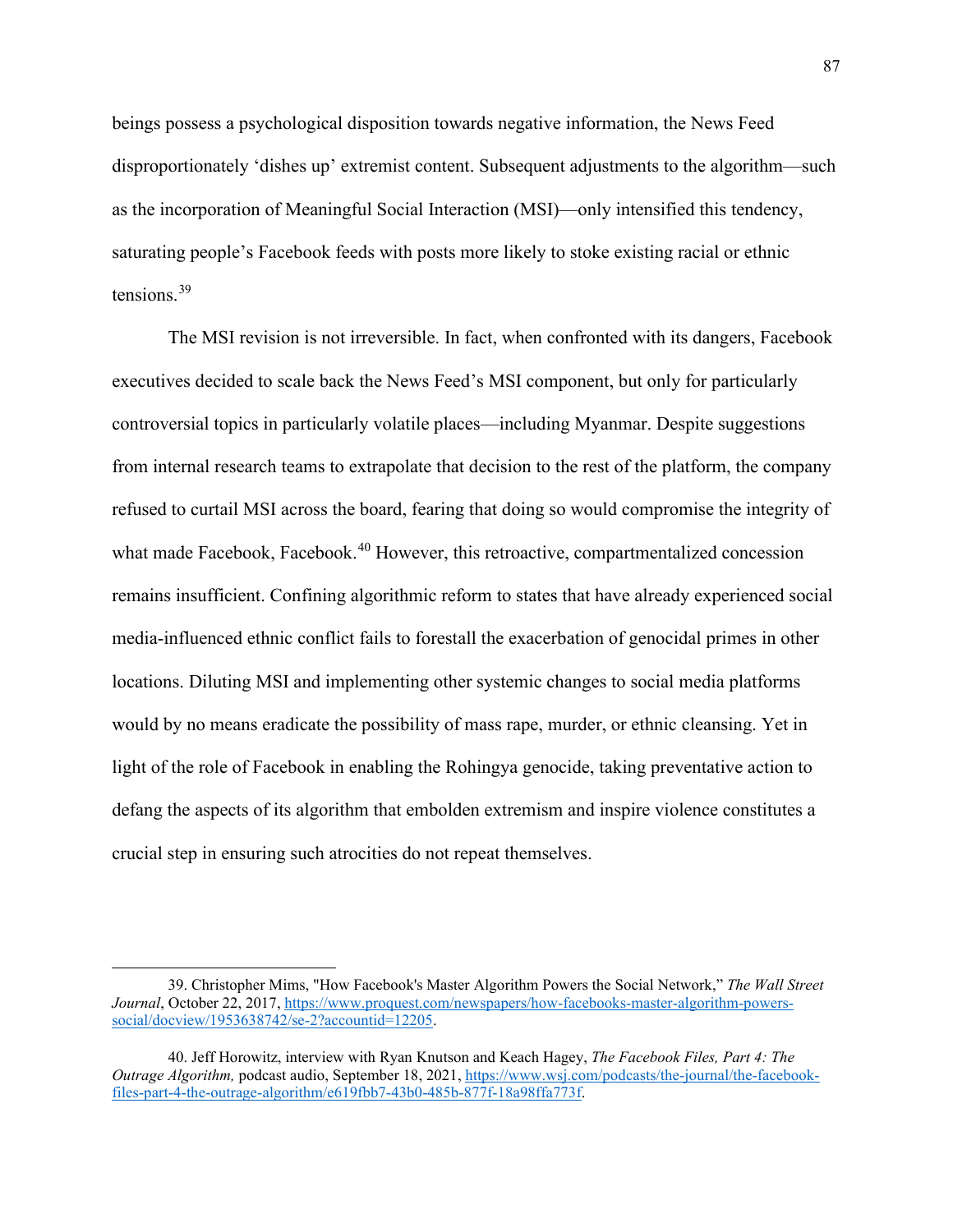In response to the release of the Facebook Files—a series of damning revelations about the platform exposed by an internal whistleblower—Facebook has emphasized its commitment to safety and security. Spokespeople have touted the billions of dollars and thousands of new personnel that the company has devoted to the assurance of its users' well-being. After all, as Mark Zuckerberg said, permitting the proliferation of harmful content is "deeply illogical;" what advertiser would pay to post ads on a platform that sparks hatred and violence?<sup>[41](#page-89-0)</sup> Though Zuckerberg's argument appears rational, it stands in direct opposition to reality. Since 2017, the year the Rohingya genocide peaked, Facebook's annual net income has grown by more than \$13 billion and its userbase has expanded to encompass 3 billion people—more than 1/3 of the world's population.<sup>[42](#page-89-1)</sup> This success comes despite the company's failure to address the structural issues that encourage hate speech and enable genocide.

Even seemingly small changes to Facebook's underlying technology can yield potentially consequential impacts. Internal company studies have found that slightly reducing platform speeds gives users a split second longer to think about what they're posting, encouraging them to exercise greater prudence. One surprising and controversial way to do this, the research team discovered, is to remove the reshare button. They found that doing so led to "huge gains off the bat," but Facebook would never condone such a radical step, even one proven to significantly mitigate harm on its platform.<sup>[43](#page-89-2)</sup> However, less extreme measures can also produce similar results. Other potential solutions include limiting how many invitations a group can send or

<span id="page-89-0"></span><sup>41.</sup> Mike Isaac, "Facebook Wrestles with the Features It Used to Define Social Networking," *The New York Times*, October 9, 2021[, https://www.nytimes.com/2021/10/25/technology/facebook-like-share](https://www.nytimes.com/2021/10/25/technology/facebook-like-share-buttons.html?referringSource=articleShare)[buttons.html?referringSource=articleShare.](https://www.nytimes.com/2021/10/25/technology/facebook-like-share-buttons.html?referringSource=articleShare)

<span id="page-89-2"></span><span id="page-89-1"></span><sup>42.</sup> Statista, "Facebook's Revenue and Net Income from 2007 to 2020," accessed November 6, 2021, [https://www.statista.com/statistics/277229/facebooks-annual-revenue-and-net-income/.](https://www.statista.com/statistics/277229/facebooks-annual-revenue-and-net-income/)

<sup>43.</sup> Horowitz, *The Outrage Algorithm*.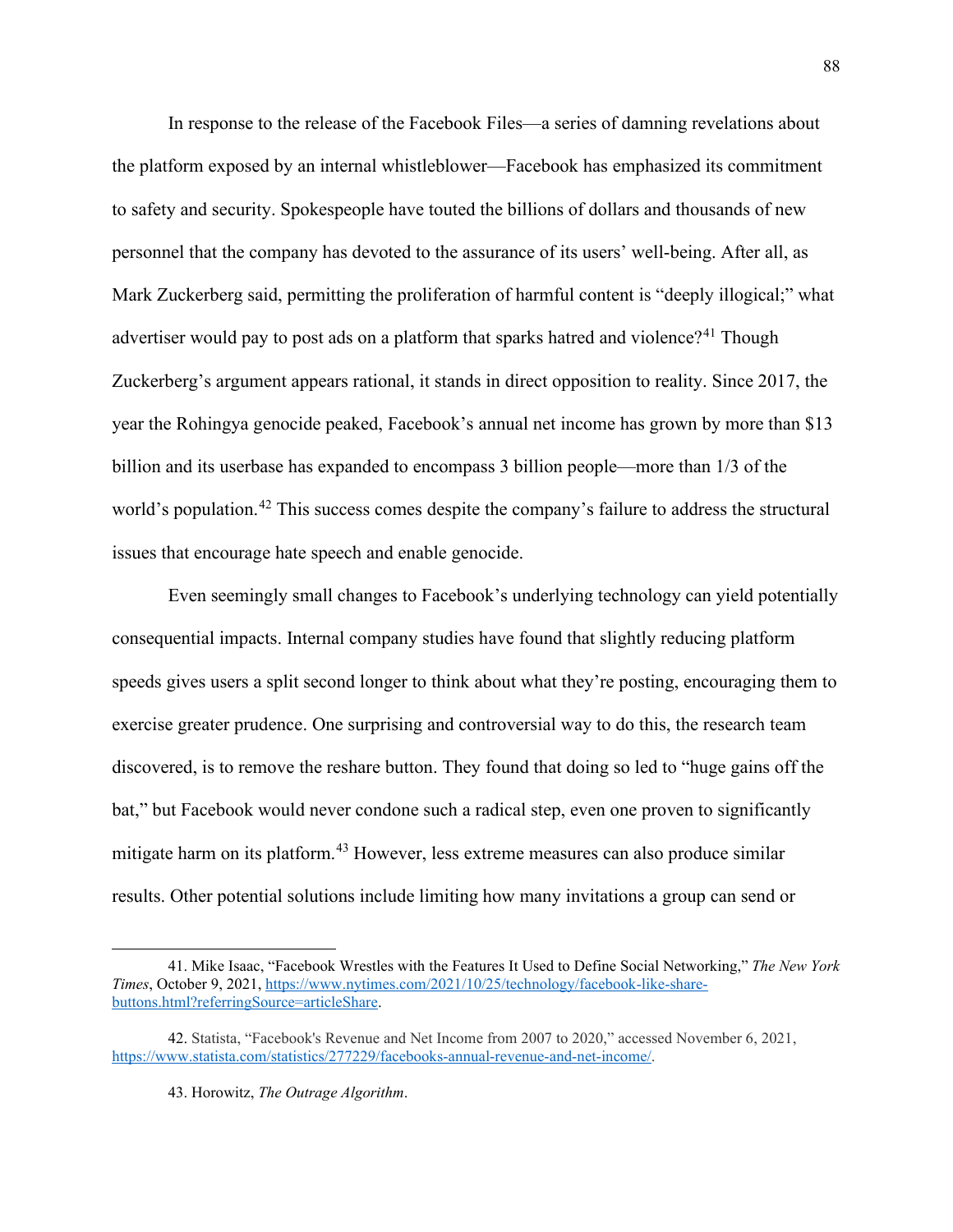comments an individual can post in a day. These schemes are known within Facebook as "break glass measures"—ideas the company knows about, suspects could work, and could deploy at any time, but refuses to enact.<sup>[44](#page-90-0)</sup>

This represents the greatest shortcoming of harm mitigation efforts that depend upon corporate responsibility; Facebook has repeatedly demonstrated its unwillingness to take inconsequential hits to its revenue even when doing so would increase the safety and wellbeing of its users. Its pattern of behavior suggests a pervasive devaluation of human rights. A change in policy and practice, therefore, may require a change in the corporate culture, which in turn may require a change in the highest echelons of Facebook's leadership. Removing Mark Zuckerberg and installing a new CEO could reprioritize people over profit.

Separating the inventor from his invention, however, may prove difficult. Former Facebook chief security officer Alex Stamos notes that the company's top leadership has remained essentially the same since it went public in 2012, and the calcification of turnover "[creates] kind of this bubble where Zuckerberg gets to be detached."[45](#page-90-1) As a Harvard dropout with a brilliant technological mind and limited life experience, Zuckerberg surrounded himself with veterans of marketing, management, and lobbying. Many of these veterans continue to comprise Facebook's elite inner circle. They tend to shield Zuckerberg from the harsh realities of his platform, a dynamic which does not seem to perturb Zuckerberg himself. "He's okay being in this bubble of people who are telling him, you know, not necessarily what he wants to hear, but

<sup>44.</sup> Ibid.

<span id="page-90-1"></span><span id="page-90-0"></span><sup>45.</sup> Jon Favreau, interview with Alex Stamos, *Offline: Alex Stamos on Leaving Facebook and Zuckerberg's Reign,* podcast audio, January 9, 2022, [https://crooked.com/podcast/alex-stamos-on-leaving-facebook-and](https://crooked.com/podcast/alex-stamos-on-leaving-facebook-and-zuckerbergs-reign/)[zuckerbergs-reign/.](https://crooked.com/podcast/alex-stamos-on-leaving-facebook-and-zuckerbergs-reign/)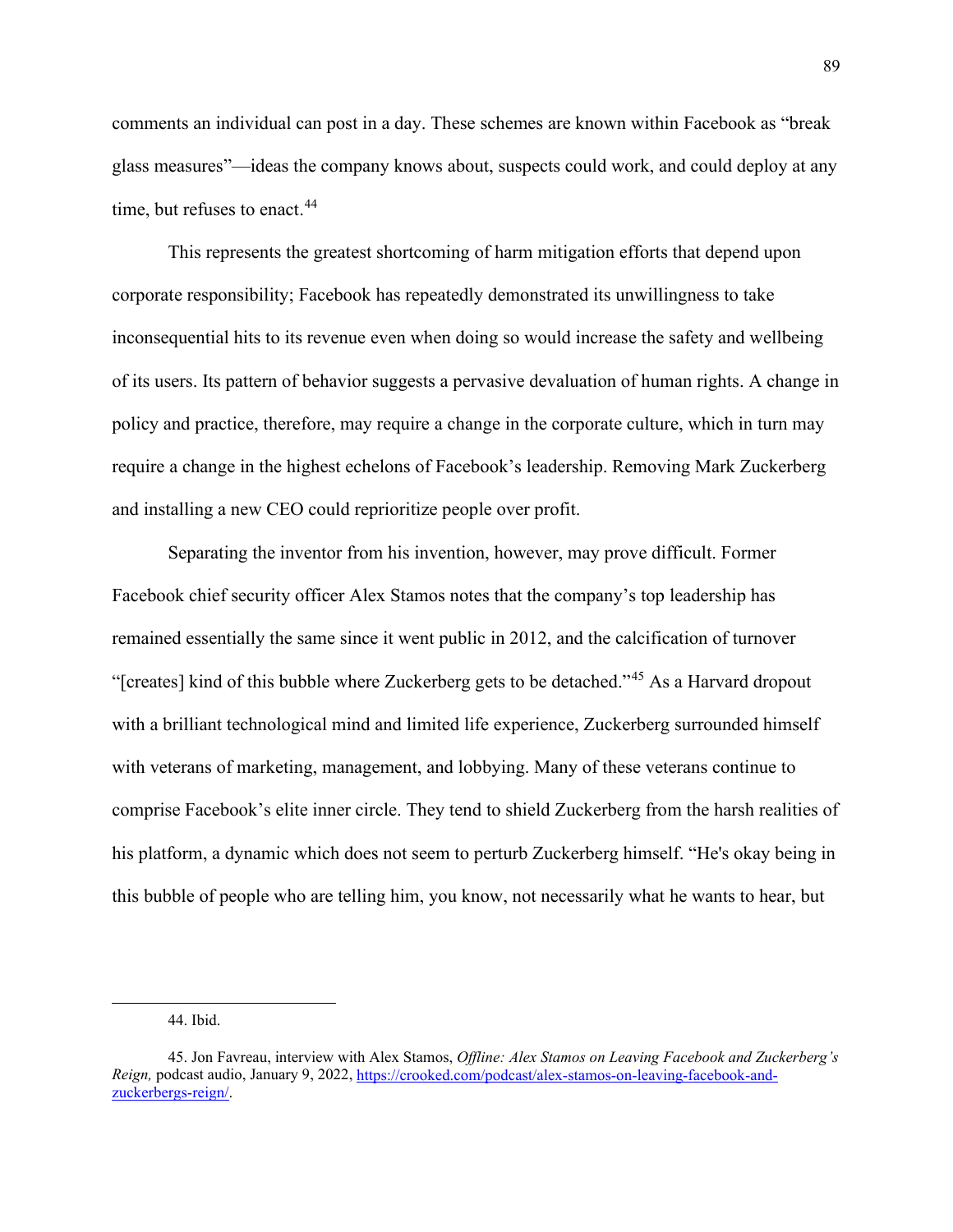they are formatting things in the way he wants them to be," Stamos contends.<sup>[46](#page-91-0)</sup> Shaking up Facebook's executive roster may overhaul its culture more broadly, reprioritizing human rights even if it means slight losses to their growth rate.

Further, a change in leadership could serve as a means of redesigning the corporate structure. "There's a couple of…fundamental organizational flaws at Facebook," Stamos observes, "that I think are real problems."[47](#page-91-1) Human rights and information security concerns fall under the purview of the communications and policy teams, which have historically erred on the side of less transparency. Stamos recommends that Facebook divorce its integrity and security departments from comms and policy in order to preserve an independent human rights approach. If unmired from the swamp of public relations and obsessive growth, such an approach could actually prioritize the safety and wellbeing of the platform's users.

Of course, there is no guarantee that installing a new CEO would tangibly reform Facebook's culture or its policy. Zuckerberg's successor could prove even less invested in preserving human rights and may worsen rather than ameliorate violations on the platform. Even if they possessed a commitment to expanding the company's focus beyond growth and revenue production, a top-down transformation may not prove effective. The corporate culture may be too deeply ingrained for a mere change in leadership to alter it. At the very least, an executive shake-up would require either the acquiescence of Zuckerberg himself or the exhortation of Facebook's board of directors. Both seem unlikely. Though enhanced privacy requirements from smartphone companies—not to mention the rocky debut of Meta as Facebook's futuristic parent company—have sent the company's stock into a tailspin, investors are snapping up shares,

<span id="page-91-1"></span>47. Ibid.

<span id="page-91-0"></span><sup>46.</sup> Ibid.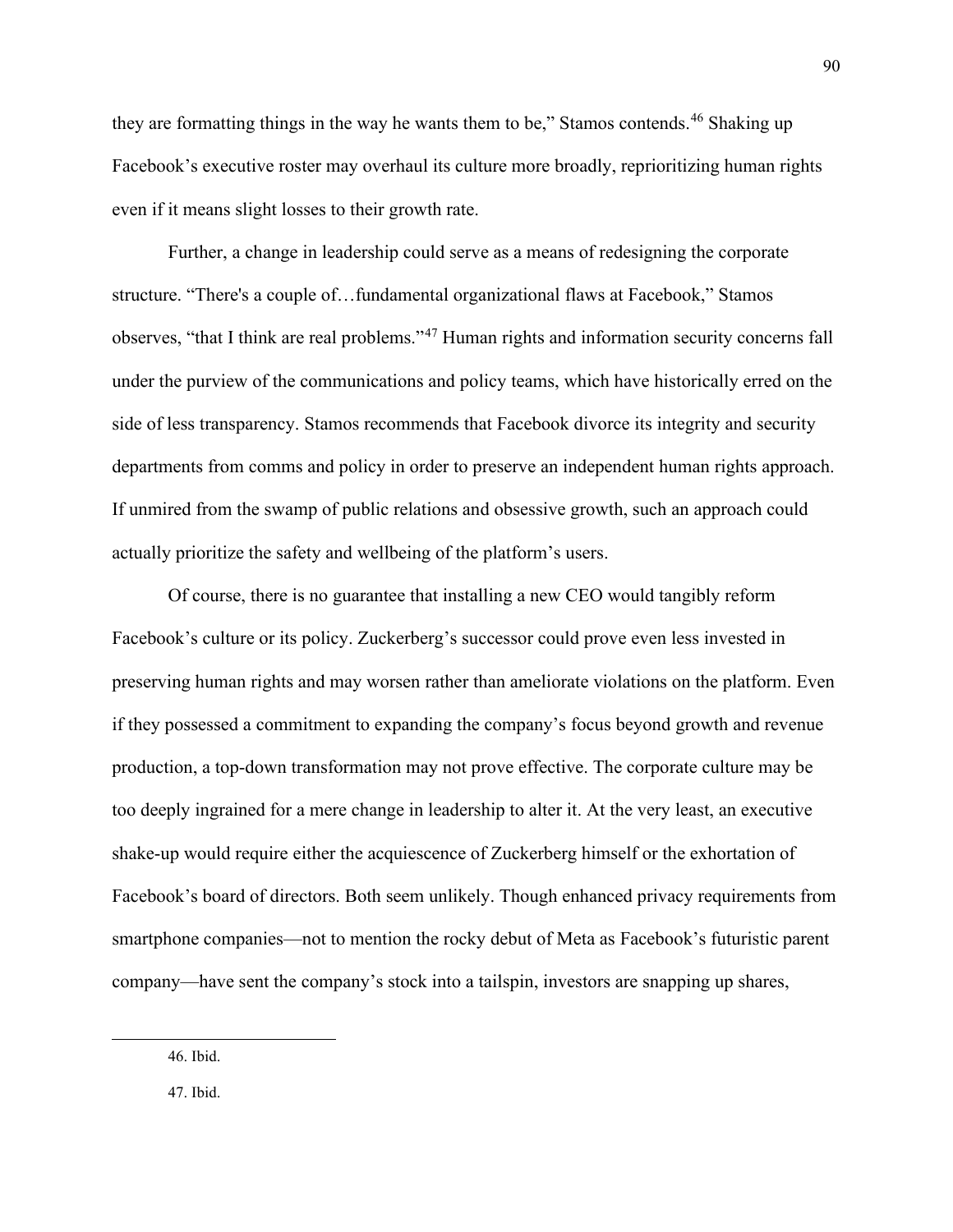betting on significant long-term growth.<sup>[48](#page-92-0)</sup> With that kind of market optimism, a replacement of the CEO seems unlikely. Unless and until Facebook faces enduring legal or financial consequences for its actions, internal corporate responsibility measures will remain weak and performative.

<span id="page-92-0"></span><sup>48.</sup> Ryan Vlastelica, "Meta's Stock-Market Wipeout Is Unmatched in the Megacap Era," *Bloomberg,*  February 18, 2022[, https://www.bloomberg.com/news/articles/2022-02-18/meta-s-collapse-is-unmatched-in-the-era](https://www.bloomberg.com/news/articles/2022-02-18/meta-s-collapse-is-unmatched-in-the-era-of-big-tech-tech-watch)[of-big-tech-tech-watch;](https://www.bloomberg.com/news/articles/2022-02-18/meta-s-collapse-is-unmatched-in-the-era-of-big-tech-tech-watch) Fitri Wulandari, "Meta Platforms Stock Forecast: Will Metaverse Drive FB Higher?" *Capital.com,* March 18, 2022, [https://capital.com/meta-platforms-fb-stock-forecast.](https://capital.com/meta-platforms-fb-stock-forecast)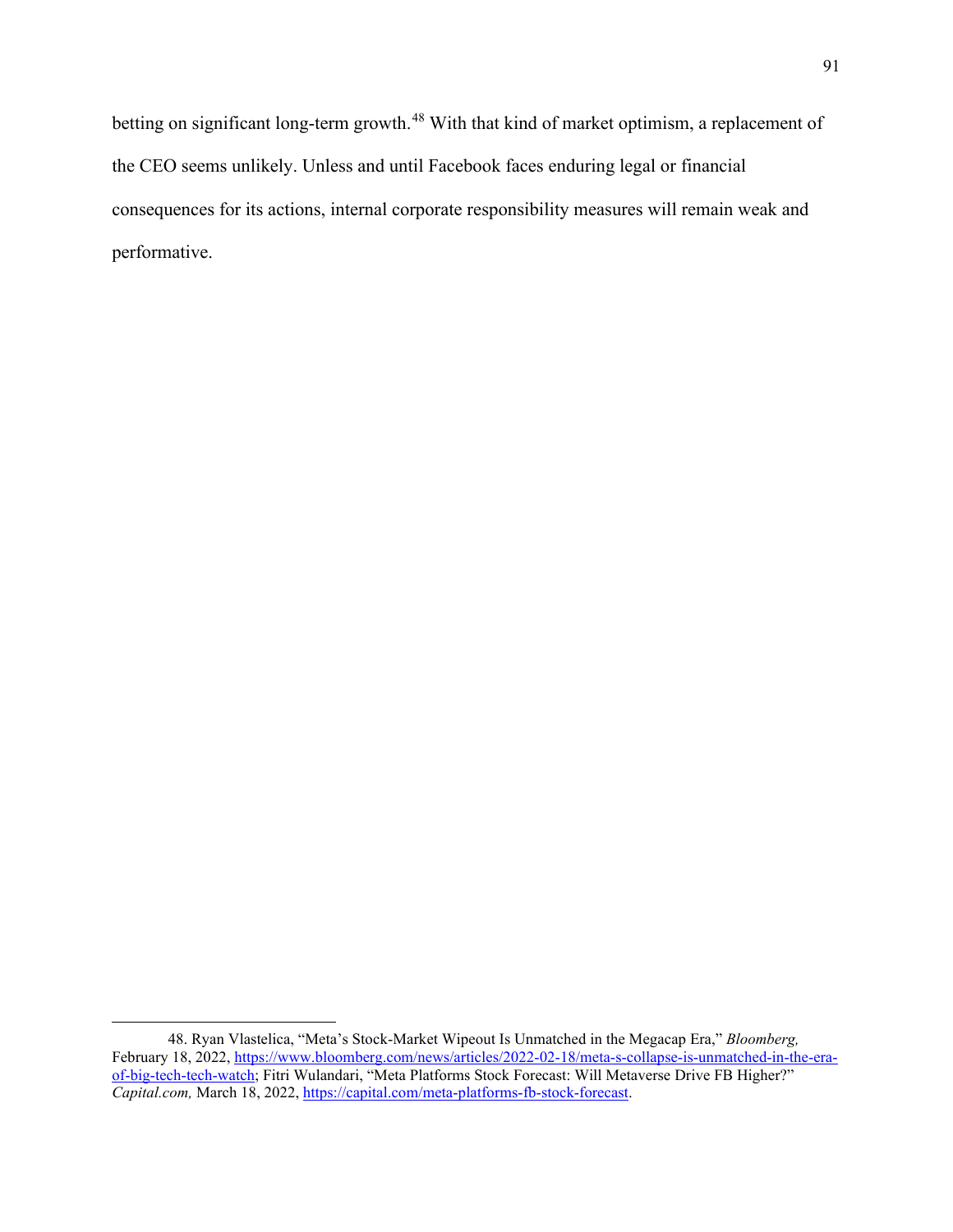# **CHAPTER THREE BIBLIOGRAPHY**

Alvarez, José E. "Are Corporations 'Subjects' of International Law?" *Santa Clara Journal of International Law* 9, no. 1 (2011): 1—36.

[https://digitalcommons.law.scu.edu/scujil/vol9/iss1/1/.](https://digitalcommons.law.scu.edu/scujil/vol9/iss1/1/)

Amnesty International. "The Facebook Papers: What Do They Mean from a Human Rights Perspective?" November 4, 2021,

[https://www.amnesty.org/en/latest/campaigns/2021/11/the-facebook-papers-what-do](https://www.amnesty.org/en/latest/campaigns/2021/11/the-facebook-papers-what-do-they-mean-from-a-human-rights-perspective/)[they-mean-from-a-human-rights-perspective/.](https://www.amnesty.org/en/latest/campaigns/2021/11/the-facebook-papers-what-do-they-mean-from-a-human-rights-perspective/)

- Barry, Eloise. "These Are the Countries Where Twitter, Facebook and TikTok Are Banned." *Time*, January 18, 2022, [https://time.com/6139988/countries-where-twitter-facebook](https://time.com/6139988/countries-where-twitter-facebook-tiktok-banned/)[tiktok-banned/.](https://time.com/6139988/countries-where-twitter-facebook-tiktok-banned/)
- Chirot, Daniel and Clark McCauley. *Why Not Kill Them All? The Logic and Prevention of Mass Political Murder*. Princeton: Princeton University Press, 2006.
- Congress.gov. "S.314  $104<sup>th</sup>$  Congress (1995-1996): Communications Decency Act of 1995." February 1, 1995. https://www.congress.gov/bill/104<sup>th</sup>-congress/senate-bill/314/.
- Debre, Isabel and Fares Akram. "Facebook's Language Gaps Weaken Screening of Hate, Terrorism." *Associated Press,* October 25, 2021, [https://apnews.com/article/the](https://apnews.com/article/the-facebook-papers-language-moderation-problems-392cb2d065f81980713f37384d07e61f)[facebook-papers-language-moderation-problems-392cb2d065f81980713f37384d07e61f.](https://apnews.com/article/the-facebook-papers-language-moderation-problems-392cb2d065f81980713f37384d07e61f)

Electronic Frontier Foundation. "CDA 230." Accessed February 14, 2022,

[https://www.eff.org/issues/cda230.](https://www.eff.org/issues/cda230)

European Commission. "European Union Code of Conduct on Countering Illegal Hate Speech Online." June 30, 2016, [https://ec.europa.eu/info/policies/justice-and-fundamental-](https://ec.europa.eu/info/policies/justice-and-fundamental-rights/combatting-discrimination/racism-and-xenophobia/eu-code-conduct-countering-illegal-hate-speech-online_en)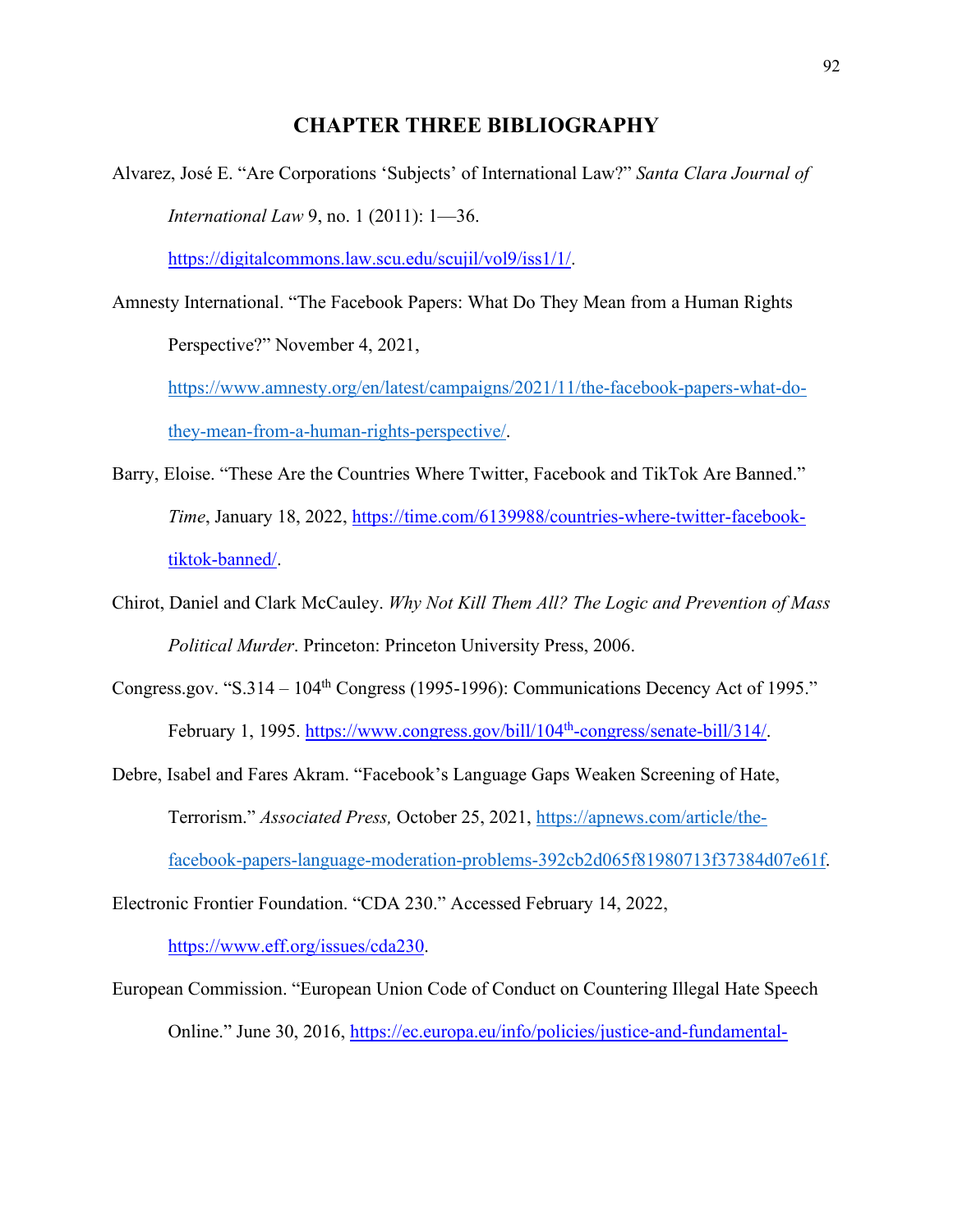[rights/combatting-discrimination/racism-and-xenophobia/eu-code-conduct-countering](https://ec.europa.eu/info/policies/justice-and-fundamental-rights/combatting-discrimination/racism-and-xenophobia/eu-code-conduct-countering-illegal-hate-speech-online_en)[illegal-hate-speech-online\\_en.](https://ec.europa.eu/info/policies/justice-and-fundamental-rights/combatting-discrimination/racism-and-xenophobia/eu-code-conduct-countering-illegal-hate-speech-online_en)

European Commission. "The Digital Markets Act: Ensuring Fair and Open Digital Markets."

Accessed December 1, 2021, [https://ec.europa.eu/info/strategy/priorities-2019-](https://ec.europa.eu/info/strategy/priorities-2019-2024/europe-fit-digital-age/digital-markets-act-ensuring-fair-and-open-digital-markets_en) [2024/europe-fit-digital-age/digital-markets-act-ensuring-fair-and-open-digital](https://ec.europa.eu/info/strategy/priorities-2019-2024/europe-fit-digital-age/digital-markets-act-ensuring-fair-and-open-digital-markets_en)markets en.

European Council. *Council Framework Decision on Combating Certain Forms and Expressions of Racism and Xenophobia by Means of Criminal Law,* November 28, 2008, 2008/913/JHA, [https://eur-lex.europa.eu/legal-](https://eur-lex.europa.eu/legal-content/en/TXT/?uri=CELEX%3A32008F0913)

[content/en/TXT/?uri=CELEX%3A32008F0913.](https://eur-lex.europa.eu/legal-content/en/TXT/?uri=CELEX%3A32008F0913)

European Parliament. "Digital Services Act: Regulating Platforms for a Safer Online Space for Users." News release, January 20, 2022, [https://www.europarl.europa.eu/news/en/press](https://www.europarl.europa.eu/news/en/press-room/20220114IPR21017/digital-services-act-regulating-platforms-for-a-safer-online-space-for-users)[room/20220114IPR21017/digital-services-act-regulating-platforms-for-a-safer-online](https://www.europarl.europa.eu/news/en/press-room/20220114IPR21017/digital-services-act-regulating-platforms-for-a-safer-online-space-for-users)[space-for-users.](https://www.europarl.europa.eu/news/en/press-room/20220114IPR21017/digital-services-act-regulating-platforms-for-a-safer-online-space-for-users)

Facebook. "Hate Speech." Accessed May 22, 2021,

[https://www.facebook.com/communitystandards/hate\\_speech.](https://www.facebook.com/communitystandards/hate_speech)

- Favreau, Jon. Interview with Alex Stamos. *Offline: Alex Stamos on Leaving Facebook and Zuckerberg's Reign.* Podcast audio. January 9, 2022. [https://crooked.com/podcast/alex](https://crooked.com/podcast/alex-stamos-on-leaving-facebook-and-zuckerbergs-reign/)[stamos-on-leaving-facebook-and-zuckerbergs-reign/.](https://crooked.com/podcast/alex-stamos-on-leaving-facebook-and-zuckerbergs-reign/)
- Federal Trade Commission. "FTC Sues Facebook for Illegal Monopolization." News release, December 9, 2020, [https://www.ftc.gov/news-events/news/press-releases/2020/12/ftc](https://www.ftc.gov/news-events/news/press-releases/2020/12/ftc-sues-facebook-illegal-monopolization)[sues-facebook-illegal-monopolization.](https://www.ftc.gov/news-events/news/press-releases/2020/12/ftc-sues-facebook-illegal-monopolization)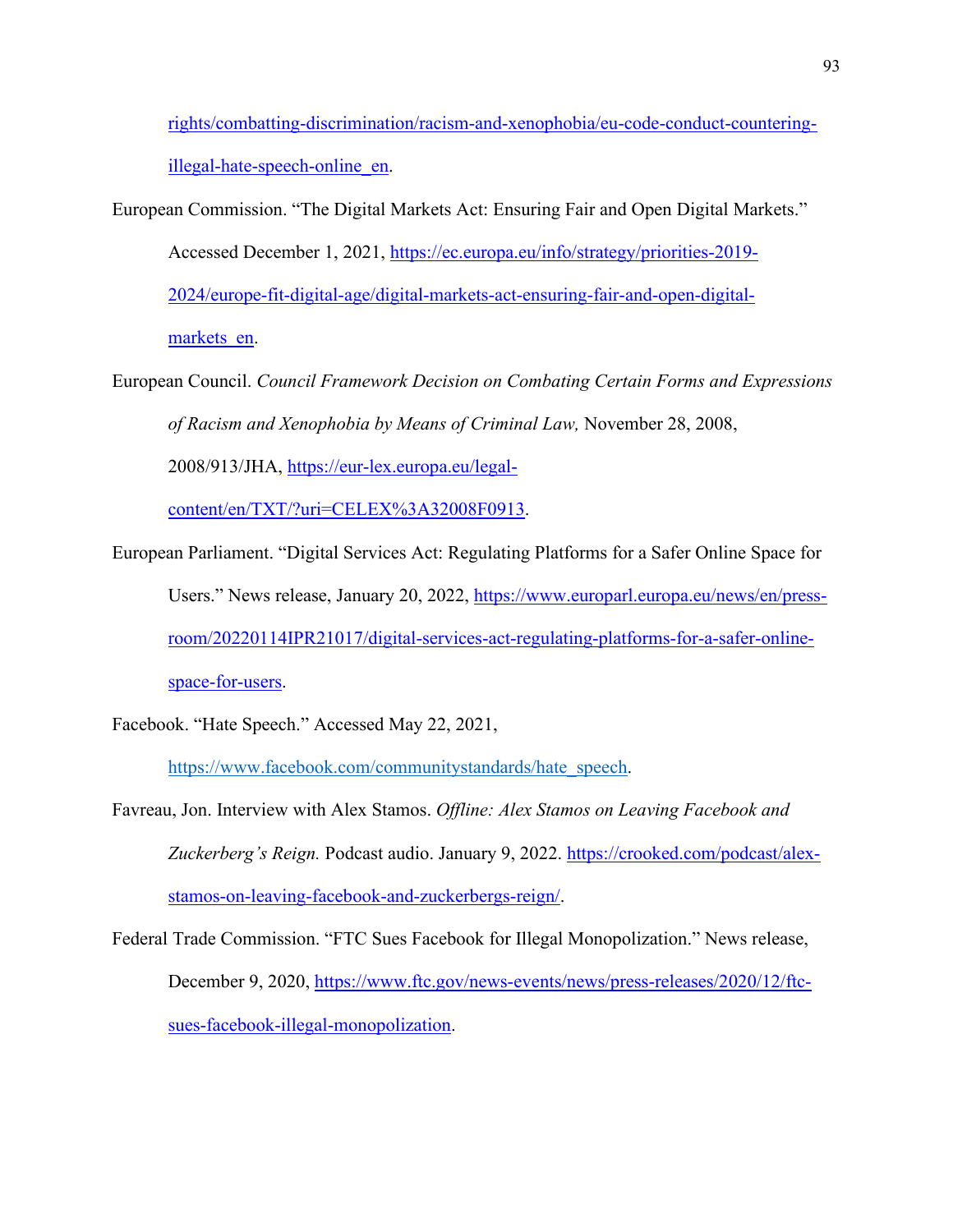Frenkel, Sheera and Davey Alba. "In India, Facebook Grapples with an Amplified Version of Its Problems." *The New York Times*, November 9, 2021.

[https://www.nytimes.com/2021/10/23/technology/facebook-india-](https://www.nytimes.com/2021/10/23/technology/facebook-india-misinformation.html?referringSource=articleShare)

[misinformation.html?referringSource=articleShare.](https://www.nytimes.com/2021/10/23/technology/facebook-india-misinformation.html?referringSource=articleShare)

- Hannum, Hurst. "The UDHR in National and International Law." *Health and Human Rights* 3, no. 2 (1998): 144–58. [https://doi.org/10.2307/4065305.](https://doi.org/10.2307/4065305)
- "Hate Speech on Facebook Poses 'Acute Challenges to Human Dignity' UN Expert." *UN News,* December 23, 2020, [https://news.un.org/en/story/2020/12/1080832.](https://news.un.org/en/story/2020/12/1080832)
- Horowitz, Jeff. Interview with Ryan Knutson and Keach Hagey. *The Facebook Files, Part 4:*

*The Outrage Algorithm.* Podcast audio. September 18, 2021.

[https://www.wsj.com/podcasts/the-journal/the-facebook-files-part-4-the-outrage-](https://www.wsj.com/podcasts/the-journal/the-facebook-files-part-4-the-outrage-algorithm/e619fbb7-43b0-485b-877f-18a98ffa773f)

[algorithm/e619fbb7-43b0-485b-877f-18a98ffa773f.](https://www.wsj.com/podcasts/the-journal/the-facebook-files-part-4-the-outrage-algorithm/e619fbb7-43b0-485b-877f-18a98ffa773f)

Isaac, Mike. "Facebook Wrestles with the Features It Used to Define Social Networking." *The New York Times*. October 9, 2021.

[https://www.nytimes.com/2021/10/25/technology/facebook-like-share-](https://www.nytimes.com/2021/10/25/technology/facebook-like-share-buttons.html?referringSource=articleShare)

[buttons.html?referringSource=articleShare.](https://www.nytimes.com/2021/10/25/technology/facebook-like-share-buttons.html?referringSource=articleShare)

Kang, Cecilia. "Lawmakers, Taking Aim at Big Tech, Push Sweeping Overhaul of Antitrust." *The New York Times*, June 11, 2021,

[https://www.nytimes.com/2021/06/11/technology/big-tech-antitrust-](https://www.nytimes.com/2021/06/11/technology/big-tech-antitrust-bills.html#:%7E:text=WASHINGTON%20%E2%80%94%20House%20lawmakers%20on%20Friday,to%20monopoly%20laws%20in%20decades)

[bills.html#:~:text=WASHINGTON%20%E2%80%94%20House%20lawmakers%20on%](https://www.nytimes.com/2021/06/11/technology/big-tech-antitrust-bills.html#:%7E:text=WASHINGTON%20%E2%80%94%20House%20lawmakers%20on%20Friday,to%20monopoly%20laws%20in%20decades)

[20Friday,to%20monopoly%20laws%20in%20decades.](https://www.nytimes.com/2021/06/11/technology/big-tech-antitrust-bills.html#:%7E:text=WASHINGTON%20%E2%80%94%20House%20lawmakers%20on%20Friday,to%20monopoly%20laws%20in%20decades)

"Mark Zuckerberg's Letter to Investors: 'The Hacker Way.'" *Wired*, February 1, 2012,

[https://www.wired.com/2012/02/zuck-letter/.](https://www.wired.com/2012/02/zuck-letter/)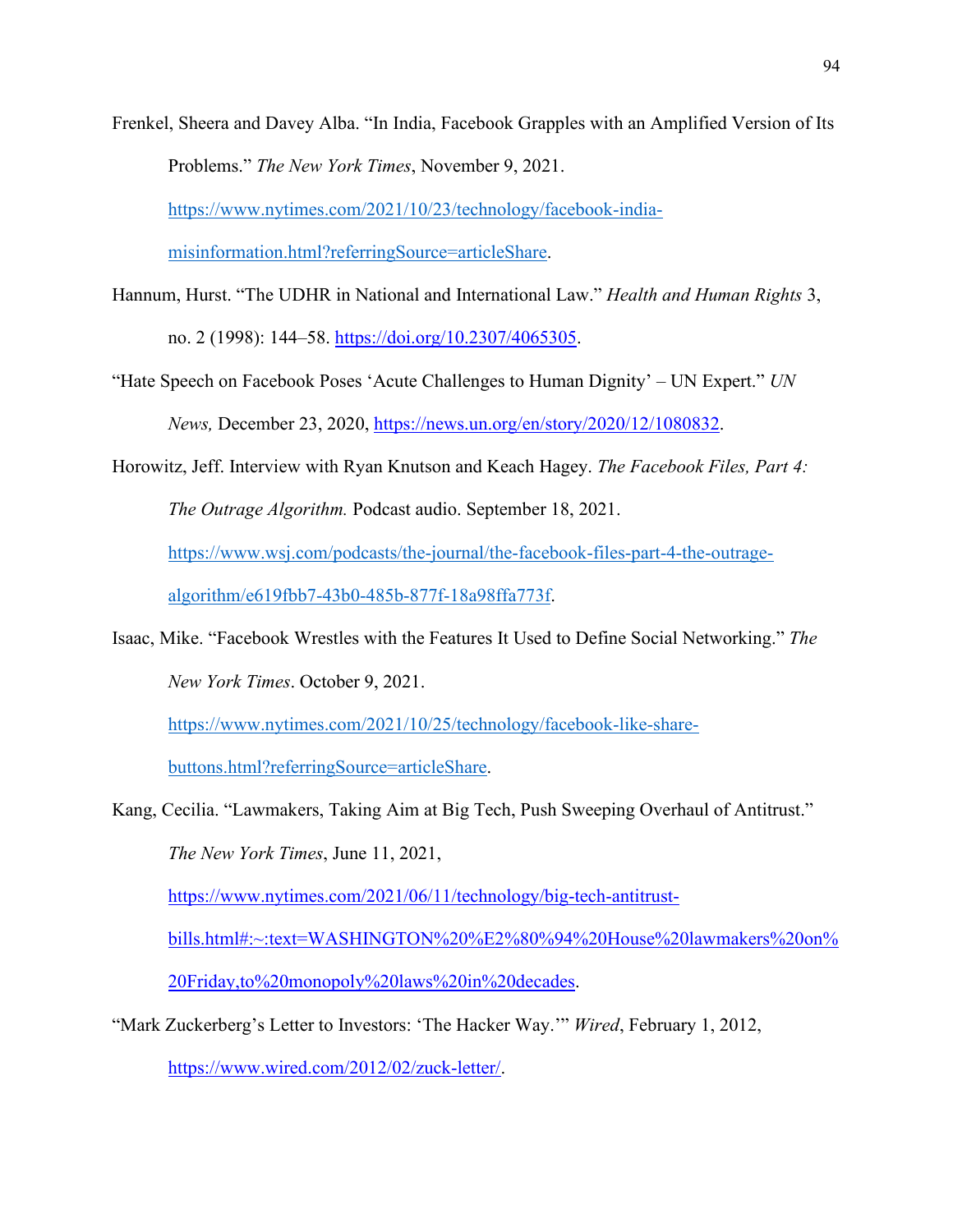- McGregor, Richard. "How the State Runs Business in China." *The Guardian,* July 25, 2019, [https://www.theguardian.com/world/2019/jul/25/china-business-xi-jinping-communist](https://www.theguardian.com/world/2019/jul/25/china-business-xi-jinping-communist-party-state-private-enterprise-huawei)[party-state-private-enterprise-huawei.](https://www.theguardian.com/world/2019/jul/25/china-business-xi-jinping-communist-party-state-private-enterprise-huawei)
- Mims, Christopher. "How Facebook's Master Algorithm Powers the Social Network; The Algorithm Behind Facebook's News Feed, a 'Modular Layered Cake, Extracts Meaning from Every Post and Photo.' *The Wall Street Journal*, October 22, 2017.
- Office of the High Commissioner of Human Rights. *Guiding Principles on Business and Human Rights*, 2011, HR/PUB/11/04,

[https://www.ohchr.org/sites/default/files/documents/publications/guidingprinciplesbusine](https://www.ohchr.org/sites/default/files/documents/publications/guidingprinciplesbusinesshr_en.pdf) [sshr\\_en.pdf.](https://www.ohchr.org/sites/default/files/documents/publications/guidingprinciplesbusinesshr_en.pdf)

Office of the High Commissioner of Human Rights. *Legally Binding Instrument to Regulate, in International Human Rights Law, the Activities of Transnational Corporations and Other Business Enterprises*, August 17, 2021, A/HRC/49/65/Add. 1, [https://www.ohchr.org/sites/default/files/Documents/HRBodies/HRCouncil/WGTransCor](https://www.ohchr.org/sites/default/files/Documents/HRBodies/HRCouncil/WGTransCorp/Session6/LBI3rdDRAFT.pdf)

[p/Session6/LBI3rdDRAFT.pdf.](https://www.ohchr.org/sites/default/files/Documents/HRBodies/HRCouncil/WGTransCorp/Session6/LBI3rdDRAFT.pdf)

Office of the High Commissioner of Human Rights. *Report on Online Hate Speech*, October 9,

2019, A/74/486, [https://documents-dds-](https://documents-dds-ny.un.org/doc/UNDOC/GEN/N19/308/13/PDF/N1930813.pdf?OpenElement)

[ny.un.org/doc/UNDOC/GEN/N19/308/13/PDF/N1930813.pdf?OpenElement.](https://documents-dds-ny.un.org/doc/UNDOC/GEN/N19/308/13/PDF/N1930813.pdf?OpenElement)

Perrigo, Billy. "Facebook Says It's Removing More Hate Speech Than Ever Before. But There's a Catch." *Time,* November 27, 2019. [https://time.com/5739688/facebook-hate-speech](https://time.com/5739688/facebook-hate-speech-languages/)[languages/.](https://time.com/5739688/facebook-hate-speech-languages/)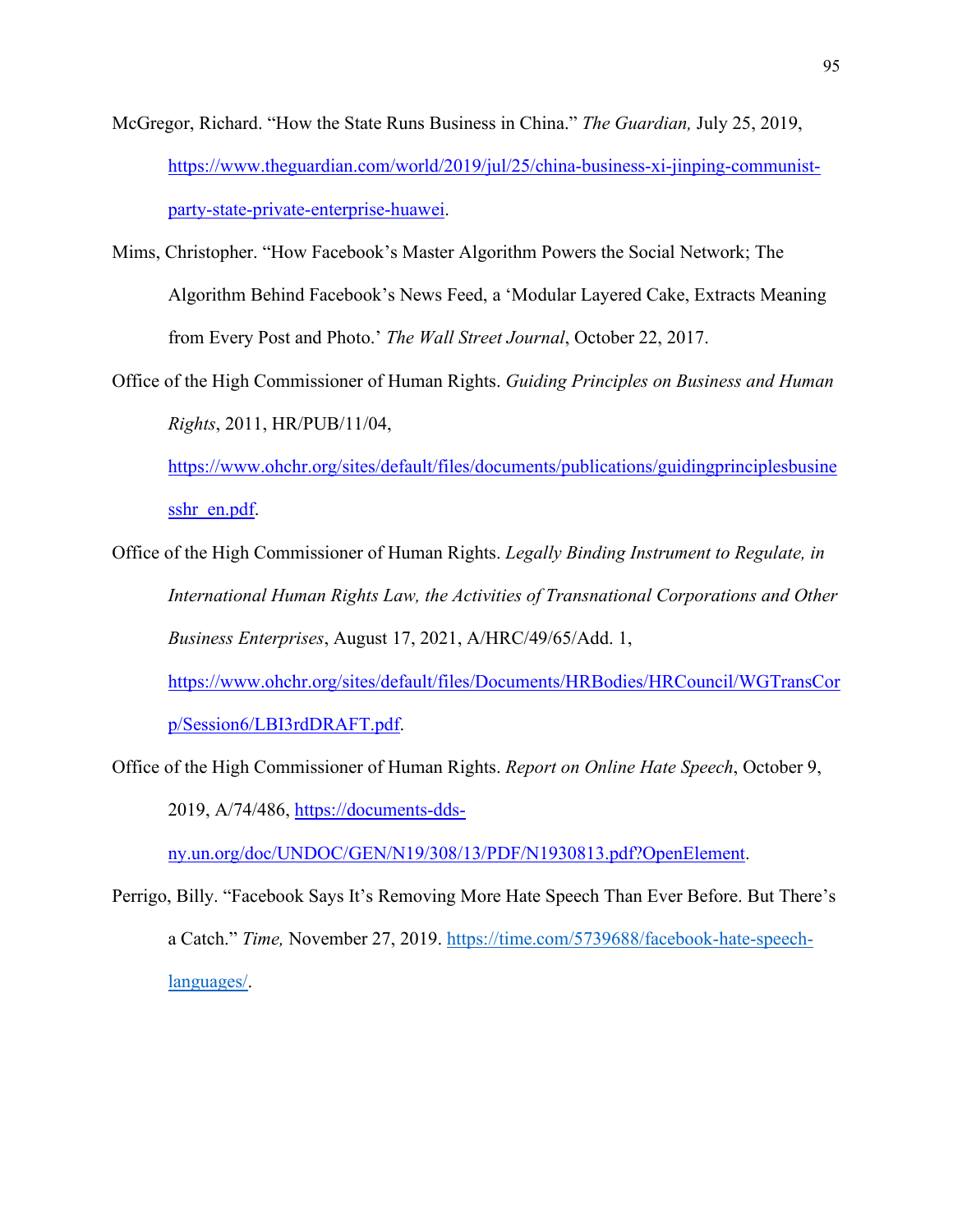- Statista. "Facebook's Revenue and Net Income from 2007 to 2020." Accessed November 6, 2021. [https://www.statista.com/statistics/277229/facebooks-annual-revenue-and-net](https://www.statista.com/statistics/277229/facebooks-annual-revenue-and-net-income/)[income/.](https://www.statista.com/statistics/277229/facebooks-annual-revenue-and-net-income/)
- Stecklow, Steve. "Why Facebook is Losing the War on Hate Speech in Myanmar." *Reuters,*  August 15, 2018. [https://www.reuters.com/investigates/special-report/myanmar](https://www.reuters.com/investigates/special-report/myanmar-facebook-hate/)[facebook-hate/.](https://www.reuters.com/investigates/special-report/myanmar-facebook-hate/)
- United Nations. *Charter of the United Nations,* October 24, 1945, 1 UNTS XVI, [https://www.un.org/en/about-us/un-charter/full-text.](https://www.un.org/en/about-us/un-charter/full-text)
- United Nations. *Universal Declaration of Human Rights*, December 10, 1948, 217 A (III), [https://www.un.org/en/about-us/universal-declaration-of-human-rights.](https://www.un.org/en/about-us/universal-declaration-of-human-rights)

Vlastelica, Ryan. "Meta's Stock-Market Wipeout Is Unmatched in the Megacap Era." *Bloomberg,* February 18, 2022, [https://www.bloomberg.com/news/articles/2022-02-](https://www.bloomberg.com/news/articles/2022-02-18/meta-s-collapse-is-unmatched-in-the-era-of-big-tech-tech-watch) [18/meta-s-collapse-is-unmatched-in-the-era-of-big-tech-tech-watch.](https://www.bloomberg.com/news/articles/2022-02-18/meta-s-collapse-is-unmatched-in-the-era-of-big-tech-tech-watch)

- Whitten-Woodring, Jennifer, Kleinberg, Mona S., Thawnghmung, Ardeth, and Thitsar, Myat The. "Poison If You Don't Know How to Use It: Facebook, Democracy, and Human Rights in Myanmar." *The International Journal of Press/Politics* 25, no. 3 (July 2020): 407–25. [https://doi.org/10.1177/1940161220919666.](https://doi.org/10.1177/1940161220919666)
- Wulandari, Fitri. "Meta Platforms Stock Forecast: Will Metaverse Drive FB Higher?" *Capital.com,* March 18, 2022, [https://capital.com/meta-platforms-fb-stock-forecast.](https://capital.com/meta-platforms-fb-stock-forecast)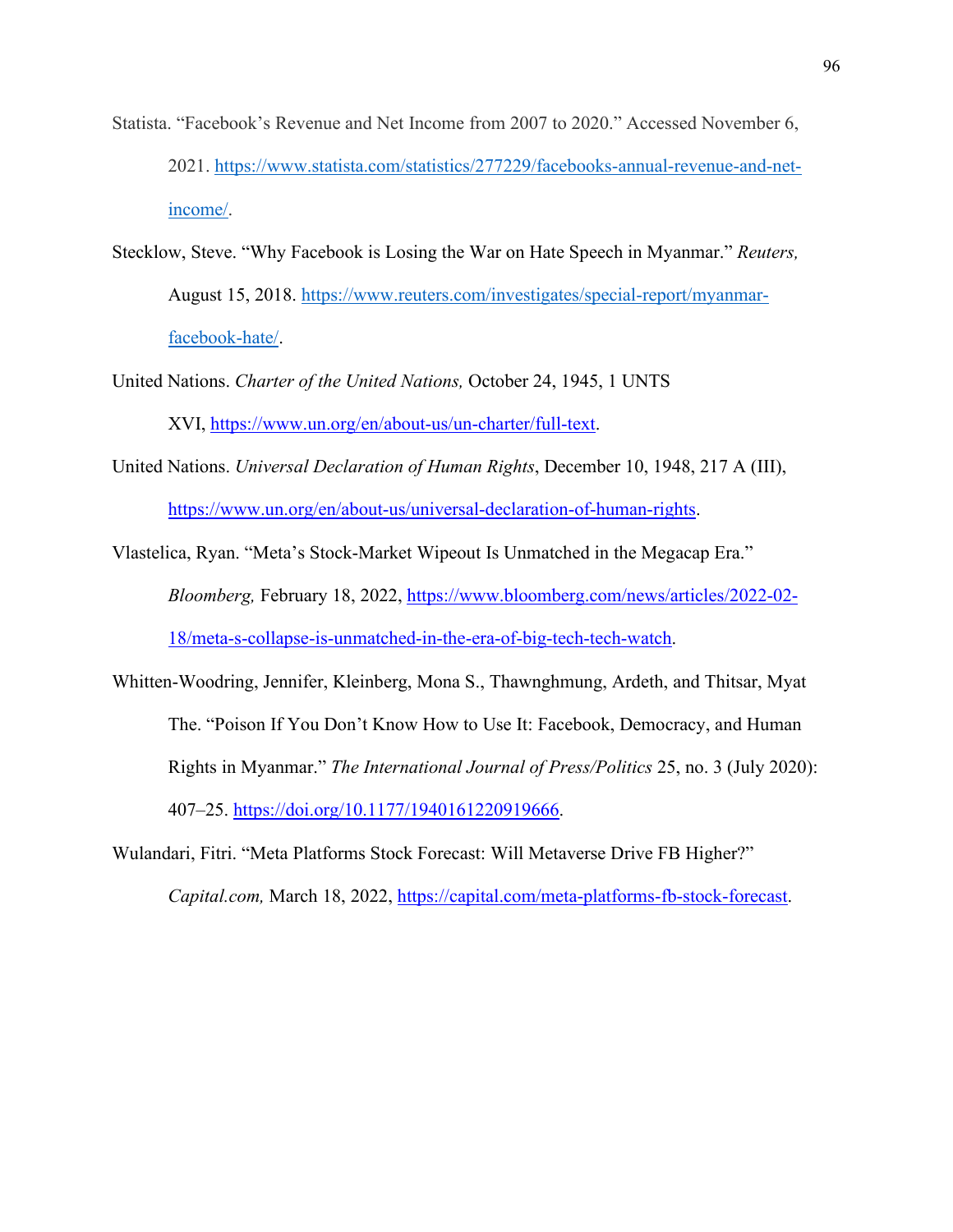### **CONCLUSION**

 Call it ingenuity, call it hubris, call it human nature—whichever your preferred explanation, the world has achieved a breathtaking stage of technological advancement. Innovation has always intended to ease and improve our lives, but its purpose now seems almost soteriological; we need invention to soothe our imperfect world, we need progress to save us from ourselves. It was not so long ago that Facebook felt that way. I remember when friends and family began making accounts and we realized that it enabled us to connect with each other despite miles between us. On a dauntingly expansive planet, social media makes our loved ones feel close. Eventually, Facebook came to represent hope for a liberated world order as activists took to cyberspace to dissolve calcified hierarchies, empower historically marginalized groups, and build a transnational vision of a just and equitable society. It seemed the technology would once again offer a means of salvation.

 Yet in recent years, it has become clear that while Facebook may serve as a tool for humanity to fight its inner demons, it also actively exploits those demons for profit. Zuckerberg and other company executives introduced a product that preyed upon human tendencies towards negativity, divisiveness, and radicalism. Worse, they did so in volatile sociopolitical environments with little knowledge nor care for local contexts of power and oppression. Facebook posits that it simply provides a neutral platform for individuals to freely express themselves, but such claims disingenuously mask the way that the platform's algorithm intentionally amplifies sensational, even inflammatory content. It does not create social tensions out of nothing, but it can exacerbate those that already exist. This process was tragically exemplified by the Burmese military's Facebook hate speech campaign and the resulting Rohingya genocide. Despite the well-founded connection between the company's technology,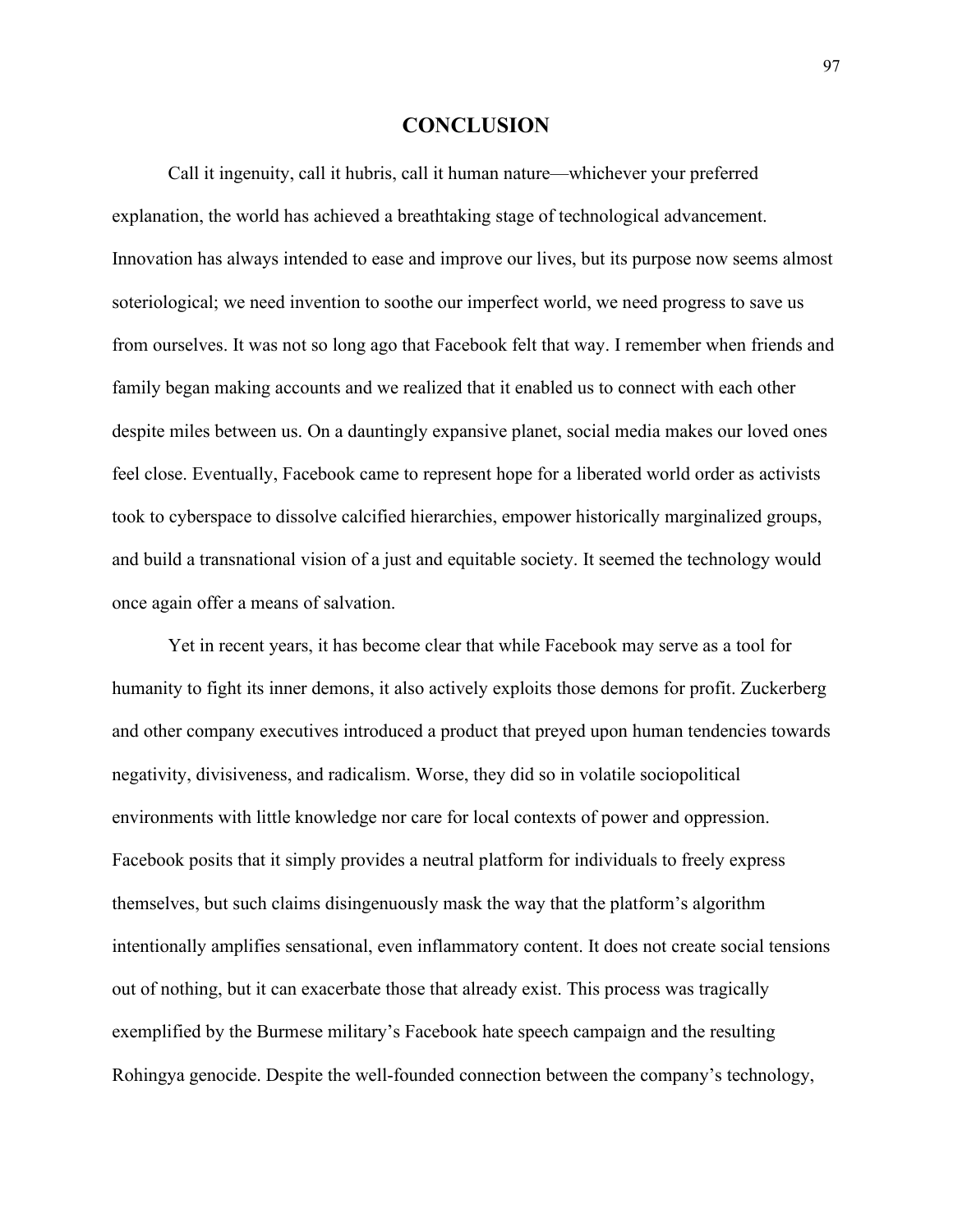policies, and resource prioritization and the unspeakable violence in Myanmar, there has been little concerted global, national, or corporate effort to address the issue of hate speech on social media.

 Over the two-year journey of writing this thesis, I have reflected often upon my personal relationship with Facebook. I still do not have an account on that platform nor any of its affiliates, in large part due to moral reservations that only intensified as I delved into my research. But my stubborn refusal to join my 3.7 billion fellow human beings on social media does not force Facebook to improve its dismal human rights record; indeed, it has often distanced me from the movements fighting to make the world—both virtual and physical—a safer place for those most harmed by digital hate speech. Even if I succumb neither to convenience nor friendly coercion and go the remainder of my life without a Facebook account, social media is now inextricably intertwined with the future of human civilization. We felt this viscerally on October 4, 2021. On that day, the world ground to a halt, half the global population reeling from an unforeseeable shockwave. Communications quieted and commerce stuttered as Facebook and its associated platforms—WhatsApp, Instagram, and Messenger—disappeared for five hours.<sup>[1](#page-99-0)</sup> In this brief time, the company lost \$50 billion in market value and caused incalculable damage to small businesses that depend on social media for sales and communities that depend on social media as the Internet.<sup>[2](#page-99-1)</sup> The outage sparked conversation about the world's potentially dangerous

<span id="page-99-0"></span><sup>1.</sup> Mike Isaac and Sheera Frenkel, "Gone in Minutes, Out for Hours: Outage Shakes Facebook," *The New York Times*, October 8, 2021, [https://www.nytimes.com/2021/10/04/technology/facebook-down.html.](https://www.nytimes.com/2021/10/04/technology/facebook-down.html)

<span id="page-99-1"></span><sup>2.</sup> Mark Sweney, "Facebook Outage Highlights Global Over-reliance on its Services," *The Guardian,*  October 5, 2021[, https://www.theguardian.com/technology/2021/oct/05/facebook-outage-highlights-global-over](https://www.theguardian.com/technology/2021/oct/05/facebook-outage-highlights-global-over-reliance-on-its-services#:%7E:text=The%20fallout%20of%20Facebook)[reliance-on-its](https://www.theguardian.com/technology/2021/oct/05/facebook-outage-highlights-global-over-reliance-on-its-services#:%7E:text=The%20fallout%20of%20Facebook)[services#:~:text=The%20fallout%20of%20Facebook's%20unprecedented,m%20of%20the%20advertising%20dollar](https://www.theguardian.com/technology/2021/oct/05/facebook-outage-highlights-global-over-reliance-on-its-services#:%7E:text=The%20fallout%20of%20Facebook) [s.](https://www.theguardian.com/technology/2021/oct/05/facebook-outage-highlights-global-over-reliance-on-its-services#:%7E:text=The%20fallout%20of%20Facebook)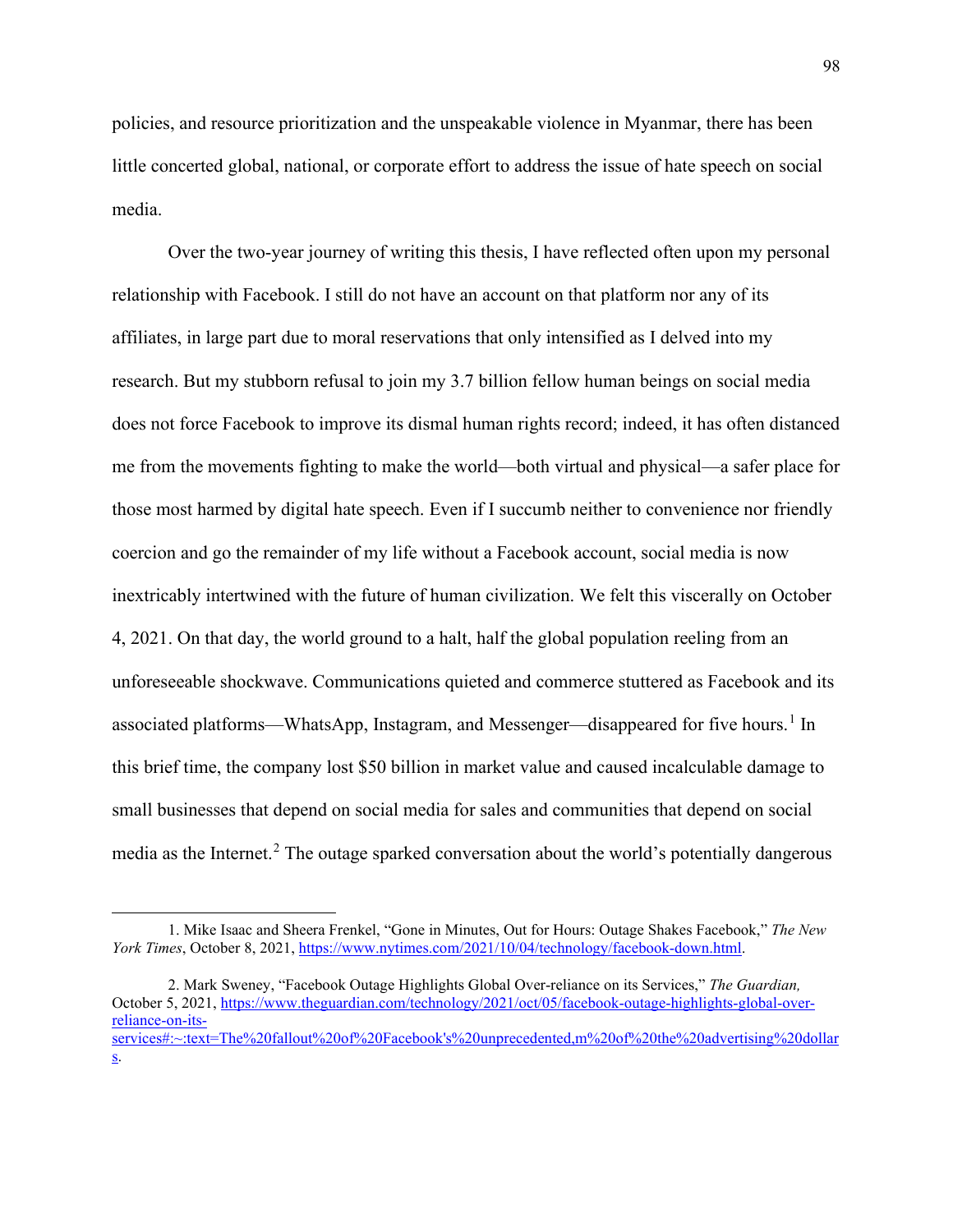social, commercial, and psychological reliance on Facebook. However, it also demonstrated beyond doubt that social media in general—and Facebook in particular—is here to stay.

Its permanence does not give it a free pass to violate human rights. Quite the opposite: it makes it all the more critical to maximize Facebook's potential to help while minimizing its tendency to harm. Doing so will require updating both legal and ethical frameworks to align with a deeply technologized and interconnected world. Zuckerberg and his fellow executives conceived of the social media network in a milieu of unregulated free speech and capitalism that fostered breakneck innovations and the absolute valuation of individual rights. These qualities are seen as fundamental features of Facebook. In many ways, they enabled the platform's meteoric rise to social success and economic dominance. However, Facebook's single-minded quest for connection actually sows division, encouraging people to bond over hatred and prejudice, and ultimately amplifying discord and difference.

After its highly publicized rebranding in 2021, Facebook—now known as 'Meta,' incorporated language pledging itself to values of equity, justice, and service. It vows to "give people a voice," to "serve everyone, build connection and community, and keep people safe" as it carries out its mission to "bring the world closer together."[3](#page-100-0) In order to accomplish this, the company has adopted the slogan: "move fast with stable infrastructure."<sup>[4](#page-100-1)</sup> Of course, this somewhat uninspiring motto harkens back to the early years of Facebook, when Zuckerberg famously urged his employees to "move fast and break things"—break the status quo, break

<sup>3. &</sup>quot;Company Info," *Meta,* accessed March 19, 2022[, https://about.facebook.com/company-info/.](https://about.facebook.com/company-info/)

<span id="page-100-1"></span><span id="page-100-0"></span><sup>4.</sup> Isabel Asher Hamilton, "Mark Zuckerberg's New Values for Meta Show He Still Hasn't Truly Let Go of 'Move Fast and Break Things,'" *Business Insider,* February 16, 2022[, https://www.businessinsider.com/meta-mark](https://www.businessinsider.com/meta-mark-zuckerberg-new-values-move-fast-and-break-things-2022-2)[zuckerberg-new-values-move-fast-and-break-things-2022-2.](https://www.businessinsider.com/meta-mark-zuckerberg-new-values-move-fast-and-break-things-2022-2)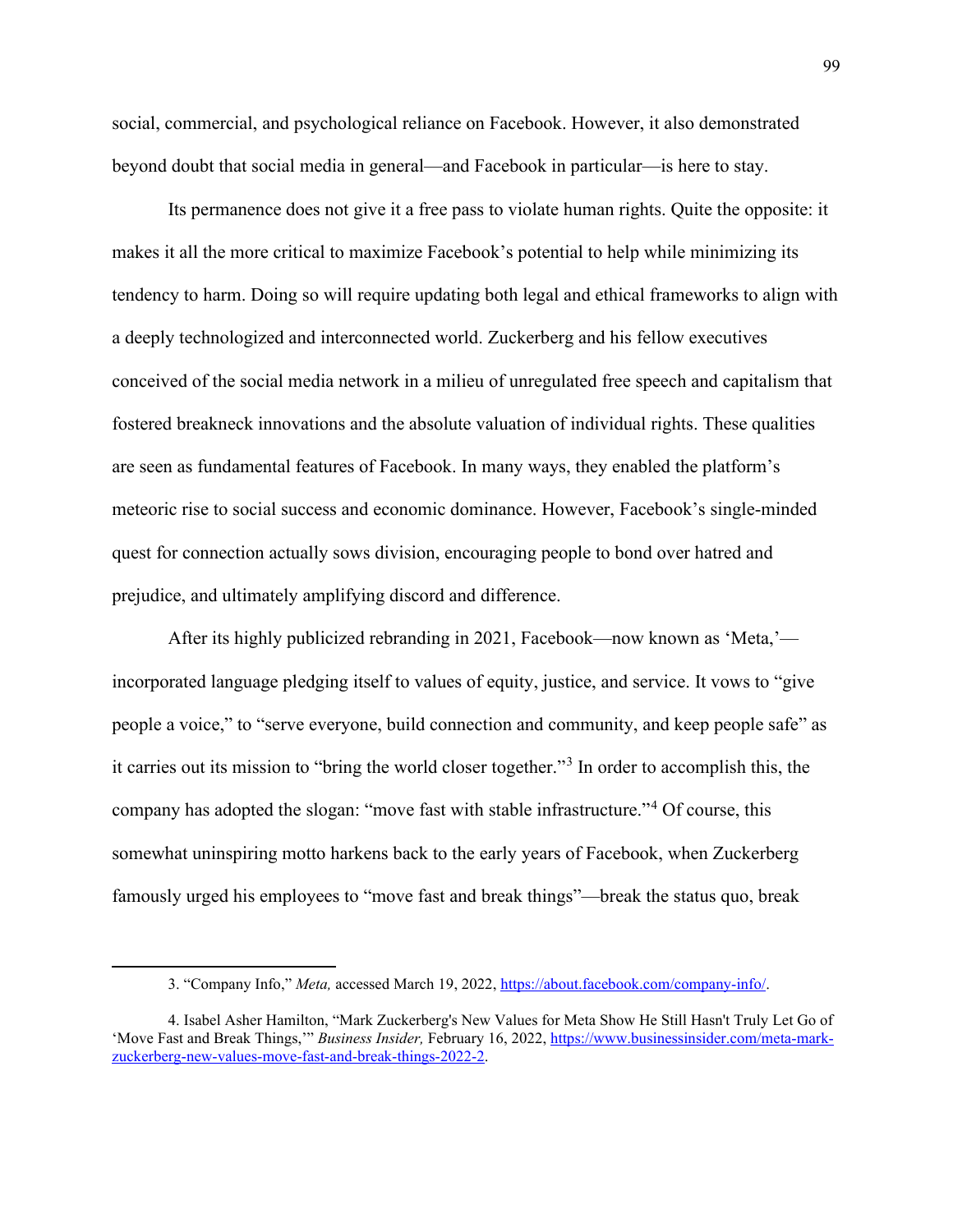expectations, break the bounds of what we are told is possible. Ironically, putting things back together again may require returning to that old mantra. To repair the damage caused by hate speech and other human rights violations on Facebook, the world must once more break things break up monopolies, break with legal precedent, break racialized systems of power. Though it seems paradoxical, the decentralization and democratization that social media offers would empower such a movement; holding platforms accountable for their misdeeds may prove impossible without the platforms themselves.

In fact, some have already tried that strategy. Over 1000 companies and activist groups united in July of 2020 under the hashtag #StopHateforProfit and boycotted placing their ads on Facebook. The campaign intended to "pressure Facebook into taking more stringent steps to stop the spread of hate speech and misinformation on its platform," drawing major corporate names including Coca-Cola, Verizon, and HP.<sup>[5](#page-101-0)</sup> Their unprecedented stance grabbed international headlines. However, rampant speculation that the boycott would significantly damage Facebook's earnings and force it to strengthen its human rights policy did not bear out. Most companies returned to the platform within a month, and an analysis following the campaign found that lost brand revenue represented less than 1% of third quarter growth.<sup>[6](#page-101-1)</sup> Despite a concerted effort by some of the world's most influential businesses, no substantive policy change emerged; participants in the boycott were unable or unwilling to truly divorce themselves from social media advertisements, and the public has largely forgotten about #StopHateForProfit.

<span id="page-101-1"></span><span id="page-101-0"></span><sup>5.</sup> Megan Graham, "Zuckerberg was Right: Ad Boycotts Won't Hurt Facebook That Much," *CNBC,*  August 4, 2020, [https://www.cnbc.com/2020/08/04/some-major-companies-will-keep-pausing-facebook-ads-as](https://www.cnbc.com/2020/08/04/some-major-companies-will-keep-pausing-facebook-ads-as-boycott-ends.html)[boycott-ends.html.](https://www.cnbc.com/2020/08/04/some-major-companies-will-keep-pausing-facebook-ads-as-boycott-ends.html)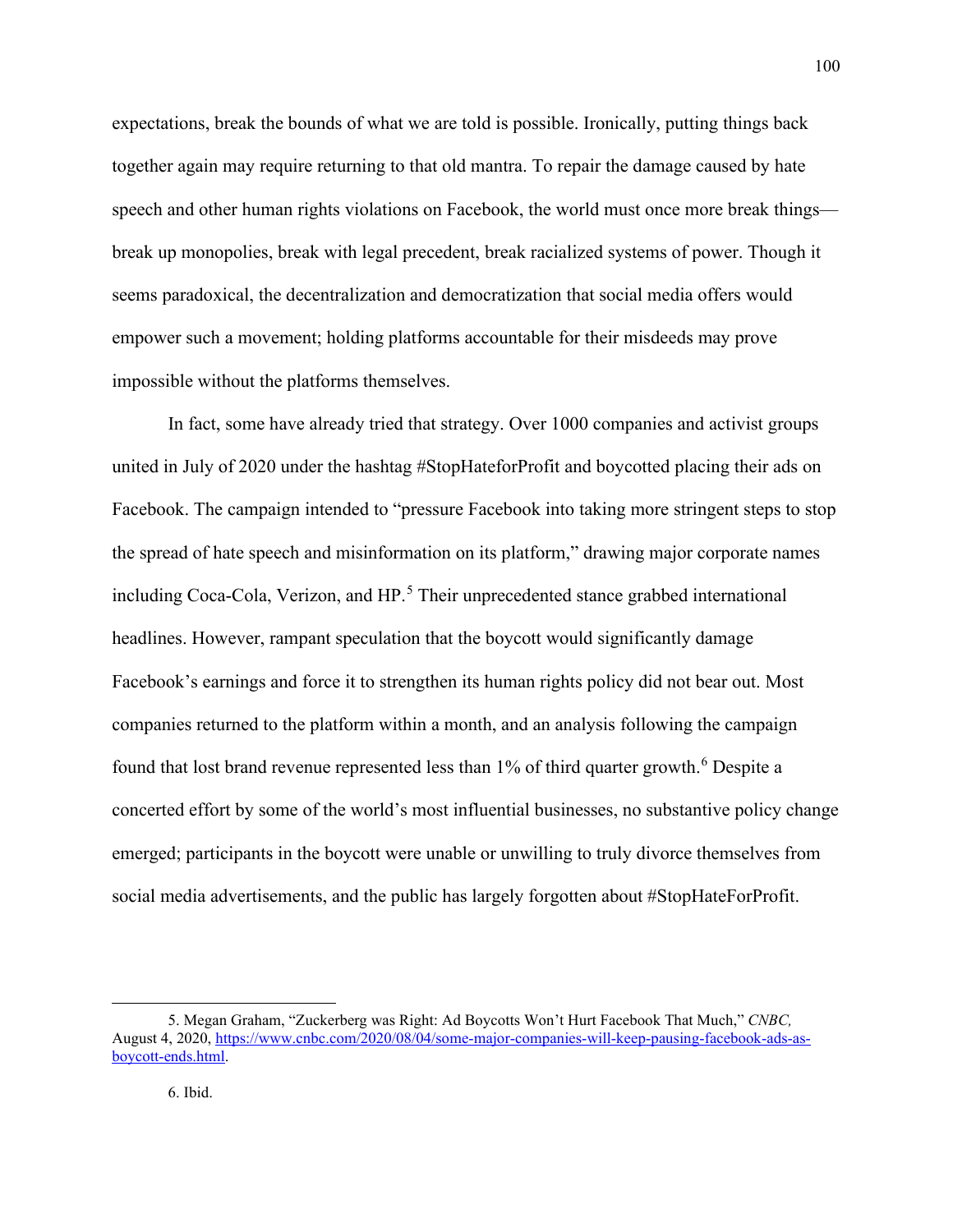Clearly, Facebook has grown too powerful to be financially coerced into better behavior. The solution may rest upon some of the very qualities that enable the platform's human rights violations, namely its unmatched ability to share sensational content across physical and social barriers. For years, activists have turned to social media networks to raise awareness for civil rights campaigns, foment resistance against authoritarian regimes, and demand justice for historically oppressed peoples. Despite my conscious disinvolvement in Facebook, I am familiar with these tactics. In the brief time that I have been writing this thesis, I have witnessed countless transformative protest movements originate, expand, and organize on social media. Native activists in the United States—particularly my home in Minnesota—have used Facebook and its kin to bring the world's attention to missing and murdered Indigenous women. Their Facebook page has almost 150,000 followers, a huge step in combating the apathy that allows such atrocities to persist.<sup>[7](#page-102-0)</sup> The decentralized nature of social media facilitates coordination between the national nonprofit and aligned grassroots movements, building a diverse coalition that does not depend on a single individual or hierarchy to ensure its continued existence. Instead, the movement grows from countless roots and nodes. Missing and Murdered Indigenous Women's social media organizing encourages the sharing of strategies, networks, and radical imaginings.

This principle is exemplified by the Hong Kong protests of 2019—2020. After China passed an aggressive extradition bill undermining the 'one country, two systems' arrangement that preserved Hong Kong's nominal sovereignty, thousands of people took to the streets. For months, protesters staged audacious actions, garnering international support. Drawing inspiration from the Arab Spring, the protest "exhibited certain features of modern, decentralized,

<span id="page-102-0"></span><sup>7.</sup> Missing and Murdered Indigenous Women USA (@mmiwusa). Facebook page, accessed April 4, 2022. [https://www.facebook.com/mmiwusa/.](https://www.facebook.com/mmiwusa/)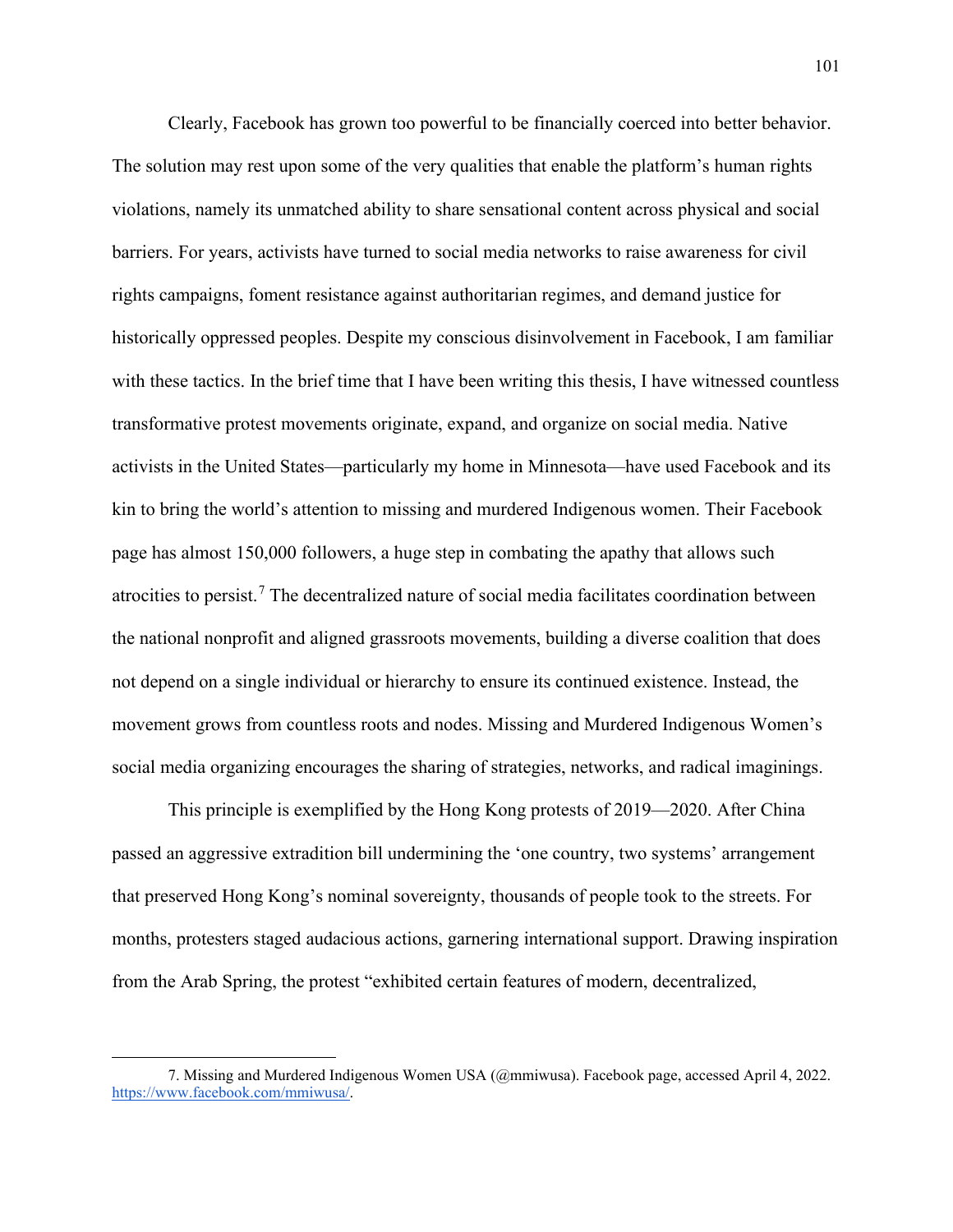'networked' social movements: the refusal of leadership, the decentralization of protest activities, and the instrumental reliance on social media-based communication."[8](#page-103-0) Just as Missing and Murdered Indigenous Women have done, the Hong Kong activists rejected hierarchical organization in favor of "participatory horizontality" that leveraged spontaneous and decentralized decision-making to maximize action impact while minimizing risks to privacy and security.<sup>[9](#page-103-1)</sup> Movements were coordinated, tactics negotiated, and messages communicated via social media. In a battle for freedom against a regime notorious for its omniscient surveillance and harsh crackdowns, the ability of platforms like Facebook to foster both anonymity and unity is critical. It seems unlikely that the Hong Kong protests would have proven so effective without the use of digital social networks.

Social media not only enabled the sharing of tactics and rhetoric within the activist networks in Hong Kong, but to other movements across the world. As I write this from the Twin Cities, my community continues to see regular uprisings against racist policing, driven by the murders of Philando Castile, Jamar Clark, George Floyd, Daunte Wright, and so many others. Many Black Lives Matter organizers adopt strategies directly from their counterparts in Hong Kong. Scholars classify this phenomenon as "mimetic piggybacking," observing that shared videos and images serve as informal 'how-to' guides for protesting unjust or authoritarian systems.<sup>10</sup> Though social justice activists have long drawn inspiration from their predecessors, "the social internet has sped up a long history of direct and indirect dialogue between protest

9. Ibid.

<span id="page-103-0"></span><sup>8.</sup> Silvia Frosina, "Digital Revolution: How Social Media Shaped the 2019 Hong Kong Protests," *Italian Institute for International Political Studies,* June 9, 2021[, https://www.ispionline.it/en/pubblicazione/digital](https://www.ispionline.it/en/pubblicazione/digital-revolution-how-social-media-shaped-2019-hong-kong-protests-30756)[revolution-how-social-media-shaped-2019-hong-kong-protests-30756.](https://www.ispionline.it/en/pubblicazione/digital-revolution-how-social-media-shaped-2019-hong-kong-protests-30756)

<span id="page-103-2"></span><span id="page-103-1"></span><sup>10.</sup> Tracy Ma, Natalie Shutler, Jonah E. Bromwich, and Shane O'Neill, "Why Protest Tactics Spread Like Memes," *The New York Times,* July 31, 2020, [https://www.nytimes.com/2020/07/31/style/viral-protest-videos.html.](https://www.nytimes.com/2020/07/31/style/viral-protest-videos.html)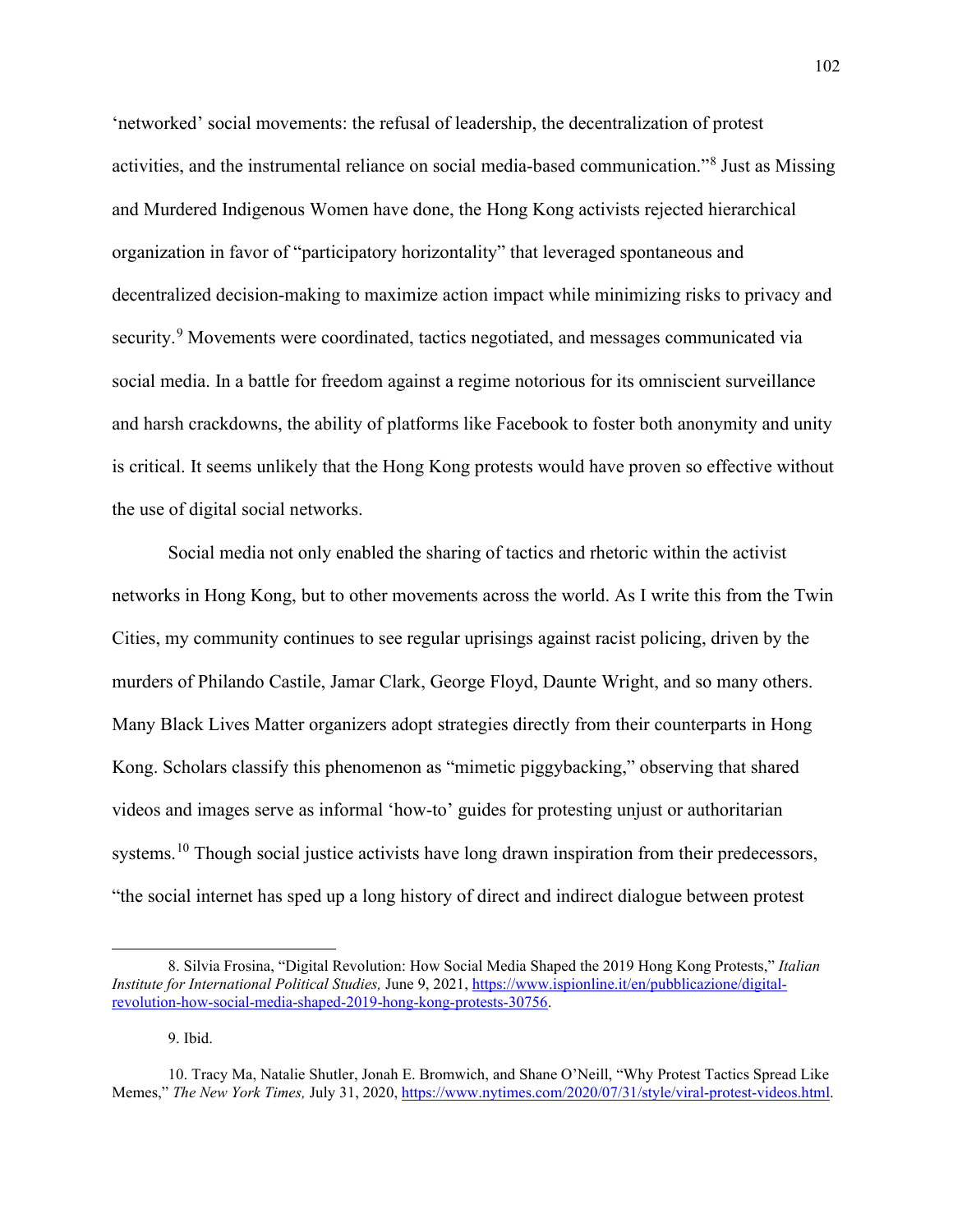movements around the world."<sup>[11](#page-104-0)</sup> I have seen countless examples of this with my own eyes: protesters covering tear gas canisters with traffic cones, batting away flash-bang grenades with tennis rackets, and organizing defensive walls of umbrellas to ward off projectiles. Thanks to social media, such tactics have been used from Hong Kong to Minneapolis, Catalonia to Kurdistan.

<span id="page-104-0"></span>Despite the intentional ways that Facebook's algorithm and executives have encouraged the proliferation of racialized hate speech—and, by extension, racialized violence—the platform nevertheless serves as a powerful tool for demanding justice. And many of the same qualities that enable unspeakable atrocities also empower inspiring resistance. The company's uncompromising commitment to free speech permits harm to marginalized groups, yet prevents government censorship of popular opinion. Anonymity afforded by digital avatars licenses impunity both for those seeking to oppress others, and those seeking to liberate them. Transcendence of geographic and temporal boundaries creates space for simmering social tensions to boil over, and for burgeoning social movements to spread. Holding Facebook accountable for the physical repercussions of its digital content is of paramount importance, and ironically Facebook itself may represent the best tool to do so. In order to fight for transformative change both online and off, we must indeed move fast and break things.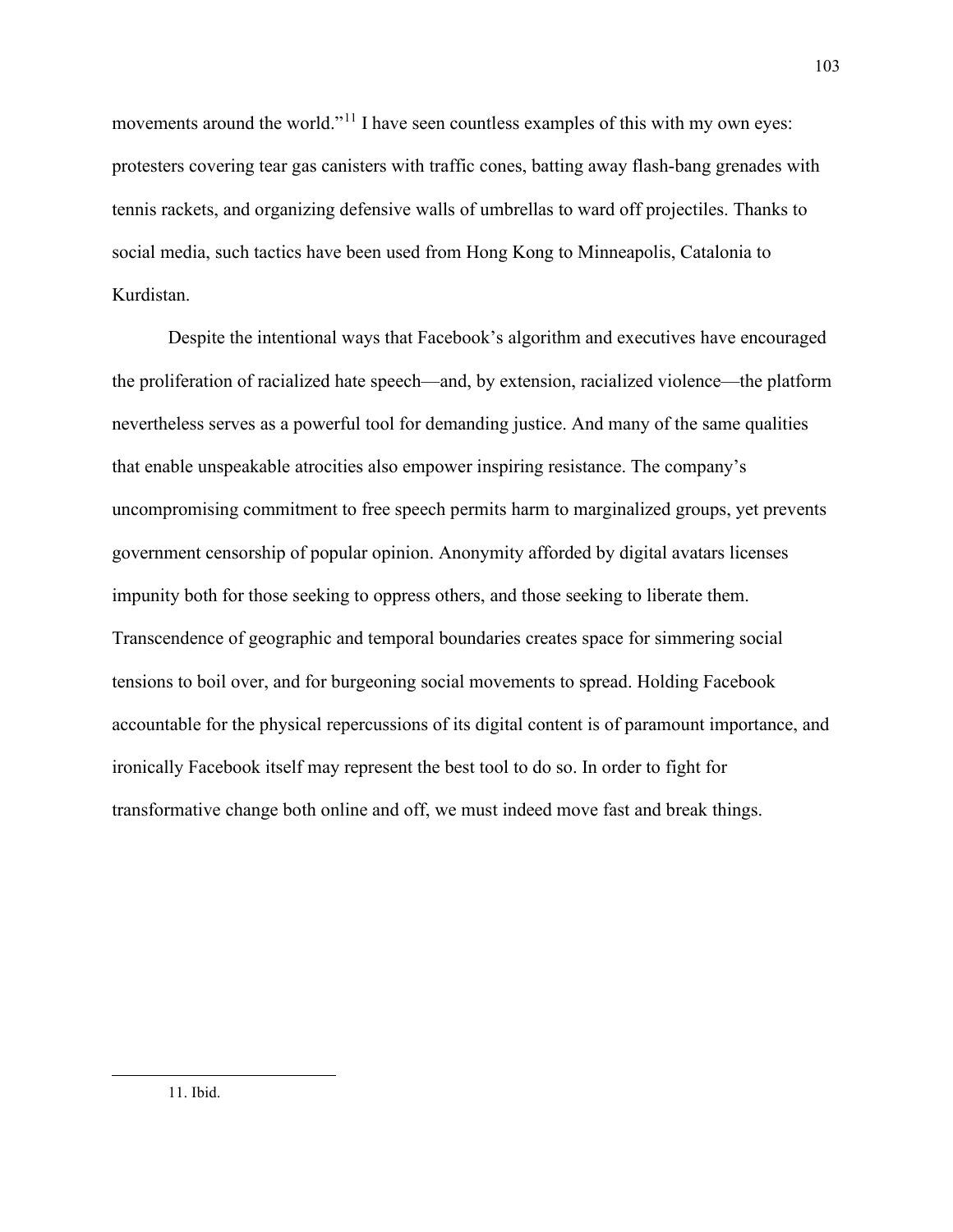# **CONCLUSION BIBLIOGRAPHY**

"Company Info." *Meta,* accessed March 19, 2022. [https://about.facebook.com/company-info/.](https://about.facebook.com/company-info/)

Graham, Megan. "Zuckerberg was Right: Ad Boycotts Won't Hurt Facebook That Much." *CNBC,* August 4, 2020. [https://www.cnbc.com/2020/08/04/some-major-companies-will](https://www.cnbc.com/2020/08/04/some-major-companies-will-keep-pausing-facebook-ads-as-boycott-ends.html)[keep-pausing-facebook-ads-as-boycott-ends.html.](https://www.cnbc.com/2020/08/04/some-major-companies-will-keep-pausing-facebook-ads-as-boycott-ends.html)

Frosina, Silvia. "Digital Revolution: How Social Media Shaped the 2019 Hong Kong Protests." *Italian Institute for International Political Studies,* June 9, 2021. [https://www.ispionline.it/en/pubblicazione/digital-revolution-how-social-media-shaped-](https://www.ispionline.it/en/pubblicazione/digital-revolution-how-social-media-shaped-2019-hong-kong-protests-30756)[2019-hong-kong-protests-30756.](https://www.ispionline.it/en/pubblicazione/digital-revolution-how-social-media-shaped-2019-hong-kong-protests-30756)

- Hamilton, Isabel Asher. "Mark Zuckerberg's New Values for Meta Show He Still Hasn't Truly Let Go of 'Move Fast and Break Things.'" *Business Insider,* February 16, 2022. [https://www.businessinsider.com/meta-mark-zuckerberg-new-values-move-fast-and](https://www.businessinsider.com/meta-mark-zuckerberg-new-values-move-fast-and-break-things-2022-2)[break-things-2022-2.](https://www.businessinsider.com/meta-mark-zuckerberg-new-values-move-fast-and-break-things-2022-2)
- Isaac, Mike and Sheera Frenkel. "Gone in Minutes, Out for Hours: Outage Shakes Facebook." *The New York Times*, October 8, 2021.

[https://www.nytimes.com/2021/10/04/technology/facebook-down.html.](https://www.nytimes.com/2021/10/04/technology/facebook-down.html)

Ma, Tracy, Natalie Shutler, Jonah E. Bromwich, and Shane O'Neill. "Why Protest Tactics Spread Like Memes." *The New York Times,* July 31, 2020.

[https://www.nytimes.com/2020/07/31/style/viral-protest-videos.html.](https://www.nytimes.com/2020/07/31/style/viral-protest-videos.html)

Missing and Murdered Indigenous Women USA (@mmiwusa). Facebook page, accessed April

4, 2022. [https://www.facebook.com/mmiwusa/.](https://www.facebook.com/mmiwusa/)

Sweney, Mark. "Facebook Outage Highlights Global Over-reliance on its Services." *The Guardian,* October 5, 2021.